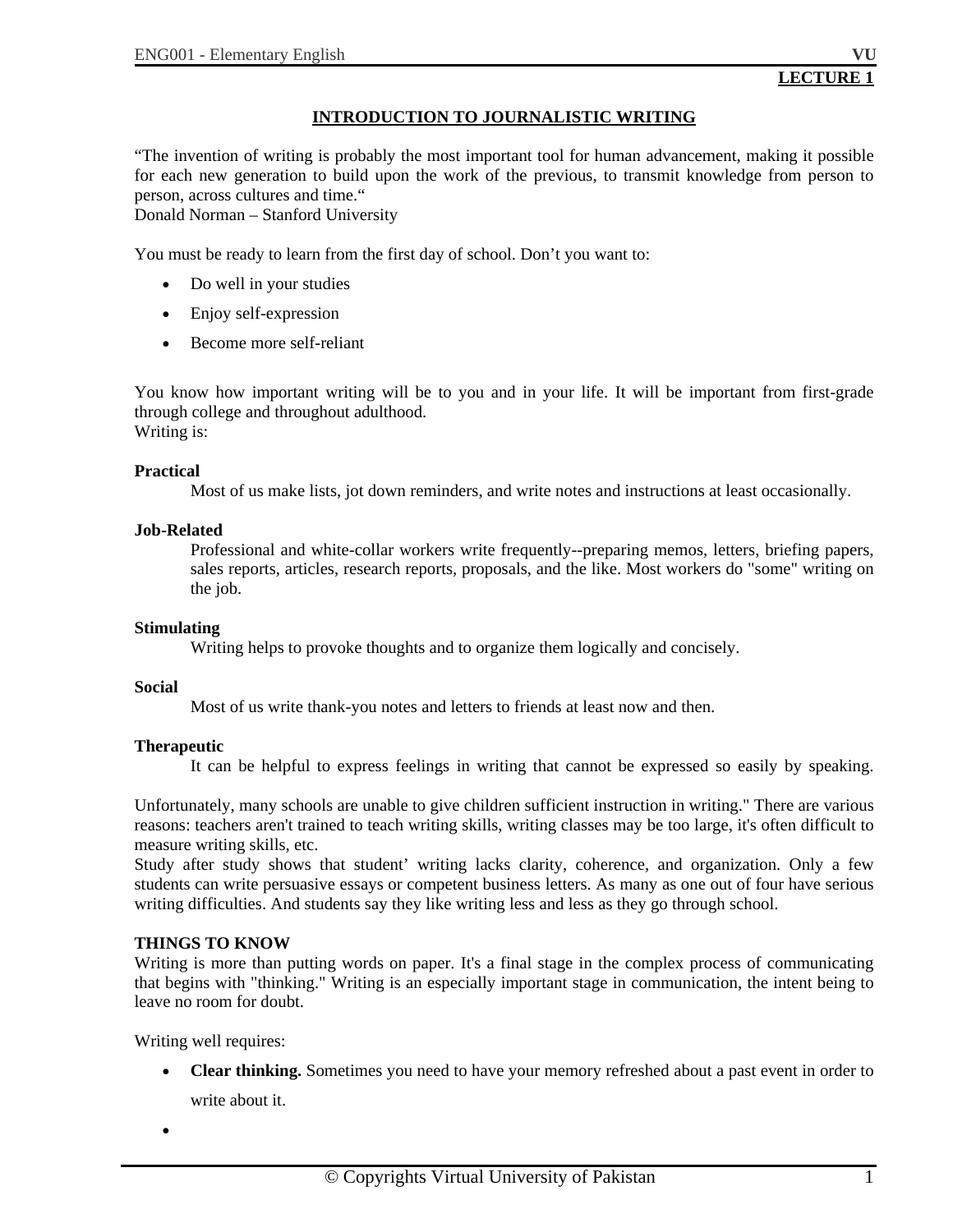- **Sufficient time.** You may have `stories in their heads' but need time to think them through and write them down.
- **Reading.** Reading can stimulate you to write about your own family or school life. If you read good books, you will be a better writer.
- **A Meaningful Task.** You need meaningful, not artificial writing tasks. You'll find suggestions for such tasks in the section, "Things To Do."
- **Interest.** All the time in the world won't help if there is nothing to write, nothing to say. Some of the reasons for writing include: sending messages, keeping records, expressing feelings, or relaying information.
- **Practice.** And more practice.
- **Revising.** Students need experience in revising their work-- i.e., seeing what they can do to make it clearer, more descriptive, more concise, etc.

# **POINTERS FOR YOU**

Remember that your goal is to make your writing easier and more enjoyable.

**Make it real.** You need to do real writing. It's more important for the child to write a letter to a relative than it is to write a one-line note on a greeting card.

**Suggest note-taking.** Take notes on trips or outings and describe what you saw. This could include a description of nature walks, a boat ride, a car trip, or other events that lend you to note-taking.

**Brainstorm.** Do it as much as possible about your impressions and describe people and events to you.

**Encourage keeping a journal.** This is excellent writing practice as well as a good outlet for venting feelings. Write about things that happen at home and school, about people you like or dislike and why, things to remember or things you want to do. Especially write about personal feelings--pleasures as well as disappointments.

**Use games.** There are numerous games and puzzles that help you to increase vocabulary and make more fluent in speaking and writing. Remember, building a vocabulary builds confidence. Try crossword puzzles, word games, anagrams and cryptograms de- signed especially for this purpose. Flash cards are good, too, and they're easy to make at home.

**Suggest making lists.** Making lists is good practice and helps to become more organized. You might make lists of your records, tapes, baseball cards, dolls, furniture in a room, etc. You could include items you want. It's also good practice to make lists of things to do, schoolwork, dates for tests, social events, and other reminders.

**Encourage copying.** If you like a particular song, learn the words by writing them down--replaying the song on your stereo/tape player or jotting down the words whenever the song is played on a radio program. Also copy favourite poems or quotations from books and plays.

Source: Learn to write; US Department of Education.

# **DIFFERENCE BETWEEN SPEAKING AND WRITING**

There are many differences between the processes of speaking and writing. Writing is not simply speech written down on paper. Learning to write is not a natural extension of learning to speak. Unlike speech,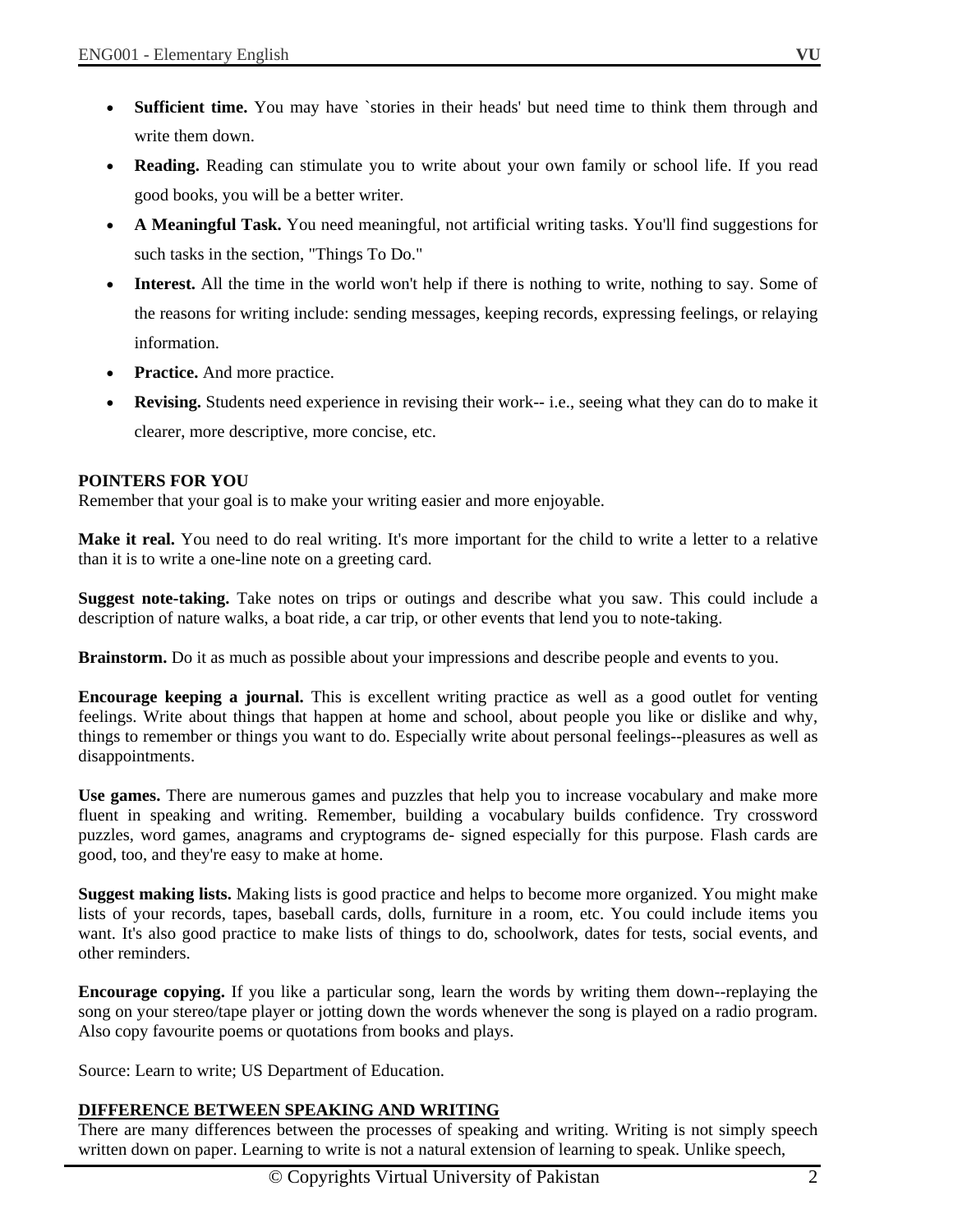writing requires systematic instruction and practice. Here are some of the differences between speaking and writing that may clarify things for you and help you in your efforts as a writer and speaker.

|    | <b>SPEECH</b>                                                                                                                |    | <b>WRITING</b>                                                                                                                                                                                              |  |  |
|----|------------------------------------------------------------------------------------------------------------------------------|----|-------------------------------------------------------------------------------------------------------------------------------------------------------------------------------------------------------------|--|--|
|    | 1. Universal, everybody acquires it                                                                                          |    | 1. Not everyone learns to read and write                                                                                                                                                                    |  |  |
|    | 2. Spoken language has dialect variations<br>that represent a region                                                         |    | 2. Written language is more restricted and<br>generally follows a standardised form of<br>grammar,<br>structure,<br>organization,<br>and<br>vocabulary                                                      |  |  |
|    | 3. Speakers use their voices (pitch, rhythm,<br>stress) and their bodies to communicate<br>their message                     |    | 3. Writers rely on the words on the page to<br>express meaning and their ideas                                                                                                                              |  |  |
| 4. | Speakers use pauses and intonation                                                                                           | 4. | Writers use punctuation                                                                                                                                                                                     |  |  |
| 5. | Speakers pronounce                                                                                                           | 5. | Writers spell                                                                                                                                                                                               |  |  |
| 6. | Speaking is often<br>spontaneous<br>and<br>unplanned.                                                                        |    | <b>6.</b> Most writing is planned and can be changed<br>through editing and revision before an<br>audience reads it                                                                                         |  |  |
|    | 7. Speakers have immediate audiences who<br>nod, interrupt, question and comment                                             |    | 7. Writers have a delayed response from<br>audiences or none at all and have only one<br>opportunity to convey their message, be<br>interesting, informative, accurate and hold<br>their reader's attention |  |  |
|    | 8. Speech is usually informal and repetitive                                                                                 |    | 8. Writing on the other hand is more formal<br>and compact. It progresses more logically<br>with fewer explanations and digressions.                                                                        |  |  |
|    | 9. Speakers use simpler sentences connected<br>by lots of ands and buts.                                                     |    | 9. Writers use more complex sentences with<br>connecting words like however,<br>who,<br>although, and in addition.                                                                                          |  |  |
|    | 10. Speakers draw on their listeners reactions<br>to know how or whether to continue                                         |    | 10. Writers are often solitary in their process                                                                                                                                                             |  |  |
|    | 11. Speakers can gauge the attitudes, beliefs,<br>and feelings of their audience by their<br>verbal and non-verbal reactions |    | 11. Writers must consider what and how much<br>their audience needs to know about a given<br>topic                                                                                                          |  |  |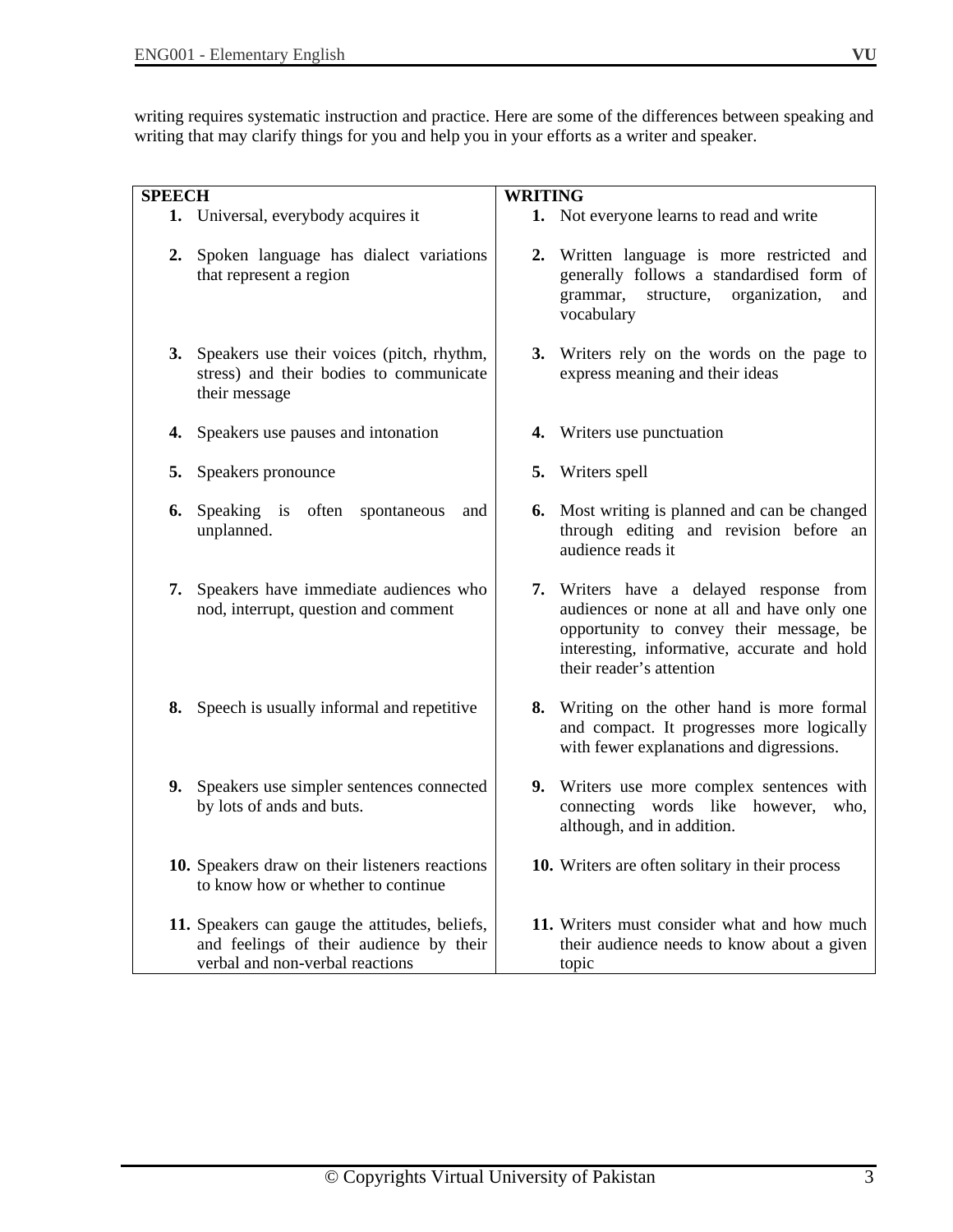# **QUALITIES OF GOOD WRITERS**

Good writers have two things in common: they would rather be understood than admired, and they do not write for hairsplitting and hypercritical readers. Friedrich Nietzsche (1844–1900),

The qualities of a second-rate writer can easily be defined, but a first-rate writer can only be experienced. It is just the thing in him which escapes analysis that makes him first-rate. Willa Cather (1873–1947)

Writing is an art as well as a science. Writing is an art since it has various styles to it and it is a science as you would use different techniques to write it.

Good writing however has much more to it than just the common techniques used. [It depends on who your target audience is and whether you know your audience well] The parameters for a good writer depend on the audience who is going to read it.

For instance, the differences between the style content writers use and the style full-time is that the contentwriters mostly use first and second person; whereas a writer for a newspaper would use an objective tone (third-person reporting). The language used is also different for different media of communication.

The general yardsticks to determine whether one is a good writer are to check whether his/her article has a good flow, eye-catching content and the language. The sentence structure, grammar, ideas and the form used are some of the other factors that play an important role in determining whether one is a good writer.

However, there is no one way to find out who a good writer is. Let's see what qualities do newspaper

writers display? Besides having

- \* A lively interest in people, places and events
- \* An ability to write in a style which is easy to understand
- \* Good spelling, grammar and punctuation
- \* An appreciation of the part a local newspaper plays in the community
- \* A willingness to accept irregular hours
- \* An ability to work under pressure to meet deadlines
- \* Determination and persistence

You need to acquire the followings also:

 A good journalist should be a good writer for sure. All journalists are essentially good communicators. Any aspiring journalist can become a good communicator by learning the skills.

A Broad Range of Knowledge: Great writers have a broad educational background a wealth of knowledge and experience to draw from to help make their writing more interesting and engaging.

A Good Grasp of Grammar: Great writers have a thorough understanding of correct grammar and write clear, coherent prose.

A Sense of Ethics and Accuracy: Great writers choose their words carefully, always ensuring their work is both accurate and meets ethical standards, whether personal or those of the organization the piece is for.

Context sensitive: All good writers write in contexts. They adapt their messages to sensitive or nonsensitive situations and don't misjudge this.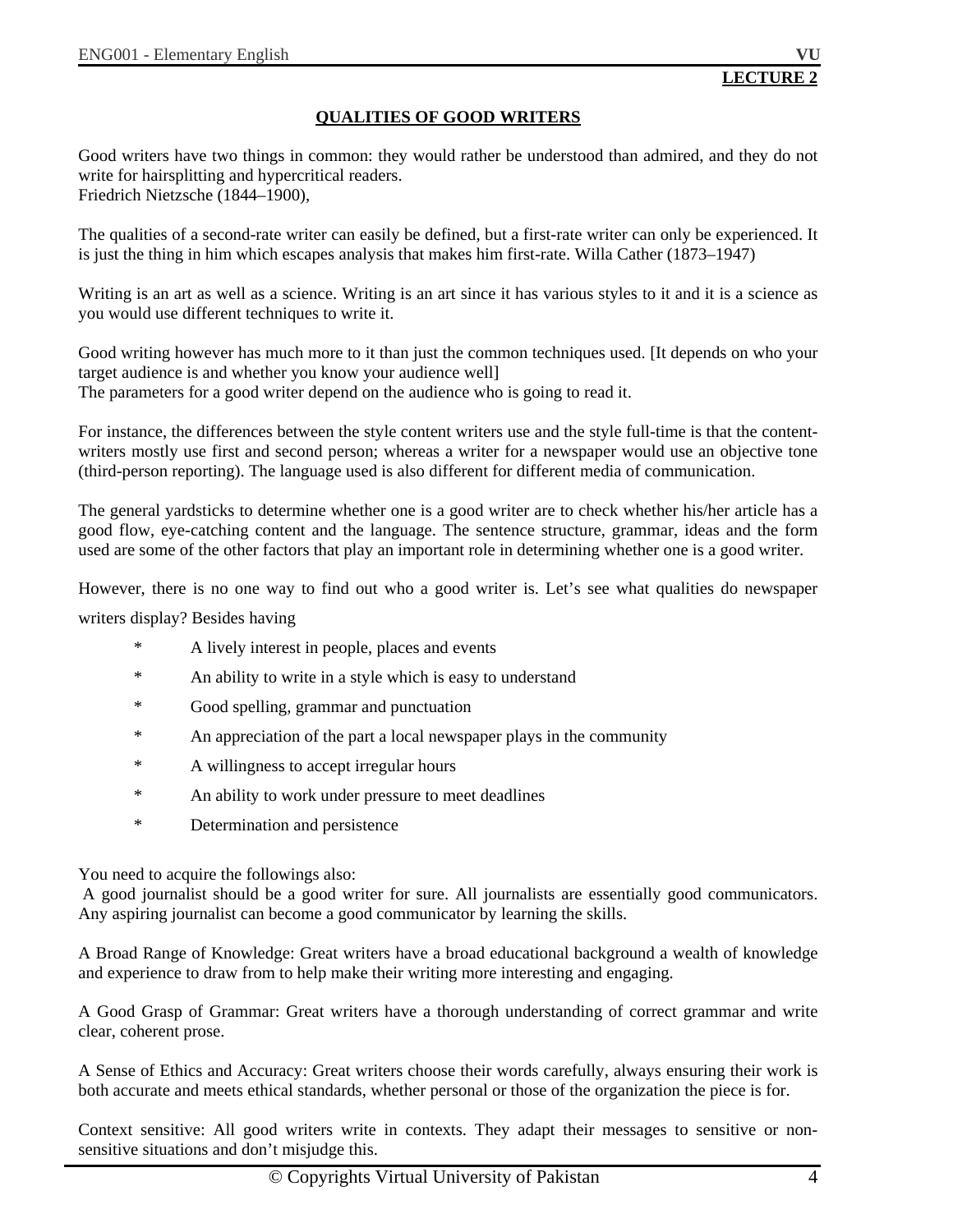Considerate: All good writers know their readers needs. They know what is "How much" for the 'skimmers' and the 'skeptics'.

Dream and Reality: Writers live in a world of reality and the same truth they reflect in their writing also. They know the success of a message depends upon four important communication ingredients: social contact, common medium, transmission and understanding.

Persuasion: All good writers know their language and the trick of the trade. They know how to persuade their readers. They know how to find the best available means of moving a specific audience in a specific situation to a specific decision.

An Ability to Express Ideas: Great writers are able to express their ideas clearly in a logical format that is easy for a reader to understand and follow.

An Ability to Write Well in Different Styles: Great writers can write well in a variety of formats, including technical, persuasive, and descriptive prose.

An Understanding of Who the Audience Is: Great writers know who their audience is and write in a manner that will appear to this base.

Creativity: Great writers have a strong sense of creativity and always have new ideas for material and can craft interesting openings that draw a reader in

Interviewing Skills: Great writers have excellent interviewing skills and know how to make a subject open up in order to get the best material

Research Skills: Great writers have savvy research skills and are able to quickly find the information they need to make a piece more interesting.

Specific Subject Knowledge: Great writers are knowledgeable about the subject they write about. Science writers, for example, should have a strong background and knowledge in the area they cover.

# **Source: R Jackson (journalists.net); Sharmila S (journalists.net)**

**http://journalists.net/index.php?news=2601 http://ezinearticles.com/?What-Makes-a-Good-Writer?&id=96221**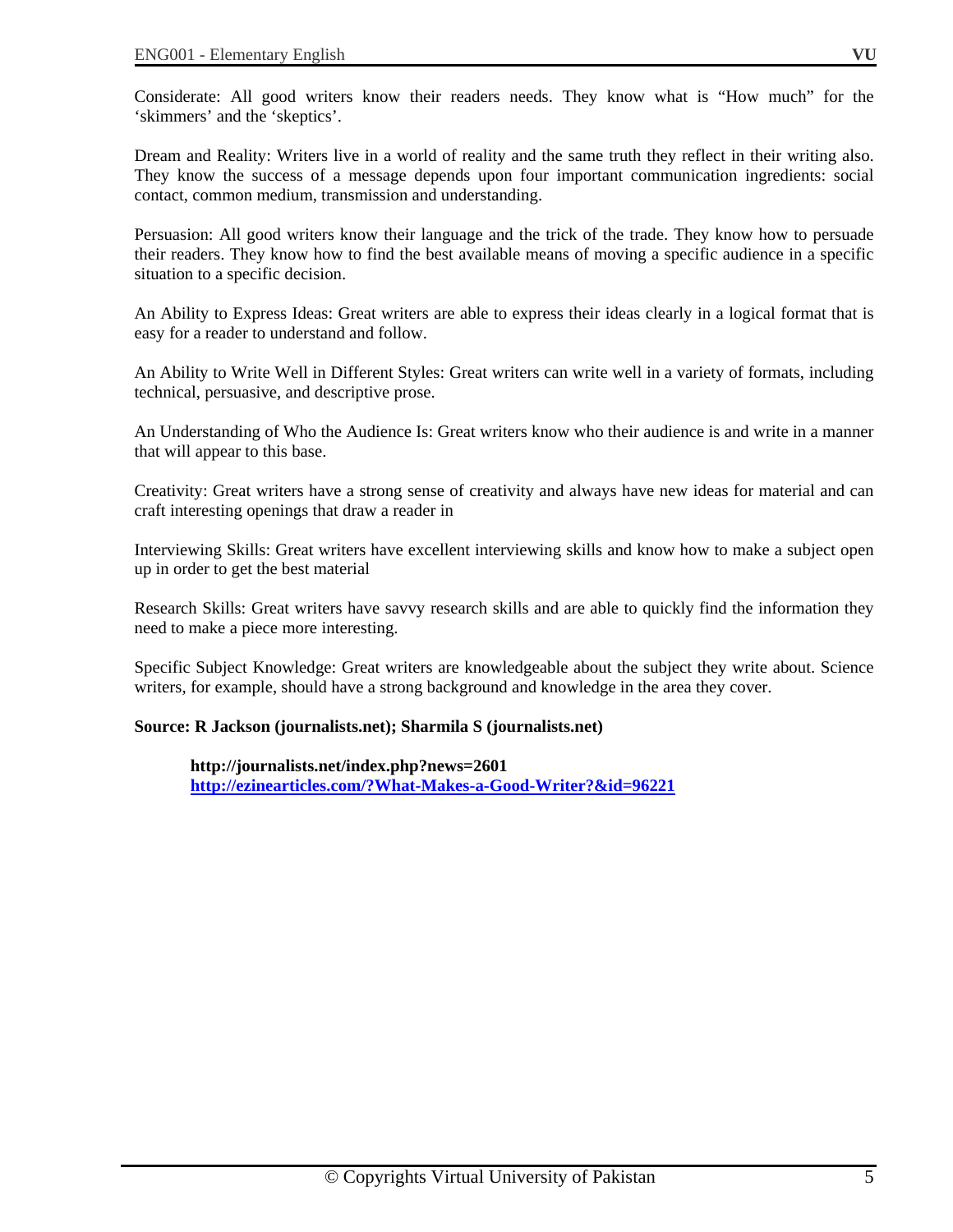## **QUALITIES OF GOOD WRITERS**

## **1. Be considerate for your readers.**

For example, compare the following two pieces and see which reflects writers' sense of consideration.

- We do not have enough fuel to reach Portland. When we land at Sioux City we hope to take on more fuel, which will take about an hour."
- We are encountering 90-mile-an hour headwinds. This wind and our full load mean that we are using more fuel than usual. Consequently, we are diverting to Sioux City, North Dakota, to top up the fuel tanks as a safety precaution. Refueling in Sioux City will take about one hour. I apologize for the unavoidable delay. Thank you."

#### 1. Investigation:

A good writer is highly investigative in his approach. He seeks to find out at minimum the answers to the following questions: Who, What, Where, When, Why, How

#### 2. Dream and reality:

A good writer knows the communication reality. He strongly believes that a message sent is not a message received. A message's success depends upon the fulfillment of the following points:

| Social Contact | The persons who are communicating have to be in touch with each<br>other                |  |
|----------------|-----------------------------------------------------------------------------------------|--|
| Common Medium  | parties must share a common<br><b>Both</b><br>language or<br>means of<br>communication. |  |
| Transmission   | The message has to be imparted clearly.                                                 |  |
| Understanding  | The message has to be received, properly understood and interpreted                     |  |

Probably the specialist was a dream writer; that's why, his message failed.

*Plumber (wrote):* Sir, Hydrochloric acid is good for cleaning out clogged drains.

*Specialist (responded):* The efficiency of HCL is indisputable, but the corrosive residue is incompatible with metallic permanence.

 *Plumber (rewrote):* Thank you for appreciation.

*Specialist (re-stressed):* We cannot assume responsibility for the production of toxic and noxious residue with hydrochloric acid, and suggest you use an alternative procedure.

 *Plumber: Again Thanked. Specialist (in desperation):* Don't use hydrochloric acid. It eats hell out of the pipes.

3. Know internal biases and shape perceptions:

They try to find the resistance of their readers. For this they collect all information about their readers and then prepare a game plan.

## 4. Persuasive:

Good writers are strong communicators. They have the art of strong oral and written communication skills. They use the rhetorical devices to exhibit standard behavior to influence their readers. They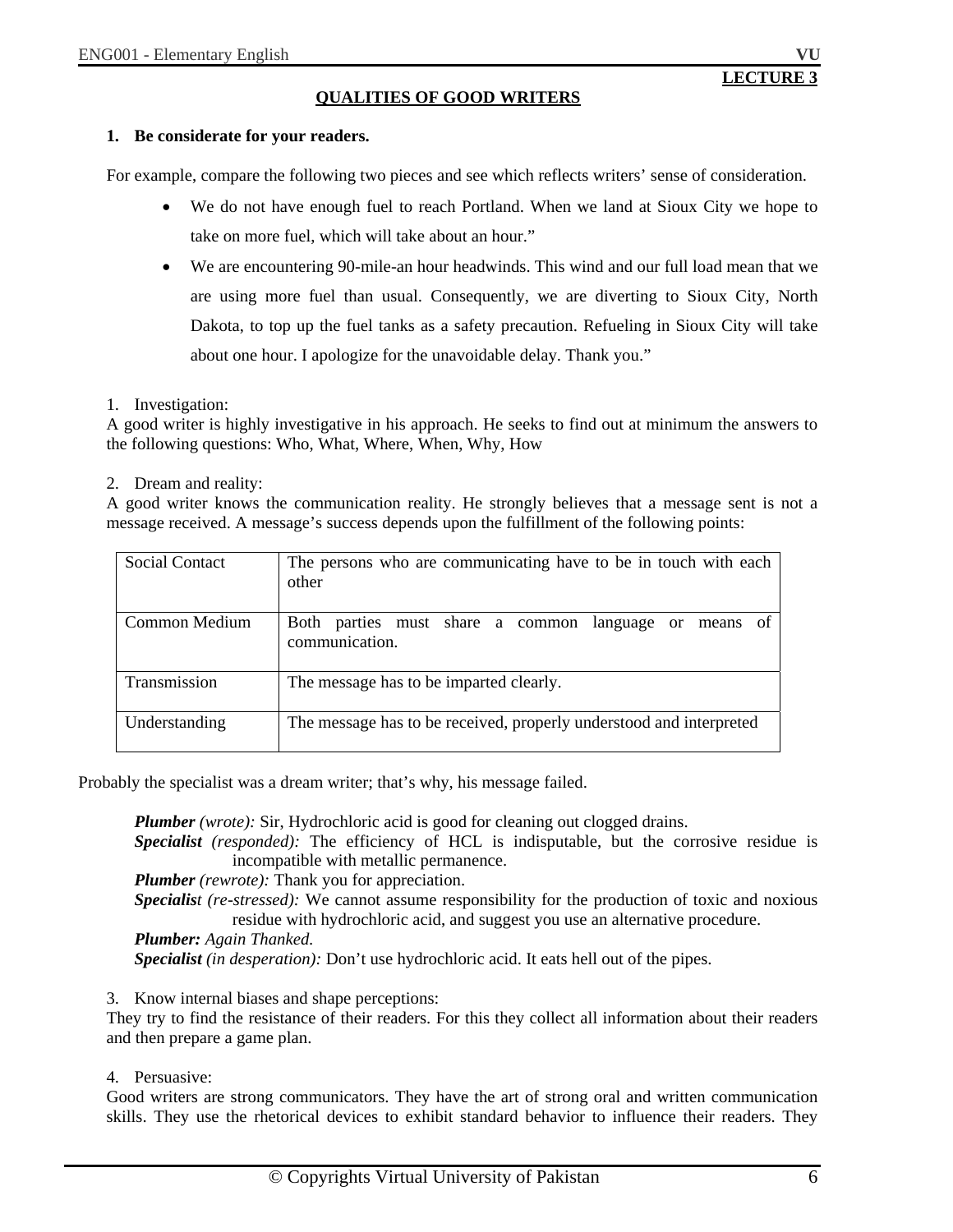know that all readers want strong ethics and morality on the part of the writer, cooperation, goodwill, efficiency, trust etc. and, they exhibit the same virtues.

5. Knowledge of medium:

Good writers use their medium: language in the most effective manner and according to the reception level of their readers.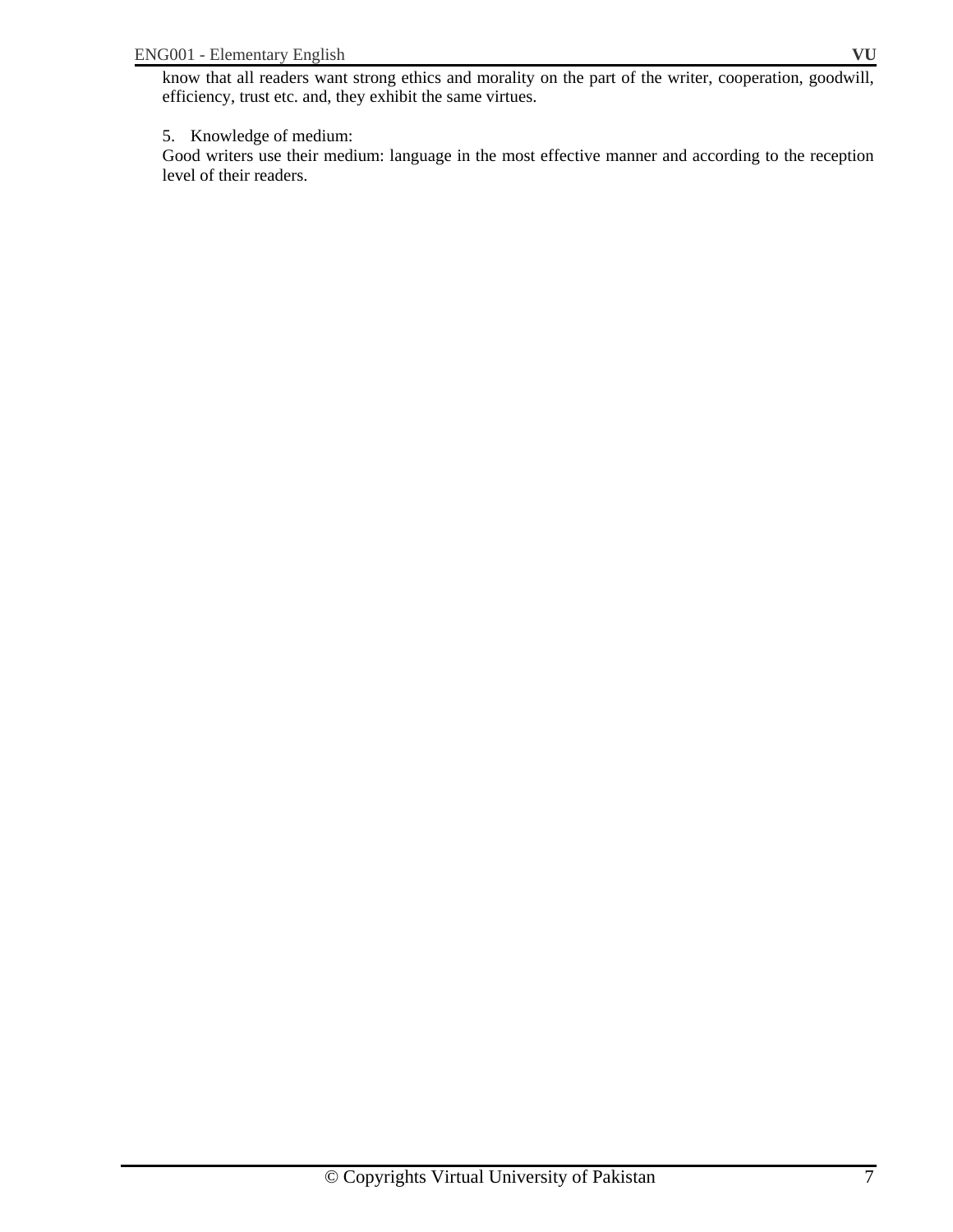# **QUALITIES OF GOOD WRITING**

"Anyone who wishes to produce a good writing should endeavor, before he allows himself to be tempted by the more showy qualities, to be **direct, simple, brief, vigorous, and lucid**." H. W Fowler/The King's English further sys:

**Prefer the familiar word to the far-fetched.** 

- **Prefer the concrete word to the abstract.**
- $\blacksquare$  Prefer the single word to the circumlocution.
- **Prefer the short word to the long.**
- **Prefer the Saxon word to the Romance.**

"The secret of good writing is **to strip every sentence to its cleanest components**. Every word that serves no function, every long word that could be a short word, every adverb what carries the same meanings that is already in the verb, every passive construction that leaves the reader unsure of who is doing what – these are thousand and one adulterants that weaken the strength of a message." William Zinsser/On Writing Well

Our success as journalists depends largely on how well we communicate with our readers. Good writing can help you do that. Whatever is your writing task- publication, newspaper column, article, feature, report or program announcement- these guidelines can help you get the results you want. Before you begin:

- Decide on your message. Jot down a single sentence describing what you want to say to your readers. Limit yourself to no more than two or three main ideas.
- Know your audience. Who are they? What do they know? What are their attitudes?
- Define your purpose. What is it you're trying to accomplish-to inform, persuade, or motivate?

Keep your message, audience and purpose in mind as you write. This will help you choose the words that best convey your thoughts, communicate with your readers, and set the correct tone for your purpose. In good writing, one size does not fit all!

Goes without saying, good writing expresses a clear point, is tightly structured, grammatically and syntactically correct, substantive, and interesting.

**To express a clear point** means to convey the writer's main idea or--in the case of descriptive writing--the significance of the object, place or person described; in other words, an attentive reader should be able to grasp the writer's purpose.

**To be tightly structured,** writing should contain logical or associative connections and transitions which clearly express the relationship of the ideas described.

**To be grammatically and syntactically correct,** writing should adhere to the rules of Standard American English, including proper punctuation and spelling. If writers choose to use unconventional syntax, they should be able to justify their choices.

**To be substantive,** writing should convey the impression that the writer is informed about the subject. The writer need not be an authority on the subject but should demonstrate awareness of its significance and its implications within a specified context. Informed writing might include any or all of the following: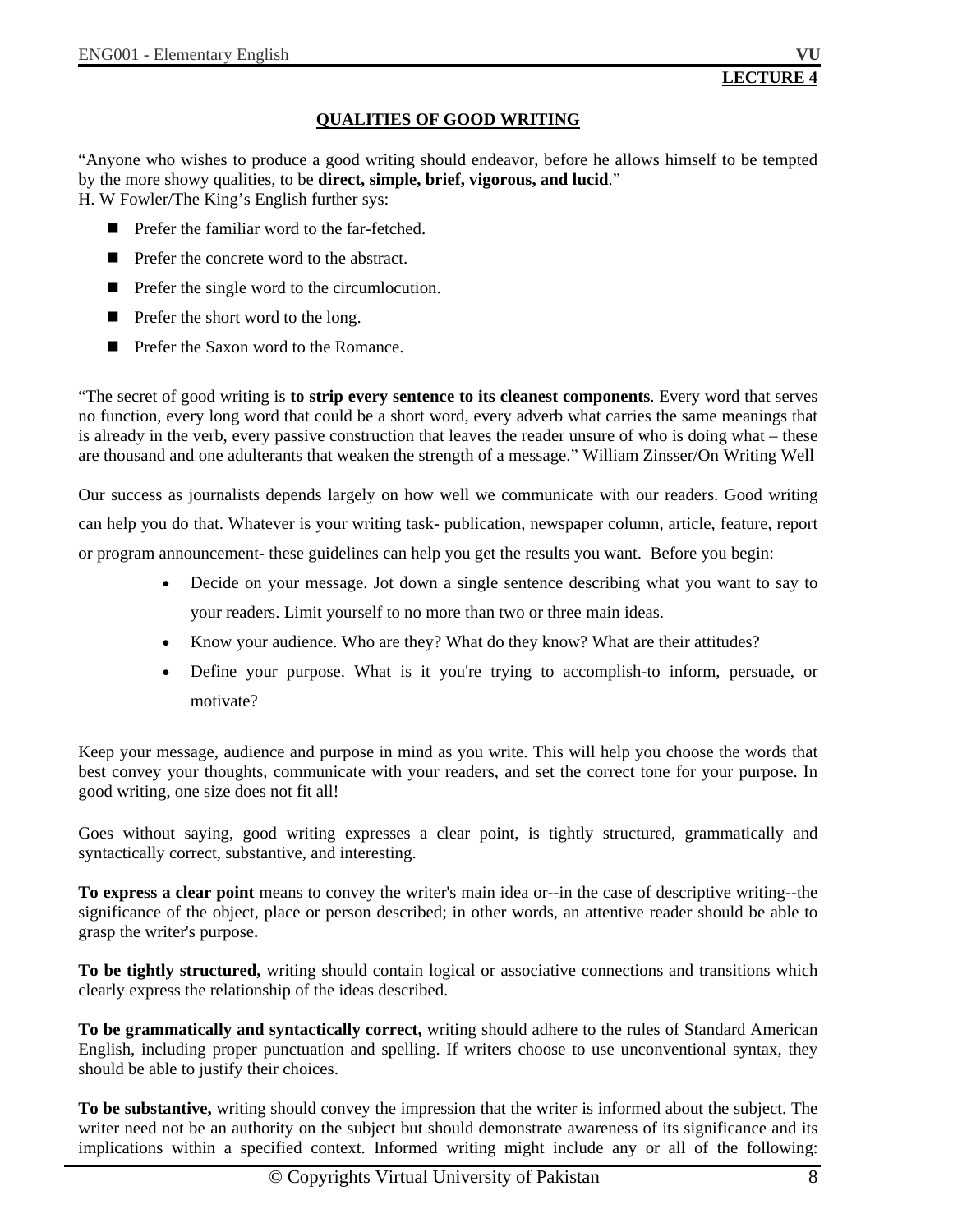citations of authorities; experiential evidence; discussion of debatable issues related to it, and relevant questions it raises.

**To be interesting,** writing should engage its readers through original insights and precise, uncliched language expressed in a "human" voice. It should demonstrate the writer's awareness of the specific audience for whom she or he is writing (the audience's degree of knowledge of the subject as well as its age, ethnic background, gender, and assumptions).

Moreover, the general characteristics of good writing are, clarity completeness, conciseness, creativity, consideration, correctness, credibility, courtesy, and concreteness.

- **1. Be clear:** have a definite purpose for writing and make sure it is clearly communicated up front. Be bold and connect quickly. In the midst of the typhoon we needed to be clear on our commands or risk adverse reactions to the sea. Check:
	- 1. Choose short, familiar conversational words.
	- 2. Construct effective sentences and paragraphs
	- 3. Achieve appropriate readability
	- 4. Include examples, illustrations, and other visual aids, when desirable.

## CHOOSE SHORT, FAMILIAR CONVERSATIONAL WORDS.

## Before: **After our perusal of pertinent data the conclusion is that a lucrative market exists for the subject property.**

After: The data we studied show that your property is profitable and in high demand.

## CONSTRUCT EFFECTIVE SENTENCES AND PARAGRAPHS

## **Length:**

 ASL: 17 to 20 words. Range: 3 to 30 words or more

**Unity:**

"I like Tom, and the Eiffel Tower is in Paris." (Incorrect, no unity)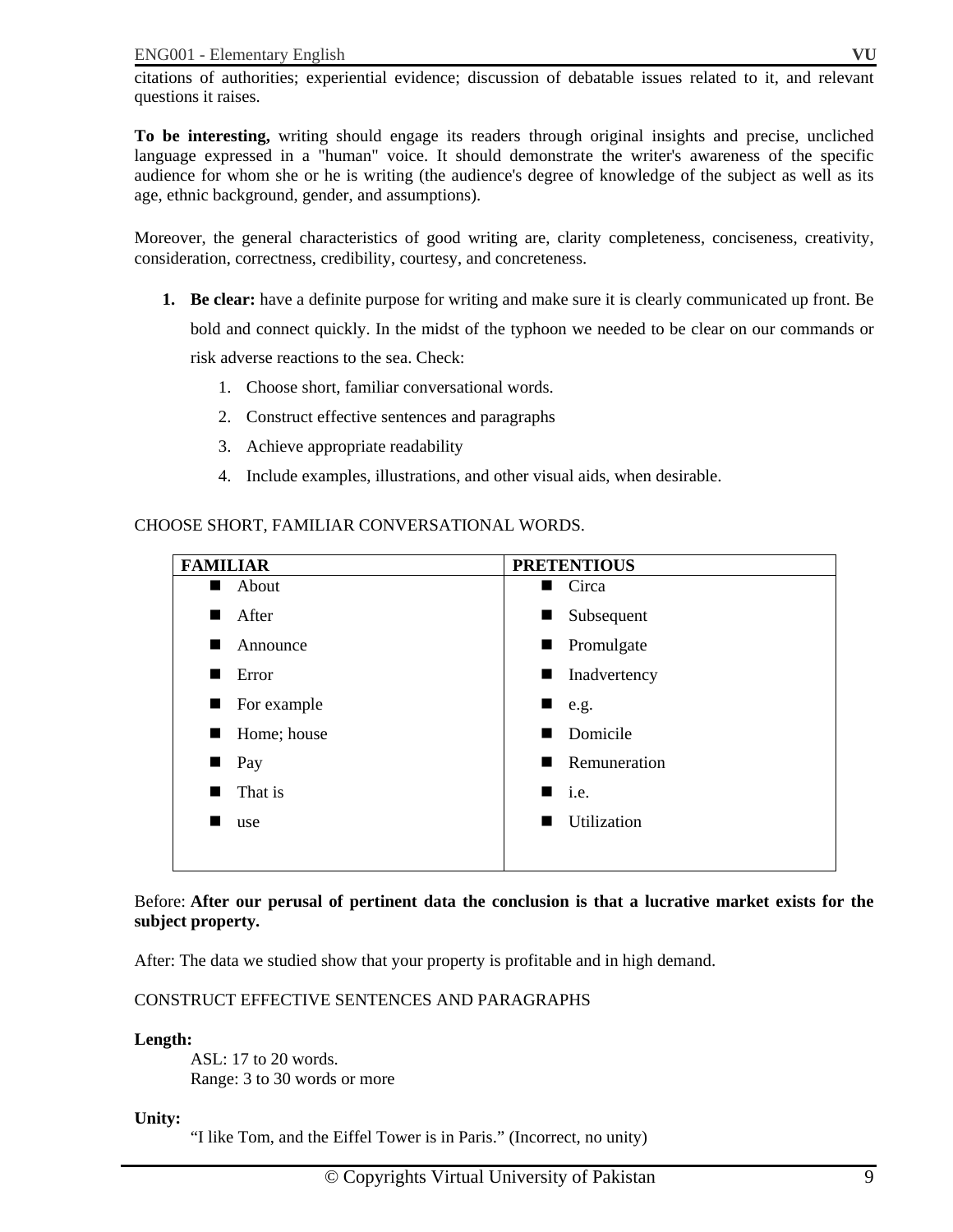## **Coherence:**

1. Before:

"Being an excellent lawyer, I'm sure you can help us."

After:

# **As you are an excellent lawyer, I am sure you can help us.**

*Or* 

# **Being an excellent lawyer, you can surely help us.**

2. Before:

 "His report was about managers, broken down by age and sex." After:

**His report focused on age and sex of managers.** 

 $Or$ 

**His report about managers focused on their age and sex.** 

# **Emphasis:**

Before: "The airplane finally approached the speed of sound and it became very difficult to control."

 After: **As it finally approached the speed of sound, the airplane became very difficult to control.** 

# **Achieve appropriate readability:**

## **1. Fog Index Guide:**

Invented by Robert Gunning in 1952

Gives the US school grade necessary for comprehension of text.

Calculated by adding together the average number of words per sentence and percentage of words of with more than three syllables, and then multiplying the sum by 0.4.words *Scale runs from 6 to 16. If above 12, the text will be difficult to read.* 

# **2. SMOG Index:**

Stands for 'Simple Measure of Gobbledygook'

Calculated by multiplying the total number of words in text by 30, dividing the result by the number of sentences, taking the square root of the result and multiplying it by 3

# **3. Flesch Index:**

Designed for adult texts

Calculated by:

- Calculating the average number of words per sentence.
- Multiplying by 1.01.
- Subtracting the result from 206.8, giving Result 1.
- Calculating the number of syllables per hundred words.
- Multiplying by 0.846, giving Results 2.
- Subtracting Result 2 from Result 1, giving the Flesch Index.
- Scale runs from 0 to 100 with increasing ease of readability.

*Standard writing is described as 17 words per sentence and 147 syllables per hundred words, with a resulting index of 64.* 

# **4.PSK (Power-Sumer-Kearl) Index:**

Designed for primary school texts

Calculated by finding the average number of words per sentence and multiplying by 0.0778, finding the number of syllables per hundred words and multiplying that by 2.029, and then adding the two results together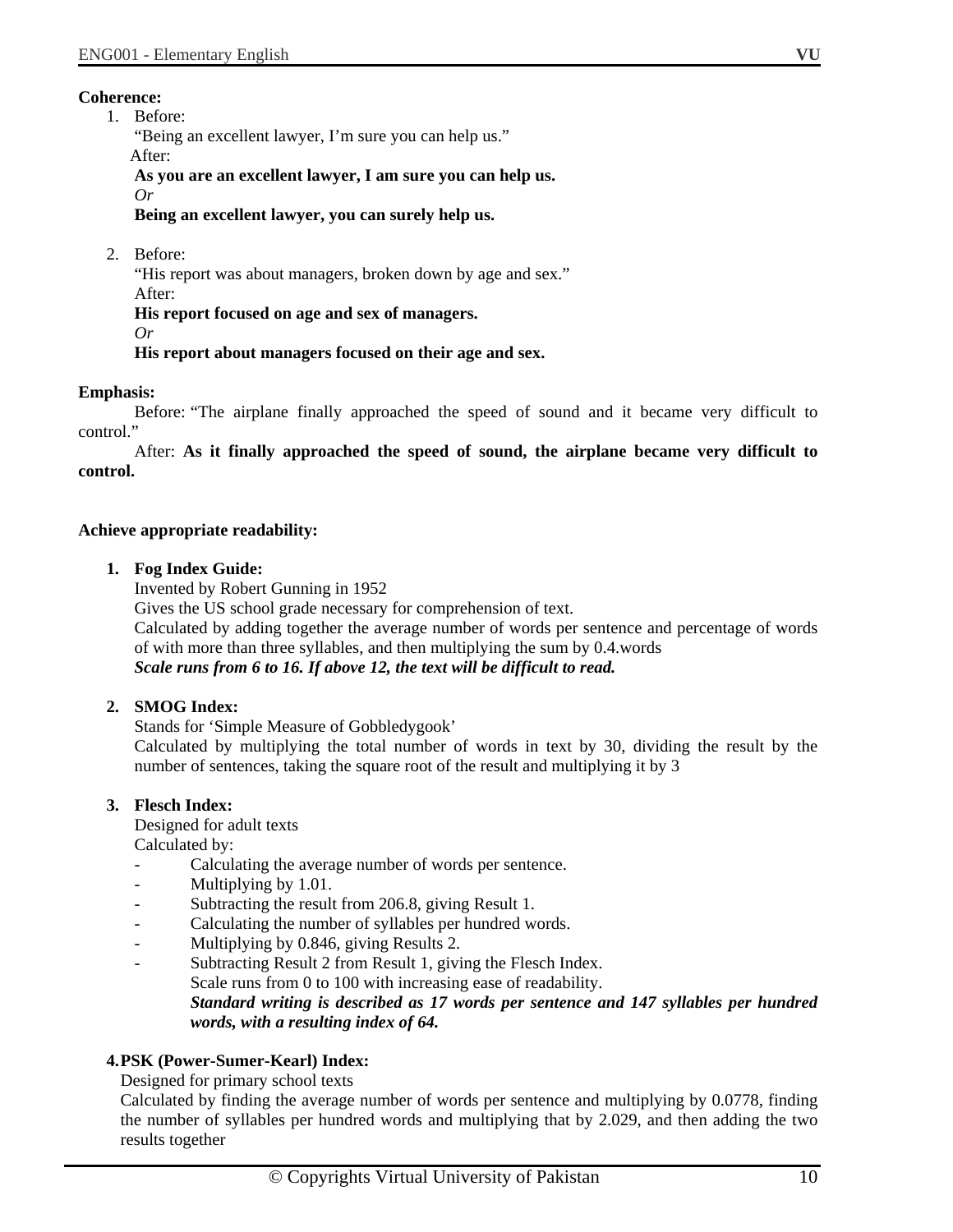## **5.Sticht Index:**

Designed by US Army to test functional literacy

Calculate the ratio of single syllable words to total words, multiplying that ratio by 15, and subtracting the result from 20.

#### **Before:**

 The fact that all organic and inorganic entities and artifacts go through, on this planet at least, cycles of change and decay is a well established and integral feature of life. The level of integration of this fact into human culture is total, encompassing and influencing religion, philosophy, psychiatry, economics and marketing and many other areas of our lives. One numerate view of the failure patterns associated with this cycle of change is shown by the bath tub curve. While not presuming to be all encompassing this view of the failure patterns does coincide with significant areas of experience and evidence for both plant, equipment and human beings.

Totals: Words  $= 107$ Sentences  $= 4$  $Syllabels = 187$ Words with more than three syllables  $= 11$ 

FOG Index  $= 14.81$ SMOG Index  $= 84.99$ Flesch Index  $= 31.8$ 

#### **After:**

 The fact that all organic and inorganic entities and artifacts go through, on this planet at least, cycles of change and decay is a well known feature of life. This fact also influences many aspects of our lies including religion, philosophy, psychiatry, economics and marketing. One view of the pattern of change and failure is shown by the bath tub curve. Whilst this does not represent all types of failure, it does agree with much of the evidence for both plant, equipment and human begins.

```
Totals: Words = 85Sentences = 4Syllabels = 131Words with more than three syllables = 5
```
FOG Index  $= 10.85$ SMOG Index  $= 75.75$ Flesch Index  $= 54.85$ 

#### **Include examples, illuting ons, and other visual aids, when desirable:**

- Examples, analogies and illustrations add pictures to your writing.
- Visual aids like headlines, tabulations, itemization, pictures, charts etc. make your writing easy to go through.
- Underline, number, color, or type in all CAPITALS or *italics* or use wide margins adds emphasis to your text.

**Source: http://www.canadaone.com/ezine/nov02/effective\_writing.html http://abcopayroll.com/news/200610sevencs.php http://www.writingcenter.emory.edu/goodwrite.html**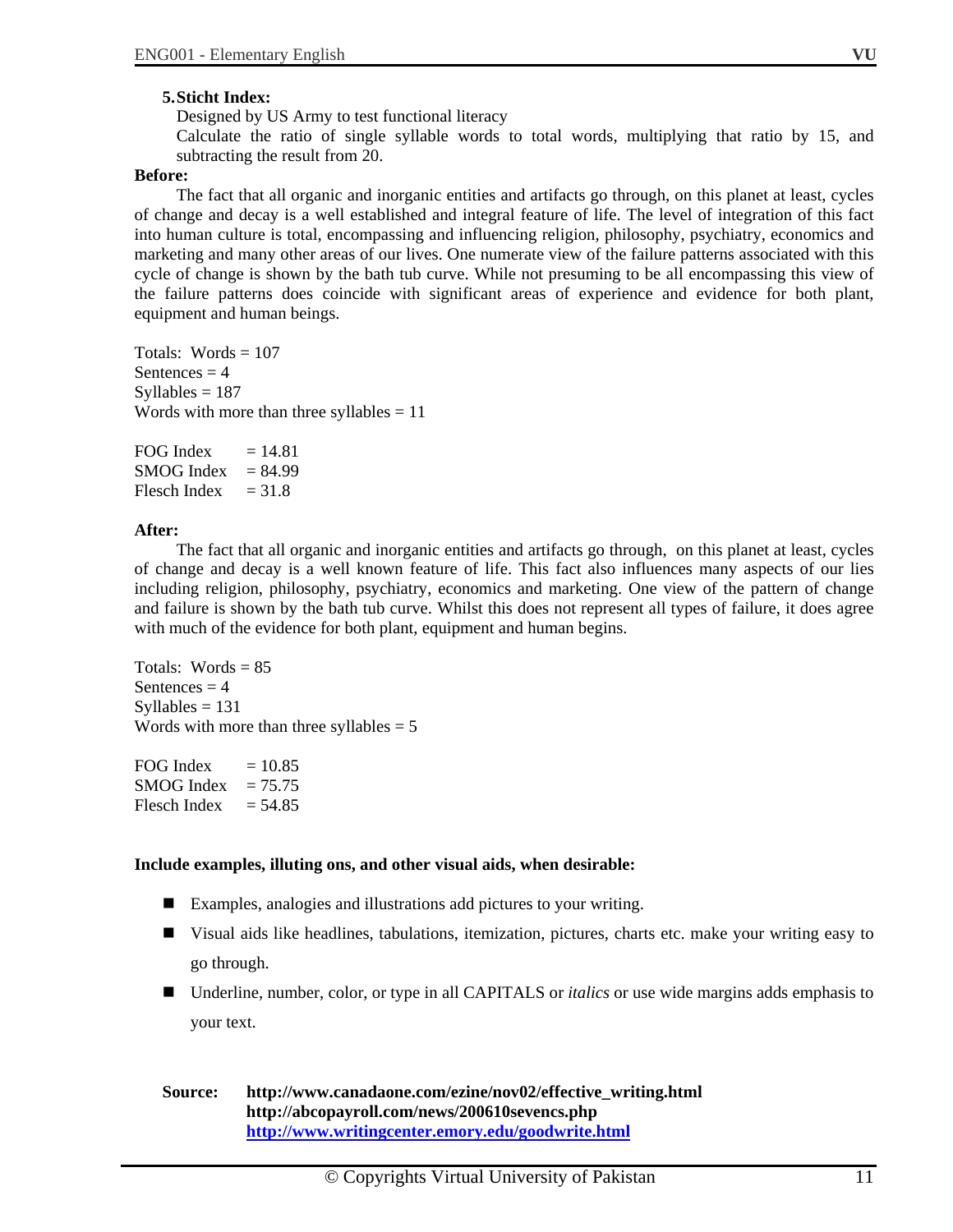# **QUALITIES OF GOOD WRITING**

- **2. Be complete:** include all the necessary facts and background information to support the message you are communicating. Partial instructions would not work if we were to survive. Our captain had to make sure we saw the complete picture. Check:
	- 1. Have you given all the facts?
	- 2. Have you covered the essentials?
	- 3. Have you answered all his/her questions?
	- 4. Did you PLAN what you said?
- **3. Be concise:** keep in mind the reader's knowledge of the subject and their time constraints. Convey the information as quickly and easily as possible. Keeping it concise (or short) was a life saver, more so when you needed to react immediately to a changing sea or wind pattern. Check:
	- 1. Have you plunged right into the subject of the message?
	- 2. Have you avoided rehashing the reader's letter?
	- 3. Have you said enough, but just enough?
	- 4. Have you avoided needless "filler" words and phrase?
- **4. Be creative:** use different formats (vs. straight narrative) to communicate your message. Q & A format, graphics, Idea lists, etc. Sometimes hand signals were needed when the wind and the sea drowned out our ability to hear.
- **5. Be considerate:** keep your reader's needs in mind as you write. Ask yourself, 'Why should my reader spend time reading this?' Make it worthwhile for them to do so! We were motivated to survive, to listen and to act. Keep in mind your audience or reader might not be as receptive. Check:
	- 1. Have you put the client first?
	- 2. Have you floodlighted his/her interests?
	- 3. Have you walked in his/her moccasins?
	- 4. Have you talked his/her language?
- **6. Be correct:** by checking all your information is accurate and timely. Double- check your spelling, punctuation and grammar. Proof read it before you send it! We couldn't afford to make mistakes, our lives depended on it! Check:
	- 1. Have you checked all facts for correctness?
	- 2. Have you spelled the reader's name correctly?
	- 3. Have you verified all numbers and amounts?
	- 4. Is the appearance of the letter effective? Is it clean, well-spaced?
	- 5. Have you checked your spelling, punctuation, grammar, etc.?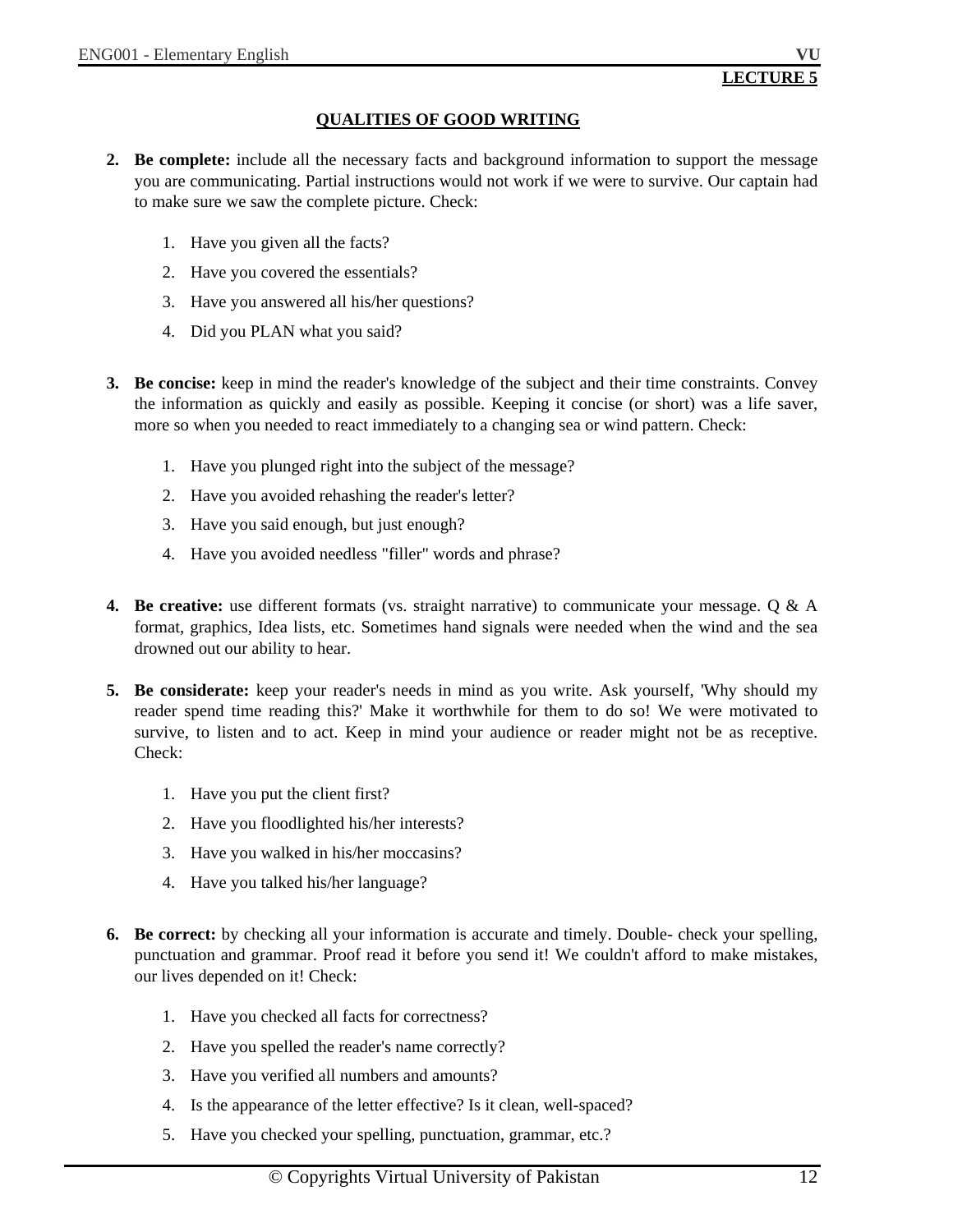**7. Be credible:** strive to present yourself from a position of reliability and competence. Write to reinforce your message and make it more believable. We needed to trust that our captain, with his experience in the US Coast Guard knew what he was doing and was telling us for our own good.

## **8. Be courteous:** check

- 1. Will it win good will?
- 2. Have you used positive, "pleasant-toned" words?
- 3. Have you used "I appreciate," "please", and "thank you" somewhere in your message?
- 4. Would you enjoy reading what you have said?

## **9. Be concrete:** check

- 1. Have you given the crisp details the reader needs?
- 2. Have you made the details razor and needle-sharp?
- 3. Have you flashed word pictures, made facts vivid?

Before: These brakes stop a car within a short distance. **After: These brakes stop a 2-ton car traveling 60 miles an hour, within 240 feet.** 

**Source: http://www.canadaone.com/ezine/nov02/effective\_writing.html http://abcopayroll.com/news/200610sevencs.php http://www.writingcenter.emory.edu/goodwrite.html**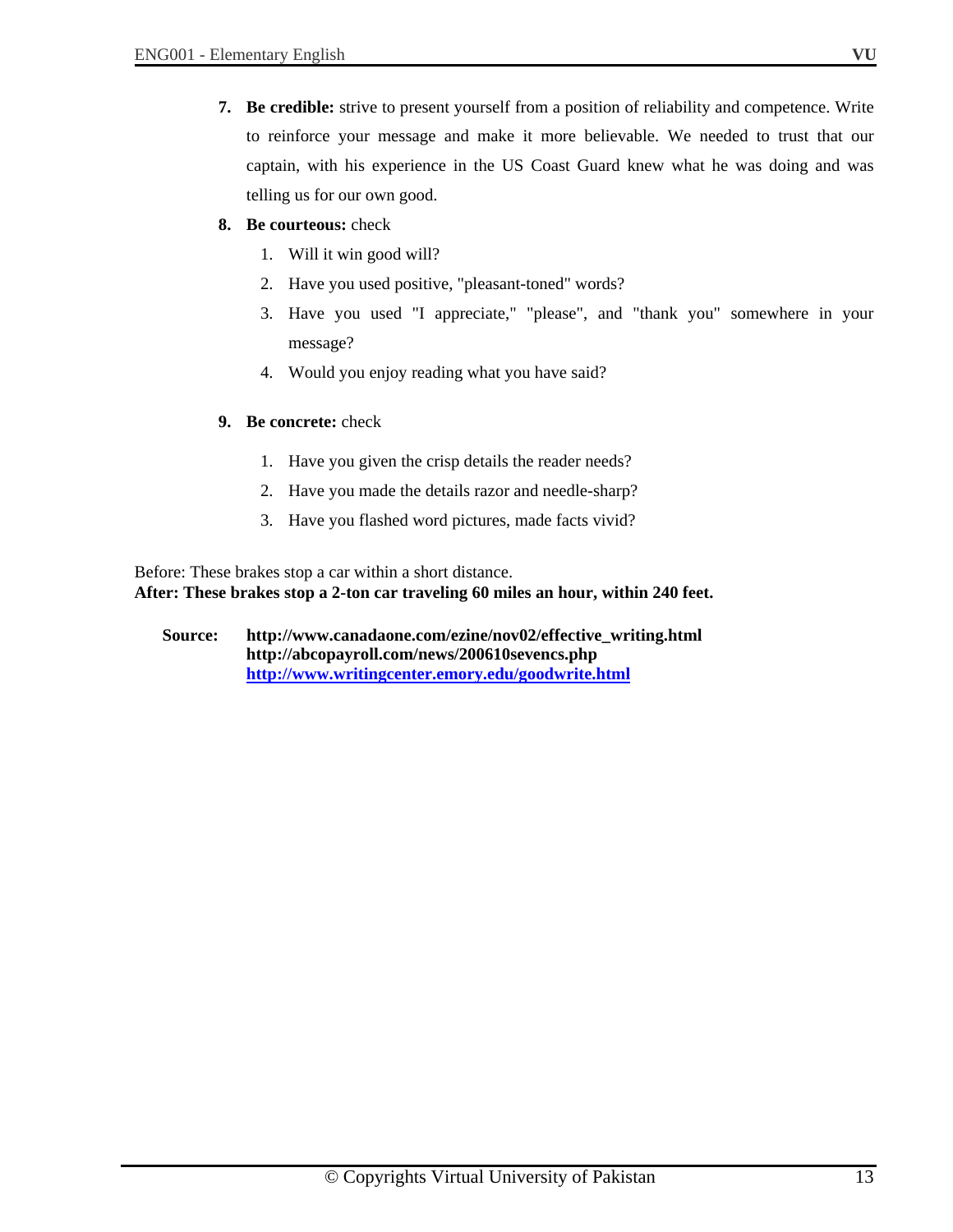## **THE PROCESS OF WRITING**

The process includes Invention, Collection, Organization, Drafting, Revising, and Proofreading.

## **INVENTION**

"A writer keeps surprising himself... he doesn't know what he is saying until he sees it on the page." -- Thomas Williams

When you sit down to write...

- Does your mind turn blank?
- Are you sure you have nothing to say?

If so, you're not alone! Everyone experiences this at some time or other, but some people have strategies or techniques to get them started. When you are planning to write something, try some of the following suggestions.

EXPLORE the problem -- not the topic

- 1. Who is your reader?
- 2. What is your purpose?
- 3. Who are you, the writer? (What image or persona do you want to project?)

## MAKE your goals operational

- 1. How can you achieve your purpose?
- 2. Can you make a plan?

GENERATE some ideas

- 1. Brainstorm
- Keep writing
- Don't censor or evaluate
- Keep returning to the problem
- 2. Talk to your reader
- What questions would they ask?
- What different kinds of readers might you have?
- 3. Ask yourself questions

## **A. Journalistic questions**

Who? What? Where? When? Why? How? So What?

# **WHEN YOU START TO WRITE**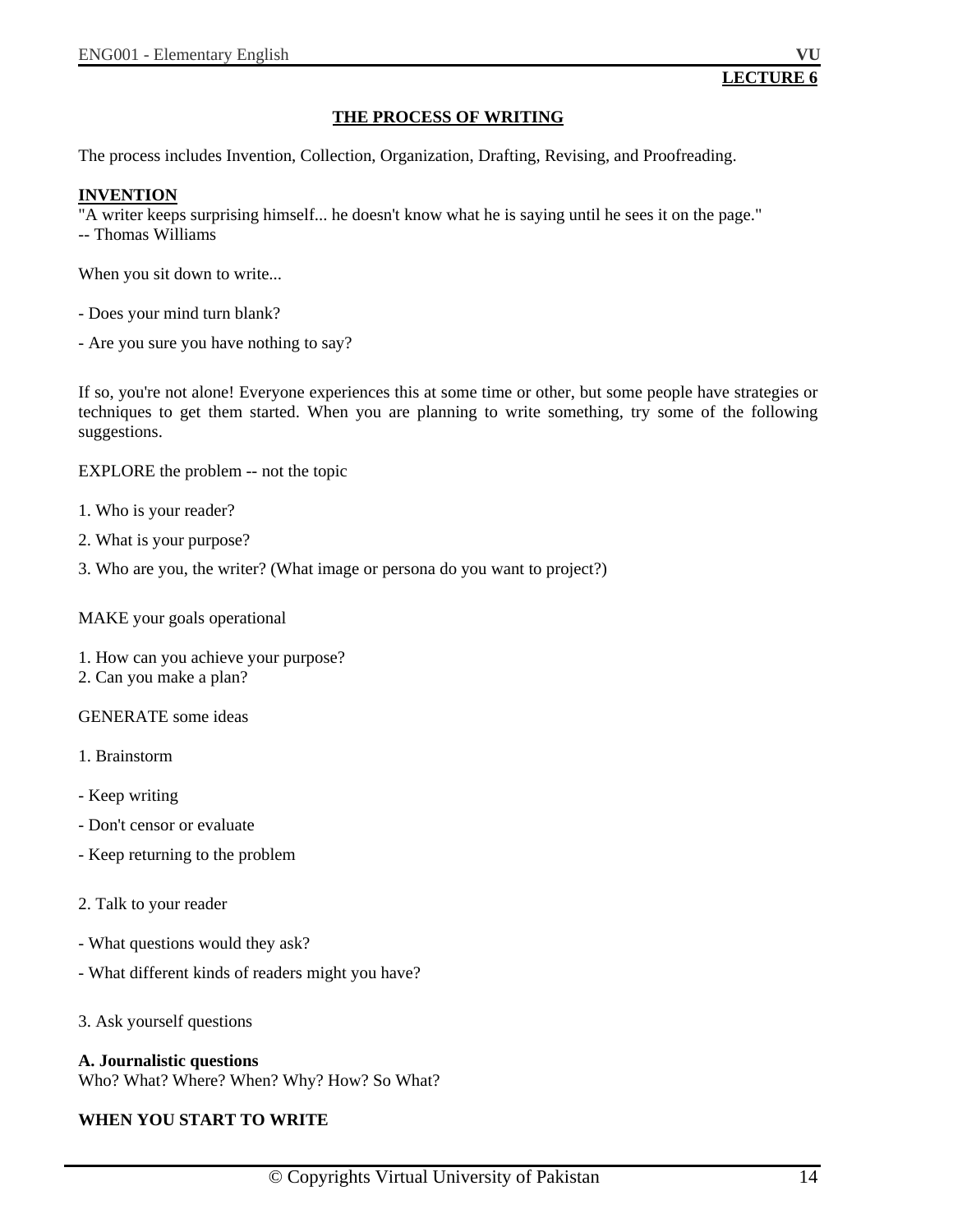# **You can try the textbook formula:**

I. State your thesis. II. Write an outline.

III. Write the first draft.

IV. Revise and polish.

. . . but that often doesn't work!

## **Instead, you can try one or more of these strategies:**

## **Ask yourself what your purpose is for writing about the subject.**

There are many "correct" things to write about for any subject, but you need to narrow down your choices. For example, your topic might be "hostel food." At this point, you and your potential reader are asking the same question, "So what?" Why should you write about this, and why should anyone read it? Do you want the reader to pity you because of the intolerable food you have to eat there? Do you want to analyze large-scale institutional cooking? Do you want to compare University Hostel 1's food to that served at Hostel 2?

## **Ask yourself how you are going to achieve this purpose.**

How, for example, would you achieve your purpose if you wanted to describe some movie as the best you've ever seen? Would you define for yourself a specific means of doing so? Would your comments on the movie go beyond merely telling the reader that you really liked it?

## **Nutshell your whole idea**

Tell it to someone in three or four sentences.

## **Diagram your major points somehow.**

Make a tree, outline, or whatever helps you to see a schematic representation of what you have. You may discover the need for more material in some places.

# **COLLECTION**

- 1. Internal source of information:
	- 1) You yourself
		- 1. free writing, brain storming, probing yourself

# PROBING YOURSELF

- 1. What does X mean? (Definition)
- 2. What are the various features of X? (Description)
- 3. What are the component parts of X? (Simple Analysis)
- 4. How is X made or done? (Process Analysis)
- 5. How should X be made or done? (Directional Analysis)
- 6. What is the essential function of  $X$ ? (Functional Analysis)
- 7. What are the causes of X? (Causal Analysis)
- 8. What are the consequences of X? (Causal Analysis)
- 9. What are the types of X? (Classification)
- 10. How is X like or unlike Y? (Comparison)
- 11. What is the present status of X? (Comparison)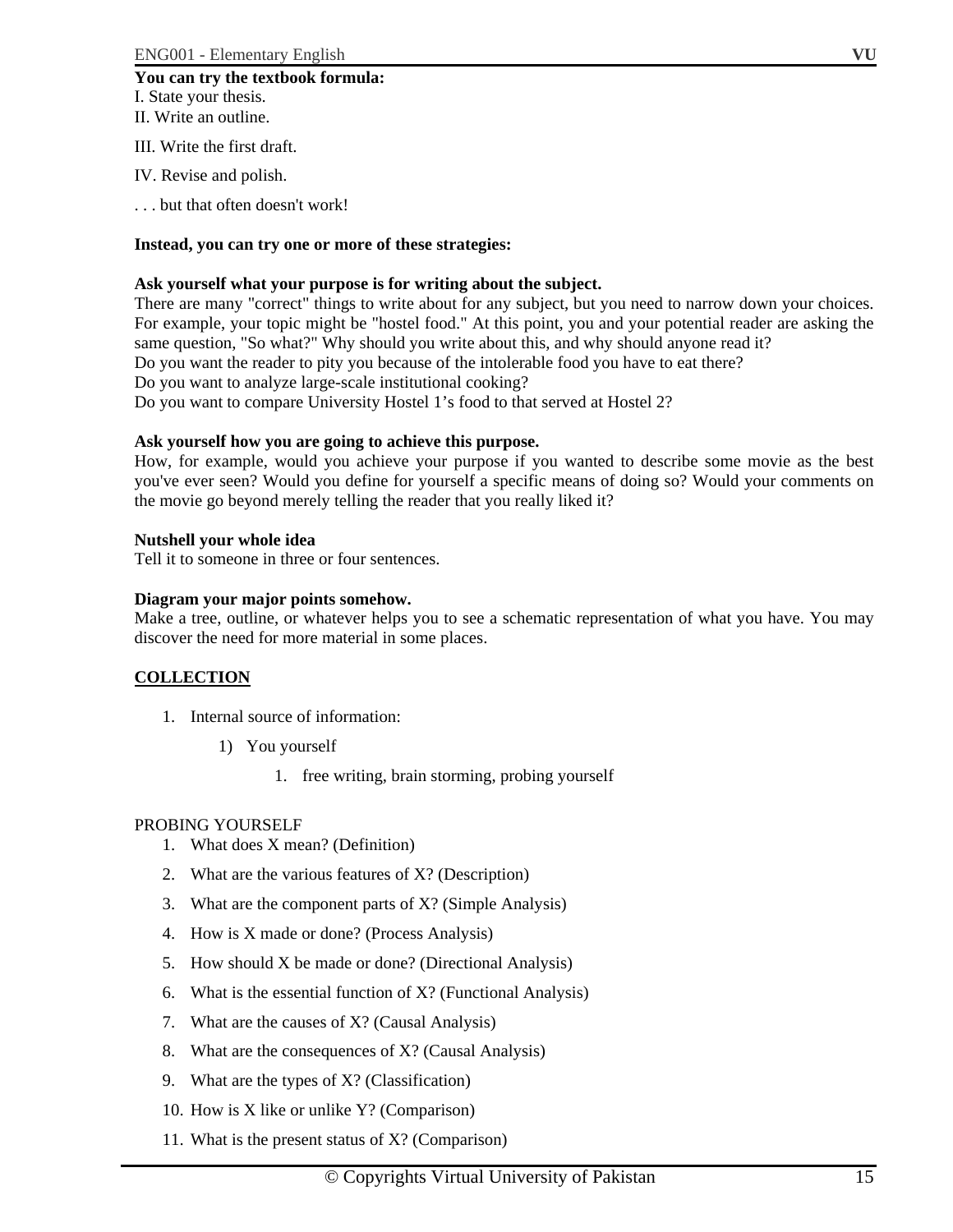## ENG001 - Elementary English **VU**

- 12. What is the significance of X? (Interpretation)
- 13. What are the facts about X? (Reportage)
- 14. How did X happen? (Narration)
- 15. What kind of person is X? (Characterization/Profile)
- 16. What is my personal response to X? (Reflection)
- 17. What is my memory of X? (Reminiscence)
- 18. What is the value of X? (Evaluation)
- 19. What are the essential major points or features of X? (Summary)
- 20. What case can be made for or against X? (Persuasion)
- 21. (Adapted from Jacqueline Berke's *Twenty Questions for the Writer* )

# LISTING:

For example: HOLIDAYS is your topic and you list out the points to consider.

- 1. Good and bad holidays
- 2. School holidays
- 3. Family holidays
- 4. Holidays abroad
- 5. Plans and preparations
- 6. Special memories

# CLUSTRING:



**Source: Purdue University Sources.**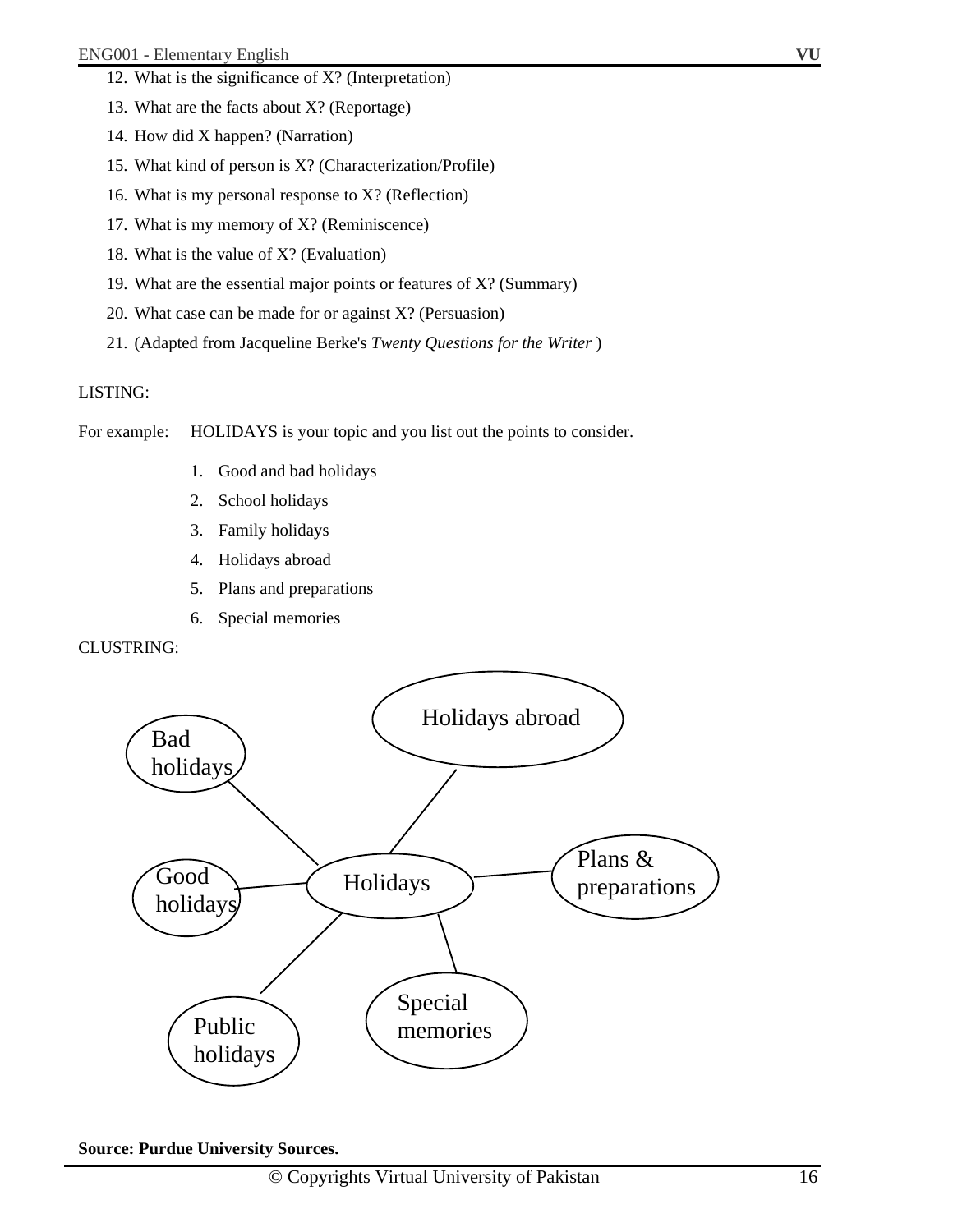## **THE PROCESS OF WRITING II**

- 2. External source of information:
	- 1) Libraries
	- 2) Internet
	- 3) Resource persons

## **LIBRARY OF CONGRESS CLASSFICATION**

| A.           | General works                  | M            | Music                   |
|--------------|--------------------------------|--------------|-------------------------|
| B            | Philosophy & Religion          | N            | Fine Arts               |
| $\mathsf{C}$ | <b>History of Civilization</b> | P            | Language and Literature |
| D            | <b>General History</b>         | Q            | Science                 |
| $E-F$        | History – Americas             | R            | Medicine                |
| G            | Geography and Anthropology     | S            | Agriculture             |
| $H_{\rm}$    | <b>Social Sciences</b>         | T            | Technology              |
| $\bf J$      | <b>Political Sciences</b>      | $\mathbf{U}$ | <b>Military Science</b> |
| K            | Law                            | V            | Naval Science           |
| L            | Education                      | Ζ            | Bibliography            |
|              |                                |              |                         |

# **SIMPLIFIED DEWEY DECIMAL SYSTEM**

| 000 |                        | General works                 | 350 |            | Administration         |
|-----|------------------------|-------------------------------|-----|------------|------------------------|
| 100 |                        | Philosophy $\&$<br>Psychology |     | 360        | Welfare                |
| 200 | Religion               |                               |     | 370        | Education              |
| 300 | <b>Social Sciences</b> |                               |     | 380        | <b>Public Services</b> |
|     | 310                    | <b>Statistics</b>             |     | 390        | Customs and Folklore   |
|     | 320                    | <b>Political Science</b>      | 400 | Philosophy |                        |
|     | 330                    | Economics                     | 500 |            | <b>Pure Science</b>    |
|     | 340                    | Law                           | 600 |            | <b>Applied Science</b> |
|     |                        |                               | 700 | Fine Arts  |                        |
|     |                        |                               | 800 | Literature |                        |
|     |                        |                               | 900 | History    |                        |
|     |                        |                               |     |            |                        |

Top ten search engines:

- 1. Google
- 2. Alltheweb Fast and clear.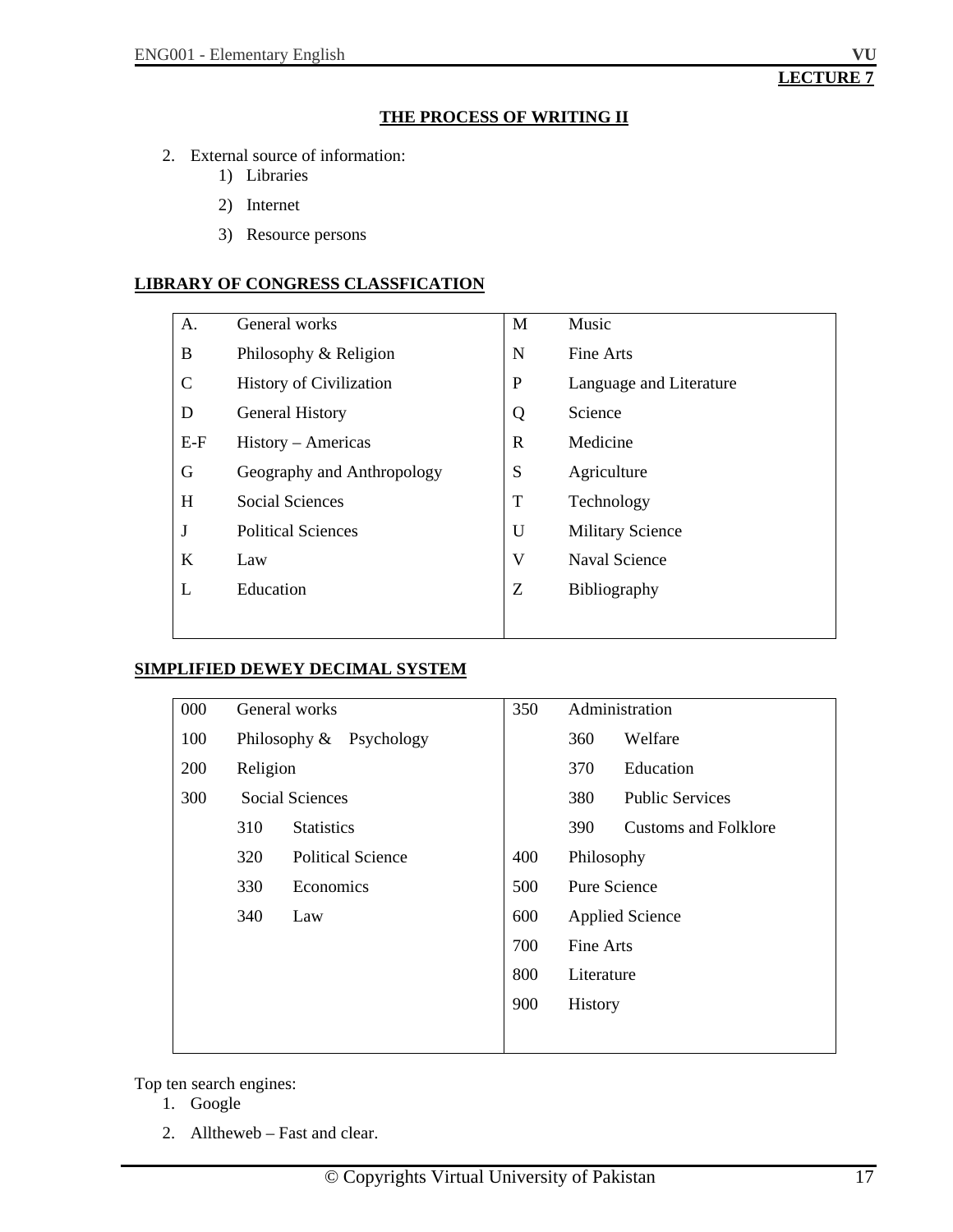- 3. Yahoo Directories and search engine
- 4. Hotbot Directories and search engine
- 5. About sites vetted by humans
- 6. Excite Directories and search engine
- 7. iWon
- 8. MSN
- 9. Completeplanet directs to various databases
- 10. Altavista Directories and search engine

## **Highly Valuable Links:**

Online Newspapers: http://www.ipl.org/div/news/

World Fact File: http://bartleby.com/151/

Encyclopedia of Quotations: http://bartleby.com/quotations/

Columbia Encyclopedia: http://bartleby.com/65/

Encyclopedia of World History http://www.bartleby.com/67/

The Element of Style by William Strunk: http://www.bartleby.com/141/

Encyclopedia Britannica: http://www.britannica.com/

Encyclopedia Americana: http://www.americana.com/

## **ORGANIZING**

After writers collect information pertaining to their topics, a useful next step is to organize it--decide where to place information in the argument, as well as which information to omit. One easy way to do this is outlining. Argumentative and narrative papers generally have three main sections.

The introduction is used to grab the readers' attention and introduce the main idea or claim, often in the form of a thesis statement.

The body consists of several supporting paragraphs that help to elaborate upon the main claim.

Finally, the conclusion serves to wrap up the argument and reemphasize the writer's main ideas.

After gathering information in the collection stage, the writer should think about where each piece of information belongs in the course of an argument. By taking time to organize and plan the paper, writers save time and frustration in the drafting stage; they find that they can follow the pattern they have established for themselves in their outlines.

## **DRAFTING:**

- Give yourself ample time to work on your project.
- Find a comfortable place to do your writing.
- Avoid distractions.
- Take breaks.

### **REVISING:**

Review higher-order concerns:

- Clear communication of ideas
- Organization of paper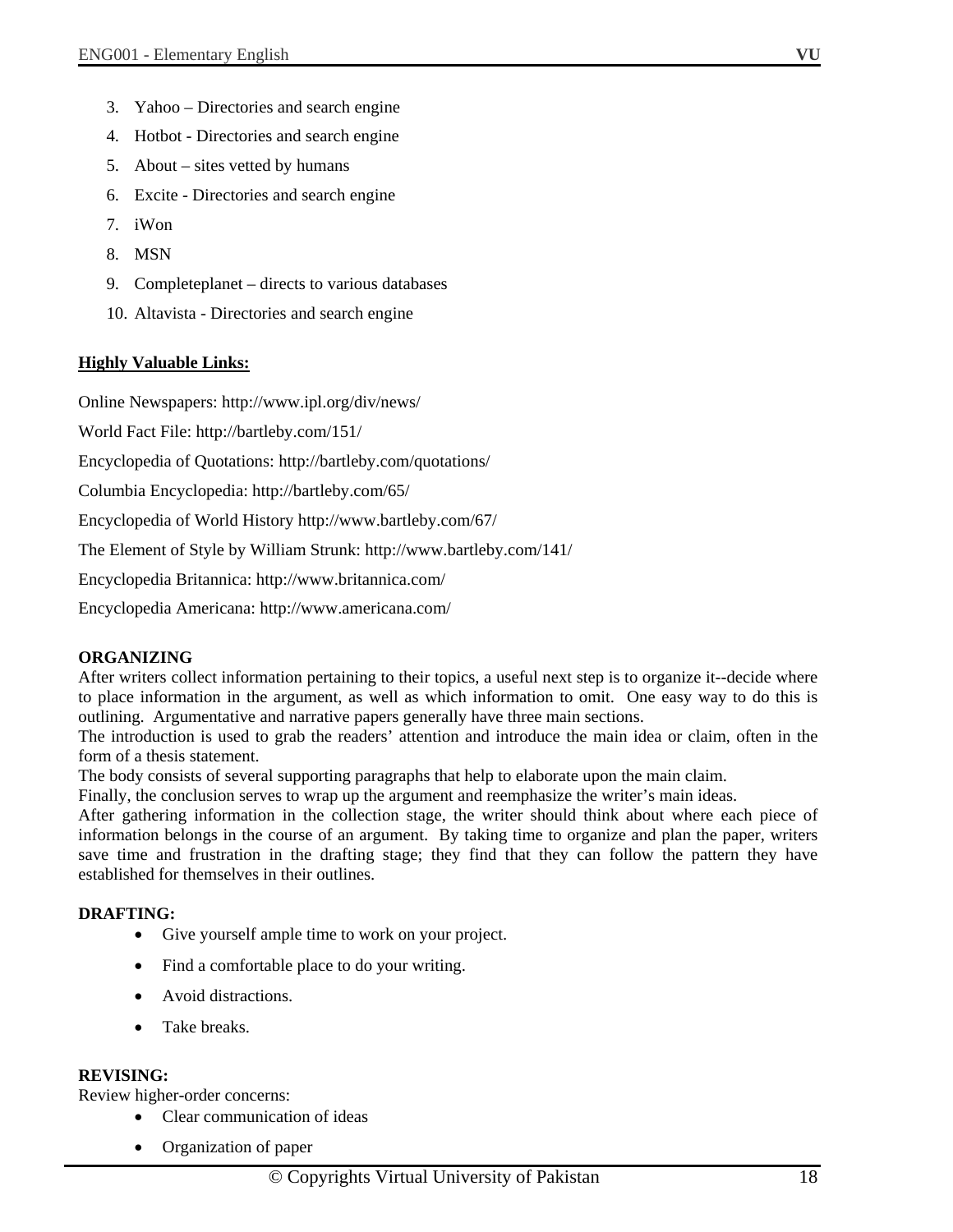- Paragraph structure
- Strong introduction and conclusion

# **PROOFREADING:**

# **Ask yourself about the three sensitive areas: Content, format and mechanics:**

| A. CONTENT:                                  | <b>B. FORMAT:</b>                                     |
|----------------------------------------------|-------------------------------------------------------|
| Did i:                                       | Did i:                                                |
| Stick to my point?<br>1.                     | Choose an appropriate title?<br>1.                    |
| Use good source and enough sources<br>2.     | Use quotations correctly?<br>2.                       |
| of information?                              | Use headings and subheadings?<br>3.                   |
| Organize my information carefully?<br>3.     | Label graphs, charts, and tables?<br>4.               |
| Check my facts?<br>$\overline{4}$ .          | a list of resources<br>Include<br>5.<br><sub>or</sub> |
| Use illustration?<br>5.                      | bibliography?                                         |
| Consider my readers?<br>6.                   | Number the pages?<br>6.                               |
| Use sufficient detail and description?<br>7. |                                                       |
|                                              |                                                       |
| C. MECHANICS:                                |                                                       |
| Did I:                                       |                                                       |
| Check sentences for completeness<br>1.       |                                                       |
| and sense?                                   |                                                       |
| Check for consistent verb tense?<br>2.       |                                                       |
| 3.<br>Check for consistent point of view?    |                                                       |
| Check for subject-verb agreement?<br>4.      |                                                       |
| 5.<br>Check for proper use of pronouns?      |                                                       |
| Check all spellings?<br>6.                   |                                                       |
| Check for end marks and other<br>7.          |                                                       |
| punctuation?                                 |                                                       |
| Check for<br>capital<br>letters<br>8.<br>and |                                                       |
| underlining?                                 |                                                       |
| Check paragraph indentation?<br>9.           |                                                       |
| 10. Check legibility?                        |                                                       |
|                                              |                                                       |

# **Source: Purdue University Sources.**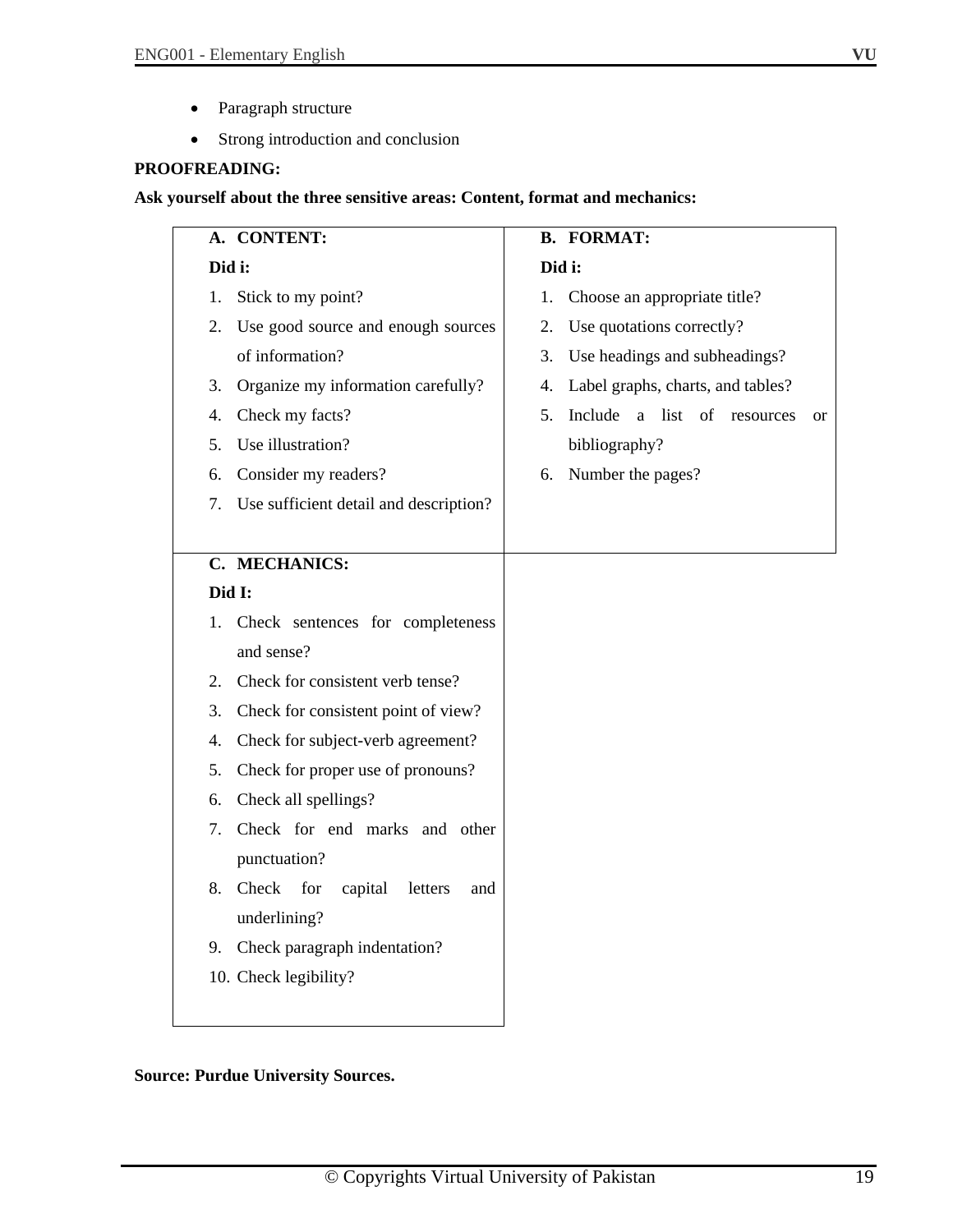# **ALL ABOUT WORDS**

### **WHAT ARE WORDS MADE OF?**

 The study of structure of words is called MORPHOLOGY. Look at this sentence: "The plogs glorped bliply"

MORPHEMES: a **morpheme** is the smallest linguistic unit that has semantic meaning.

One morpheme: dog, elephant, child

- Two morphemes: dog s, elephant s, child ish.
- Three morphemes: child ish ness
- Six morphemes: anti-dis-establish-ment-arian-ism

**Free Morpheme:** This can stand alone. E.g. dog, elephant, child, etc.

**Bound Morpheme:** This can't stand alone. E.g. s, ish, ness, ism, etc

## **HOW WORDS ARE FORMED?**

Word forms

Portmanteau words

Prefixes

Suffixes

Compounding

## **WORDS FORMS:**

**WORD FORMS:** noun, verb, adjective, and adverb. E.g. decide

- We must come to a **decision** soon.
- We beat them **decisively**.
- He can never make up his mind. He is **indecisive**.

#### Some more examples:

- $\blacksquare$  Beauty = beautiful, beautician, beautify
- $\blacksquare$  Pay = payment, payable, payee
- Receive = receptionist, receipt, receptive
- $Hero = \text{heroism}, \text{heroically}, \text{heroin}$
- $\blacksquare$  Describe = descriptive, description, indescribable
- Sense = sensation, insensitive, senseless,
- Explain = explanatory, inexplicable
- $\blacksquare$  Prophecy = prophet, prophecy
- $\blacksquare$  Famous = fame, infamous, infamy
- $\blacksquare$  Enthusiasm = Enthusiastically, Enthusiast, enthuse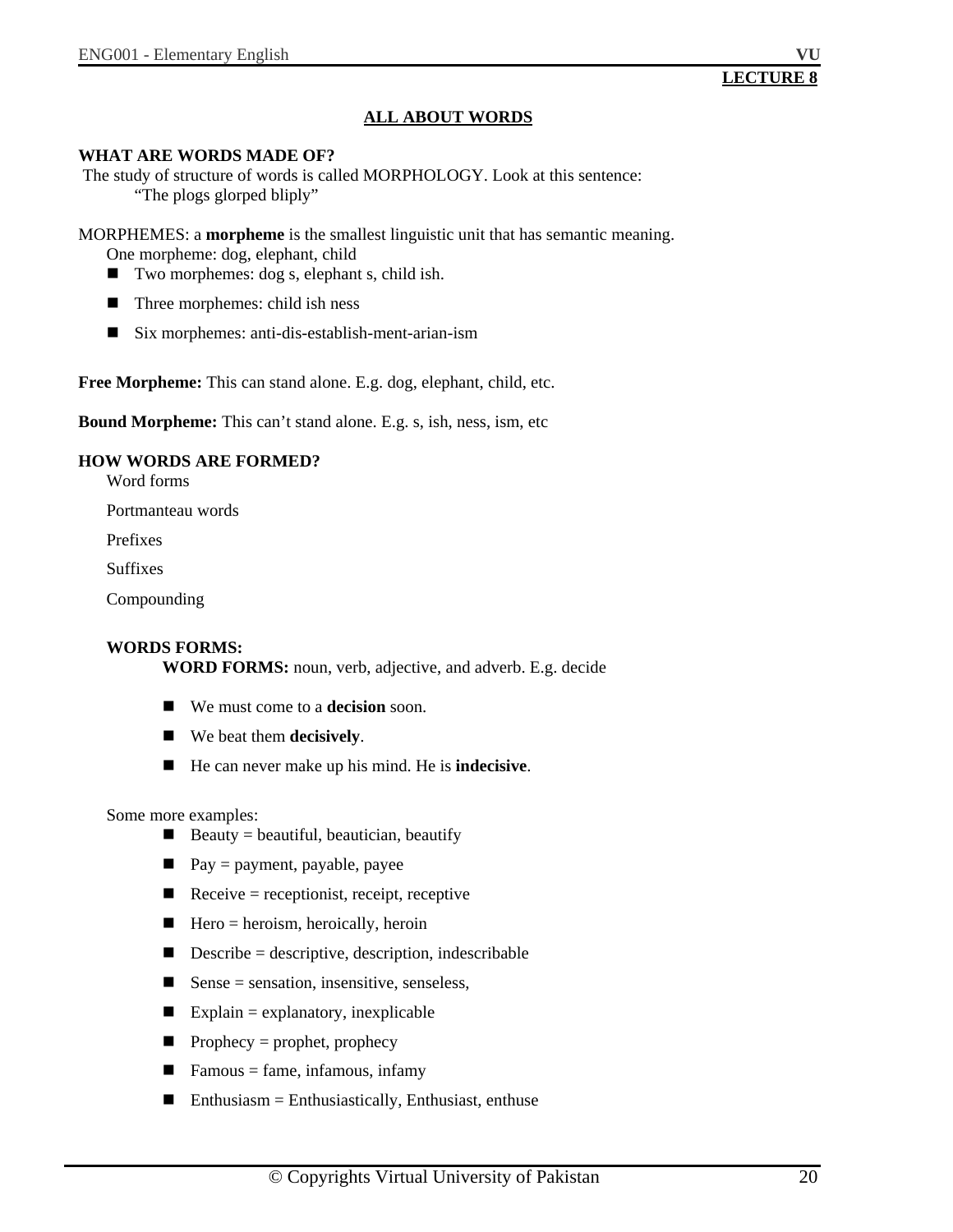**PORTMANTEAU:** Portmanteau is one derived by combining portions of two or more separate words. They are blend of two words. So there are two meanings packed into one

- $\Box$  Oxbridge = Oxford + Cambridge
- Because =  $by + cause$
- **Brunch** = Breakfast + lunch
- Camcorder = camera + recorder
- $\blacksquare$  Email = electronic + mail
- Fortnight = fourteen + nights
- $Hassle = haggle + tussle$
- Intercom  $=$  internal  $+$  communication

**PREFIXES:** A prefix is placed at the beginning of a word to modify or change its meaning. This is a list of the most common prefixes in English, together with their basic meaning and some examples. You can find more detail or precision for each prefix in any good dictionary. The origins of words are extremely complicated. You should use this list as a guide only, to help you understand possible meanings. But be very careful, because often what appears to be a prefix is not a prefix at all. Note also that this list does not include elements like "auto-" or "bio-", because these are "combining forms", not prefixes.

| <b>Prefix</b> |                                                                  | <b>Meaning</b>                                                        | <b>Examples</b>                                                                                                                       |  |
|---------------|------------------------------------------------------------------|-----------------------------------------------------------------------|---------------------------------------------------------------------------------------------------------------------------------------|--|
| $a-$          | <i>also</i> an-                                                  | not, without                                                          | atheist, anaemic                                                                                                                      |  |
| $a-$          |                                                                  | to, towards                                                           | aside, aback                                                                                                                          |  |
|               |                                                                  | in the process of, in a<br>particular state                           | a-hunting, aglow                                                                                                                      |  |
| $a-$          |                                                                  | of                                                                    | anew                                                                                                                                  |  |
|               |                                                                  | completely                                                            | abashed                                                                                                                               |  |
| ab-           | also abs-                                                        | away, from                                                            | abdicate, abstract                                                                                                                    |  |
| ad-           | also $a-$ , $ac-$ , $af-$ ,<br>ag- al-, an-, ap-,<br>at-as-, at- | movement to, change<br>addition<br>into,<br><sub>or</sub><br>increase | advance, adulterate, adjunct, ascend,<br>affiliate,<br>affirm, aggravate, alleviate, annotate, apprehend,<br>arrive, assemble, attend |  |
| ante-         |                                                                  | before, preceding                                                     | antecedent, ante-room                                                                                                                 |  |
| anti-         | <i>also</i> ant-                                                 | opposing,<br>against,<br>the opposite                                 | anti-aircraft, antibiotic, anticlimax, Antarctic                                                                                      |  |
| be-           |                                                                  | all over, all around                                                  | bespatter, beset                                                                                                                      |  |
|               |                                                                  | completely                                                            | bewitch, bemuse                                                                                                                       |  |
|               |                                                                  | having, covered with                                                  | bejewelled                                                                                                                            |  |
|               |                                                                  | affect with (added to<br>nouns)                                       | befog                                                                                                                                 |  |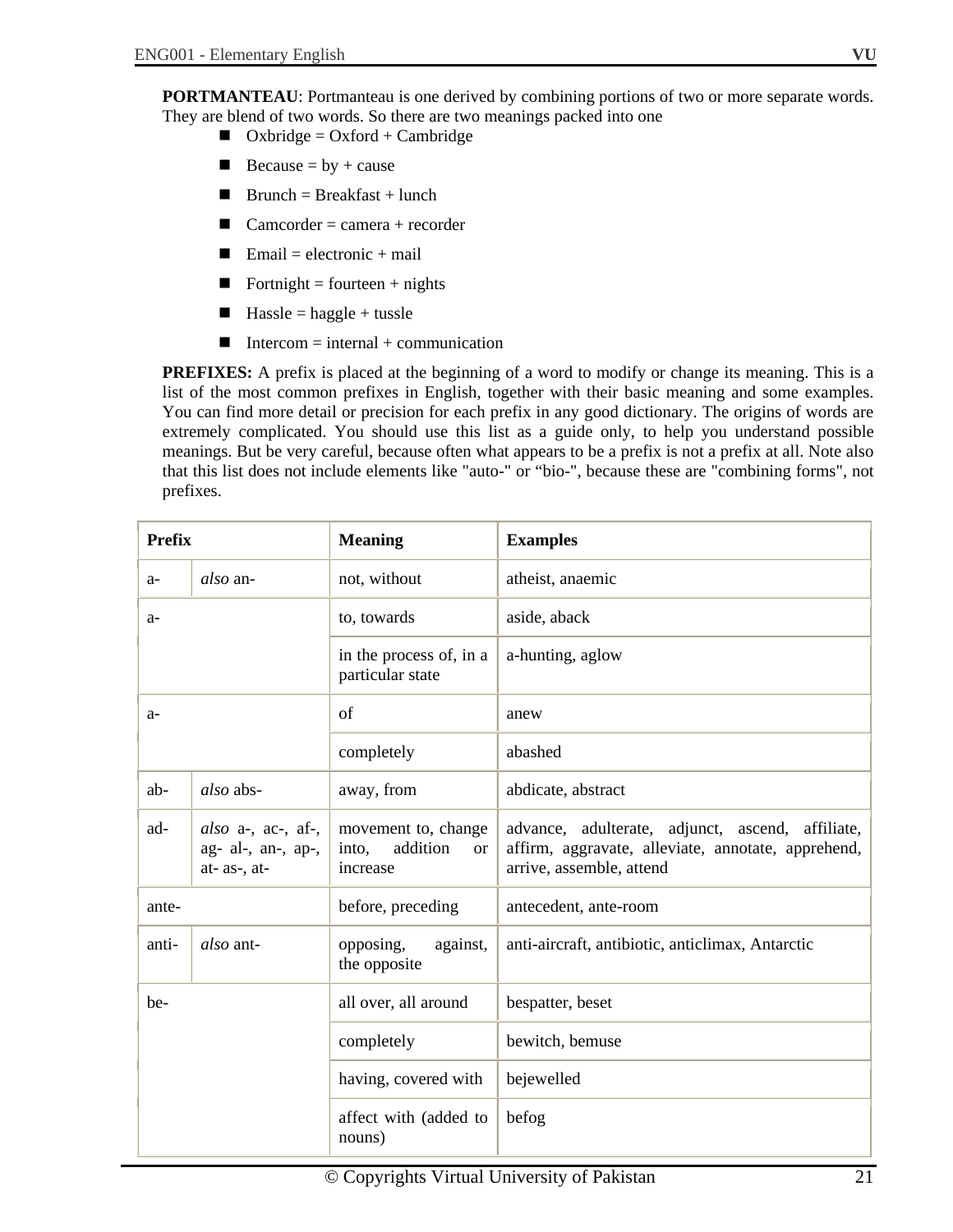|          |                                    | cause to be (added to<br>adjectives)   | becalm                                      |  |
|----------|------------------------------------|----------------------------------------|---------------------------------------------|--|
| com-     | $also$ co-,<br>col-,<br>con-, cor- | with,<br>jointly,<br>completely        | combat, codriver, collude, confide, corrode |  |
| contra-  |                                    | against, opposite                      | contraceptive                               |  |
| counter- |                                    | opposition, opposite<br>direction      | counter-attack, counteract                  |  |
| de-      |                                    | down, away                             | descend, despair, depend, deduct            |  |
|          |                                    | completely                             | denude, denigrate                           |  |
|          |                                    | removal, reversal                      | de-ice, decamp                              |  |
| dia-     | also di-                           | through, across                        | diagonal                                    |  |
| dis-     | also di-                           | negation,<br>removal,<br>expulsion     | disadvantage, dismount, disbud, disbar      |  |
| en-      | also em-                           | put into or on                         | engulf, enmesh                              |  |
|          |                                    | bring<br>the<br>into<br>condition of   | enlighten, embitter                         |  |
|          |                                    | intensification                        | entangle, enrage                            |  |
| $ex-$    | $also$ e-, ef-                     | out                                    | exit, exclude, expand                       |  |
|          |                                    | upward                                 | exalt, extol                                |  |
|          |                                    | completely                             | excruciate, exasperate                      |  |
|          |                                    | previous                               | ex-wife                                     |  |
| extra-   |                                    | outside, beyond                        | extracurricular                             |  |
| hemi-    |                                    | half                                   | hemisphere                                  |  |
| hyper-   |                                    | beyond, more than,<br>more than normal | hypersonic, hyperactive                     |  |
| hypo-    |                                    | under                                  | hypodermic, hypothermia                     |  |
| in-      | also il-, im-                      | not, without                           | infertile, inappropriate, impossible        |  |
|          | $also$ il-, im-, ir-               | into,<br>towards,<br>in,<br>inside     | influence, influx, imbibe                   |  |
| infra-   |                                    | below                                  | infrared, infrastructure                    |  |
| inter-   |                                    | between, among                         | interact, interchange                       |  |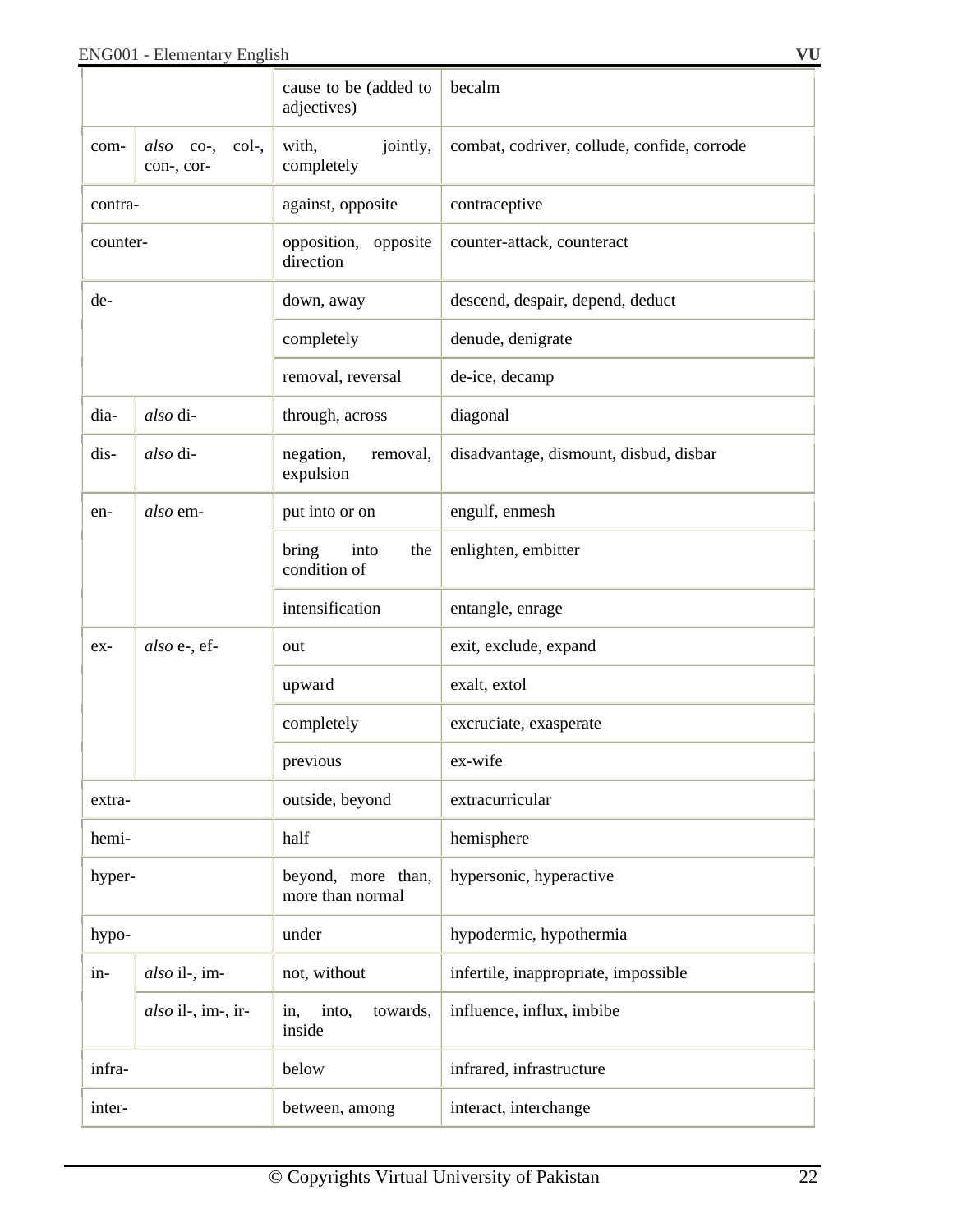| intra- |                           | inside, within                                | intramural, intravenous                |  |
|--------|---------------------------|-----------------------------------------------|----------------------------------------|--|
| non-   |                           | absence, negation                             | non-smoker, non-alcoholic              |  |
| ob-    | also oc-, of-, op-        | blocking,<br>against,<br>concealing           | obstruct, occult, offend, oppose       |  |
| out-   |                           | surpassing,<br>exceeding                      | outperform                             |  |
|        |                           | external, away from                           | outbuilding, outboard                  |  |
| over-  |                           | excessively,<br>completely                    | overconfident, overburdened, overjoyed |  |
|        |                           | outer,<br>over,<br>upper,<br>above            | overcoat, overcast                     |  |
| peri-  |                           | round, about                                  | perimeter                              |  |
| post-  |                           | after in time or order                        | postpone                               |  |
| pre-   |                           | before in time, place,<br>order or importance | pre-adolescent, prelude, precondition  |  |
| pro-   |                           | favouring, in support<br>of                   | pro-African                            |  |
|        |                           | acting for                                    | proconsul                              |  |
|        |                           | motion forwards or<br>away                    | propulsion                             |  |
|        |                           | before in time, place<br>or order             | prologue                               |  |
| re-    |                           |                                               |                                        |  |
| semi-  |                           | again                                         | repaint, reappraise, reawake           |  |
|        |                           | half, partly                                  | semicircle, semi-conscious             |  |
| sub-   | also suc-, suf-,          | at a lower position                           | submarine, subsoil                     |  |
|        | sug-, sup-, sur-,<br>sus- | lower in rank                                 | sub-lieutenant                         |  |
|        |                           | nearly,<br>approximately                      | sub-tropical                           |  |
| syn-   | also sym-                 | union,<br>acting<br>in<br>together            | synchronize, symmetry                  |  |
| trans- |                           | across, beyond                                | transnational, transatlantic           |  |
|        |                           | into a different state                        | translate                              |  |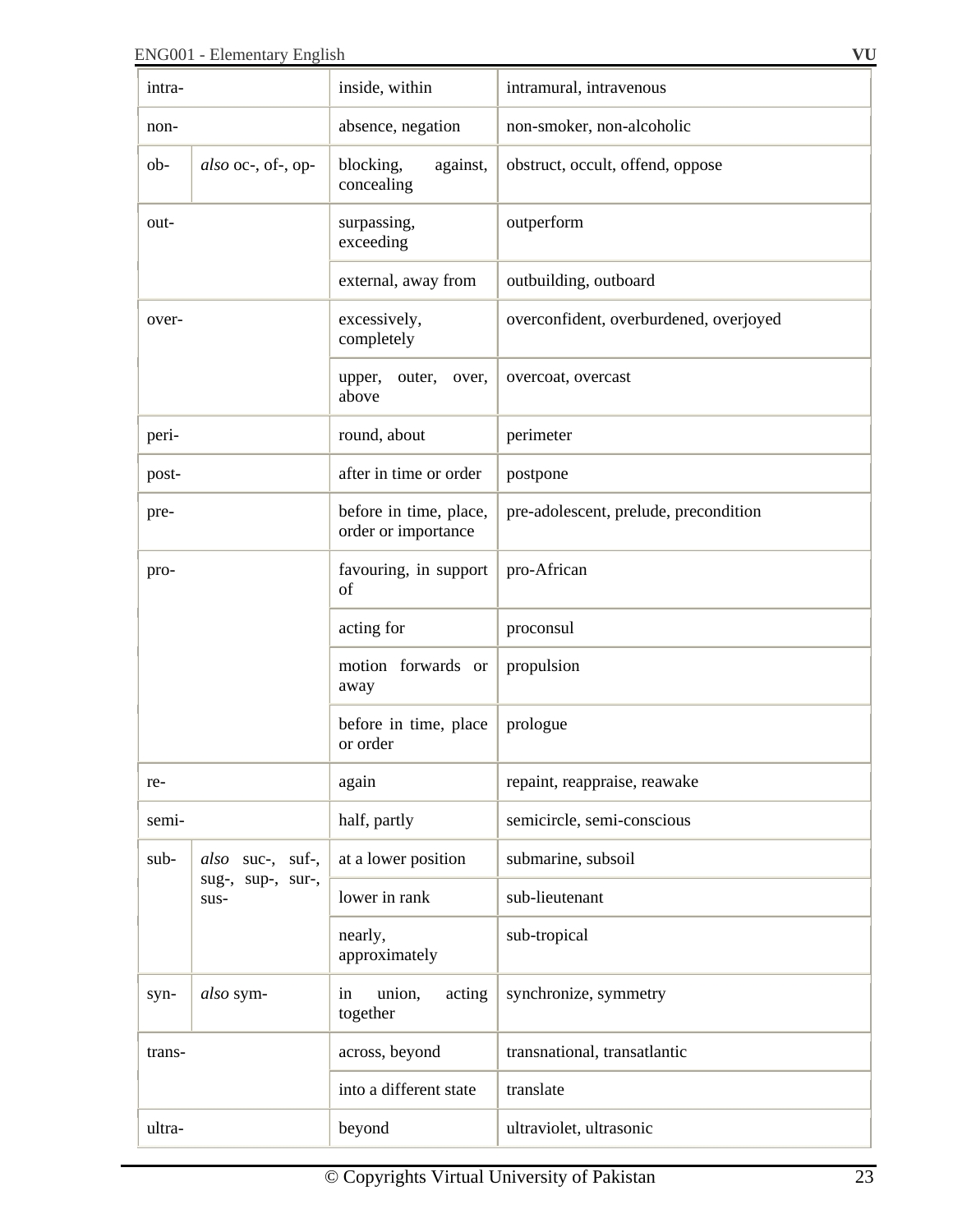|        | extreme                                                         | ultramicroscopic                        |
|--------|-----------------------------------------------------------------|-----------------------------------------|
| un-    | not                                                             | unacceptable, unreal, unhappy, unmanned |
|        | reversal<br><sub>or</sub><br>cancellation of action<br>or state | unplug, unmask                          |
| under- | beneath, below                                                  | underarm, undercarriage                 |
|        | lower in rank                                                   | undersecretary                          |
|        | not enough                                                      | underdeveloped                          |

# **SUFFIXES**

**Noun Suffixes:** These are common endings for nouns. If you see these endings on a word, then you know it must be a noun.

| -dom            | at the end of a word means:                                       |
|-----------------|-------------------------------------------------------------------|
|                 | - state or condition                                              |
|                 | - domain, position, rank                                          |
|                 | - a group with position, office, or rank                          |
|                 | wise+dom means the state of understanding what is good, right and |
|                 | lasting                                                           |
|                 | king+dom means the domain or area belonging to a king.            |
| wisdom(n)       |                                                                   |
|                 |                                                                   |
| kingdom(n)      |                                                                   |
| -ity            | at the end of a word means condition or quality of __________.    |
| capability(n)   | capable+ity means the condition of being capable.                 |
| flexibility(n)  | flexible+ity means the quality of being flexible.                 |
| -ment           | at the end of a word means act of _______; state of ______;       |
|                 | result of ___________.                                            |
| content(m)      | content+ment means the state of being satisfied (content).        |
| -sion, -tion    | at the end of a word means act of ________; state of ________.    |
|                 | celebrate+tion means the act of celebrating                       |
| celebration (n) |                                                                   |
| -ness           | at the end of a word means state of __________.                   |
| toughness $(n)$ | tough+ness means the state of being tough.                        |
| -ance, -ence    | at the end of a word means act of _______; state of ______;       |
|                 | quality of $\_\_\_\_\_\_\_\_\_\$ .                                |
| assistance (n)  | assist+ance means act of giving help.                             |
| $-er, -or$      | at the end of a word means one who _______; that which            |
|                 |                                                                   |
| fighter<br>(n)  | fight+er means<br>one who fights                                  |
| actor(n)        | act+or means one who acts.                                        |
| -ist            | at the end of a word also means one who _______; that which       |
|                 |                                                                   |
| violinist (n)   | violin+ist means one who plays the violin.                        |

**Adjective Suffixes:** These are common word endings for adjectives. If you see these ending at the end of a word, you can be certain it is an adjective.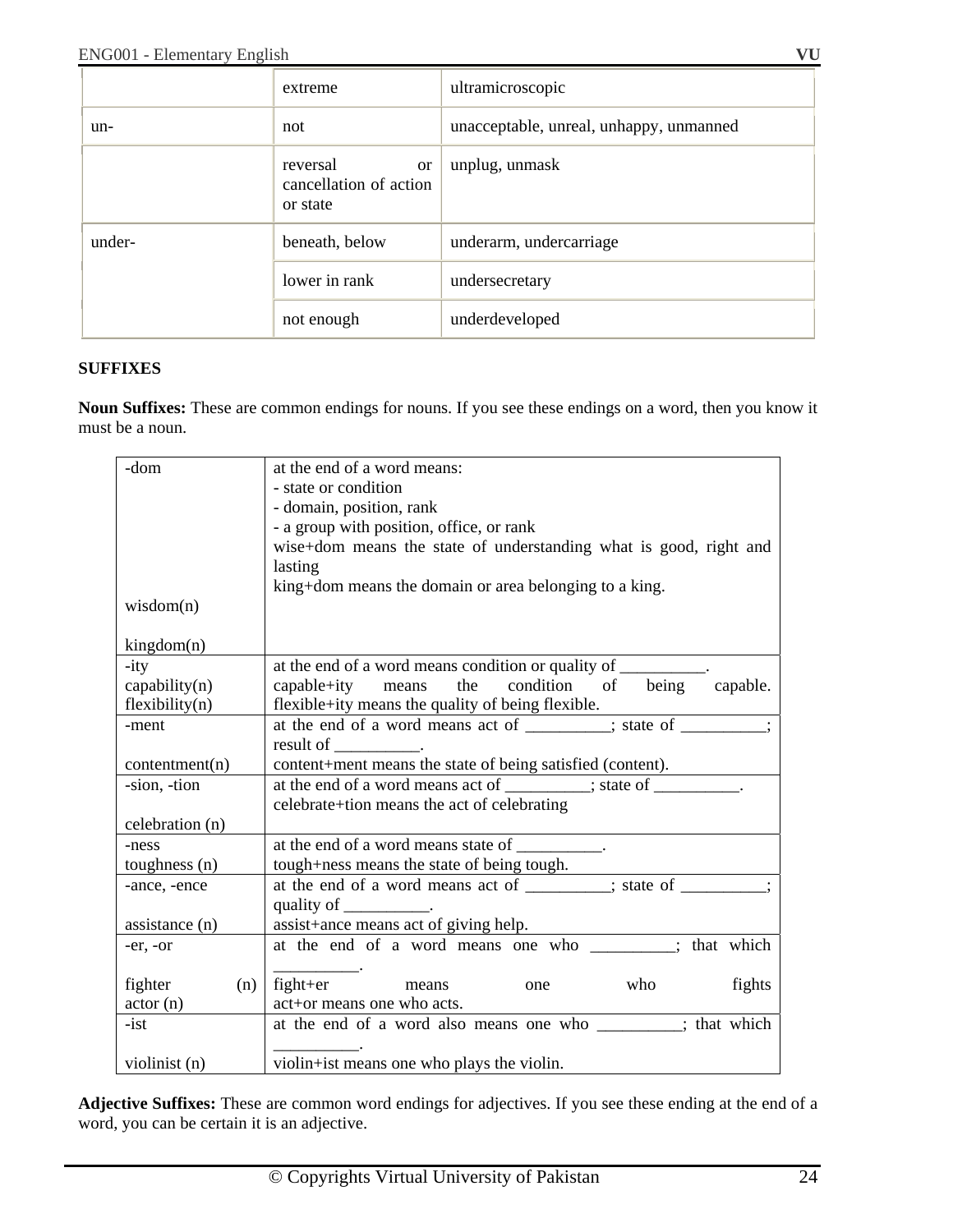| -ive                                                             | at the end of a word means doing or tending toward doing some action                                                                                                                                                                                                                                                                                                                               |
|------------------------------------------------------------------|----------------------------------------------------------------------------------------------------------------------------------------------------------------------------------------------------------------------------------------------------------------------------------------------------------------------------------------------------------------------------------------------------|
|                                                                  | extend+ive means doing something large in range or amount                                                                                                                                                                                                                                                                                                                                          |
| extensive(adj)                                                   | select+ive means tending to select.                                                                                                                                                                                                                                                                                                                                                                |
| selective(adj)                                                   |                                                                                                                                                                                                                                                                                                                                                                                                    |
| -en                                                              | at the end of a word means made of __________.                                                                                                                                                                                                                                                                                                                                                     |
| wooden (adj)                                                     | made<br>wood+en<br>of<br>means<br>wood.                                                                                                                                                                                                                                                                                                                                                            |
|                                                                  | Note: When the word is an adjective, the -en means made of                                                                                                                                                                                                                                                                                                                                         |
|                                                                  | U. We have seen -en at the end of a verb. There it means to                                                                                                                                                                                                                                                                                                                                        |
|                                                                  | $make \_\_\_\_\_\_\_\_\_\_\_\_\_$                                                                                                                                                                                                                                                                                                                                                                  |
| $-ic$                                                            | at the end of a word means characteristic of ______; like                                                                                                                                                                                                                                                                                                                                          |
| heroic<br>(adj)                                                  | hero+ic means characteristic of a<br>hero.                                                                                                                                                                                                                                                                                                                                                         |
| poetic (adj)                                                     | poet+ic means characteristic of (or like) poets or poetry.                                                                                                                                                                                                                                                                                                                                         |
| -al                                                              | sometimes makes an adjective; when it makes an adjective it means                                                                                                                                                                                                                                                                                                                                  |
|                                                                  | relating to $\_\_\_\_\_\_\_\$ .                                                                                                                                                                                                                                                                                                                                                                    |
| financial<br>(adj)                                               | finance+al means relating to finance. (Finance means money.)                                                                                                                                                                                                                                                                                                                                       |
| manual (adj)                                                     | manu+al means relating to the hand. (Manus means hand in Latin.)                                                                                                                                                                                                                                                                                                                                   |
| -able                                                            | at the end of a word means able _______; can ______; or                                                                                                                                                                                                                                                                                                                                            |
|                                                                  | giving ___________.                                                                                                                                                                                                                                                                                                                                                                                |
| $\text{(adj)}$<br>portable                                       | port+able means can be carried; able to be<br>carried.                                                                                                                                                                                                                                                                                                                                             |
| pleasurable (adj)                                                | pleasure+able means giving pleasure.                                                                                                                                                                                                                                                                                                                                                               |
| $-y$                                                             | at the end of a word means having __________.                                                                                                                                                                                                                                                                                                                                                      |
| $\begin{array}{c}\n\text{-y} \\ \text{hairy}\n\end{array}$ (adj) | hair+y means having hair (a lot<br>of<br>hair).                                                                                                                                                                                                                                                                                                                                                    |
| rainy (adj)                                                      | rain+y means having rain.                                                                                                                                                                                                                                                                                                                                                                          |
| $-ous$                                                           | at the end of a word means full of _______; having ________.                                                                                                                                                                                                                                                                                                                                       |
|                                                                  | mystery+ous means full of mystery.                                                                                                                                                                                                                                                                                                                                                                 |
| mysterious (adj)                                                 |                                                                                                                                                                                                                                                                                                                                                                                                    |
| -ful                                                             | at the end of a word means full of $\frac{1}{\sqrt{1-\frac{1}{\sqrt{1-\frac{1}{\sqrt{1-\frac{1}{\sqrt{1-\frac{1}{\sqrt{1-\frac{1}{\sqrt{1-\frac{1}{\sqrt{1-\frac{1}{\sqrt{1-\frac{1}{\sqrt{1-\frac{1}{\sqrt{1-\frac{1}{\sqrt{1-\frac{1}{\sqrt{1-\frac{1}{\sqrt{1-\frac{1}{\sqrt{1-\frac{1}{\sqrt{1-\frac{1}{\sqrt{1-\frac{1}{\sqrt{1-\frac{1}{\sqrt{1-\frac{1}{\sqrt{1-\frac{1}{\sqrt{1-\frac{1}{$ |
|                                                                  | full<br>hope+ful<br>of hope.<br>means                                                                                                                                                                                                                                                                                                                                                              |
| hopeful (adj)                                                    | full<br>beauty+ful<br>of beauty.<br>means                                                                                                                                                                                                                                                                                                                                                          |
| beautiful (adj)                                                  | Note: The suffix -ful is always spelled with one 1; the word full has two.                                                                                                                                                                                                                                                                                                                         |
| -less                                                            | at the end of a word means without __________.                                                                                                                                                                                                                                                                                                                                                     |
| powerless (adj)                                                  | without<br>power+less<br>means<br>power.                                                                                                                                                                                                                                                                                                                                                           |
|                                                                  | home+less means without a home.                                                                                                                                                                                                                                                                                                                                                                    |

**Verb Suffixes:** These are common endings for verbs. If you see these endings on a word, then the word is most likely a verb.

| -en             | at the end of a word means to make                              |       |    |      |         |
|-----------------|-----------------------------------------------------------------|-------|----|------|---------|
| brighten<br>(v) | bright+en means                                                 |       | to | make | bright. |
| soften $(v)$    | soft+en means to make soft.                                     |       |    |      |         |
| -ize            | at the end of a word means to make                              |       |    |      |         |
| publicize (v)   | public+ize means to make public or to make the public aware of. |       |    |      |         |
| -ate            | at then end of a word means to have or be characterized by      |       |    |      |         |
|                 | active+ate                                                      | means | to | make | active. |
| active(v)       | different+ate means to make or show a difference.               |       |    |      |         |
| difference(v)   |                                                                 |       |    |      |         |
| -ify or -fy     | at the end of a word means to cause to become or to make.       |       |    |      |         |
| simplify(v)     | simple+ify means to make simple or simpler.                     |       |    |      |         |

**Adverb Suffixes:** This is the most common ending for an adverb. If you see this ending on a word, you can be fairly certain that it is an adverb. However, keep in mind that not all adverbs end this way.

| $l -lv$ | at the end of a word almost always makes an adverb; occasionally it will |  |
|---------|--------------------------------------------------------------------------|--|
|         | © Copyrights Virtual University of Pakistan                              |  |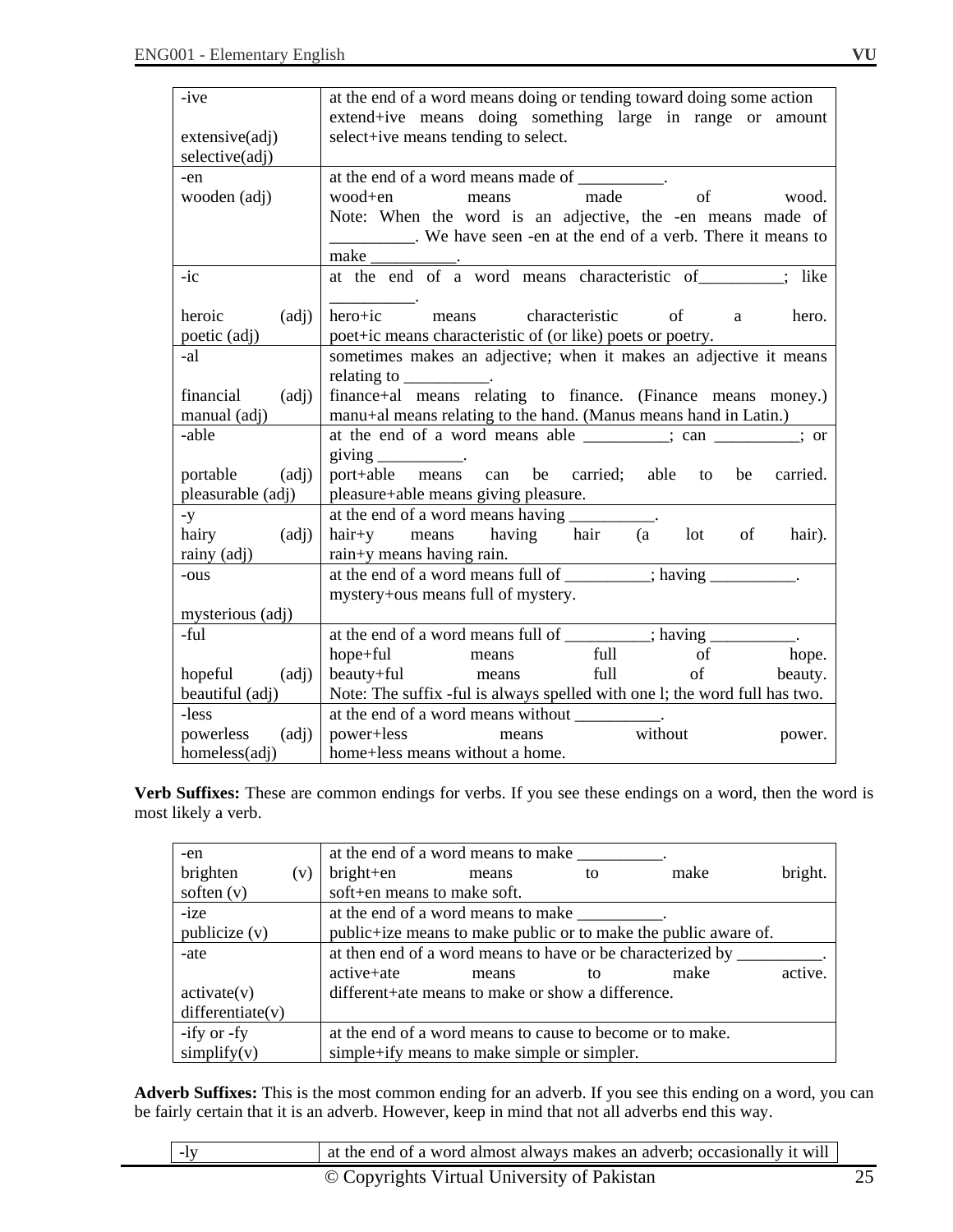|           | make an adjective. |
|-----------|--------------------|
| quickly ( | quick+l            |
| (adv      | $\mathbf{I}$       |

# **COMPOUNDING:**

- **News** + stand + paper + clip = newsstand, newspaper, news clip
- **Flower** + <u>petal</u> + <u>bud</u> + <u>pot</u> = flower Patel, flower bud, flower pot
- **Lady** +  $\underline{bug}$  +  $\underline{finger}$  +  $\underline{pure}$  = ladybug, ladyfinger, lady purse
- **Eye** +  $\frac{\text{color}}{\text{color}} + \frac{\text{color}}{\text{color}} + \frac{\text{color}}{\text{color}}}{2$  = eye color, eyebrow, eyelid
- **Hand** + bag + shake + glove = Handbag, handshake + hand glove

# **FIGURATIVE LANGUAGE:**

LITERAL AND FIGURATIVE

- $\blacksquare$  The robber struck me on the arm with a piece of wood. (literal)
- Suddenly a clever idea struck me. (figurative)
- 1. Sharp knife and sharp tongue.
- 2. Tea is sweet and sweet baby.
- 3. Yacht sailed gracefully and he sailed through his exams.
- 4. Brush your hair and brush up your English.
- 5. Swollen jaw and swollen head.
- 6. Combed his hair and combed the jungle.
- 7. Fish in coastal water and only fish in the sea.
- 8. Diamonds are expensive and he is a rough diamond.
- 9. Boat sank and heart sank.
- 10. Drop an idea. (abandon)
- 11. A glaring error. (obvious)
- 12. I ploughed my way through the Mathematics problems.

# **COLLOCATIONS:**

Collocation is the relationship between two words or groups of words that often go together and form a common expression. If the expression is heard often, the words become 'glued' together in our minds*. 'Crystal clear', 'middle management' 'nuclear family'* and *'cosmetic surgery*' are examples of collocated pairs of words. Some words are often found together because they make up a compound noun, for example *'riding boots*' or *'motor cyclist*'.

Examples of phrases: a person can be '*locked in mortal combat*', meaning involved in a serious fight, or *'bright eyed and bushy tailed*', meaning fresh and ready to go; '*red in the face*', meaning 'embarrassed', or *'blue in the face*' meaning 'angry'. It is not a common expression for someone to be 'yellow in the face' or 'green in the face' however. Therefore 'red' and 'blue' collocate with 'in the face', but 'yellow in the face' or 'green in the face' are probably mistakes.

English has many of these collocated expressions and some linguists (e.g. Khellmer 1991) argue that our mental lexicon is made up of many collocated words and phrases as well as individual items. Some words have different collocations which reflect their different meanings, e.g. *'bank*' collocates with *'river*' and *'investment*'.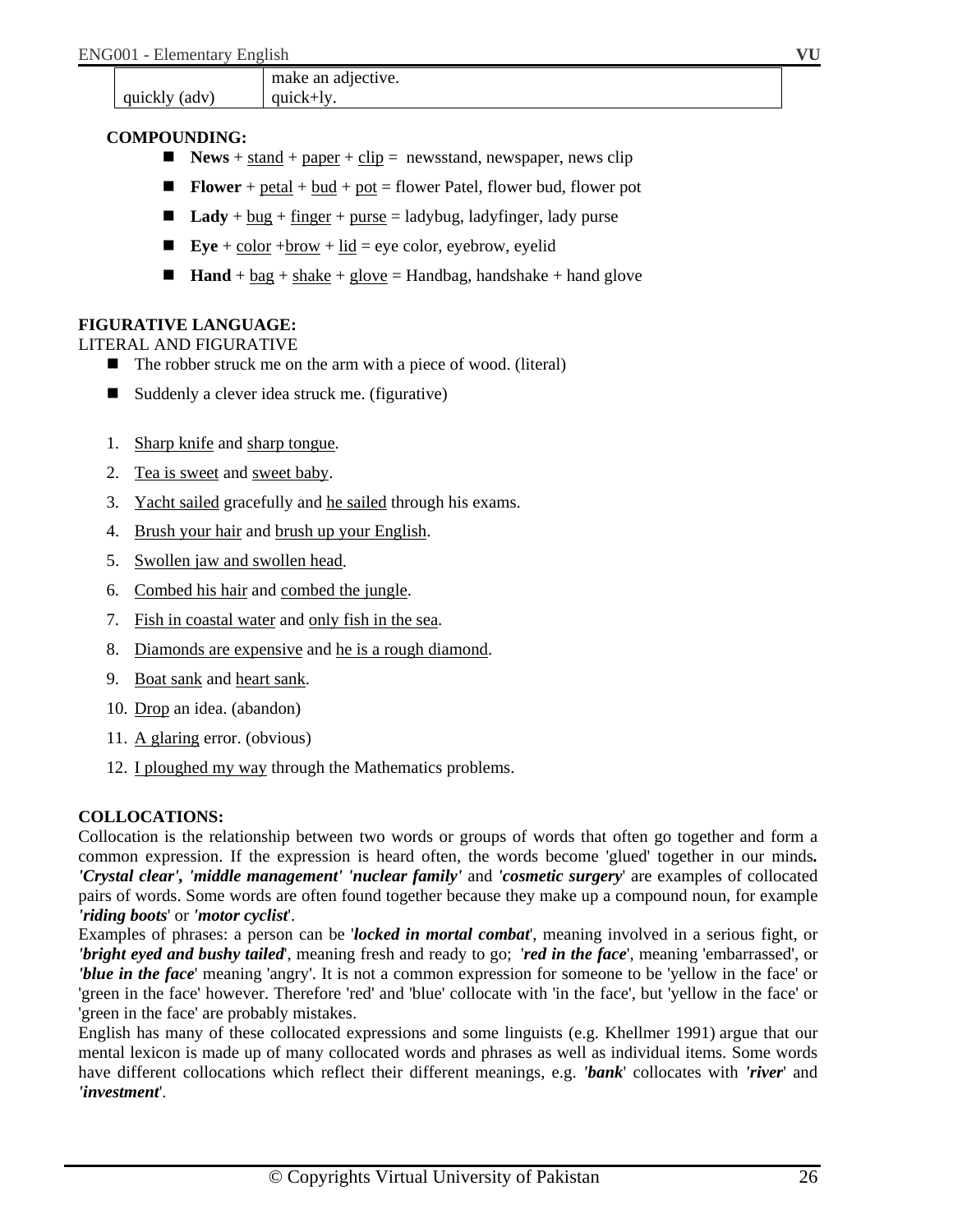## **COLLOCATIONS: TYPES:**

- 1. **Verb + noun** throw a party / accept responsibility
- 2. **Adjective + noun** square meal / grim determination
- 3. **Verb + adjective + noun** take vigorous exercise / make steady progress
- 4. **Adverb + verb** strongly suggest / barely see
- 5. **Adverb + adjective** utterly amazed / completely useless
- 6. **Adverb + adjective + noun** totally unacceptable behavior
- 7. **Adjective + preposition** guilty of / blamed for / happy about
- 8. **Noun + noun** pay packet / window frame

## **DENOTATIONS AND CONNOTATIONS:**

- **Denotation:** a literal meaning of the word
- **Connotation:** an association (emotional or otherwise) which the word evokes

For example: For some people, the word PIG might have connotations of dirty and smelly; others will think of inquisitive or cheeky. Moreover, some might see TERRORISTS where others see FREEDOM FIGHTERS.

Another example: **Negative** There are over 2,000 **vagrants** in the city. **Neutral** There are over 2,000 **people with no fixed address** in the city. **Positive** There are over 2,000 **homeless** in the city.

#### **More examples:**

|                  | Favorable      | <b>Neutral</b> | <b>Unfavorable</b> |
|------------------|----------------|----------------|--------------------|
| 1.               | relaxed        | inactive       | <u>lazy</u>        |
| 2.               | prudent        | timid          | cowardly           |
| $\overline{3}$ . | modest         | shy            | mousy              |
| 4.               | time-tested    | old            | out-of-date        |
| 5.               | dignified      | reserved       | stiff-necked       |
| <u>6.</u>        | persevering    | persistent     | stubborn           |
| 7.               | up-to-date     | new            | newfangled         |
| 8.               | thrifty        | conservative   | miserly            |
| 9.               | self-confident | proud          | conceited          |
| 10.              | inquisitive    | curious        | nosy               |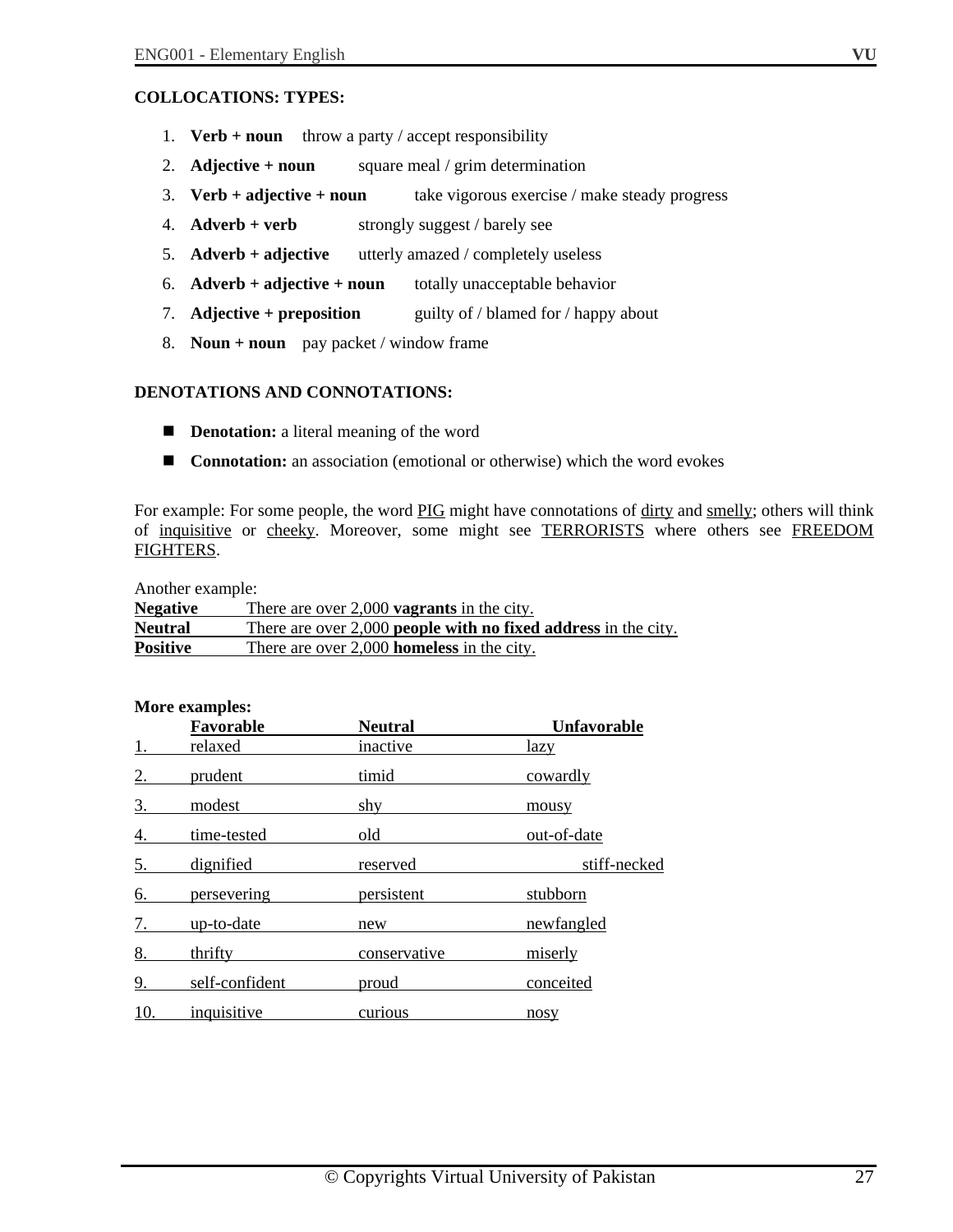# **DICTIONARY-A WRITER'S LANGUAGE TOOL**

## **TYPES OF DICTIONARIES**

**Unabridged dictionaries** are commonly found in libraries on dictionary stands. They comprehensively cover all words that are known at the time that they are printed. Check the date when looking for new words or slang expressions. Titles of common unabridged dictionaries are:

- Webster's Third New International Dictionary (Ref PE 1625.W36)
- Random House Dictionary (Ref PE 1625.R3)

**An abridged dictionary** has been shortened by including only the most common words or the vocabulary of a group. For example, an abridged collegiate dictionary would have words needed by the average college student. Titles of common abridged dictionaries are:

- Random House College edition (Ref PE 1625.R34)
- Webster's Collegiate Dictionary (Ref PE1628.M36)
- Funk & Wagnalls Standard College Dictionary (Ref PE 1628.S586)
- American Heritage Dictionary (Ref PE 1625.A54)

**A historical dictionary** gives the etymology or derivation of words. A word at the time of Shakespeare may now have different meanings than then. Reading historical materials require using these specialized dictionaries.

- Oxford English Dictionary (Ref PE 1625.O87)
- Dictionary of American English on Historical Principles (Ref PE 2835.C7)
- Dictionary of Americanisms on Historical Principles (Ref PE 2835.D5)

Some dictionaries emphasize certain aspects of the language. **Slang** includes popular expressions which may not be considered proper in formal use. Some slang may have vulgar, obscene or profane connotations. In academic settings formal language usually does not include slang or non-standard forms of expression. Usage guides will set the standards for formal writing or expression. **A thesaurus** is a dictionary that gives synonyms.

## **USING A DICTIONARY**

Remember that preliminary pages (first pages) often explain abbreviations and other special features. End pages may have tables or charts. The auxiliary pages (other pages) may also have information, such as a list of colleges or cities. A separate appendix may give geographical and biographical entries. The table of contents or list of illustrations will help locate information on these preliminary or auxiliary pages.

Especially school textbooks may have a vocabulary or glossary section.

Glossary is a list of technical words or expressions used in a field of study or book. As mentioned before, appendix or auxiliary sections of books may contain a glossary section.

Dictionary order has become a synonym for alphabetical order.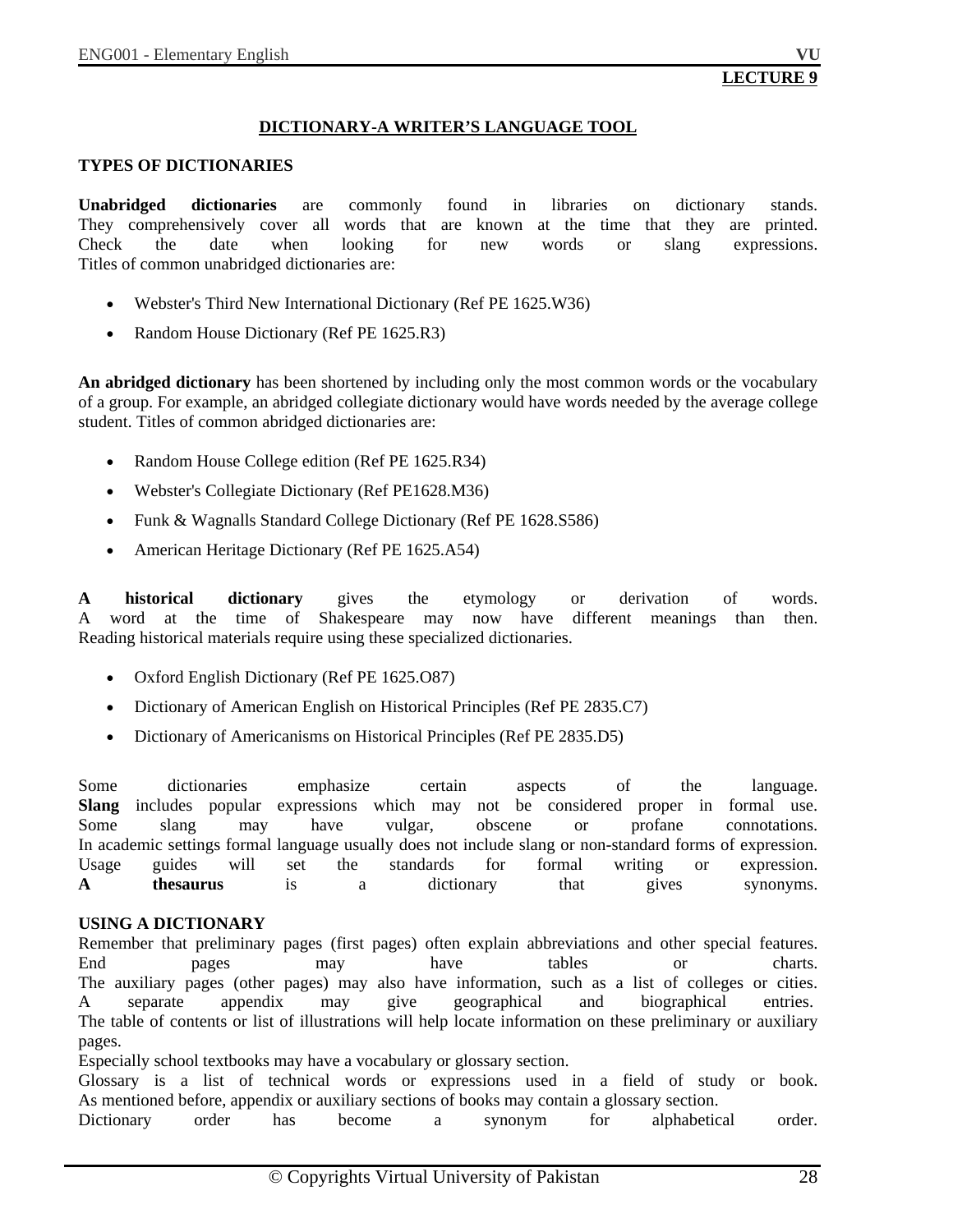## **KINDS OF INFORMATION**

Elementary students often are tested on their ability to use dictionaries. Team games can be used to develop skill with:

- alphabetical order
- guide words
- pronunciation
- syllabication
- derivation
- etymology
- synonyms
- antonyms

Guide words are placed at the top of a page to help the user find the correct page alphabetically.

Pronunciation involves using various symbols to represent sounds. News broadcasting organizations may have development their own dictionaries for names of people and places.

Syllabication shows how the word is divided when the word is separated at the end of a line of print.

Derivation traces what root words are used to form the word. Understanding from which language the word comes helps explain differences in phonetic rules.

"Goethe" may not seem to be pronounced the way it was spelled except to those who understand the German language. Our English language is a result of the many cultures from which it is drawn.

Etymology is the study of the word's history including both derivation and how the word's usage has changed.

Usage reflects how different areas use words in unique ways.

Meaning or definition is explained or shown through examples. Synonyms (words with the same meaning) and antonyms (words with the opposite meaning) also contribute to an accurate definition.

Illustrative quotations, such as those from Shakespeare give insight into meaning and derivation.

Maps and plates of illustration give pictures to provide reference points. For example, maps can show where Guam is located in relation to other islands.

Geographical facts and history also give the significance of places. Guam was the site of a major battle in World War II.

Biographical facts are needed because many words have origins in personal names. A "curie" is one word that is associated with the scientists who discovered it. A dictionary that contains geographical and biographical information is called an encyclopedic dictionary.

Some dictionaries may have a separate section with geographical and biographical information.

# **PURCHASING A DICTIONARY**

Check if your dictionary at minimum offers: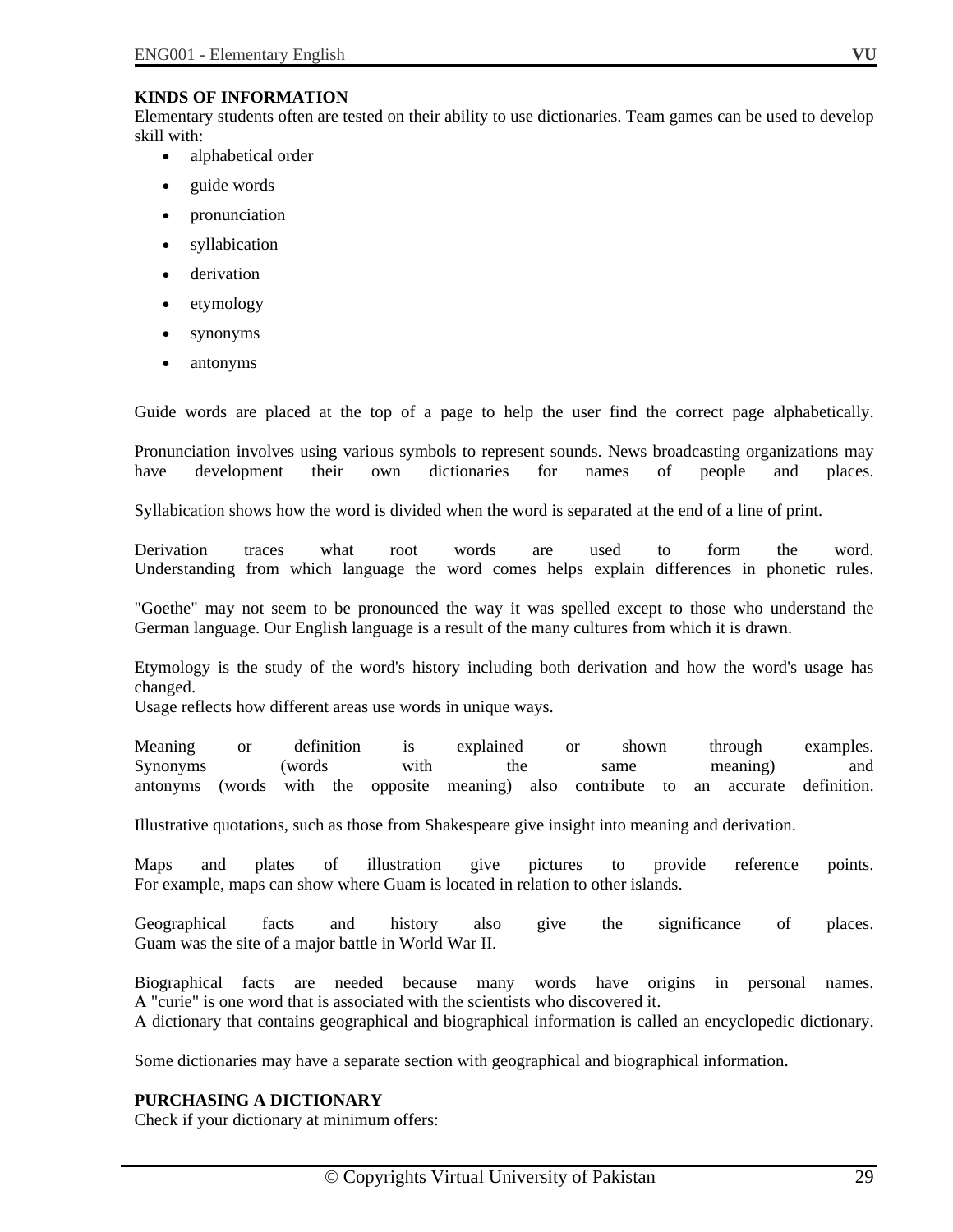- 1. Publication date
- 2. Full definition and examples
- 3. Pronunciations (more than one)
- 4. Word class
- 5. Label (register)

# **HISTORY AND VALUE**

William Caxton (c1483) produced a French-English dictionary. Travellers needed a bilingual dictionary when visiting countries with a different language than their own. Ancient writings were not useful until they could be translated.

The discovery of the Rosetta Stone in 1799 helped unlock many ancient languages. The stone was written in Greek and two forms of Egyptian. In 1822 the messages were finally deciphered.

In 1755, Samuel Johnson produced the earliest English language dictionary. A facsimile reprint of this dictionary is available here at the McKay Library in the Reference collection. (Ref PE 1620.J6 1979) As a facsimile reprint, letters appear as they were written in 1755. Alternate spellings are given without preference. Some word derivation is shown.

Noah Webster printed the first modern dictionary in 1828 which set the standard for spelling and pronunciation.

His dictionaries also distinguished American word usage from usage common in England.

Sir James Murray gathered historical background on words.

The Oxford English Dictionary traces the origin of words and their usage through time with examples. While the British usage is emphasized, recent editions include English usage in other parts of the world. This dictionary is now available as an Internet subscription under

# **SUMMARY**

Dictionaries are important reference tools for writers to use. Different kinds of dictionaries are available for various needs.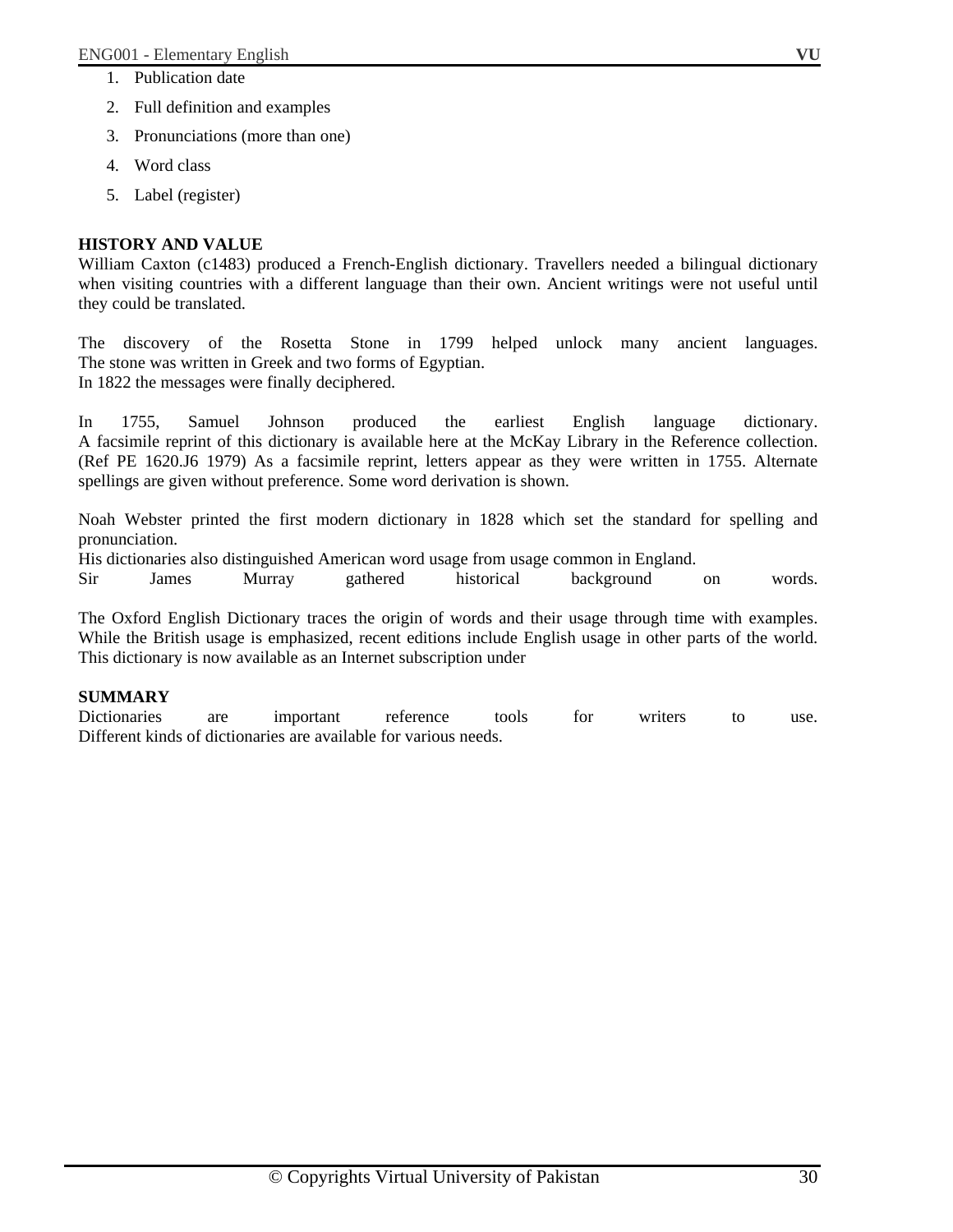# **PARTS OF SPEECH**

#### **Parts of speech can be divided into two distinct divisions:**

- 1. Picture words (Nouns, Verbs, Adjectives, Adverbs)
- 2. Function words (Pronouns, Prepositions, Conjunctions, Interjections)

## **WHAT IS A NOUN?**

A **noun** is a word used to name a person, animal, place, thing, and abstract idea. Nouns are usually the first words which small children learn. The **highlighted** words in the following sentences are all nouns:

Late last **year** our **neighbors** bought a **goat**.

**Portia White** was an **opera singer**.

The **bus inspector** looked at all the **passengers' passes**. According to **Plutarch**, the **library** at **Alexandria** was destroyed in 48 B.C. **Philosophy** is of little **comfort** to the **starving**.

A noun can function in a sentence as a subject, a direct object, an indirect object, a subject complement, an object complement, an appositive, an adjective or an adverb.

#### **Noun Gender**

Many common nouns, like "engineer" or "teacher," can refer to men or women, for example, a man was called an "author" while a woman was called an "authoress"; in hotels a service person male is "waiter" and female is "waitress".

#### **Noun Plurals**

Most nouns change their form to indicate number by adding "-s" or "-es", as illustrated in the following pairs of sentences: truth and truths; Box and boxes etc.

## **Possessive Nouns**

In the possessive case, a noun or pronoun changes its form to show that it owns or is closely related to something else. Usually, nouns become possessive by adding a combination of an apostrophe and the letter "s."

The red suitcase is **Cassandra's**.

The only luggage that was lost was the **prime minister's**.

The **children's** mittens were scattered on the floor of the porch.

The concert was interrupted by the **dogs'** barking, the **ducks'** quacking, and the **babies'** squalling.

## **Types of Nouns**

There are many different types of nouns. If you are interested in the details of these different types, you can read about them in the following sections.

## **Proper Nouns**

You always write a **proper noun** with a capital letter, since the noun represents the name of a specific person, place, or thing. The names of days of the week, months, historical documents, institutions, organizations, religions, their holy texts and their adherents are proper nouns. A proper noun is the opposite of a common noun

The **Maroons** were transported from **Jamaica** and forced to build the fortifications in **Halifax**. Many people dread **Monday** mornings.

**Abraham** appears in the **Talmud** and in the **Koran**.

## **Common Nouns**

A **common noun** is a noun referring to a person, place, or thing in a general sense -- According to the **sign**, the nearest **town** is 60 **miles** away.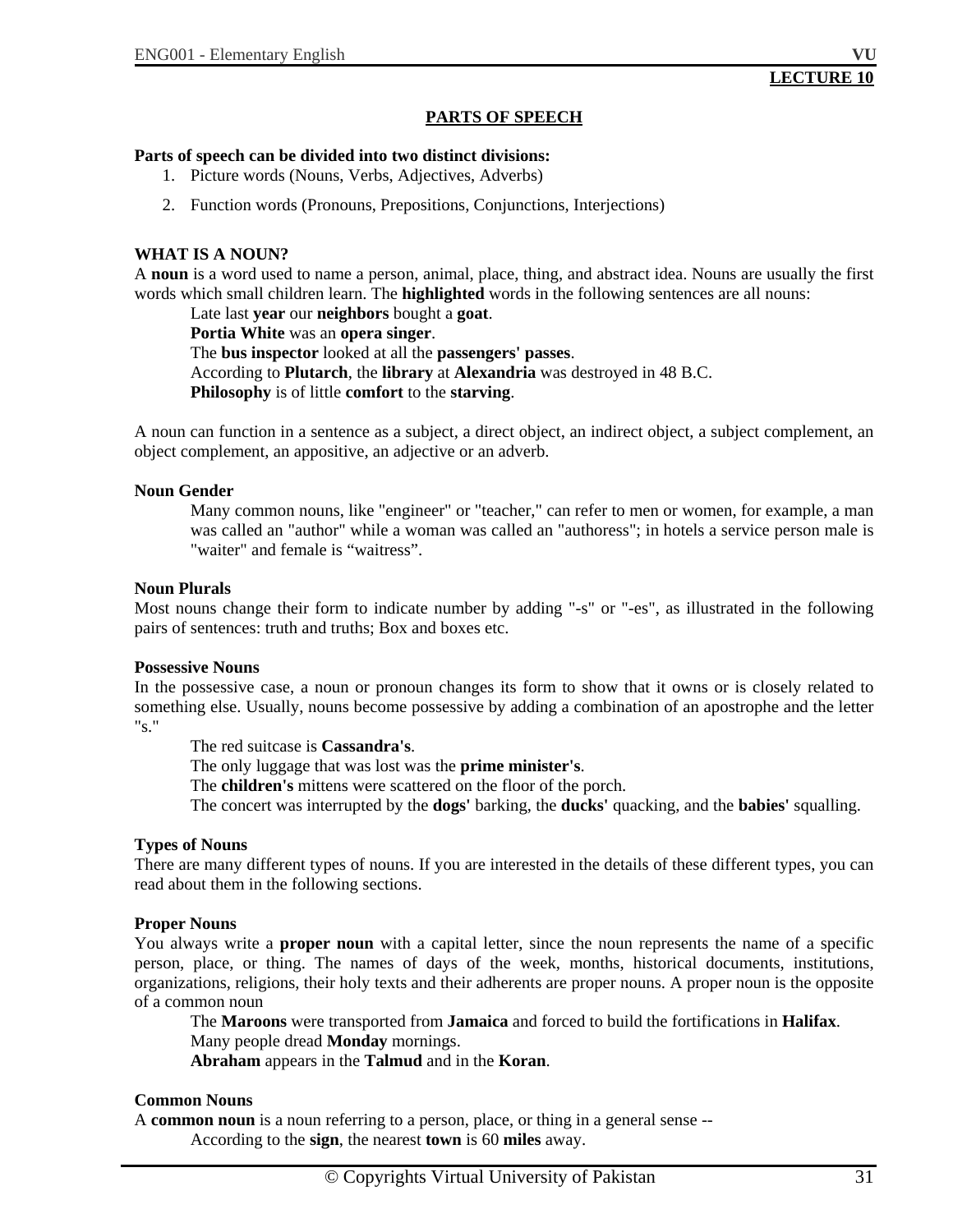The road **crew** was startled by the **sight** of three large **moose** crossing the **road**.

## **Concrete Nouns**

A **concrete noun** is a noun which names anything (or anyone) that you can perceive through your physical Senses: touch, sight, taste, hearing, or smell. A concrete noun is the opposite of an abstract noun. The **highlighted** words in the following sentences are all concrete nouns:

The **judge** handed the **files** to the **clerk**.

Whenever they take the **dog** to the **beach**, it spends **hours** chasing **waves**.

The **book binder** replaced the flimsy paper **cover** with a sturdy, cloth-covered **board**.

## **Abstract Nouns**

An **abstract noun** is a noun which names anything which you can *not* perceive through your five physical senses, and is the opposite of a concrete noun. The **highlighted** words in the following sentences are all abstract nouns:

Buying the fire extinguisher was an **afterthought**.

Tillie is amused by people who are nostalgic about **childhood**.

**Justice** often seems to slip out of our grasp.

Some scientists believe that **schizophrenia** is transmitted genetically.

## **Countable Nouns**

A **countable noun** (or **count noun**) is a noun with both a singular and a plural form, and it names anything (or anyone) that you can *count*. In each of the following sentences, the **highlighted** words are countable nouns:

We painted the **table** red and the **chairs** blue.

Miriam found six silver **dollars** in the **toe** of a **sock**.

The oak **tree** lost three **branches** in the **hurricane**.

## **Non-Countable Nouns**

A **non-countable noun** (or **mass noun**) is a noun which does not have a plural form, and which refers to something that you could (or would) not usually count.

Joseph Priestly discovered **oxygen**.

We decided to sell the **furniture.**

# **Collective Nouns**

A **collective noun** is a noun naming a group of things, animals, or persons. You could count the individual members of the group, but you usually think of the group as a whole is generally as one unit. In each of the following sentences, the **highlighted** word is a collective noun:

The **flock** of geese spends most of its time in the pasture.

The **jury** is dining on take-out chicken tonight.

The steering **committee** meets every Wednesday afternoon.

The **class** was startled by the bursting light bulb.

# **WHAT IS A VERB?**

The verb is perhaps the most important part of the sentence. A **verb** or compound verb asserts something about the subject of the sentence and express actions, events, or states of being. The verb or compound verb is the critical element of the predicate of a sentence.

In each of the following sentences, the verb or compound verb is **highlighted**:

Dracula **bites** his victims on the neck.

In early October, Giselle **will plant** twenty tulip bulbs.

My first teacher **was** Miss Crawford, but I remember the janitor Mr. Weatherbee more vividly.

Karl Creelman bicycled around the world in 1899, but his diaries and his bicycle **were destroyed**.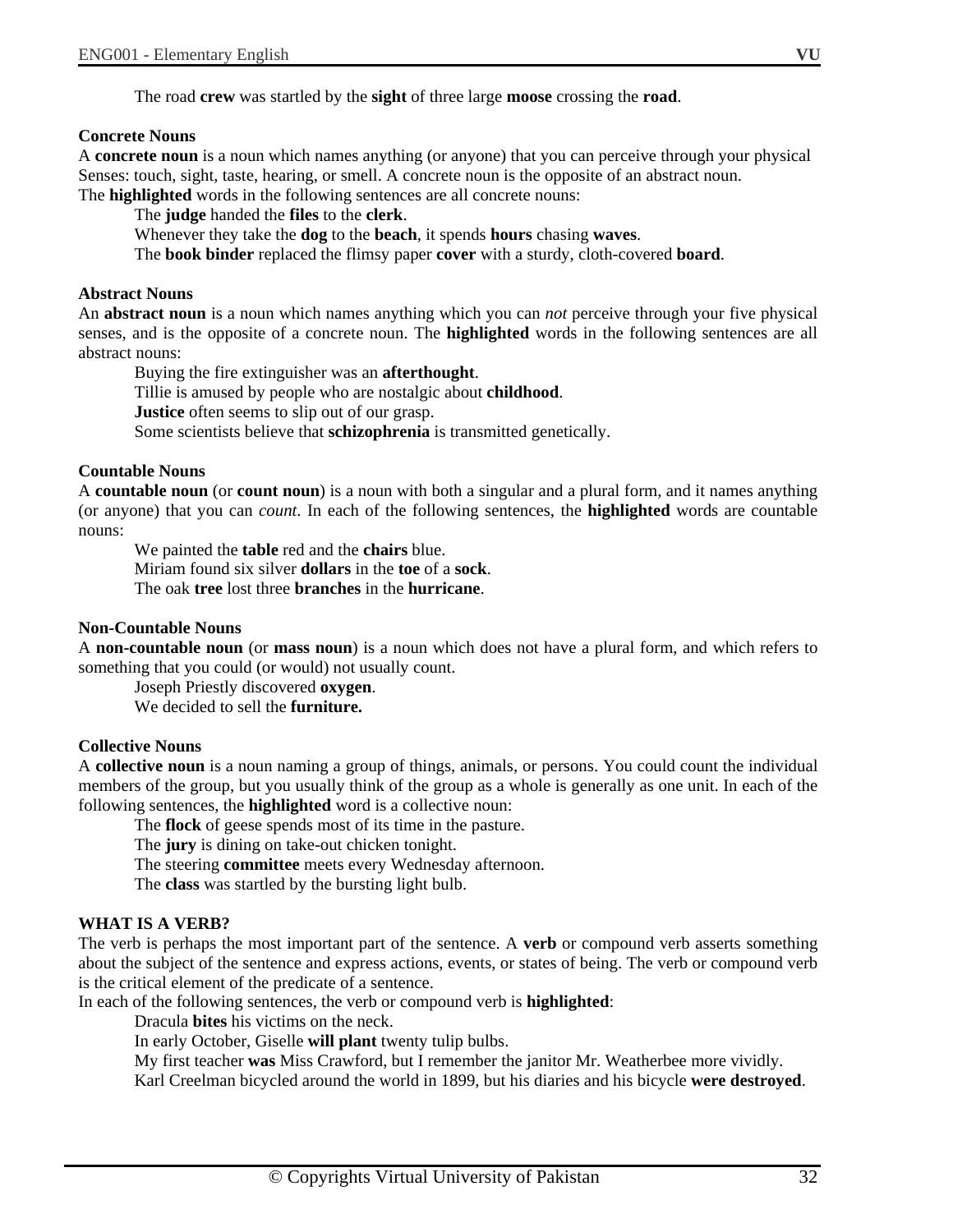## **WHAT IS AN ADJECTIVE?**

An **adjective** modifies a noun or a pronoun by describing, identifying, or quantifying words. An adjective usually precedes the noun or the pronoun which it modifies.

In the following examples, the **highlighted** words are adjectives:

The **truck-shaped** balloon floated over the treetops.

Mrs. Morrison papered her **kitchen** walls with **hideous** wall paper.

The **small** boat foundered on the **wine dark** sea.

The **coal** mines are **dark** and **dank**.

**Many** stores have already begun to play **irritating Christmas** music.

A **battered music** box sat on the **mahogany** sideboard.

The back room was filled with **large**, **yellow** rain boots.

## **Possessive Adjectives**

A **possessive adjective** (``my," ``your," ``his," ``her," ``its," ``our," ``their") is similar or identical to a possessive pronoun; however, it is used as an adjective and modifies a noun or a noun phrase, as in the following sentences:

What is **your** phone number? The bakery sold **his** favorite type of bread.

## **Demonstrative Adjectives**

The **demonstrative adjectives** ``this,'' ``these,'' ``that,'' ``those,'' and ``what'' are identical to the demonstrative pronouns, but are used as adjectives to modify nouns or noun phrases, as in the following sentences:

**This** apartment needs to be fumigated.

Even though my friend preferred **those** plates, I bought these.

**Which** plants should be watered twice a week?

**What** book are you reading?

## **Indefinite Adjectives**

An **indefinite adjective** is similar to an indefinite pronoun, except that it modifies a noun, pronoun, or noun phrase, as in the following sentences:

**Many** people believe that corporations are under-taxed.

The indefinite adjective ``many'' modifies the noun ``people'' and the noun phrase ``many people'' is the subject of the sentence.

I will send you **any** mail that arrives after you have moved to Sudbury.

They found **a few** goldfish floating belly up in the swan pound.

## **WHAT IS AN ADVERB?**

An **adverb** can modify a verb, an adjective, another adverb, a phrase, or a clause. An adverb indicates manner, time, place, cause, or degree and answers questions such as "how," "when," "where," "how much". While some adverbs can be identified by their characteristic "ly" suffix, most of them must be identified by untangling the grammatical relationships within the sentence or clause as a whole. Unlike an adjective, an adverb can be found in various places within the sentence.

In the following examples, each of the **highlighted** words is an adverb:

The seamstress **quickly** made the mourning clothes.

In this sentence, the adverb "quickly" modifies the verb "made" and indicates in what manner (or how fast) the clothing was constructed.

The midwives waited **patiently** through a long labor.

The **boldly**-spoken words would return to haunt the rebel.

We urged him to dial the number more **expeditiously**.

**Unfortunately**, the bank closed at three **today**.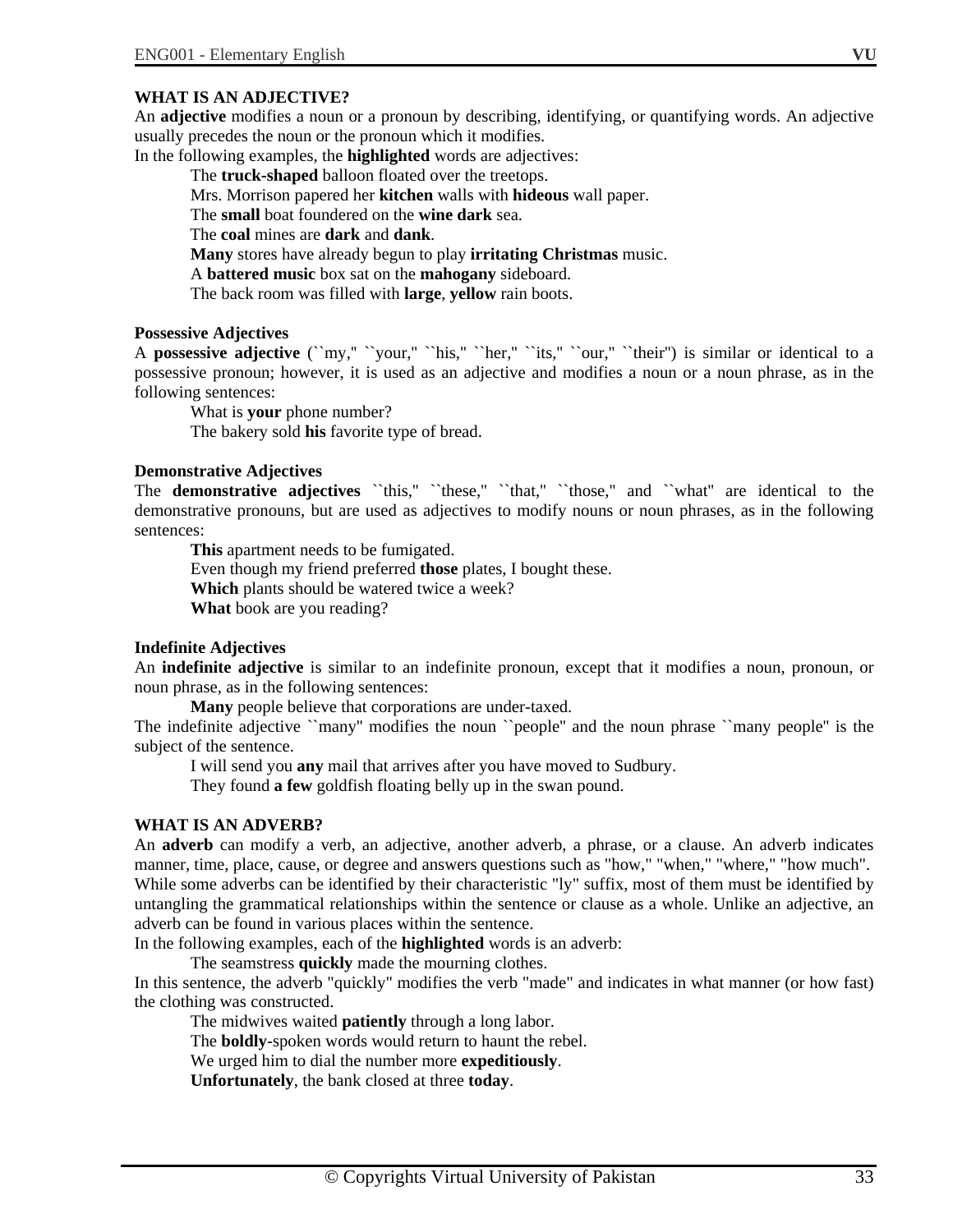# **WHAT IS A PRONOUN?**

A **pronoun** can replace a noun or another pronoun. You use pronouns like "he," "which," "none," and "you" to make your sentences less cumbersome and less repetitive.

Grammarians classify pronouns into several types, including the personal pronoun, the demonstrative pronoun, the interrogative pronoun, the indefinite pronoun, the relative pronoun, the reflexive pronoun, and the intensive pronoun.

## **Personal Pronouns**

A **personal pronoun** refers to a specific person or thing and changes its form to indicate person, number, gender, and case.

| <b>Subject</b><br><b>Personal</b> | <b>Possessive</b> | <b>Object Pronoun</b> | <b>Reflexive pronoun</b> |
|-----------------------------------|-------------------|-----------------------|--------------------------|
| <b>Pronouns</b>                   | <b>Pronouns</b>   |                       |                          |
| I                                 | My/mine           | Me                    | Myself                   |
| We                                | Our               | Us                    | Ourselves                |
| You                               | Yours truly       | You                   | Yourself                 |
| He                                | <b>His</b>        | Him                   | Himself                  |
| She                               | Her               | Her                   | Herself                  |
| It                                | Its               | It                    | Itself                   |
| They                              | Their             | Them                  | Themselves               |

Subjective Personal Pronouns

Subject pronoun: **You** are surely the strangest child **I** have ever met.

Possessive pronoun: The smallest gift is **mine**.

Object pronoun: Aroma forced **her** parents to stay with **her**.

Reflexive pronoun: You can help **yourself**.

## **Demonstrative Pronouns**

.

A **demonstrative pronoun** points to and identifies a noun or a pronoun. "This" and "these" refer to things that are nearby either in space or in time, while "that" and "those" refer to things that are farther away in space or time.

**This** must not continue. **This** is puny; **that** is the tree I want. Three customers wanted **these**.

## **Interrogative Pronouns**

An **interrogative pronoun** is used to ask questions. The interrogative pronouns are "who," "whom," "which," "what" and the compounds formed with the suffix "ever" ("whoever," "whomever," "whichever," and "whatever").

**Which** wants to see the dentist first? **Who** wrote the novel Rockbound? **Whom** do you think we should invite? To **whom** do you wish to speak? **Who** will meet the delegates at the train station? To **whom** did you give the paper?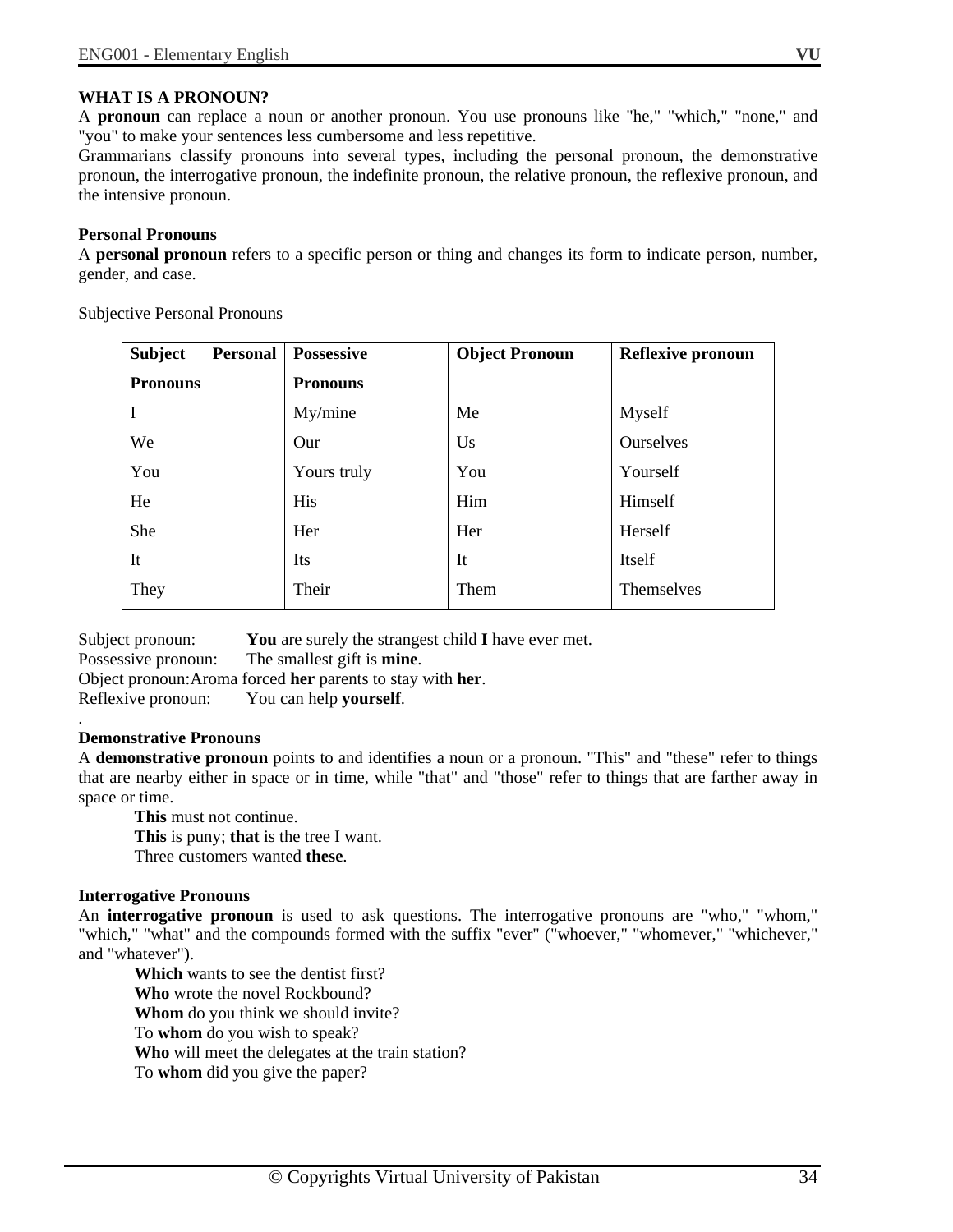#### **Relative Pronouns**

You can use a **relative pronoun** is used to link one phrase or clause to another phrase or clause. The relative pronouns are "who," "whom," "that," and "which." The compounds "whoever", "whomever", and "whichever" are also relative pronouns.

You may invite **whomever** you like to the party.

The candidate **who** wins the greatest popular vote is not always elected.

**Whoever** broke the window will have to replace it.

The crate **which** was left in the corridor has now been moved into the storage closet.

I will read **whichever** manuscript arrives first.

#### **Indefinite Pronouns**

An **indefinite pronoun** is a pronoun referring to an identifiable but not specified person or thing. An indefinite pronoun conveys the idea of all, any, none, or some.

The most common indefinite pronouns are "all," "another," "any," "anybody," "anyone," "anything," "each," "everybody," "everyone," "everything," "few," "many," "nobody," "none," "one," "several," "some," "somebody," and "someone." The **highlighted** words in the following sentences are indefinite pronouns:

**Many** were invited to the lunch but only twelve showed up.

The office had been searched and **everything** was thrown onto the floor.

We donated **everything** we found in the attic to the woman's shelter garage sale.

Although they looked everywhere for extra copies of the magazine, they found **none**.

#### **Reflexive Pronouns**

You can use a **reflexive pronoun** to refer back to the subject of the clause or sentence. The reflexive pronouns are "myself," "yourself," "herself," "himself," "itself," "ourselves," "yourselves," and "themselves." Each of the **highlighted** words in the following sentences is a reflexive pronoun:

Diabetics give **themselves** insulin shots several times a day.

The Dean often does the photocopying **herself** so that the secretaries can do more important work. After the party, I asked **myself** why I had faxed invitations to everyone in my office building.

## **WHAT IS A PREPOSITION?**

A **preposition** links nouns, pronouns and phrases to other words in a sentence. The word or phrase that the preposition introduces is called the object of the preposition.

A preposition usually indicates the temporal, spatial or logical relationship of its object to the rest of the sentence as in the following examples:

The book is **on** the table.

The book is **beneath** the table.

The book is leaning **against** the table.

The book is **beside** the table.

She held the book **over** the table.

She read the book **during** class.

In each of the preceding sentences, a preposition locates the noun "book" in space or in time.

A prepositional phrase is made up of the preposition, its object and any associated adjectives or adverbs. A prepositional phrase can function as a noun, an adjective, or an adverb. The most common prepositions are "about," "above," "across," "after," "against," "along," "among," "around," "at," "before," "behind," "below," "beneath," "beside," "between," "beyond," "but," "by," "despite," "down," "during," "except," "for," "from," "in," "inside," "into," "like," "near," "of," "off," "on," "onto," "out," "outside," "over," "past," "since," "through," "throughout," "till," "to," "toward," "under," "underneath," "until," "up," "upon," "with," "within," and "without."

Each of the **highlighted** words in the following sentences is a preposition:

The children climbed the mountain **without** fear.

In this sentence, the preposition "without" introduces the noun "fear" The prepositional phrase "without fear" functions as an adverb describing how the children climbed.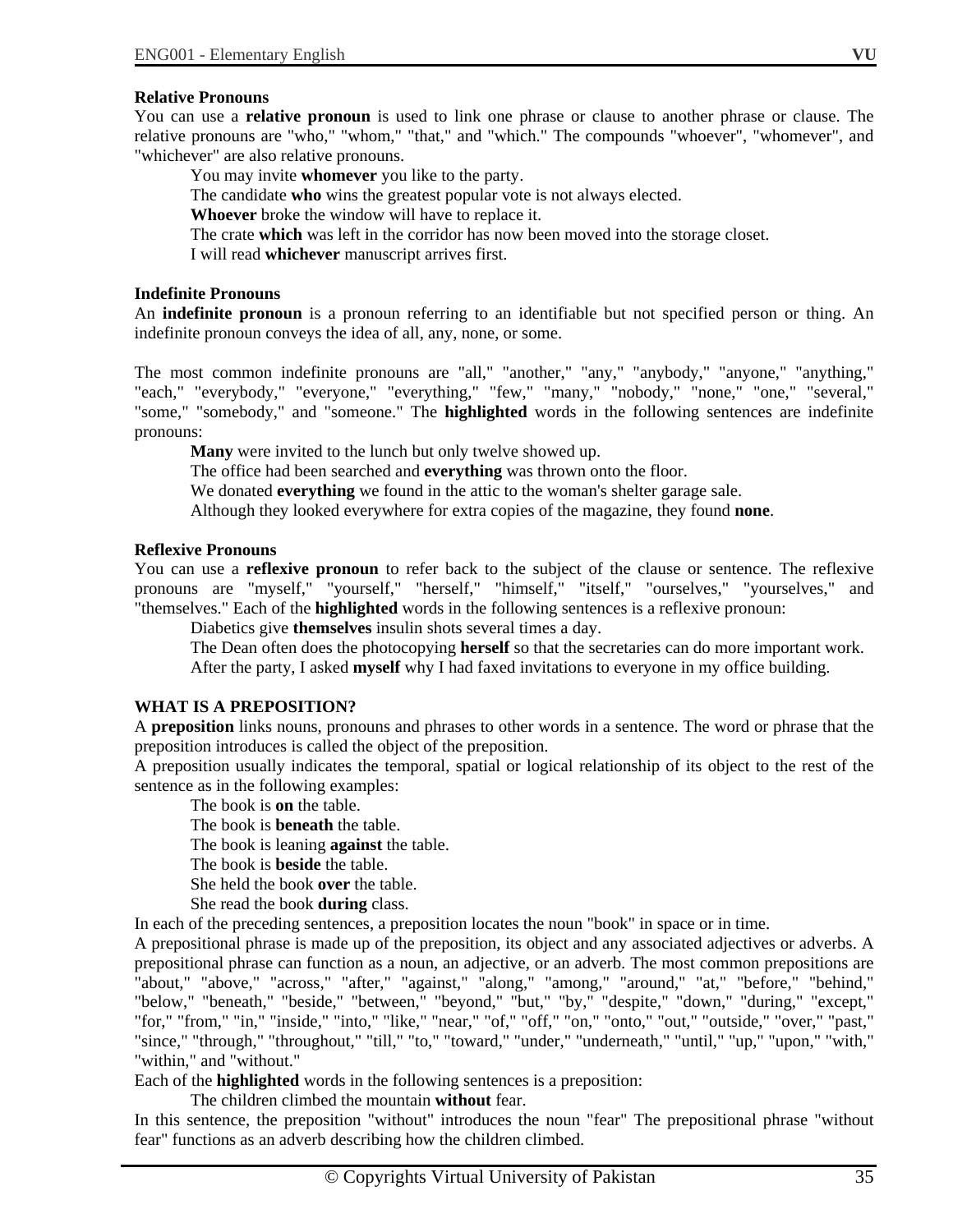There was rejoicing **throughout** the land when the government was defeated.

The spider crawled slowly **along** the banister.

The dog is hiding **under** the porch because it knows it will be punished **for** chewing up a new pair **of** shoes.

The screenwriter searched **for** the manuscript he was certain was somewhere **in** his office.

## **WHAT IS A CONJUNCTION?**

You can use a **conjunction** to link words, phrases, and clauses, as in the following example:

I ate the pizza **and** the pasta.

Call the movers **when** you are ready.

## **Coordinating Conjunctions**

You use a **coordinating conjunction** ("and," "but," "or," "nor," "for," "so," or "yet") to join individual words, phrases, and independent clauses. Note that you can also use the conjunctions "but" and "for" as prepositions. In the following sentences, each of the **highlighted** words is a coordinating conjunction:

Lilacs **and** violets are usually purple.

In this example, the coordinating conjunction "and" links two nouns.

This movie is particularly interesting to feminist film theorists, **for** the screenplay was written by Mae West.

## **Subordinating Conjunctions**

A **subordinating conjunction** introduces a dependent clause and indicates the nature of the relationship among the independent clause(s) and the dependent clause(s).

The most common subordinating conjunctions are "after," "although," "as," "because," "before," "how," "if," "once," "since," "than," "that," "though," "till," "until," "when," "where," "whether," and "while." Each of the **highlighted** words in the following sentences is a subordinating conjunction:

**After** she had learned to drive, Alice felt more independent.

The subordinating conjunction "after" introduces the dependent clause "After she had learned to drive."

**If** the paperwork arrives on time, your cheque will be mailed on Tuesday.

Gerald had to begun his thesis over again **when** his computer crashed.

# **Correlative Conjunctions**

**Correlative conjunctions** always appear in pairs -- you use them to link equivalent sentence elements. The most common correlative conjunctions are "both...and," "either...or," "neither...nor,", "not only...but also," "so...as "and" whether...or." (Technically correlative conjunctions consist simply of a coordinating conjunction linked to an adjective or adverb.)

The **highlighted** words in the following sentences are correlative conjunctions:

**Both** my grandfather **and** my father worked in the steel plant.

In this sentence, the correlative conjunction "both...and" is used to link the two noun phrases that act as the compound subject of the sentence: "my grandfather" and "my father".

Bring **either** a Jello salad **or** a potato scallop.

Corinne is trying to decide **whether** to go to medical school **or** to go to law school.

The explosion destroyed **not only** the school **but also** the neighboring pub.

# **WHAT IS AN INTERJECTION?**

An **interjection** is a word added to a sentence to convey emotion. It is not grammatically related to any other part of the sentence.

You usually follow an interjection with an exclamation mark. Interjections are uncommon in formal academic prose, except in direct quotations. The **highlighted** words in the following sentences are interjections:

**Ouch**, that hurt! **Oh no**, I forgot that the exam was today. **Hey**! Put that down!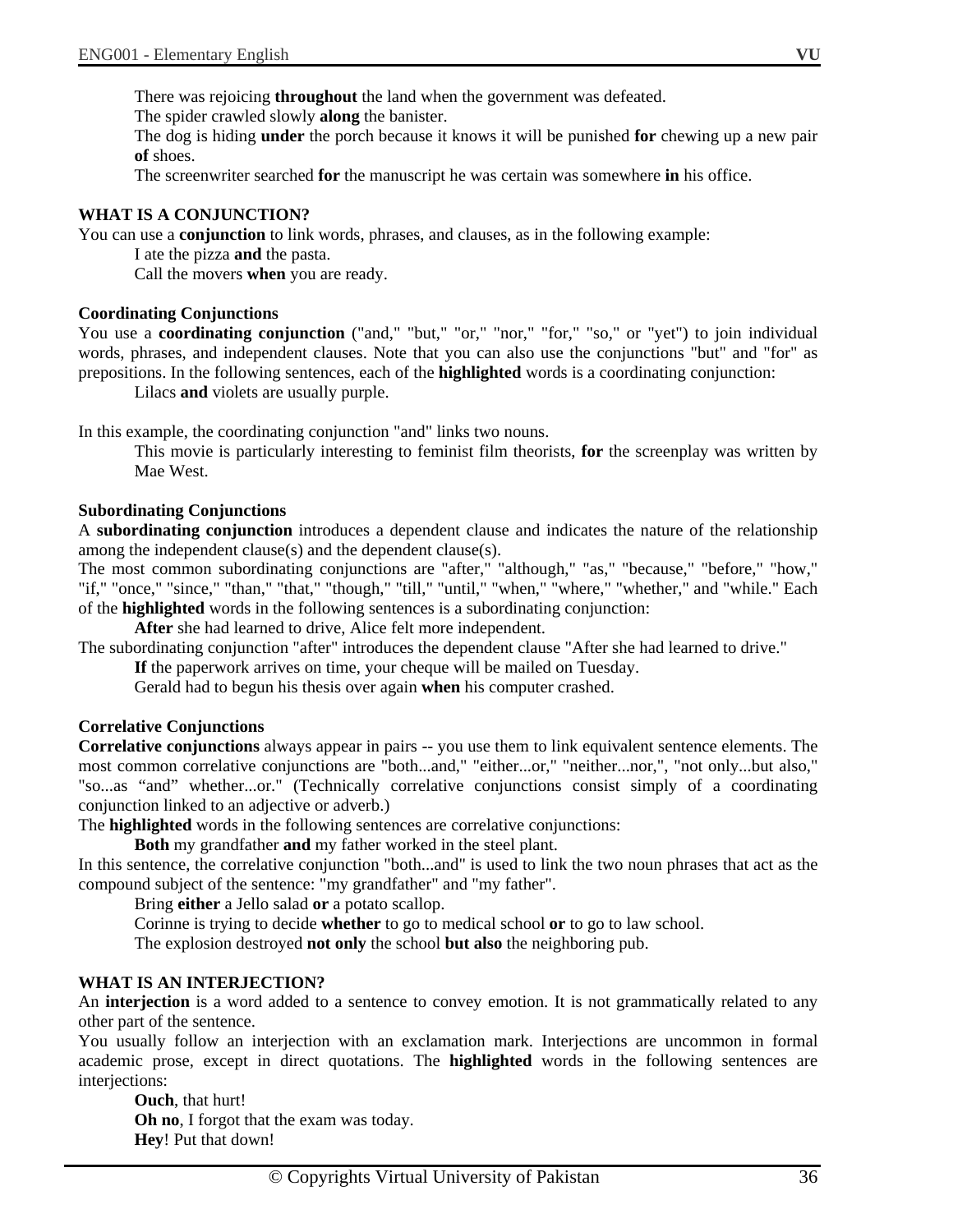I heard one guy say to another guy, "He has a new car, **eh**?" I don't know about you but, **good lord**, I think taxes are too high!

**Source: http://www.arts.uottawa.ca/writcent/hypergrammar/partsp.html**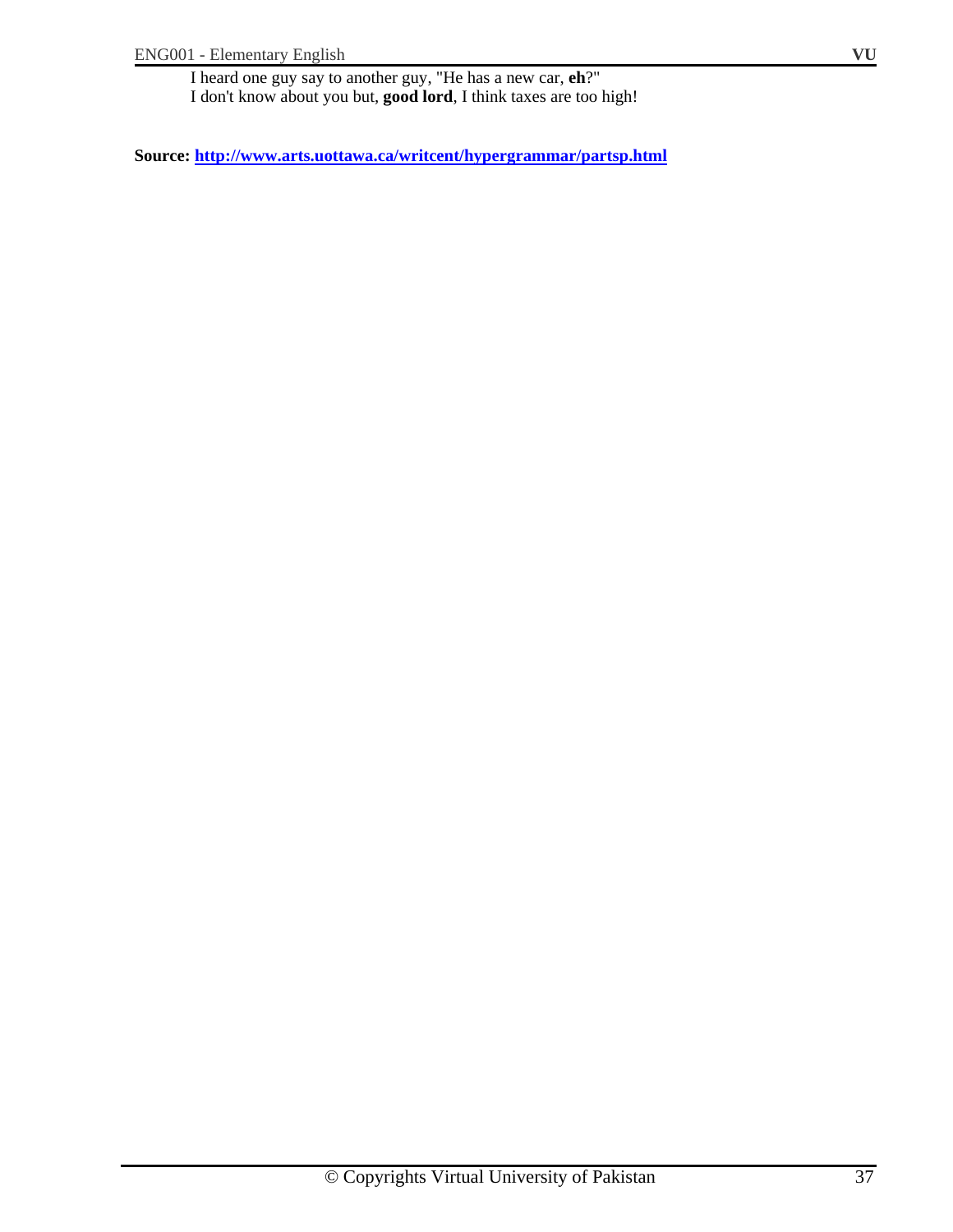## **BASIC CLAUSE PATTERNS**

Take a look of this the Language Chain. Start from the bottom and move up.

(Clue: Grapheme into morpheme into word into phrase and this into clause.)

## A clause is a grammatical unit that:

Includes a subject and a predicate, and Expresses a proposition (idea)

There are five basic clause patterns:

| 1. $S + V$ :           | The | children        |                 | played.   |              |
|------------------------|-----|-----------------|-----------------|-----------|--------------|
| 2. $S + V + C$ :       | You | are             | beautiful.      |           |              |
| 3. $S + V + O$ :       |     | Jinnah inspired |                 | everyone. |              |
| 4. $S + V + IO + DO$ : | Ali |                 | gave his friend |           | a ruby ring. |
| 5. $S + V + O + OC$    | Ali | calls           | his Mom         |           | a saint.     |

## **Do this Exercise. Identify the basic clause patterns.**

## **1. We painted the town red.**

## **Answer for example: We (S) painted (V; action verb) the town (DO) red (IO). Now do yourself.**

2. We passed the boy collection basket.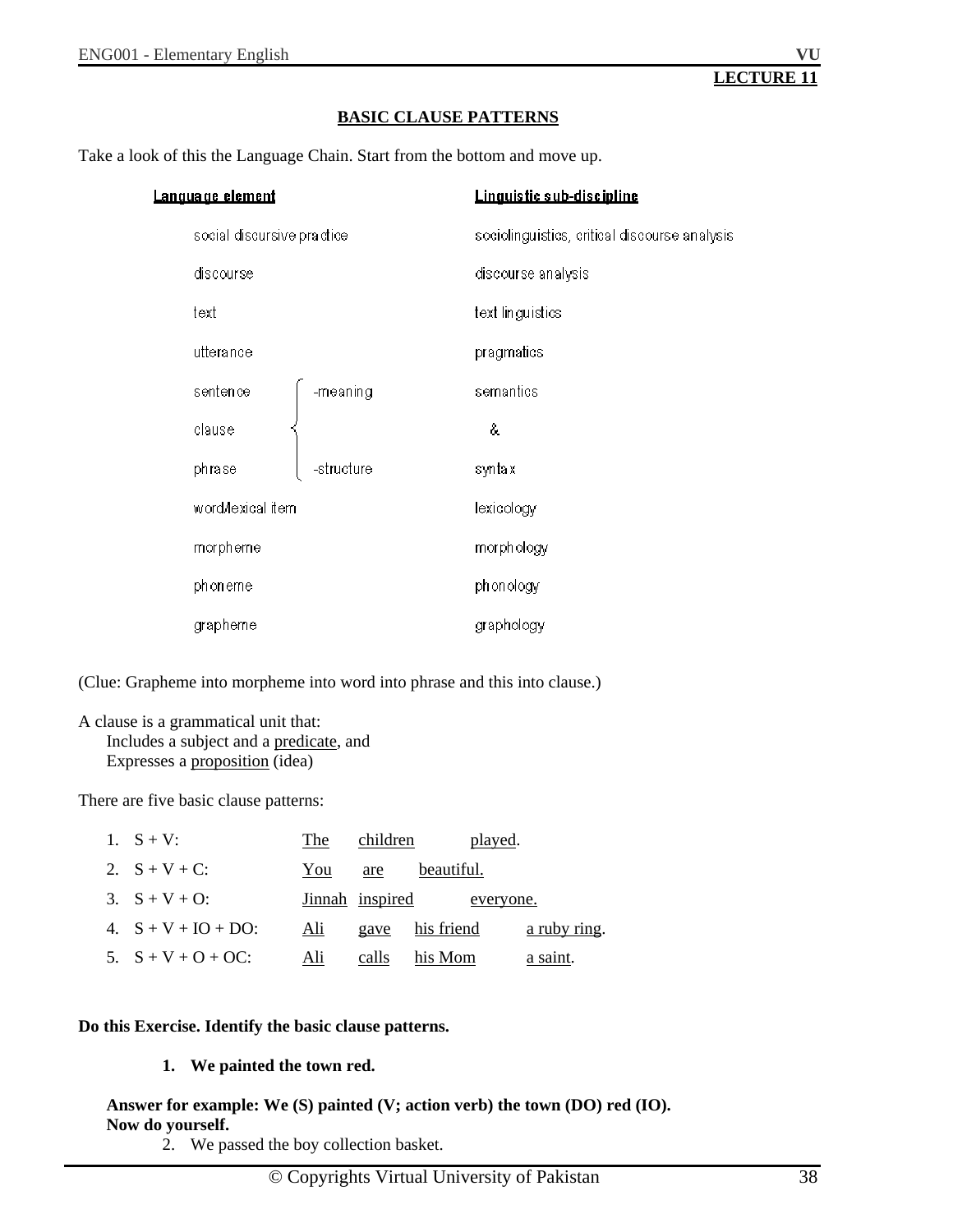- 3. We passed the collection basket.
- 4. Adam appears interested in the project.
- 5. Hussan is a Math teacher.
- 6. His motive was mysterious.
- 7. I bought the suit.
- 8. The woman in the row coughed.
- 9. Caroline gave Steven a choice.

**Source: The University of Nottingham, Department of English Studies. Campbell. The Easy Writer, Harper. 1993**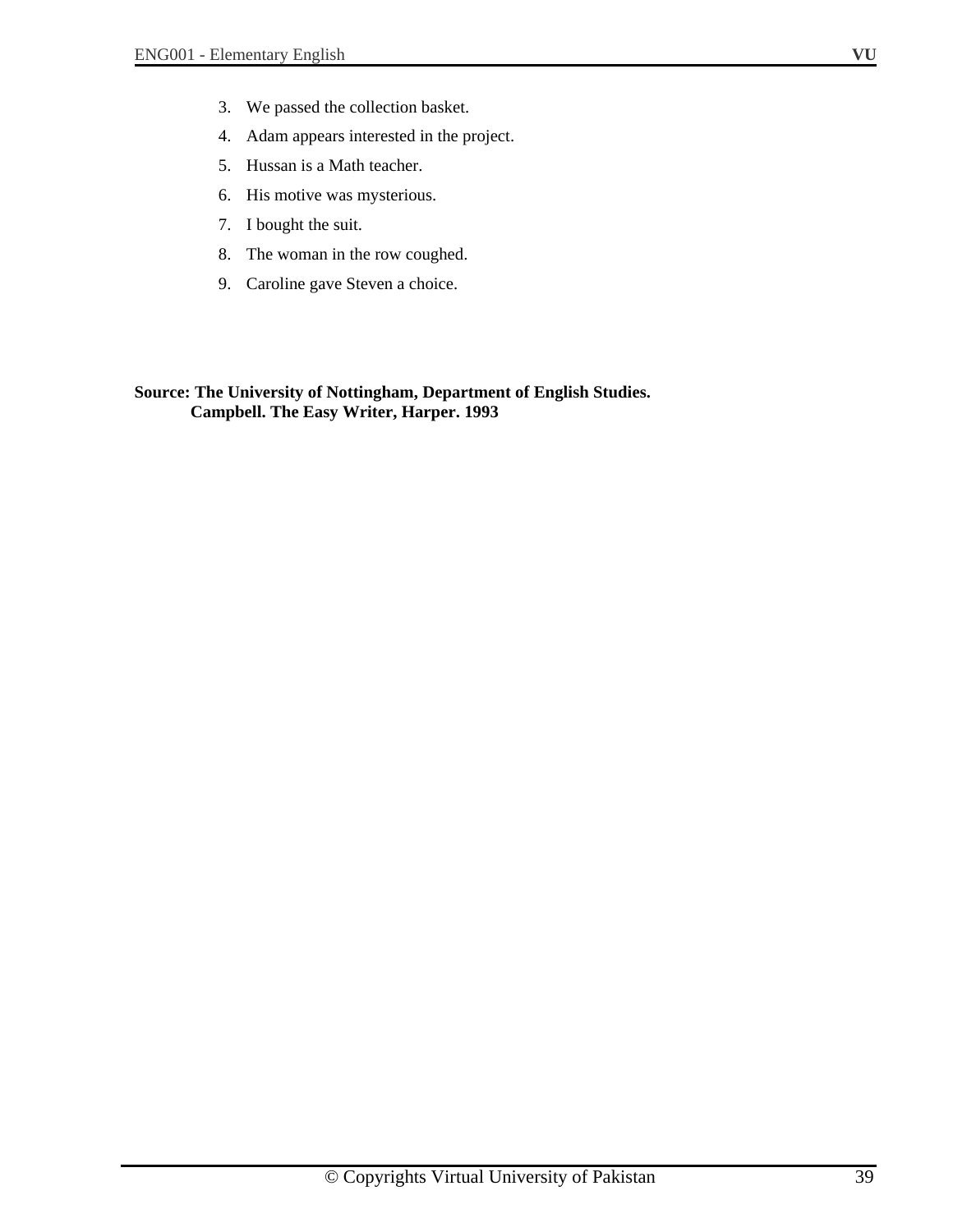## **ACTIVE AND PASSSIVE VOICE**

#### **Active Voice, Passive Voice**

There are two special forms for verbs called **voice**:

- 1. **Active voice**
	- 2. **Passive voice**

The **active voice** is the "normal" voice. This is the voice that we use most of the time. You are probably already familiar with the active voice. In the active voice, the **object** receives the action of the verb:

|        | subject   verb   object |     |       |  |
|--------|-------------------------|-----|-------|--|
| active |                         |     |       |  |
|        | Cats                    | eat | fish. |  |

The **passive voice** is less usual. In the passive voice, the **subject** receives the action of the verb:

|         | subject $\vert$ verb |           | object   |
|---------|----------------------|-----------|----------|
| passive |                      |           |          |
|         | Fish                 | are eaten | by cats. |

The **object** of the active verb becomes the **subject** of the passive verb:

|         | subject   | verb   | object                         |
|---------|-----------|--------|--------------------------------|
| active  | Everybody | drinks | water.                         |
| passive | Water     |        | is drunk $\vert$ by everybody. |

## **1. ACTIVE TENSES:**

| <b>Simple Present</b>                                                  |                                        |                                                                                                     |                                                 |  |  |
|------------------------------------------------------------------------|----------------------------------------|-----------------------------------------------------------------------------------------------------|-------------------------------------------------|--|--|
| Action<br>Present<br><sub>or</sub><br>Condition                        | General Truths                         | Non-action;<br>Habitual<br>Action                                                                   | Future Time                                     |  |  |
| I hear you.<br>$\bullet$<br>Here comes<br>the<br>$\bullet$<br>bus.     | There are thirty days<br>in September. | I like music.<br>$\bullet$<br>$\mathbf{I}$<br>run<br>on<br>$\bullet$<br>Tuesdays<br>and<br>Sundays. | The train leaves at<br>$\bullet$<br>$4:00$ p.m. |  |  |
| <b>Present Progressive</b>                                             |                                        |                                                                                                     |                                                 |  |  |
| <b>Activity in Progress</b>                                            | Verbs of Perception                    |                                                                                                     |                                                 |  |  |
| I am playing soccer now<br>He is feeling sad<br>$\bullet$<br>$\bullet$ |                                        |                                                                                                     |                                                 |  |  |
| <b>Simple Past</b>                                                     |                                        |                                                                                                     |                                                 |  |  |
| Completed Action<br>Completed Condition                                |                                        |                                                                                                     |                                                 |  |  |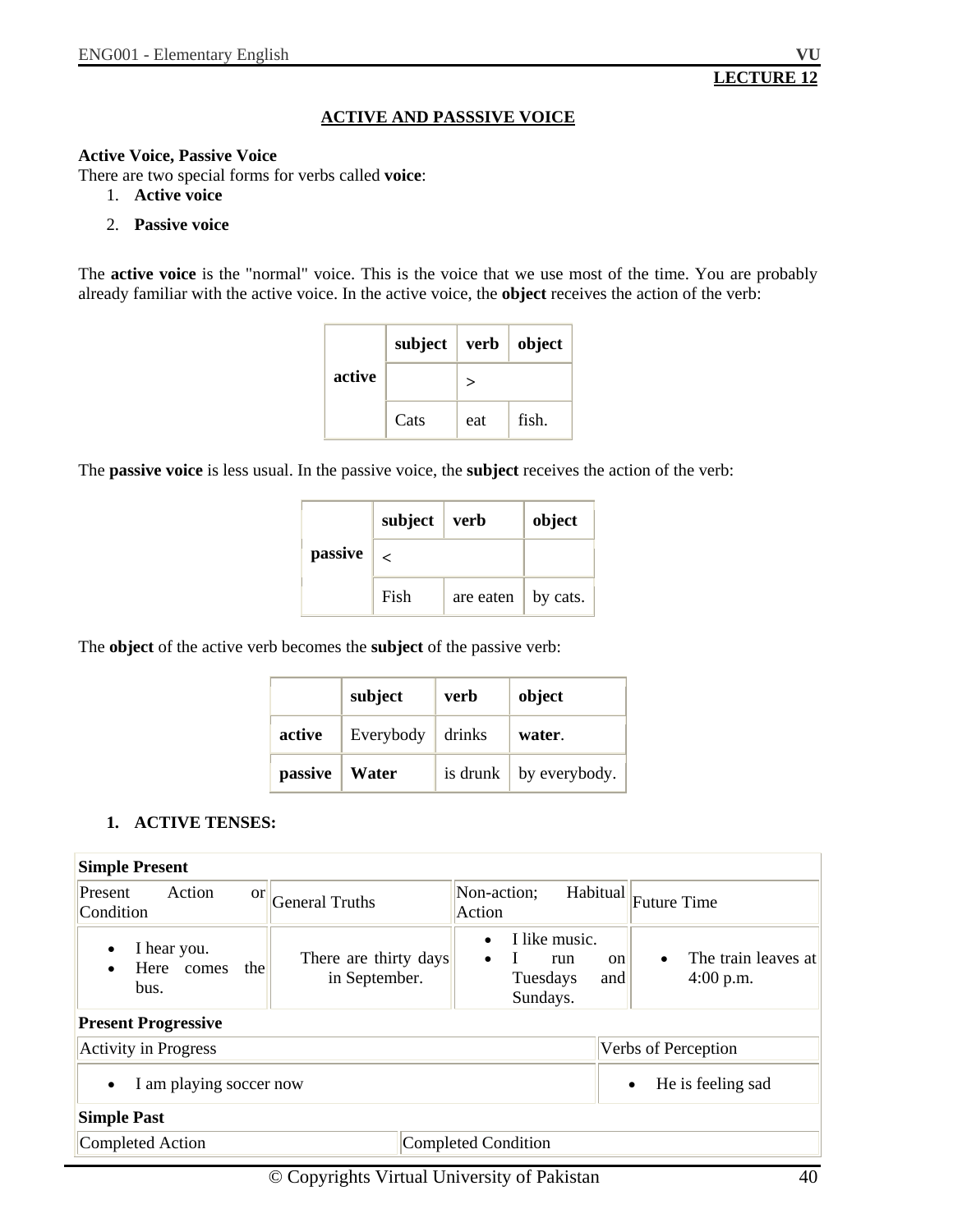| <b>ENG001 - Elementary English</b>                                                                        |                                            |                        | VU                                                                                                        |
|-----------------------------------------------------------------------------------------------------------|--------------------------------------------|------------------------|-----------------------------------------------------------------------------------------------------------|
| We visited the museum yesterday.                                                                          | $\bullet$                                  |                        | The weather was rainy last week.                                                                          |
| <b>Past Progressive</b>                                                                                   |                                            |                        |                                                                                                           |
| Past Action that took place over a period of time                                                         |                                            |                        | Past Action interrupted by another                                                                        |
| They were climbing for twenty-seven days.                                                                 |                                            |                        | We were eating<br>dinner<br>$\bullet$<br>when she told me.                                                |
| Future                                                                                                    |                                            |                        |                                                                                                           |
| With will/won't -- Activity or event that will or won't With going to --<br>exist or happen in the future |                                            |                        | future in relation<br>to<br>circumstances in the present                                                  |
| I'll get up late tomorrow.<br>$\bullet$<br>I won't get up early.<br>$\bullet$                             |                                            | $\bullet$<br>$\bullet$ | I'm hungry.<br>I'm going to get something to eat.                                                         |
| <b>Present Perfect</b>                                                                                    |                                            |                        |                                                                                                           |
| With verbs of state that begin in the<br>past and lead up to and include the<br>present                   | To express habitual<br>or continued action |                        | With events occurring at an indefinite or<br>unspecified time in the past -- with ever,<br>never, before  |
| He has lived here for many<br>years.                                                                      | He has worn<br>glasses<br>his life.        | all                    | Have you ever been to Tokyo<br>before?                                                                    |
| <b>Present Perfect Progressive</b>                                                                        |                                            |                        |                                                                                                           |
| into the future                                                                                           |                                            |                        | To express duration of an action that began in the past, has continued into the present, and may continue |
| David has been working for two hours, and he hasn't finished yet.<br>$\bullet$                            |                                            |                        |                                                                                                           |
| <b>Past Perfect</b>                                                                                       |                                            |                        |                                                                                                           |
| to describe a past event or condition completed before another In reported speech<br>event in the past    |                                            |                        |                                                                                                           |
| When I arrived home, he had already called.                                                               |                                            |                        | Jane said that she had gone to<br>the movies.                                                             |
| <b>Future perfect</b>                                                                                     |                                            |                        |                                                                                                           |
| to express action that will be completed by or before a specified time in the future                      |                                            |                        |                                                                                                           |
| By next month we will have finished this job.<br>$\bullet$<br>He won't have finished his work until 2:00. |                                            |                        |                                                                                                           |
|                                                                                                           |                                            |                        |                                                                                                           |

# **2. PASSIVE VOICE**

The structure of the **passive voice** is very simple: Subject + auxiliary verb (be) + main verb (past participle) The main verb is **always** in its past participle form. Look at these examples:

| subject    | auxiliary verb (to be) |     | main verb (past participle) |                  |
|------------|------------------------|-----|-----------------------------|------------------|
| Water      | <b>1S</b>              |     | drunk                       | by everyone.     |
| 100 people | are                    |     | employed                    | by this company. |
|            | am                     |     | paid                        | in euro.         |
| We         | are                    | not | paid                        | in dollars.      |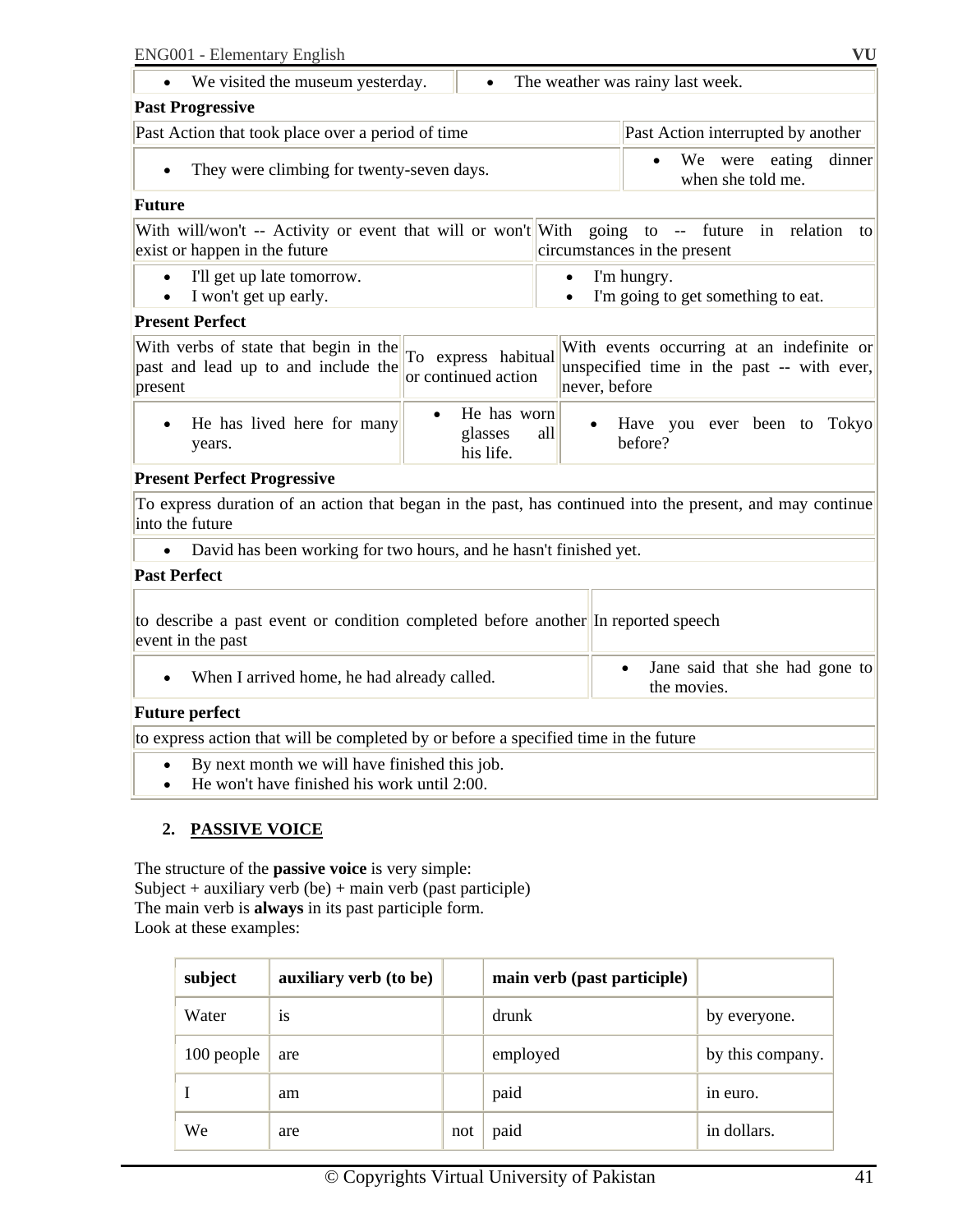| uк<br>.<br>$  -$ | - | .<br><br>. |
|------------------|---|------------|
|------------------|---|------------|

**Use of the Passive Voice**  We use the passive when:

- we want to make the **active object** more important
- we do not know the **active subject**

|                                                               | subject                  | verb            | object                   |
|---------------------------------------------------------------|--------------------------|-----------------|--------------------------|
| object<br>importance to active<br>give<br>(President Kennedy) | <b>President Kennedy</b> | was killed      | by Lee Harvey<br>Oswald. |
| active subject unknown                                        | My wallet                | has been stolen | ച                        |

# **Conjugation for the Passive Voice**

We can form the passive in any tense. In fact, conjugation of verbs in the passive tense is rather easy, as the main verb is always in past participle form and the auxiliary verb is always **be**. To form the required tense, we conjugate the auxiliary verb. So, for example:

- present simple: It **is** made
- present continuous: It **is being** made
- present perfect: It **has been** made

Here are some examples with most of the possible tenses:

| infinitive     |             |                         | to be washed               |
|----------------|-------------|-------------------------|----------------------------|
|                |             | <b>Active</b>           | <b>Passive</b>             |
|                | present     | I wash it.              | It is washed.              |
| simple         | past        | I washed it             | It was washed.             |
|                | future      | I will wash it.         | It will be washed.         |
|                | conditional | I would wash it.        | It would be washed.        |
|                | present     | I am washing it.        | It is being washed.        |
| continuous     | past        | I was washing it.       | It was being washed.       |
|                | future      | I will be washing it.   | It will be being washed.   |
|                | conditional | I would be washing it.  | It would be being washed.  |
|                | present     | I have washed it.       | It has been washed.        |
| perfect simple | past        | I had washed it.        | It had been washed.        |
|                | future      | I will have washed it.  | It will have been washed.  |
|                | conditional | I would have washed it. | It would have been washed. |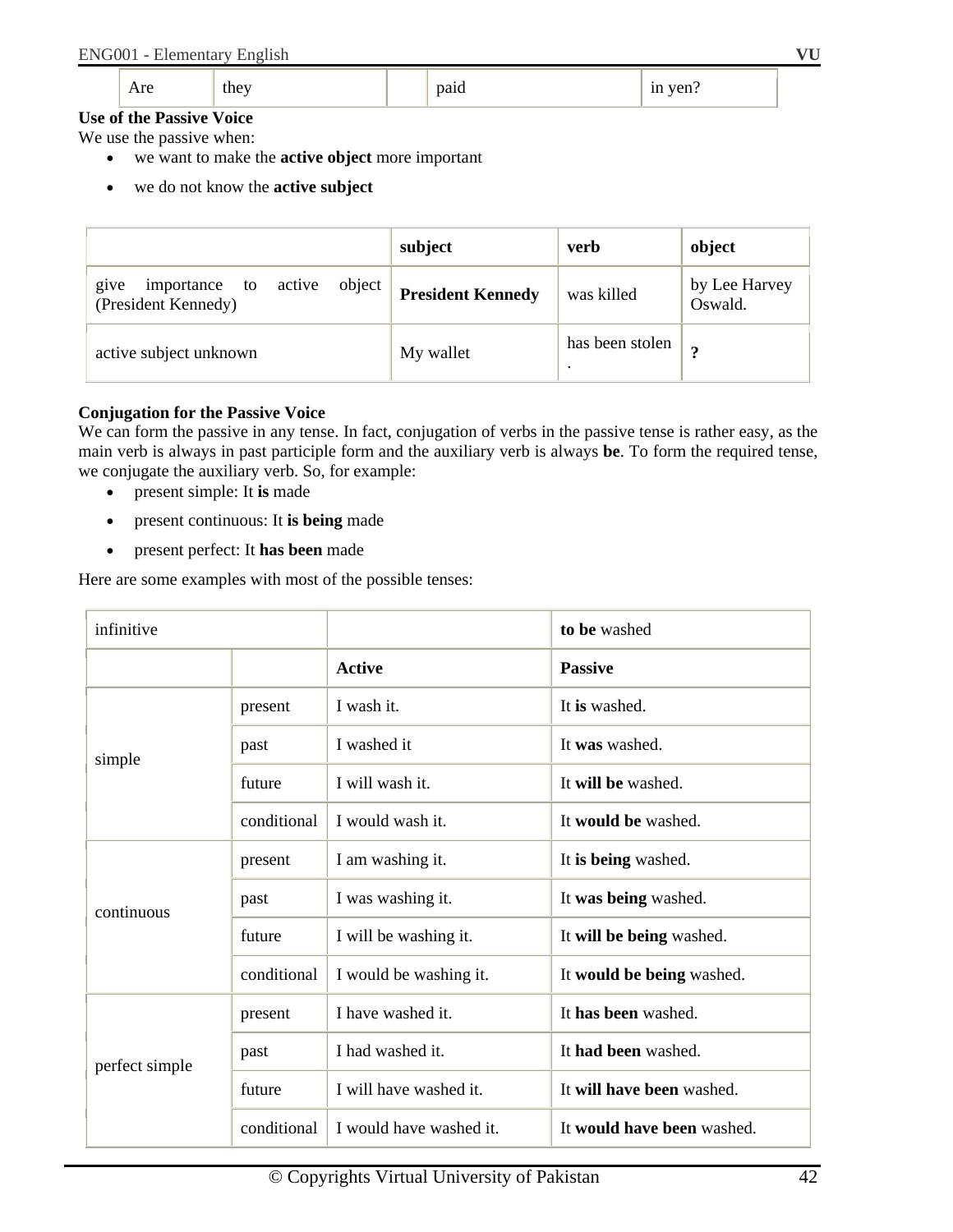|                    | present     | I have been washing it.       | It has been being washed.        |
|--------------------|-------------|-------------------------------|----------------------------------|
| perfect continuous | past        | I had been washing it.        | It had been being washed.        |
|                    | future      | I will have been washing it.  | It will have been being washed.  |
|                    | conditional | I would have been washing it. | It would have been being washed. |

**Source: http://owl.english.purdue.edu http://www.englishclub.com/grammar/verbs-voice.htm**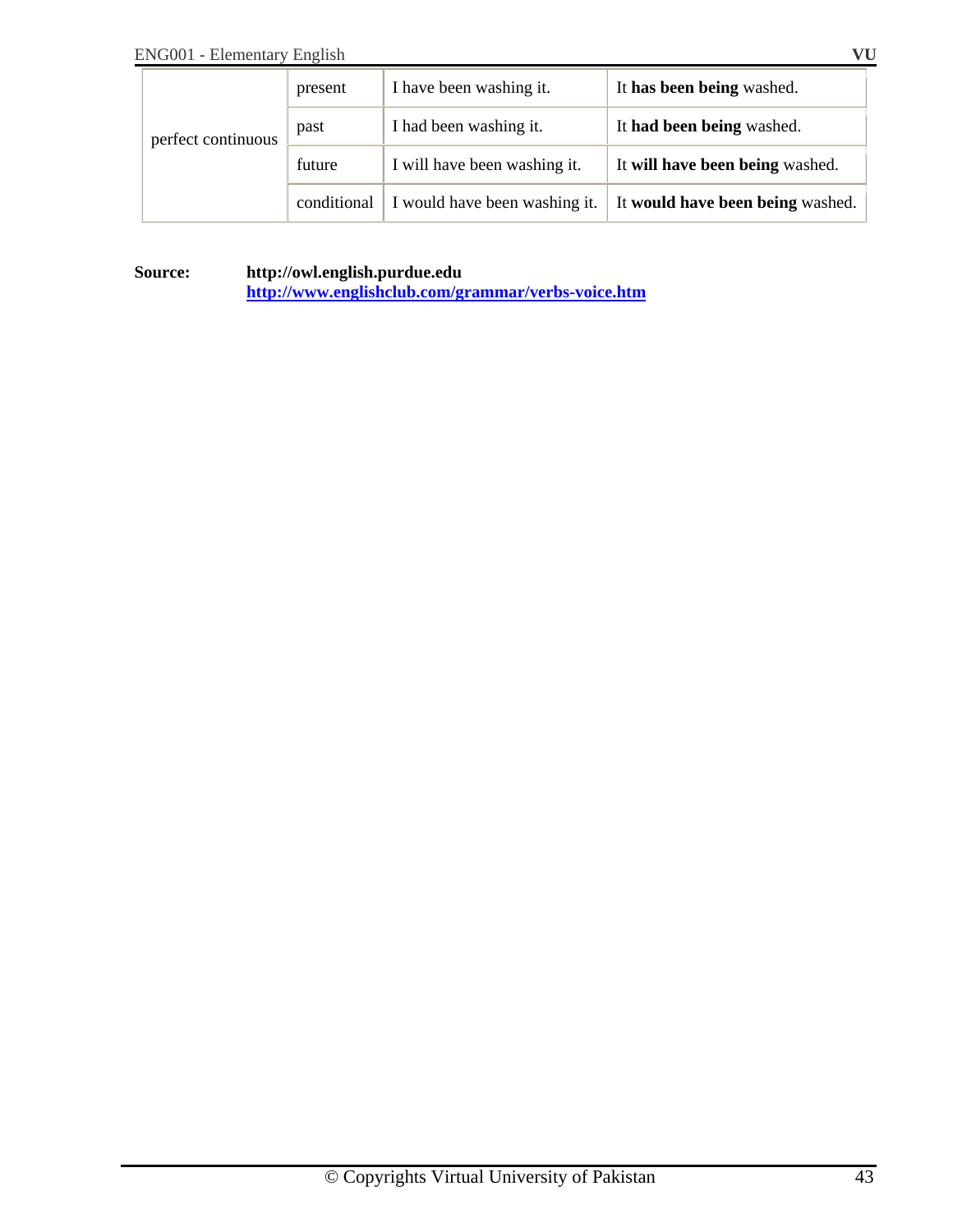## **MODIFIERS AND SENTENCE TYPES**

Modifiers are the parts that modify, or describe the kernel (kernel means the basic clause). These words can be thought of as decorations because they elaborate on the essential parts of the clause.

## **Types of Modifiers:**

- 1. Adjectives
- 2. Adverbs
- 3. Appositives
- 4. Prepositional phrases

**ADJECTIVE MODIFIERS:** They modify the meaning of a noun or pronoun by providing information to give it a more specific meaning

For example, all the bold words are adjectives

- 1. This is an **aggressive** team. / The team is **aggressive**.
- 2. She has a **terrific** attitude. / Her attitude is **terrific**.
- 3. It is a **beautiful** sculpture. / The sculpture is **beautiful**.

Do this Exercise: Identify the adjectives.

## **1. I was struck by the dramatic contrast between her sunburn arms and pale white face.**

(Solution: dramatic, sunburn, pale, white are adjectives.)

Now you do it yourself.

- 2. The tallest man in the group served old-fashioned blackberry pie to the ladies.
- 3. Hot buttered popcorn was sold from a rickety red wagon.
- 4. A roll of sticky, twisted transparent tape sat on the dusty windowsill.
- 5. The discussion group took up the subject of damaged relationships and possible ways to heal them.
- 6. The fizzled fireworks sent the disappointed crowd home before 10'o clock.

**ADVREB MODIFIERS:** They modify verbs or give more meanings to verbs. They can appear almost anywhere in a sentence. All the bold types are adverb modifiers.

- 1. The sucked their thumbs **loudly**. Adverb of manner)
- 2. I tiptoed **quietly** into the corridor. (adverb of manner)
- 3. **Eventually** we learned the truth. (adverb of time)
- 4. The doctor **later** spoke to the press. (adverb of time)
- 5. She spends too much time **there**. (adverb of place)
- 6. The secretary delivered the package **here** in the early evening. (adverb of place)
- 7. She **never** smokes in public. (adverb of frequency)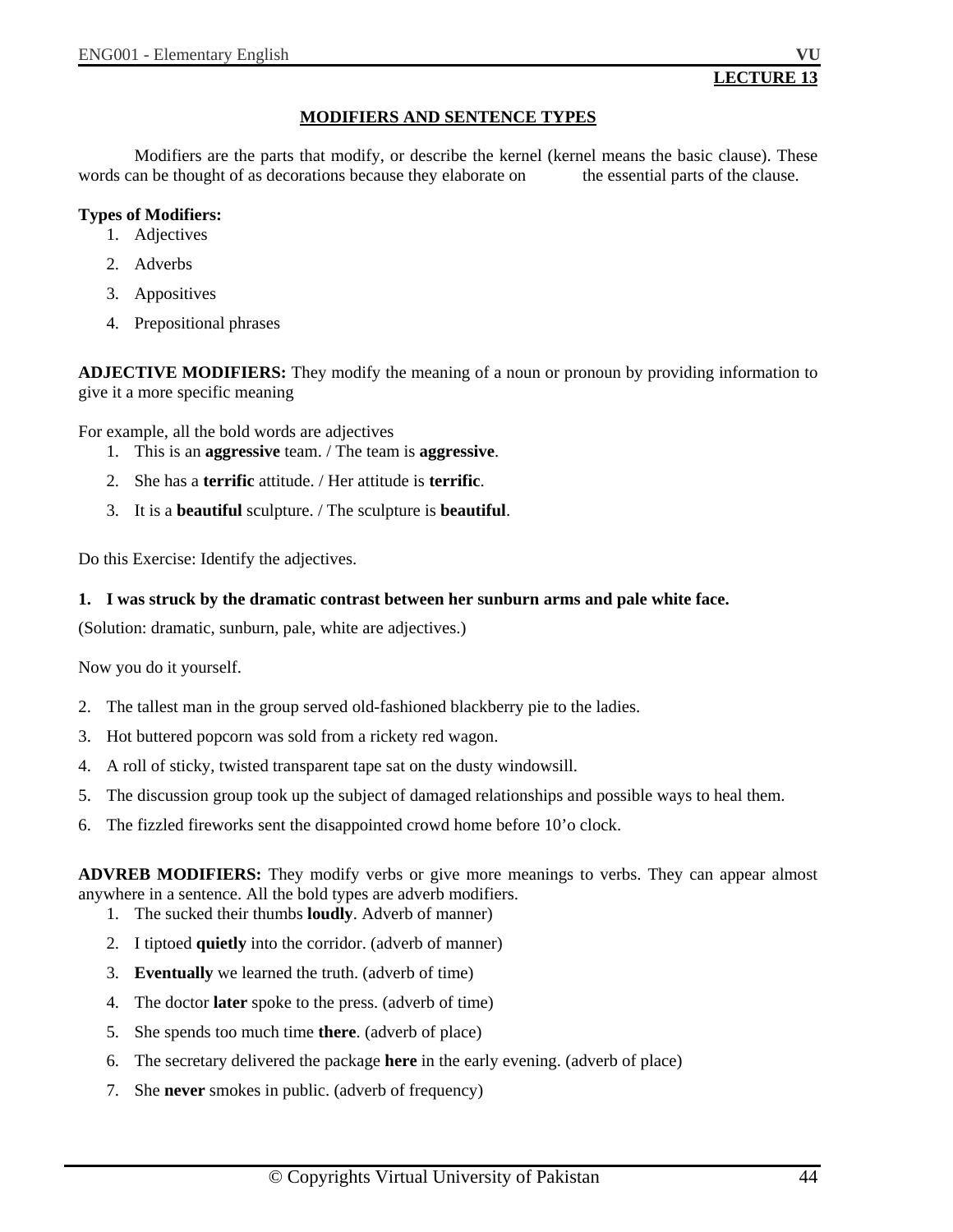**APPOSITIVE MODIFIERS:** They are noun phrases that follow and describe other nouns. All the bold types are appositive adverbs.

- 1. George Washington, **the first president of the United States**, loved peanut soup.
- 2. Andrew Johnson, **a skilled tailor**, made most of his own clothes.
- 3. The child, **intelligent and strong**, took after her parents.
- 4. The woman, **cautiously at first**, planted the seeds under a thin layer of reddish dirt.

**PREPOSITIONAL MODIFIERS:** They are direction or relation ship words. All the bold types are prepositional modifiers.

- 1. The boy dialed 911 **in a panic**.
- 2. The man wrote his novel **at a seaside hotel**.
- 3. My mother graduated **from the law school in May**.

**SENTENCE TYPES:** Sentences are classified as

- 1. SIMPLE
- 2. COMPOUND
- 3. COMPLEX
- 4. COMPPOUND-COMPLEX

**SIMPLE:** one independent clause only.

E.g. Without music, life would be a mistake.

- 1. Bob went to the store.
- 2. Bob and Sue went to the store.
- 3. Bob and Sue went to the store on the corner near the center of town to buy groceries and to get some drinks for the party.

(This last sentence is quite a long one but is still a simple sentence, as there is only one clause.  $(S + V)$ )

**COMPOUND SENTENCES:** two or more independent clauses joined by coordinating conjunction: "and," "but," "or," "so," "yet," and "for."

E.g. one arrow is easily broken, **but** you can't break a bundle of ten. Two independent clauses joined by **and. More examples:** 

> Bob went to the store**, and** Sue went to the office. **Conjunction**

The negotiations were successful, **so** the diplomats returned to their homes. **Conjunction**

We can go to party, **or** we can go to the dance.

#### **Conjunction**

The negotiations ended successfully**; therefore,** the fighting stopped.

#### **Conjunction**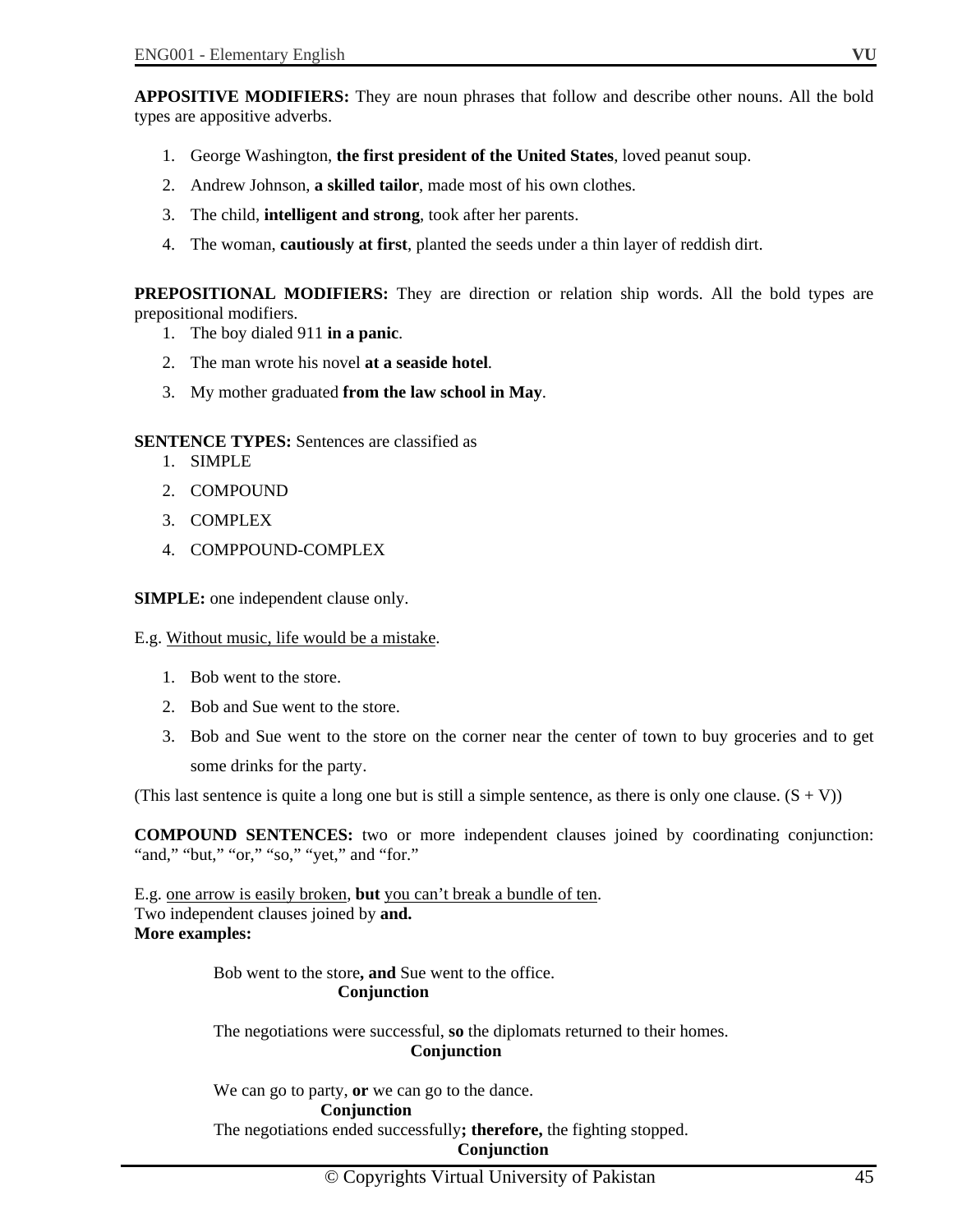**COMPLEX SENTENCES:** one independent with one or more subordinate clauses joined by a subordinator.

#### E.g. **If** you scatter thorns, don't go bare foot.

One subordinating clause is beginning with a subordinator 'if' and joined with one independent clause.

**Because** the problem proved difficult, they decided to from a committee. **Subordinator** sentence sentence

The proposal [that] we wrote was accepted. **Subordinator** 

The issue, **which** we thought we had solved, came back to haunt us. **Subordinator**

#### **Important subordinators to make complex sentences:**

- **Time:** when, while, since, before, after, until, once
- **Place:** where, wherever
- **Cause:** because, since, as, now that, inasmuch as
- **Condition:** if, unless, on condition that
- **Contrast/Concession:** although, even though, despite, in spite of
- **Adversative:** while, where, whereas
- **Other:** that, which, who, whoever, whom, what, why, how....

**COMPPOUND-COMPLEX:** at least two independent clauses and at least one subordinating clause. e.g. Tell me **what** you eat, **and** I will tell you **what** you are.

> The proposal **that** we wrote was accepted, **and** we started the project. **Subordinator Conjunction**

#### **SENTENCE PURPOSE:**

- **DECLARATIVE**: *to make statements*.
- **IMPERATIVE:** *to issue requests or commands*.
- **INTEROGATIVE**: *to ask questions*.
- **EXCLAMATORY**: *to make exclamations*.

See if you can tell the sentence purpose in the followings:

- Love your neighbor.
- $\blacksquare$  I want to wash the flag, not burn it!
- The echo always has the last word.
- Are second thoughts always wisest?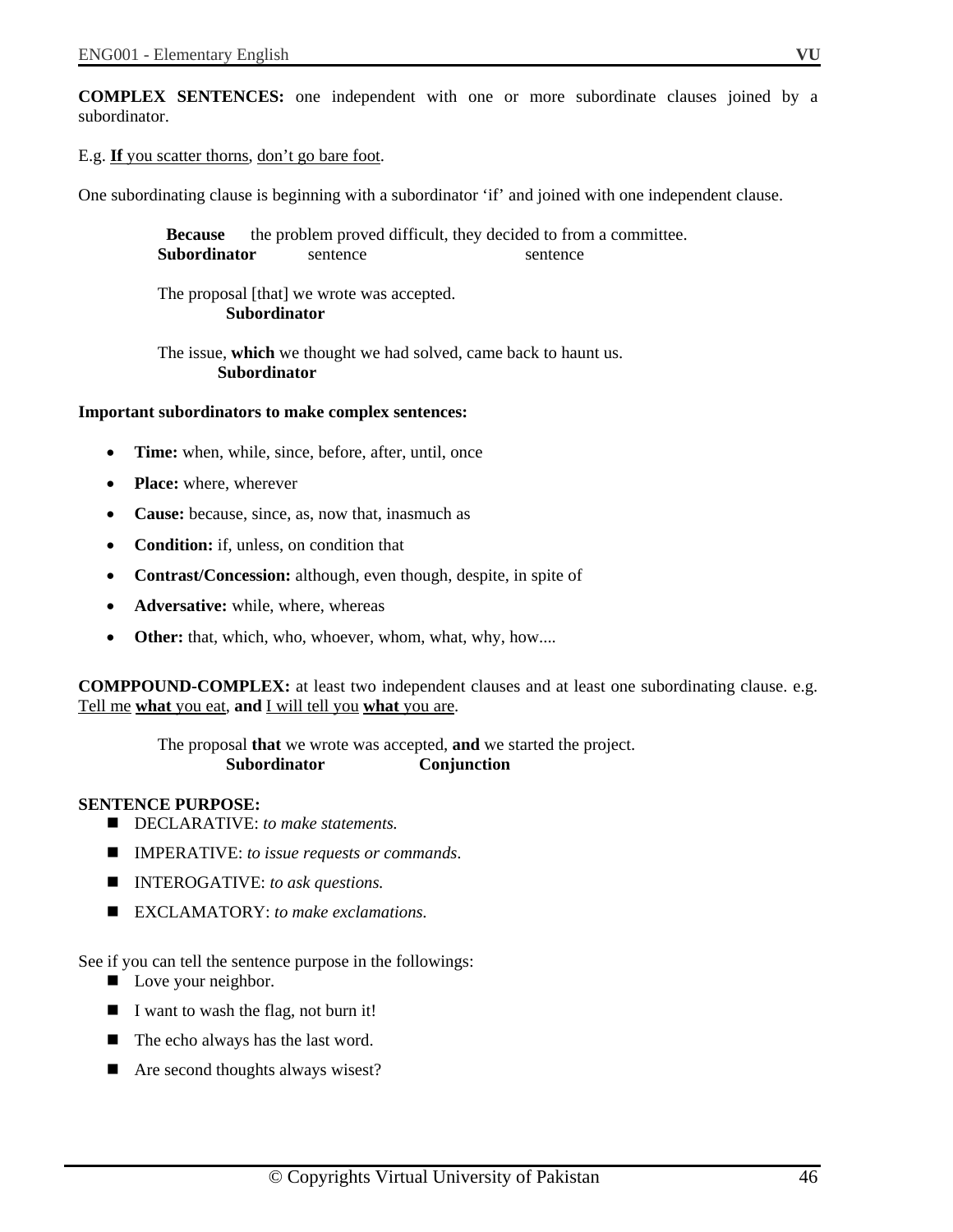## **REPORTED SPEECH**

| <b>Direct Speech</b> | <b>Indirect Speech:</b>                                                                                                                                                                                                                                                            |
|----------------------|------------------------------------------------------------------------------------------------------------------------------------------------------------------------------------------------------------------------------------------------------------------------------------|
| motives."            | The speaker said, "When the inquiry was The speaker said that when the inquiry had<br>set up last year, the Government was been set up in the preceding year the<br><b>prompted</b> by both national and local Government had been prompted by both<br>national and local motives. |

Indirect Speech (also referred to as 'reported speech') refers to a sentence reporting what someone has said. It is almost always used in spoken English.

If the reporting verb (i.e. said) is in the past, the reported clause will be in a past form. This form is usually one step back into the past from the original.

#### **For example:**

He said the test was difficult.

She said she watched TV every day.

Jack said he came to school every day.

If simple present, present perfect or the future is used in the reporting verb (i.e. says) the tense is retained.

## **For example:**

He says the test is difficult. She has said that she watches TV every day. Jack will say that he comes to school every day.

If reporting a general truth the present tense will be retained.

**For example:** The teacher said that phrasal verbs are very important.

## **RULES FOR CHANGING DIRECT INTO INDIRECT:**

#### **1. Pronoun Change:**

| First person pronoun according to the | <b>Subject</b> |
|---------------------------------------|----------------|
| Second person pronoun according to    | Object.        |
| Third person pronoun                  | No change.     |

| <b>Subject Pronoun:</b> | <b>Possessive Pronoun:</b> | <b>Object Pronoun:</b> |
|-------------------------|----------------------------|------------------------|
| <b>First Person:</b>    | <b>First Person:</b>       | <b>First Person:</b>   |
|                         | My                         | Me                     |
| We                      | Our                        | Us                     |
| Second Person:          | Second Person:             | Second Person:         |
| You                     | Your                       | You                    |
| Third Person:           | Third Person:              | Third Person:          |
| He                      | <b>His</b>                 | Him                    |
| <b>She</b>              | <b>Her</b>                 | <b>Her</b>             |
| It                      | <b>Its</b>                 | It                     |
| <b>They</b>             | <b>Their</b>               | <b>Them</b>            |
|                         |                            |                        |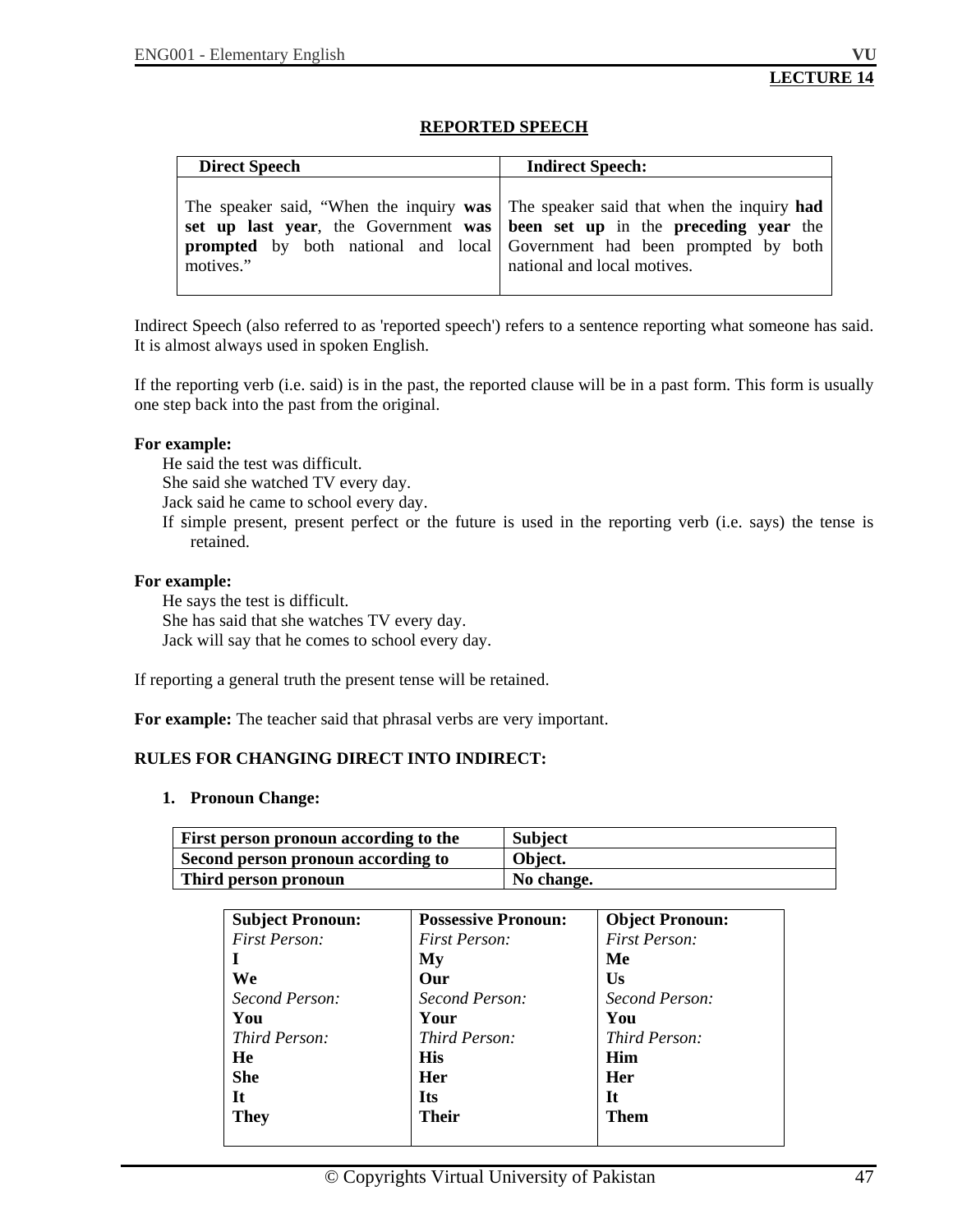## For example:

- 1. He said, "I like you." He told me that he liked me.
- 2. He said, "I will accept your offer." He told me that he would accept my offer.

## **2. Adjective and adverb changes:**

| This       | becomes | That                          |
|------------|---------|-------------------------------|
| These      | becomes | Those                         |
| Here       | becomes | There                         |
| <b>Now</b> | becomes | Then                          |
| Today      | becomes | That day                      |
| Yesterday  | becomes | Preceding day or previous day |
| Tomorrow   | becomes | Next day or following day     |

## **3. Verb changes:**

| See (pres.) | becomes | saw (past)    |
|-------------|---------|---------------|
| Saw         |         | had seen      |
| Is seen     |         | was seen      |
| Has seen    |         | had seen      |
| Was seeing  |         | had been seen |
| Shall /will |         | should/would  |
| Вe          |         | were          |
| Can/may     |         | could/might   |

## For example:

• Direct speech:

"In many parts of the country farmers who were formerly ploughing nearly all their land now have most of it under grass."

• Indirect speech:

He said that in many parts of the country farmers who **had** formerly been ploughing nearly all their land **then had** most of it under grass

## **Indirect Questions**

When reporting questions, it is especially important to pay attention to sentence order. When reporting yes/no questions connect the reported question using 'if'. When reporting questions using question words (why, where, when, etc.) use the question word.

## **For example:**

• She asked, "Do you want to come with me?" *BECOMES* **She asked me if I wanted to come with her.**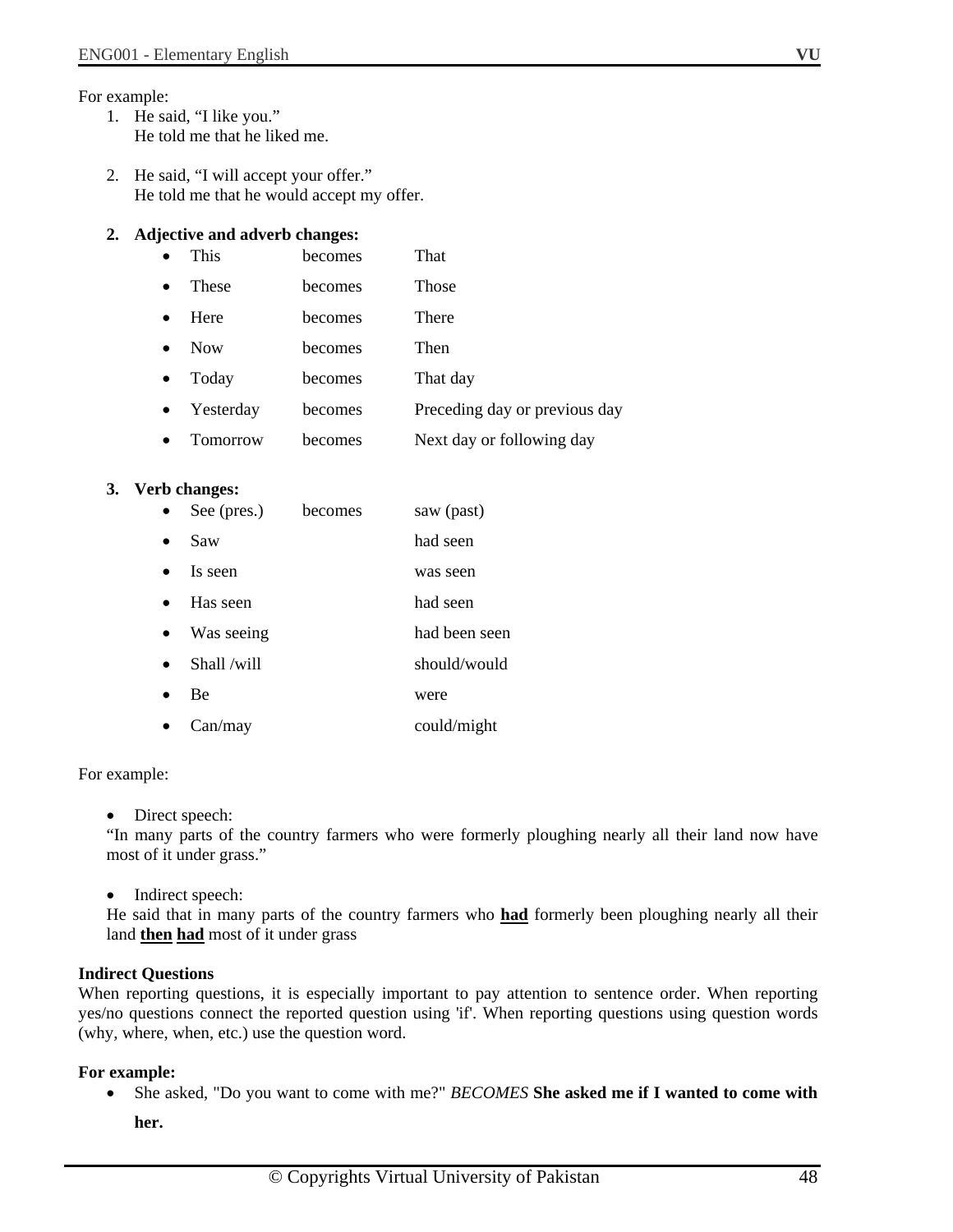- Dave asked, "Where did you go last weekend?" *BECOMES* **Dave asked me where I had gone the previous weekend.**
- He asked, "Why are you studying English?" *BECOMES* **She asked me why I was studying English.**
- "Will he come?" *BECOMES* **He asked would he come.**

## **Direct commands:**

"Give all the help you can." *BECOMES* He **asked that they should give all the help they could.** *Or* **He asked them to give all the help they could.** *Or* **Let them give all the help they could.** 

#### **Desires:**

• "Hurrah! We have won the match." *BECOMES* They exclaimed with joy that they had won the match.

## **Check again:**

He said, "I live in Paris." **He said he lived in Paris.** He said, "I am cooking dinner." **He said he was cooking dinner.** He said, "I have visited London twice." **He said he had visited London twice.** He said, "I went to New York last week." **He said he had gone to New York the week before.** He said, "I had already eaten." **He said he had already eaten.** He said, "I am going to find a new job." **He said he was going to find a new job.** He said, "I will give Jack a call." **He said he would give Jack a call.**

**Source: http://esl.about.com/od/grammarintermediate/a/reported\_speech.htm**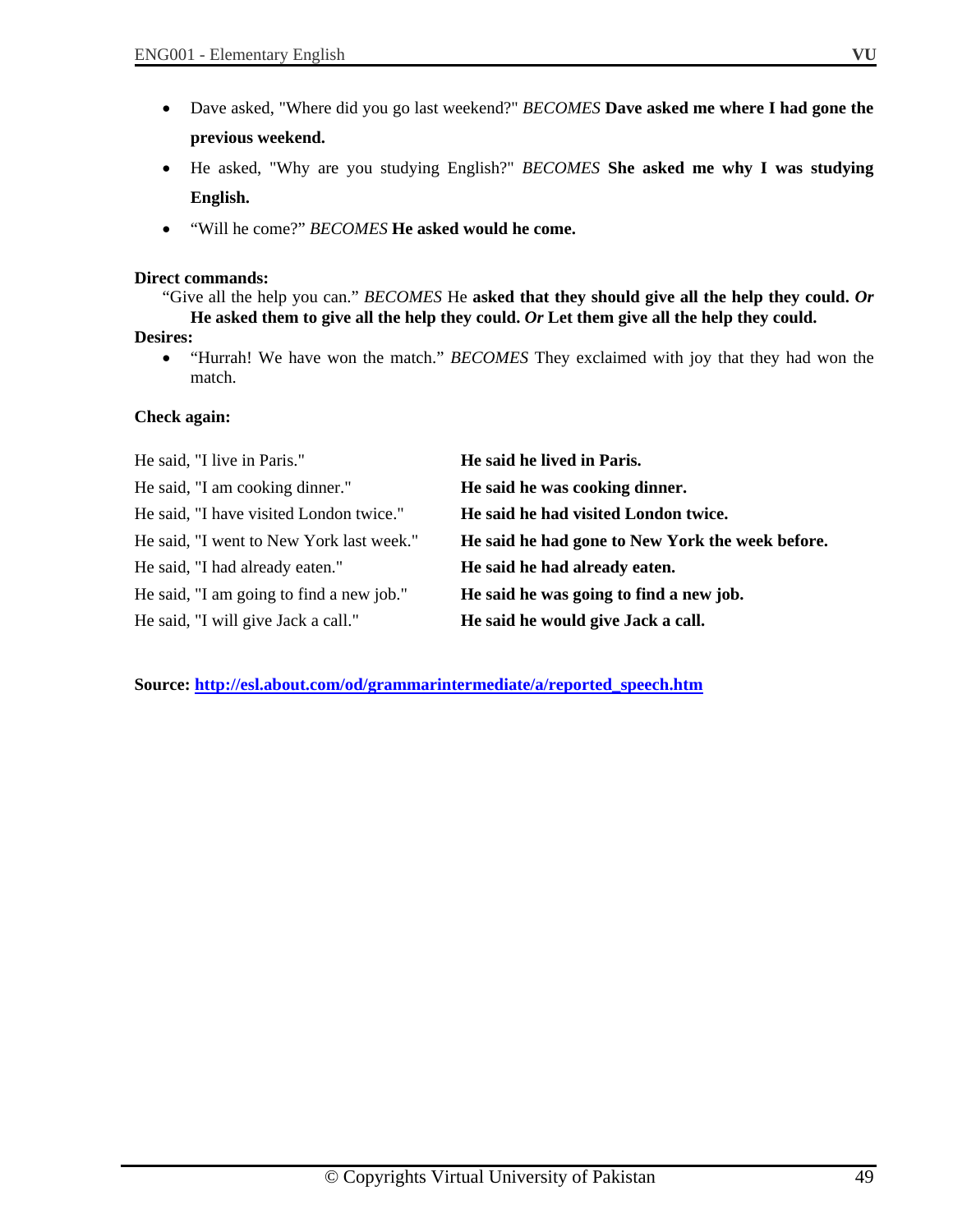## **GRAMMATICAL SENTENCE – ISSUES**

#### **SUBJECT-VERB AGREEMENT:**

**G1-a Make the verb agree with its subject not with a word that comes between.** 

- The **tulip in the pot on the balcony needs** watering.
- **High levels** of air pollution **cause** damage to the respiratory tract.
- A good set of golf clubs costs about eight hundred dollars.
- **The governor**, as well as his press secretary **was** shot.
- **G1-b Treat most compound subject connected by and as plural.** 
	- **Leon and Jan** often **jog** together.
	- Jill's natural ability and here desire to help others have led to a career in the ministry.

# **G1-c With compound subjects connected by** *or, nor***, make the verb agree with the part of the subject nearer to the verb.**

- A driver's license or **credit card is** required.
- If a relative or **neighbour is** abusing a child, notify the police.
- Neither the real estate agent nor her **clients were** able to find the house.

## **G1-d Treat most indefinite pronouns as singular.**

- **Everyone** on the team **supports** the coach.
- Each of the furrows has been seeded.
- None of these trades requires a college education.

## **G1-e Treat collective nouns as singular unless the meaning is clearly plural.**

SINGULAR The **class respects** the teacher.

PLURAL **The class are** debating among themselves.

- The scout troop meets in our basement on Tuesdays.
- The young couple were arguing about politics while holding hands. (focus is on their individualities)

## **G1-f Make the verb agree with its subject even when the subject follows the verb.**

There **are** surprisingly few **children** in our neighbourhood.

- There were a social worker and a crew of twenty volunteers.
- At the back of the room are a small aquarium and an enormous terrarium.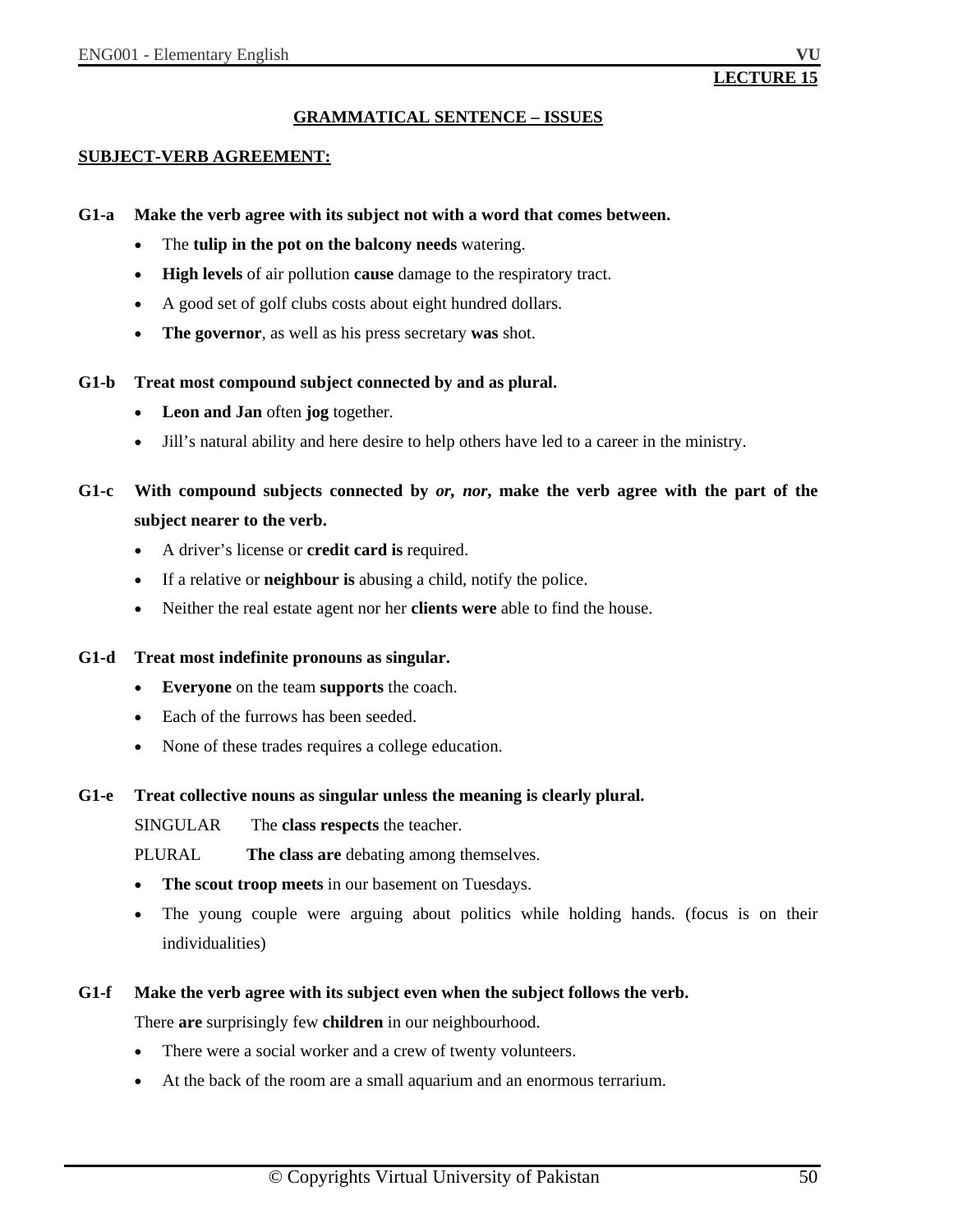## **G1-g Make the verb agree with its subject not with a subject complement.**

- A tent and a sleeping bag is the required equipment.
- **A major force** in toady's economy **is** women as earners, consumers, and investors.

## **G1-h Who, which, and that take verbs that agree with their antecedents.**

- Take a suit **that** travels well.
- Our ability to use language is one of the **things** that **set** us apart from animals.
- Dr. Barker knew Frank was the **only one** of his sons who **was** responsible enough to handle the estate.
- **G1-i Words such as athletics, economics, mathematics, physics, statistics, measles, and news are usually singular, despite their plural form.** 
	- Statistics is among the most difficult courses in our program.

## **G1-j Titles of works and words mentioned as words are singular.**

- *Lost Cities* **describes** the discoveries of many ancient civilizations.
- **Controlled substance is** a euphemism for illegal drugs.

## **PROBLEMS OF PRONOUNS:**

**G3-a Make pronouns and antecedents agree.** 

| SINGULAR | The <b>doctor</b> finished <b>her</b> rounds.    |
|----------|--------------------------------------------------|
| PLURAL   | The <b>doctors</b> finished <b>their</b> rounds. |

• When someone has been drinking, he/she is more likely to speed.

## **Generic Nouns**

- Every runner must train rigorously if her or she wants **[not they want]** to excel.
- A medical student must study hard if he/she wants to succeed.

## **Compound antecedents**

Treat compound antecedents jointed by '**and'** as plural.

- Joanne and John moved to the mountains, where they build a log cabin.
- Either Aroma or Viola should receive first prize for his sculpture.

## **G3-b Make pronoun references clear.**

## **Ambiguous references**

Ambiguous reference occurs when the pronoun could refer to two possible antecedents.

- When Gloria set **the pitcher** on **the glass-topped table**, **it** broke. (What broke?)
- **Tom** told **James**, that **he** had won the lottery. (Who won?)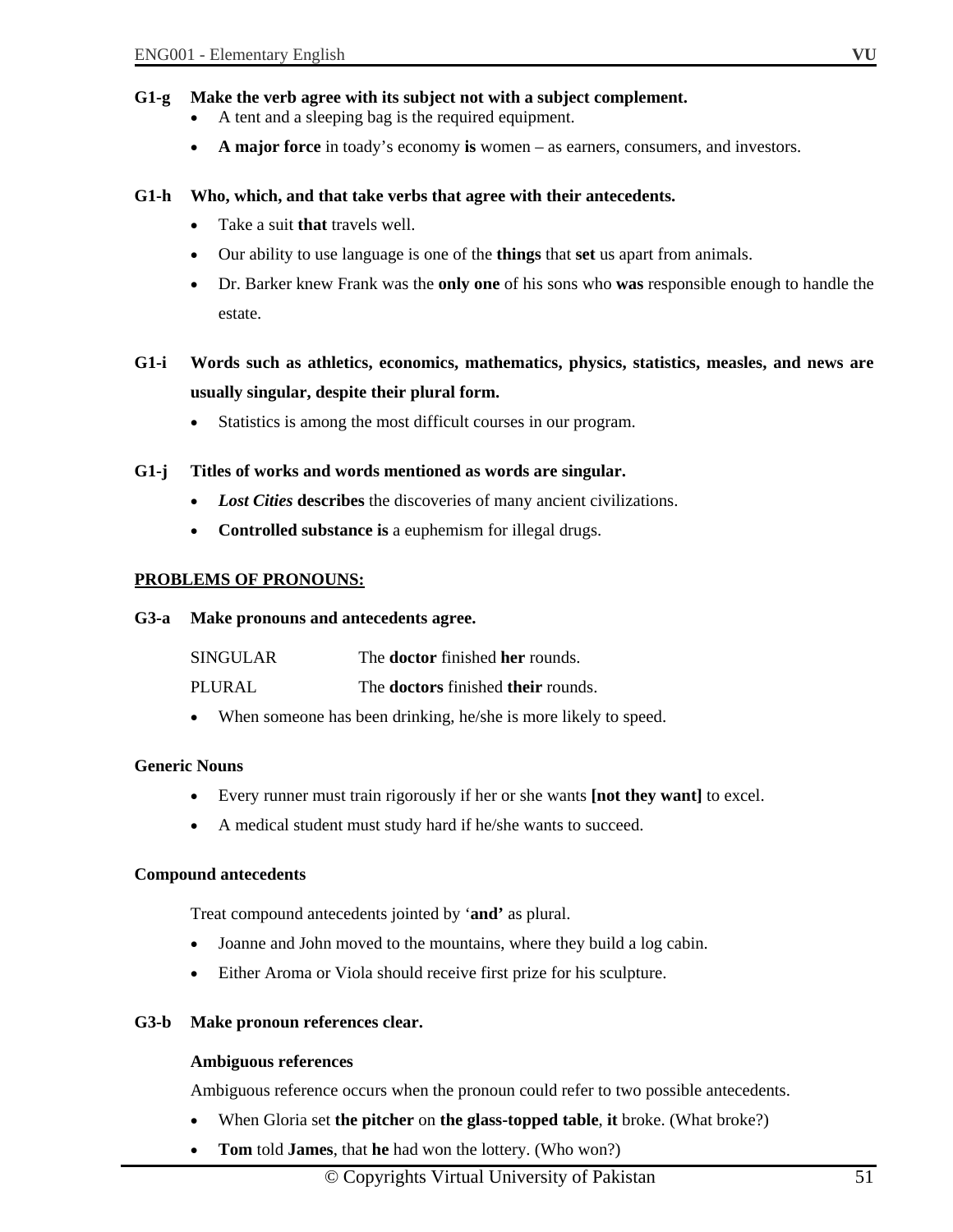# **G1-c Use personal pronouns in the proper case.**

## **Subjective case (I, we, you, he, she, it, they)**

• Sandra confessed that the artist was she.

## **Objective case (me, us, you, him, her, it, them)**

- Bruce found Tony and brought **him** home.
- Alice gave me a surprise party.
- Jessica wondered if the call was for her.
- Joel ran away from home because his stepfather and he (him) had quarrelled.
- Geoffrey went with my family and me (not I) to King's Dominion.

## **Appositives**

- At the drama festival, two actors, **Christina and I** (not me), were selected to do the last scene of King Lear.
- The reporter interviewed only two witnesses, the shopkeeper and me (not I).

## **We or us before a noun**

• We (not us) tenants would rather fight than move.

## **Comparisons with, than or as**

- My husband is six years older **than I** (not me).
- We respected no other candidate as much as her (not she).

## **Subjects of infinitives**

We expected Chris and **him** (not he) to win the doubles championship

## **Possessive case to modify a gerund**

• My father and mother always tolerated **our** (not us) **talking** after the lights were out.

## **G3-d Use who and whom in the proper case**.

## **In subordinate clauses**

- He tells that story to **whoever** (not whomever) will listen.
- You will work with our senior engineers, whom (not who) you will meet later.

## **In questions**

- Who (not whom) is responsible for this dastardly deed?
- Whom (not who) did the committee select?

## **Source: Hacker, Dianna. 'A Writer's Reference' Boston: St. Martin's Press. 1992.**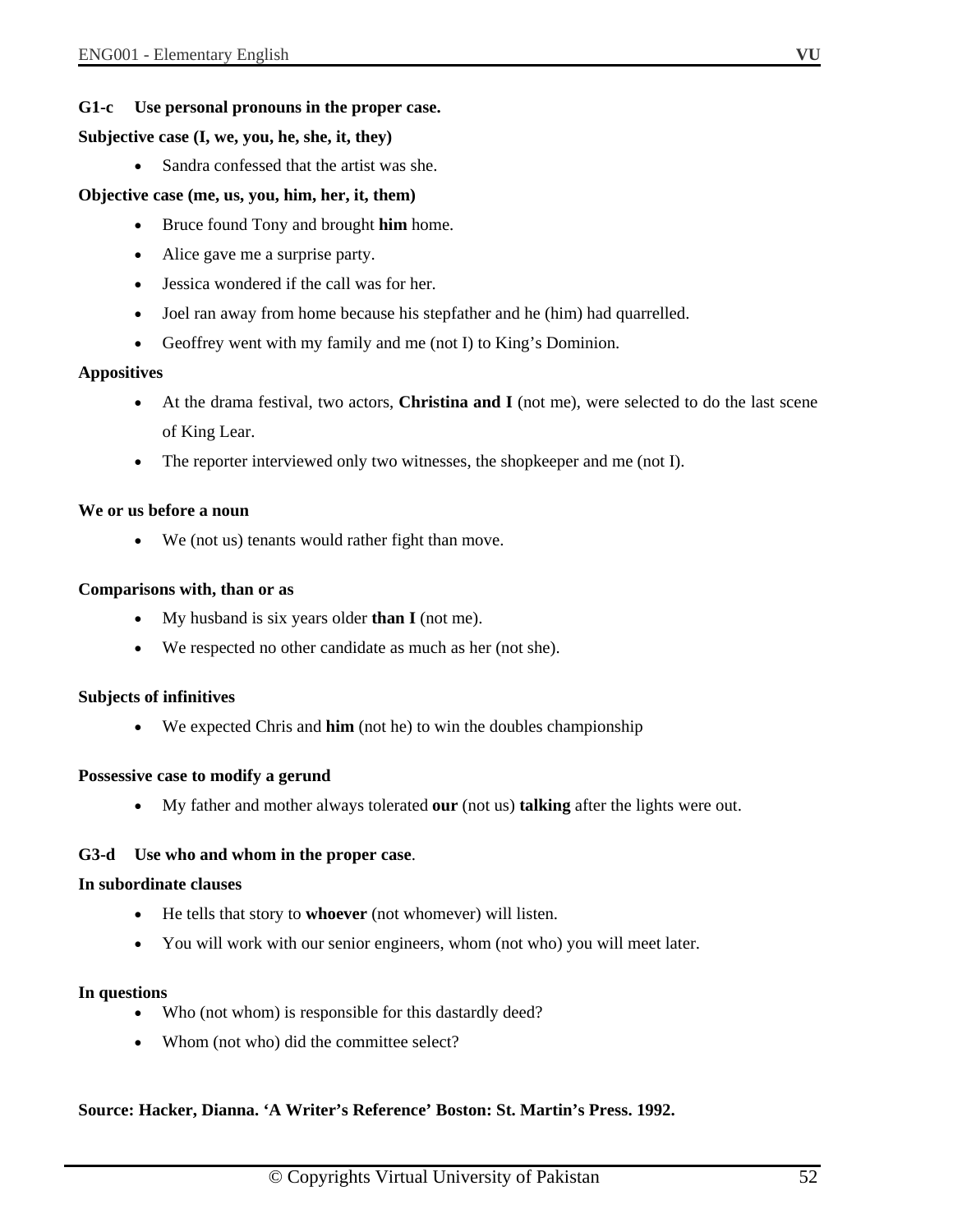# **GRAMMATICAL SENTENCE – ISSUES II**

## **ADJECTIVES AND ADVERBS**

#### **G4-a Use adverbs not adjectives as subject complements**

- The arrangement worked out **perfectly** for everyone.
- I was surprised to hear that Louise had done so **well** on the exam.

#### **G4-b Use adjectives not adverbs as subject complements**

- The lilacs in our backyard smell especially **sweet** (not sweetly) this year.
- Sarmad looked **good** in her new raincoat.

#### **G4-c Use comparatives and superlatives with care**

#### **Comparative versus superlative**

| <b>Positive</b> | Comparative  | <b>Superlative</b> |
|-----------------|--------------|--------------------|
| Soft            | softer       | softest            |
| Careful         | more careful | most careful       |
| Easy            | easier       | easiest            |
| Good            | better       | best               |
| <b>Bad</b>      | worse        | worst              |

- Which of these **two** brands of toothpaste is **better**?
- Though **Shaw** and **Jackson** are impressive, **Hobbs** is **the most** qualified of the three candidates running for mayor.

## **Form of comparatives and superlatives.**

- The Kirov was the super best ballet company we had ever seen.
- Lolyd's luck couldn't have been worse than David's

## **Double comparatives or superlatives**

- Of all her family, Julia is the happiest (not most happiest) about the move.
- That is the most vile (not vilest) most vilest joke I have ever heard.

#### **Absolute concepts**

- That is the unique (not most unique) wedding grown I have ever seen.
- The painting would have been priceless (not more priceless) had it been signed.

## **G4-d Avoid double negatives.**

- Management is not doing anything (not nothing) to see that the trash is picked up.
- George will never (not won't never) forget that day.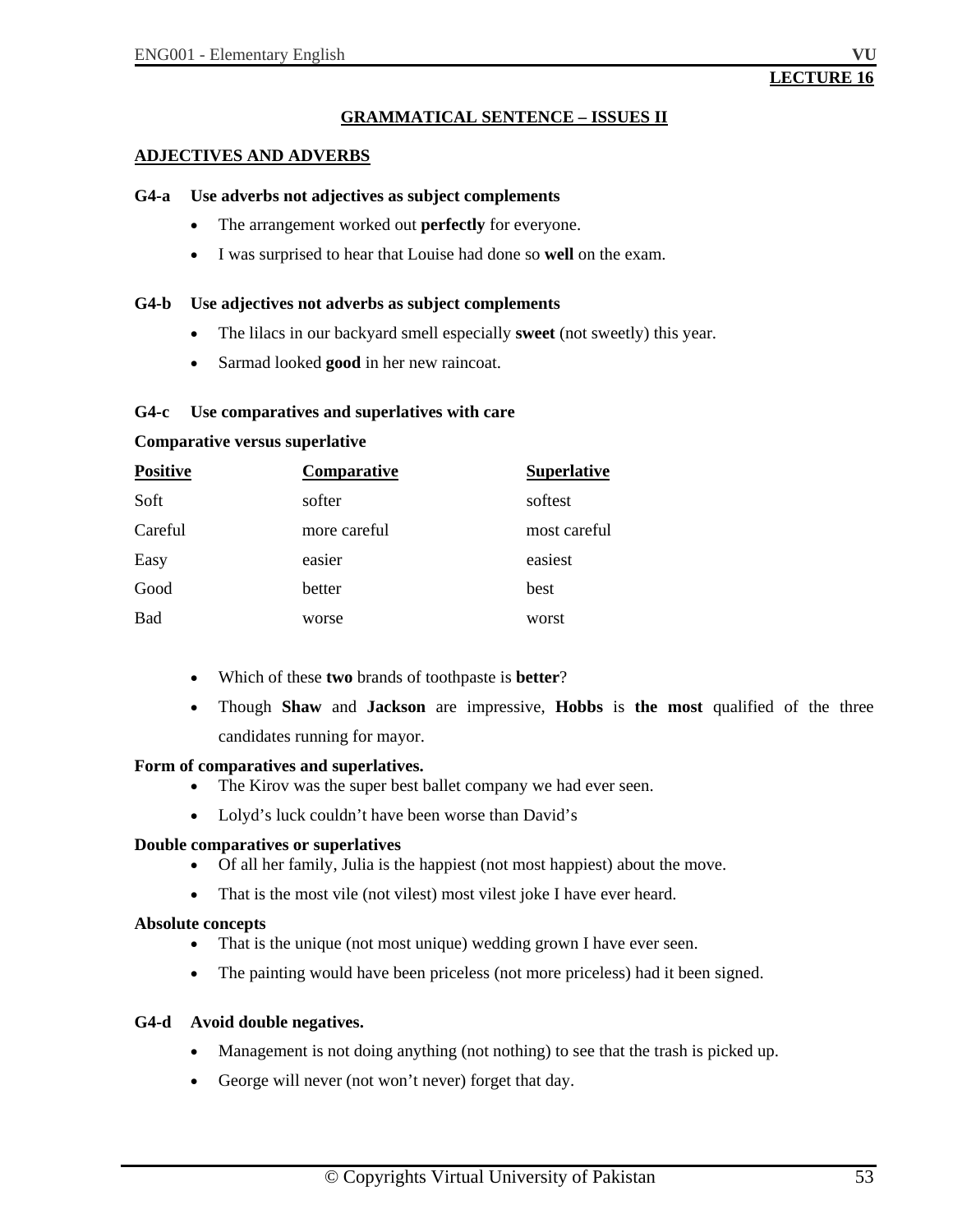## **SENTENCE FRAGMENTS**

- *Before:* Jane promises to address the problem of limited parking**. If** she is elected to the tenants' council.
- *After:* Jane promises to address the problem of limited parking **if** she is elected to the tenants' council.
- *Before:* Violence has produced a great deal of apprehension among children and parents. So that self-preservation, in fact, has become their primary aim.
- *After:* Violence has produced a great deal of apprehension among children and parents. Selfpreservation, in fact, has become their primary aim.

## **G5-b Attach fragmented phrases or turn them into sentences.**

- *Before:* On Sunday James read the newspaper's employment sections remotest possibility. Scrutinizing every position that held even the remotest possibility.
- *After:* On Sunday James read the newspaper's employment sections remotest possibility**, scrutinizing** every position that held even the remotest possibility.
- *Before:* Wednesday morning Phil allowed himself half a grapefruit. The only food he had eaten in two days.
- *After:* Wednesday morning Phil allowed himself half a grapefruit**, the** only food he had eaten in two days.

## **G5-c Attach other fragmented word groups or turn them into sentences.**

- *Before:* The side effects of lithium are many Nausea, stomach cramps, muscle weakness, vomiting, diarrhoea, confusion, and tremors.
- *After:* The side effects of lithium are many: nausea, stomach cramps, muscle weakness, vomiting, diarrhoea, confusion, and tremors.

## **Comma splices and fused sentences**

- **Comma splice:** Power tends to corrupt, absolute power corrupts absolutely
- **Comma splice:** Power tends to corrupt, moreover, absolute power corrupts absolutely
- **Revised:** Power tends to corrupt, and absolute power corrupts, absolutely
- **Revised:** Power tends to corrupt; absolute power corrupts absolutely
- **Revised:** Power tends to corrupt**; moreover,** absolute power corrupt absolutely

## **G6-a Consider separating the clause with a comma and a coordinating conjunction**

• Theo and Fanny had hoped to spend their final days on the farm**, but** they had to move to a retirement home.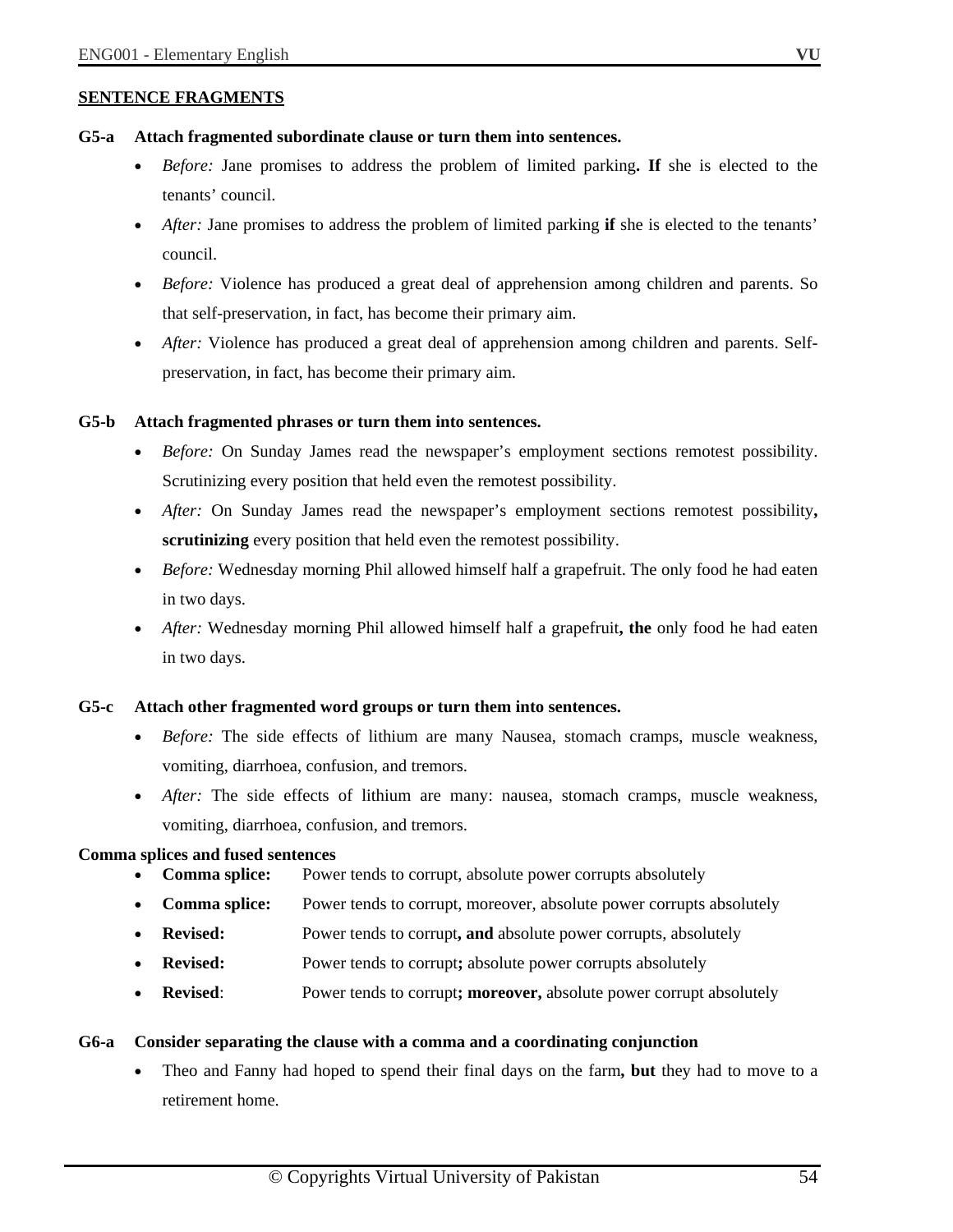• Many government officials privately admit that the polygraph is unreliable**, yet** they continue to use it as a security measure.

## **G6-b Consider separating the clause with a semicolon.**

- Nicklaus is like fine wine**;** he gets better with time.
- The timber wolf looks like a large German shepherded**; however,** the wolf has longer legs, larger feet, and a wider head.

## **G6-c Consider making the clauses into separate sentences.**

- In one episode viewers saw two people smashed by a boat, one choked, and another shot to death, what purpose does this violence serve?
- **Revised:** In one episode viewers saw two people smashed by a boat, one choked, and another shot to death. What purpose does this violence serve?

## **G6-d Consider restructuring the sentence, perhaps by subordinating one of the clauses.**

- Lindsey is a top competitor **who (not she)** has been riding since the age of seven.
- The new health plan was explained to the employees in my division, everyone agreed to give it a try.
- **Revised: When the new health plan** was explained to the employees in my division, everyone agreed to give it a try.

## **Source: Hacker, Dianna. 'A Writer's Reference' Boston: St. Martin's Press. 1992.**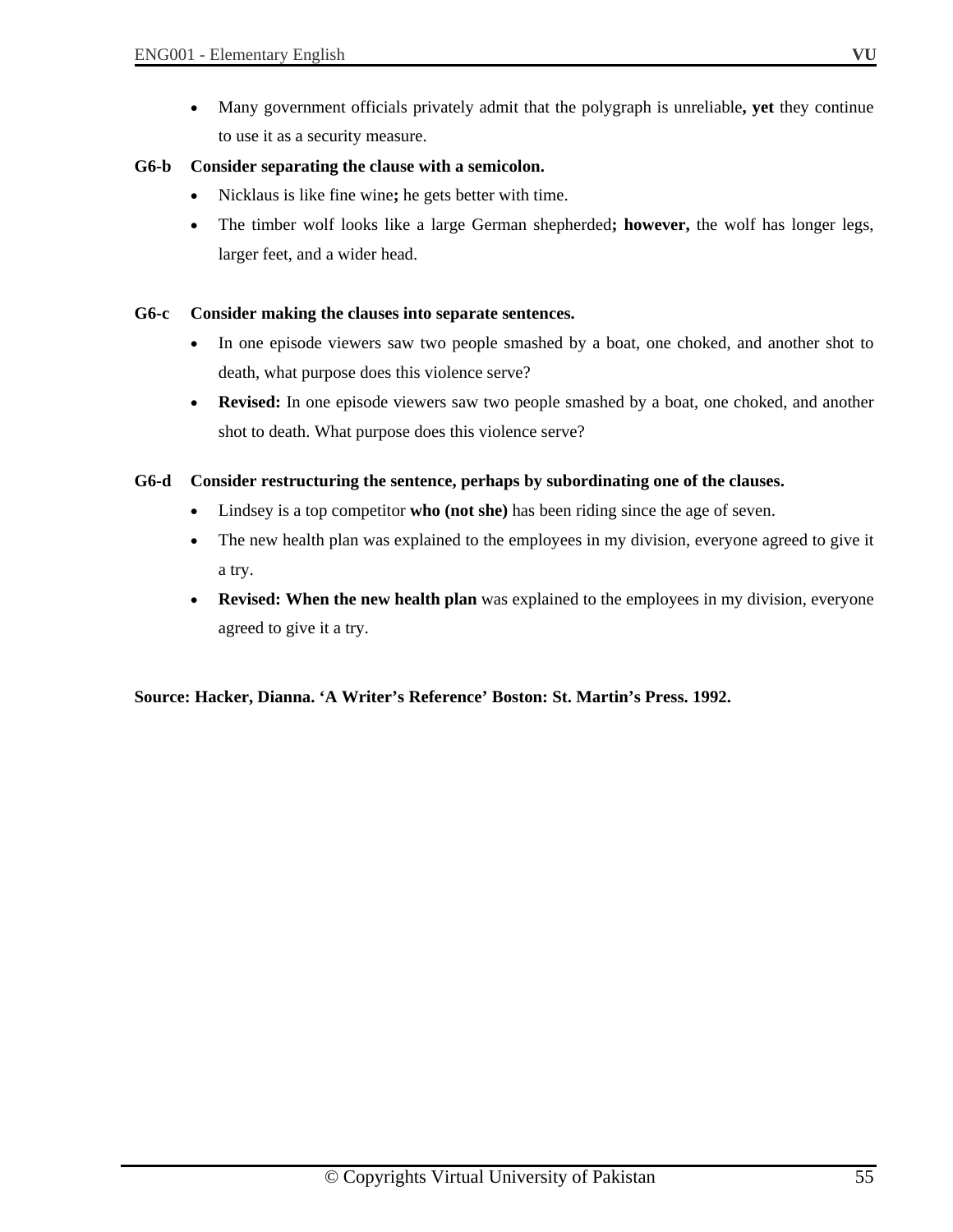## **EFFECTIVE SENTENCE**

#### **ISSUE 1: UNITY:**

**Rule:** For unity, let your sentence express one main thought with less important thoughts clearly subordinate to the principle idea.

Weak: Mr. Norris is a well known economist, and she will speak at the October meeting.

Better: Mr. Norris, a well known economist, will speak at the October meeting.

Weak: More people than ever before will be attending this conference and we suggest that you make your reservations now.

Better: Since more people than ever before will be attending this conference, we suggest that you make your reservations now.

## **ISSUE 2: COHERENCE**

**Rule:** When a sentence has coherence, the parts of the sentence fit together in proper relationships so that there can be no misunderstanding about the intending meanings. To achieve coherence place all modifying adjectives, adverbs, appositives and prepositional phrases near the words they should modify.

He showed me several *wool turtleneck men's* sweaters. **(Men's wool turtleneck sweaters)** 

Our team didn't even score once. **(Even once)** 

The robber was described as a six foot tall man with a mustache weighing 150 pounds. **(150 pounds six foot tall man with a mustache.)** 

When watching a classic film such as Gone with the Wind, commercials are especially irritating. (Dangling modifiers)

#### **(I find commercials …) OR (When I am watching …)**

(When the driver opened) Opening the window to let out a huge bumblebee, the car accidentally swerved into an oncoming car. *(Dangling modifiers)* 

**Better:** When the driver opened the window to let out a huge bumblebee, the car accidentally swerved into an oncoming car.

Patients should try **to if possible avoid** going up and down stairs. **(Split infinitive)**

Football in America is different from the rest of the world. (Illogical comparison) **Better:** Football in America is different from that of the rest of the world.

Private vehicles provide independent transport, freedom and many jobs *and* they cause pollution, traffic jams, noise and death. (Illogical connecting)

Private vehicles provide independent transport, freedom and many jobs**; however,** they cause pollution, traffic jams, noise and death. (Illogical connecting)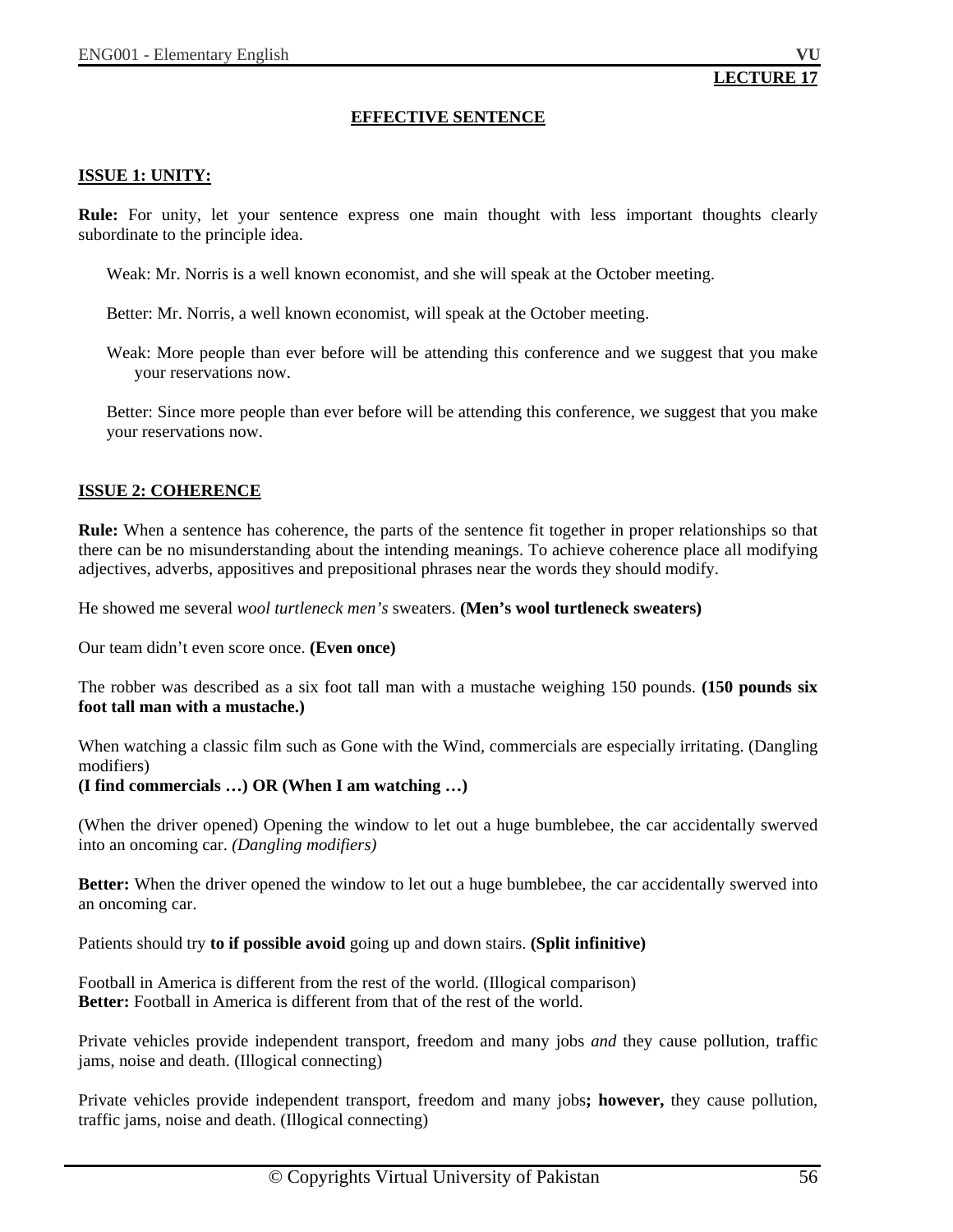# **ISSUE 3: EMPHASIS**

**Rule:** Since the most emphatic positions in a sentence are the beginning and the ending, the less important information obviously should be positioned in the middle.

- Starting with 'there', 'here', 'it' weakens the sentence by delaying the naming of the sentence.
- Passives also weaken the sentence by shifting the focus on the action and not on the actor.

*Before:* The airplane reached the speed of sound and it was difficult to control it. *After:* As it reached the speed of sound, the airplane was difficult to control. *After:* The airplane, when reached the speed of sound, was difficult to control it.

There are several projects that we must finish within this week. *After:* Several projects …

The editor was sent the copy of the letter by the chief editor. (Passive) *After:* The chief editor sent the copy of the letter to the editor.

## **ISSUE 4: PARALLELISM**

**E1-a Balance parallel ideas linked with coordinating conjunctions such as and, but, and or.** Theft vandalism and cheating can result in suspension or even being expelled **(expulsion)** from school.

David is responsible for stocking merchandise, all in store repairs, writing orders for delivery, and sales (selling) of computers.

**E1-b Balance parallel ideas linked with correlative conjunctions such as either … or** The shutters were not only too long also (but also) were too wide.

I was advised either to change my flight or take (to take) the train.

## **Balance comparisons linked with** *than or as***.**

It is easier to speak in abstractions than grounding (to ground) one's thoughts in reality.

Mother could not persuade me that giving is as much a joy as to receive. (receiving)

## **ISSUE 5 NEEDED WORDS**

E2-a Add words needed to complete compound structures Some of the regulars are acquaintances whom we see at work or (who) live in our community I never have (accepted) and never will accept at bribe

E2-b Add the word *that* If there is any danger of misreading wrought it.

As Joe began to prepare dinner, he discovered (that) the oven wasn't working properly.

E2-c Add words needed to make comparisons logical and complete. Agnes had an attention span longer than her (that of her) sisters. Henry preferred the restaurants in Pittsburg to Philadelphia. Chicago is larger than any (other) city in Illinois.

## **ISSUE 6: SHIFTS**

The point of view of a peace of writing is the perspective from which it is written: 1st, 2nd or 3rd person. One week our class met in a junkyard to practice rescuing a victim trapped in a wrecked car.

We learned to dismantle the car with the essential tools.

You were graded on your speed and your skill in extricating the victim.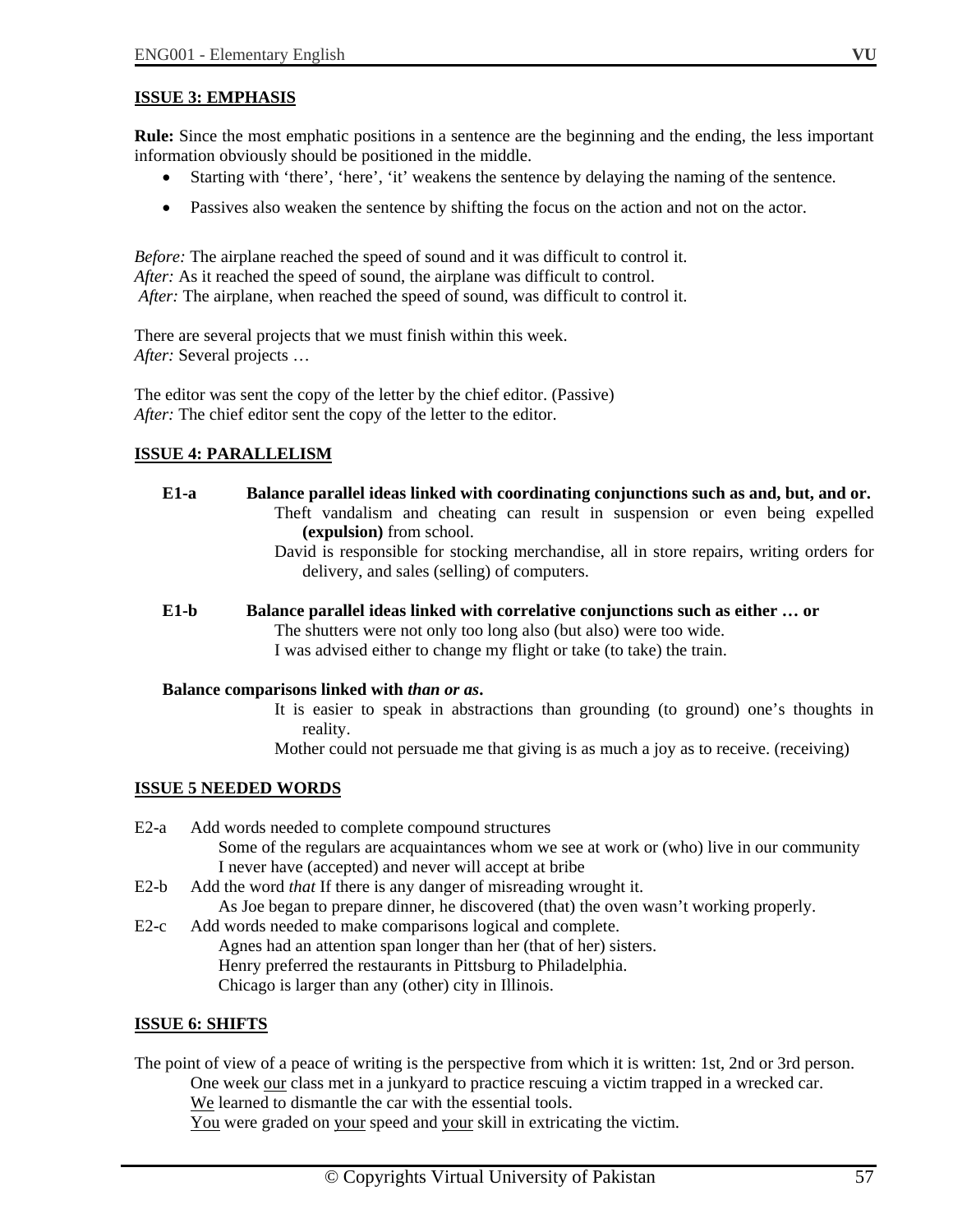Everyone should purchase a lift ticket unless you plan to spend most of your time walking crawling up a steep hill. (Correct: You should purchase …)

A police officer is often criticized for always being there when they aren't needed and never being there are. (Correct: Police officers are …)

My hopes rise and fall as Joseph's heart started and stopped.

The doctors insert a large tube into his chest, and blood flows from the incision onto the floor. The tube drained some blood from his lung, but it was all in vain.

## **E4-b Maintain consistent verb tenses.**

My hopes rise (rose) and fall (fell) as Joseph's heart started and stopped. The doctors insert (-ed) a large tube into his chest, and blood flows (-ed) from the incision onto the floor. The tube drained some blood from his lung, but it was all in vain. (Tense Shift)

## **E4-c Make verbs consistent in mood and voice**

The officers advised against allowing access to our homes without proper identification. Also, (They also suggested that we) alert neighbors to vacation schedules.

## **E4-d Avoid sudden shifts from indirect to direct questions or quotations.**

I wonder whether the sister knew of the murder, and if so did (whether she reported) she reports it to the police.

Mother said that she would be late for dinner and (asked me not to) please do not leave for choir practice until Dad comes home.

## **Source: Hacker, Dianna. 'A Writer's Reference' Boston: St. Martin's Press. 1992.**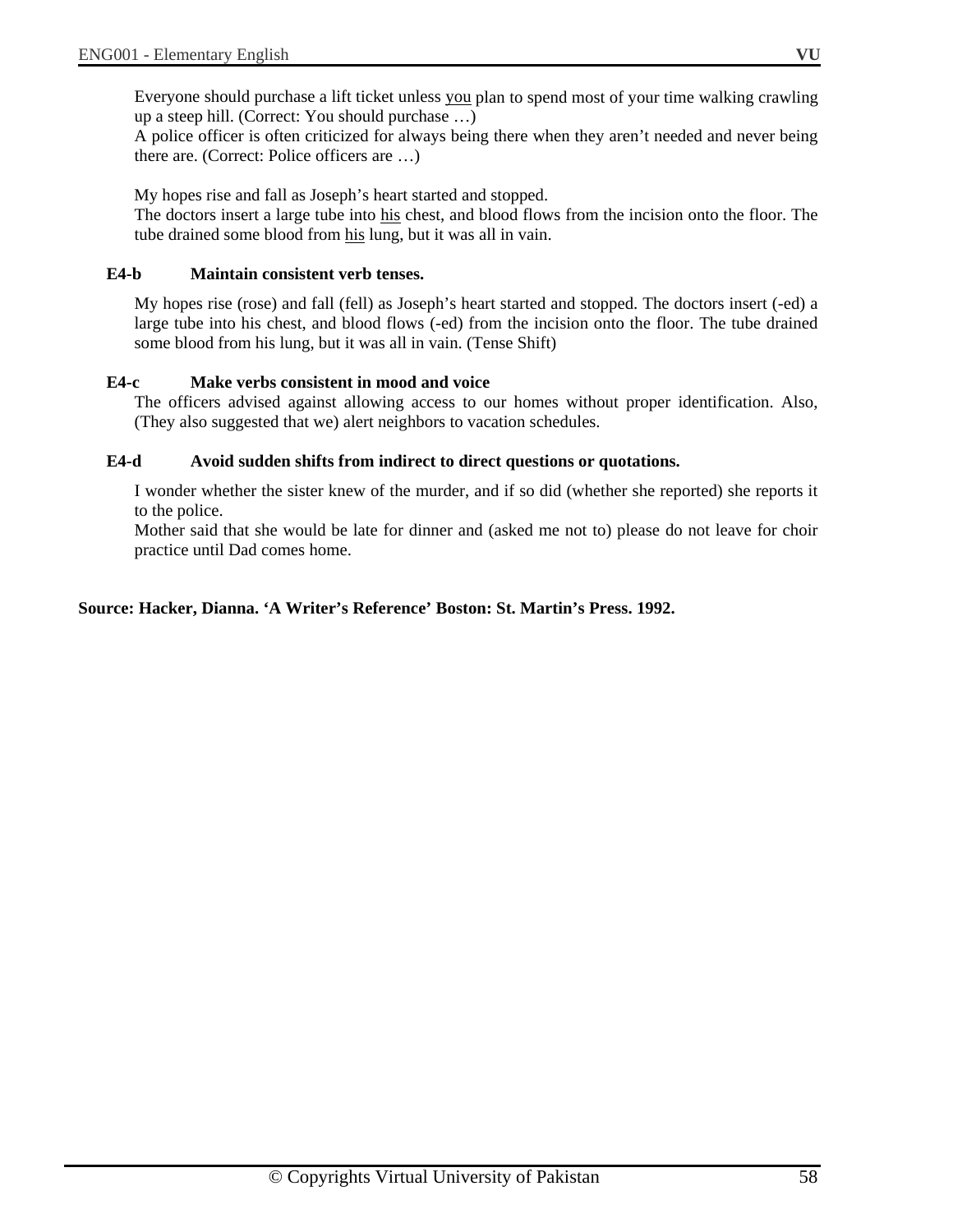## **STYLE: GUIDELINE AND PITFALLS I**

- **Proper words in proper places.** (Swift)
- Thinking out into language. (Cardinal Newman)
- To have something to say and say it as clearly as you can. (Arnold)

## **How to Convey a Good Message (Do's of style)**

- 1. Omit needless words
- 2. Be sparing with adjectives, but lavish with verbs
- 3. Beware of your special words
- 4. Do not overstate
- 5. Remember your signposts

## **STYLE PITFALLS (DON'TS OF STYLE:**

**COLLOQUIALISM:** This can best be described as "writing in the way that one would speak." **1. Avoid using "filler" words.** 

The following are overused fillers:

Basically – At best, it can be used to begin a sentence, but there are better choices available to replace the word, if it is not omitted entirely. E.g. "A microphone is **basically** a device that is used to record sound."

Even – Often, this word is found as an "additive" to a series, as in the following example, but is generally not needed. E.g. "The basket contained eggs, sandwiches, and **even** utensils."

Just – When used in the same context as BASICALLY, this is another overused filler word that one should omit.

**E.g. "When pouring the solution, just be certain, not to, spill its contents."**

Well – Generally used to begin a sentence following a question. **E.g. "Why is this problem? Well, one major issue is the..."** 

## **2. Avoid contractions**.

Replace *can't* with *cannot*, *doesn't* with *does not*, and so on. For example, instead of writing "Therefore, this can't be used as evidence in the case", write "Therefore, this **cannot** be used as evidence in the case."

## **3. Limit your use of subjective pronouns.**

Use 3rd person perspective. Don't use 1st or 2nd person pronouns like "I", "Me", "You" and "We".

## **4. Avoid splitting infinitives.**

For example: He tried to not sneeze (not to sneeze) in the library.

# **5. Avoid ending your sentences with a preposition**.

 Before: "What is the bag filled with?" After: "What is inside the bag?

## **6. Avoid stage directions.**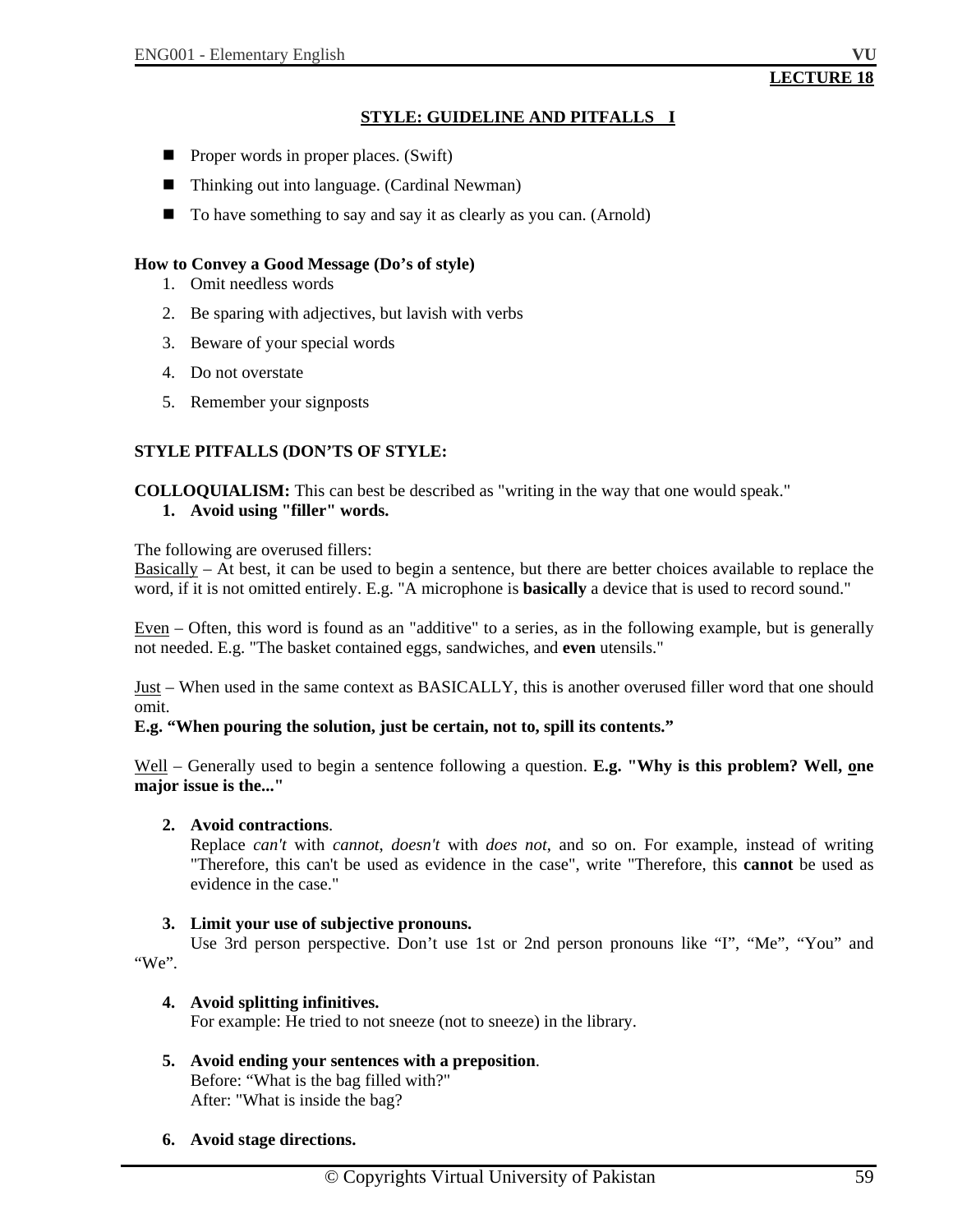Do not commence by telling the reader what you are doing, or begin an essay by telling the reader what the paper will discuss.

"I am writing to you to ask you to..."

"This paper is going to talk about how..."

#### **7. Avoid vague words.**

Vague words can be described as words that are open to interpretation or that don't express your ideas as well as more precise words would.

There are **a few** ways to solve the equation. She made **enough** food.

## **COLLOQUIAL VS FORMAL:**

| <b>COLLOQUIAL</b> | <b>FORMAL</b> | <b>COLLOQUIAL</b> | <b>FORMAL</b>          |
|-------------------|---------------|-------------------|------------------------|
| a lot             | several       | Do you got        | Do you have            |
| ain't             | is not        | gonna, wanna      | going to, want to      |
| alright           | all right     | kinda, kind of    | type of                |
| anyways           | anyway        | It is like he     | It is, as if, he never |
| could of          | could have    |                   | existed.               |
| would of          | would have    | pretty            | very                   |
| should of         | should have   | real / really     | very hot               |
| Get it.           | Understand.   | sorta, sort of    | similar to             |

**CIRCUMLOCUTION:** The use of many words where few would do. **Circumlocution** is a figure of speech where the meaning of a word or phrase is indirectly expressed through several or many words. Its antonym is brevity and conciseness.

Usually everywhere politicians and government officials adopt this circumlocution .e.g. the traditional red tape.

- **1. Before:** The minister will cause inquires to be instituted with a view to ascertaining the views of the general public upon the subject of national dietary standards.  **After:** The Minister will find out what people think about the national diet.
- **2. Before: All things considered**, **it seems like** the new tax cut imposed by the administration will **without a doubt** make the wealthy wealthier and the poor poorer. **When the administration's new tax cut is passed**, the children living in poverty will be affected the worst. **After:** The new tax cut imposed by the administration will undoubtedly make the wealthy wealthier and the poor poorer. Consequently, children living in poverty will be severely affected.
- **3. Before:** High-quality learning environments are a necessary precondition for facilitation and enhancement of the ongoing learning process.  **After:** Children need good schools if they are to learn properly.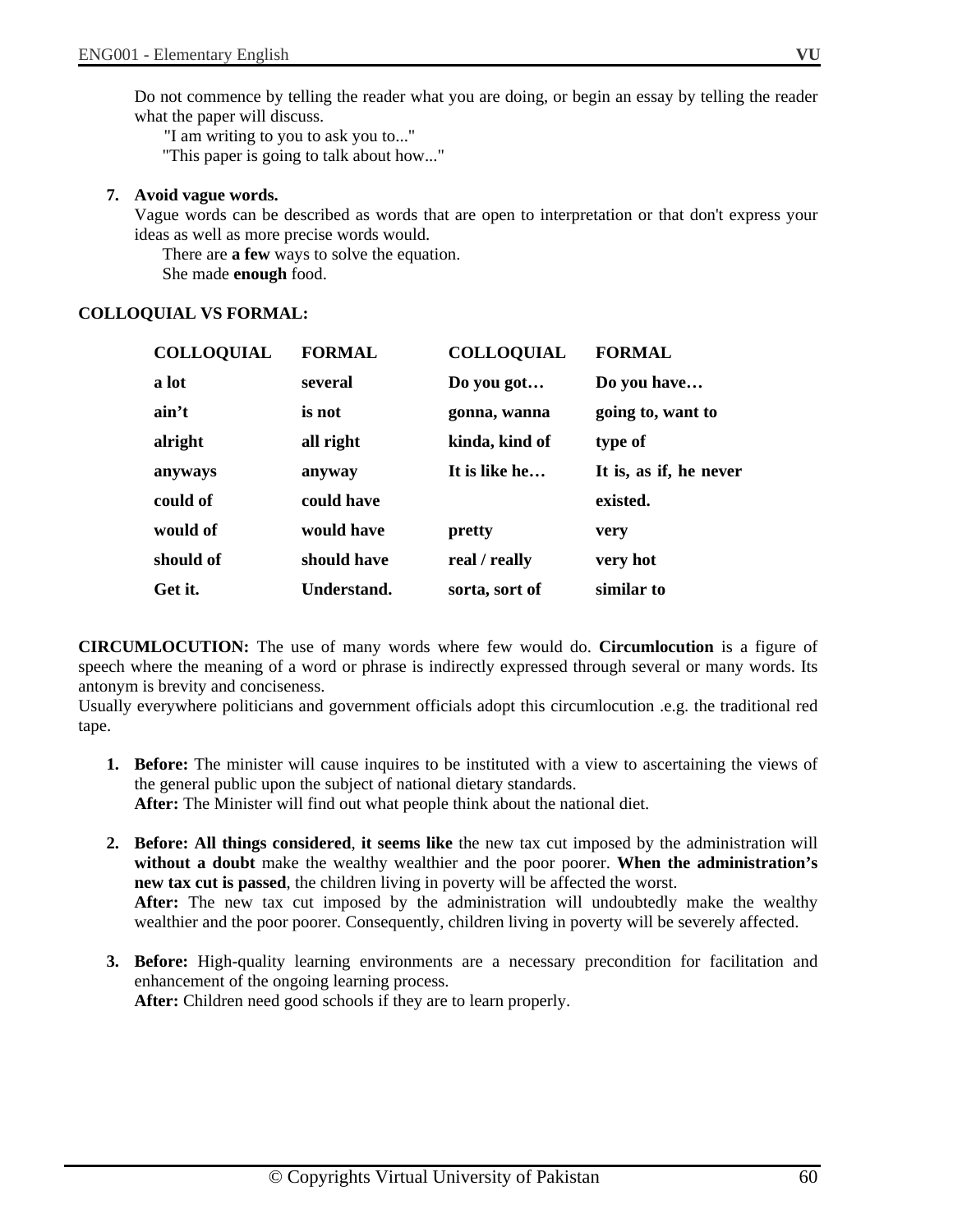## **STYLE: GUIDELINE AND PITFALLS II**

#### **AMBIGUITY:**

Ambiguity (ambiguity can be syntactical or semantically)

You write to make life easier for your readers," Rob continued. "Ambiguity makes life harder. It causes hesitation, doubt, and frustration. It slows down the read."

Ambiguity in writing can be either intentional or unintentional. Intentional ambiguity may be used to mislead a reader or might be necessary due to the context or subject matter. Unintentional ambiguity should always be avoided and can be with care and practice.

Three types of ambiguity exist. Understanding the differences between these types will help you identify ambiguity in what others write and to avoid including unintentional ambiguity in your own writing.

In the following examples, identify the ambiguity and decide how the claims can be re-written to get rid of the ambiguity.

- **1.** Marry said to her sister that the fault was hers. (not clear whose fault)
- **2.** When she put the pitcher on the glass-topped table it broke. (not clear what broke)
- **3. Before**: The Minister of Agriculture requires eggs to be stamped with the date when they are laid by the farmer.

**After:** The Minister of Agriculture requires eggs to be stamped by the farmers with the date when they are laid.

**4. Before:** This morning I shot an elephant in my pajamas.

 **After:** This morning, in my pajamas, I shot an elephant.

**5. Before:** Our mothers bore us.

 **After:** Our mothers gave birth to us

**6. Before:** Americans are willing to drop nuclear weapons.

 **After:** The American people are willing to utilize nuclear weapons.

## **REDUNDANCY**

- **1.** The shop assistant restored the umbrella back to its owner.
- **2.** She was often in the habit of going to the cinema.
- **3. Before:** John has been quite ill for a <u>really</u> long time.  **After:** John has been ill for a long time.
- **4. Before:** Suzy is a good teacher who makes a significant impact on her students and faculty.  **After:** Suzy is a talented teacher who makes an impact on her students and faculty.
- **5. Before:** Michael Jordan was the best basketball player ever. Jordan was slam dunk master.  **After:** Basketball star Michael Jordan was the best basketball player ever and slam dunk master.
- **6. Before:** John found the job to be easy, and Jen also thought it was simple. Mike completed the job without difficulty too.

After: John, Jen, and Mike found the job to be easy.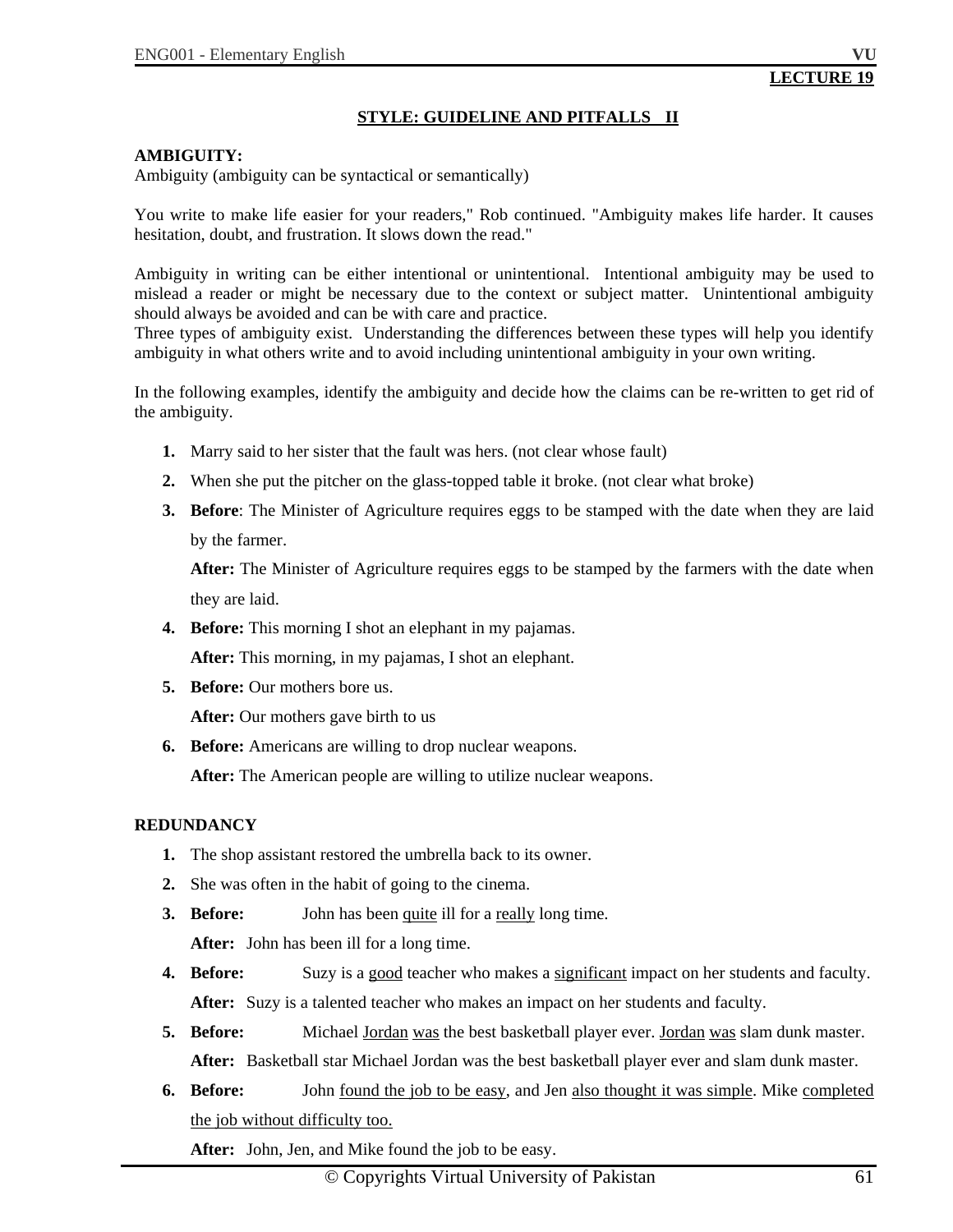**CLICHÉ:** Clichés are phrases that have been exhausted to the point where they have completely lost originality.

| No shadow of doubt      | Needless to say      |
|-------------------------|----------------------|
| Strange as it may seem  | stands to reason     |
| Last but not least      | In any shape or form |
| Leave no stone unturned |                      |

- Hercules was as **strong as an ox**.
- I have to give an **arm and a leg** to find a parking spot during the holiday season.
- There are **loads of** websites on the Internet.

## **EUPHEMISM:**

| Euphemism                | <b>Meaning</b> | Euphemism                | <b>Meaning</b>      |
|--------------------------|----------------|--------------------------|---------------------|
| correctional facility    | prison         | pre-need<br>arrangements | burial arrangements |
| previously owned<br>cars | used cars      | laid to rest             | buried              |
| depopulate               | kill           | pacification             | war                 |
| revenue<br>enhancements  | taxes          | negative feedback        | scolding            |
| employment<br>terminated | Fired          | negative impact          | hurt                |
| non-passing grade        | Failing grade  |                          |                     |

## **GRANDILOQUENCE:** Pompous/colorful/entatious language.

**Before:** The luxurious ambiance of this exotic setting, which we chanced upon during our desultory peregrination south along the Amalfi Coast, is found in the guests seemed to be on a nuptial holiday, whether the first or the 25th. The place had a number of luminaries who were not at all condescending. Among the distinguished guests was a producer with his entourage, who came in from their palatial yacht and dined at the hotel…

**After:** All the guests at San Pietro seemed to be on honeymoons, whether first, second, or 25th. The crowd – primarily Italian, British, German, and American – was sophisticated and decidedly un-snobbish. There were even a few celebrities on view. A famous producer, his wife and friends stopped by for dinner while their chartered yacht lay anchored in the harbor. Two well-know actors arrived the day we left. Another star was there but, for some reasons, stayed in her room most of the time. Nobody asked for autographsprobably too busy having their own good time.

(Pamela Fiori / Travel and Leisure.)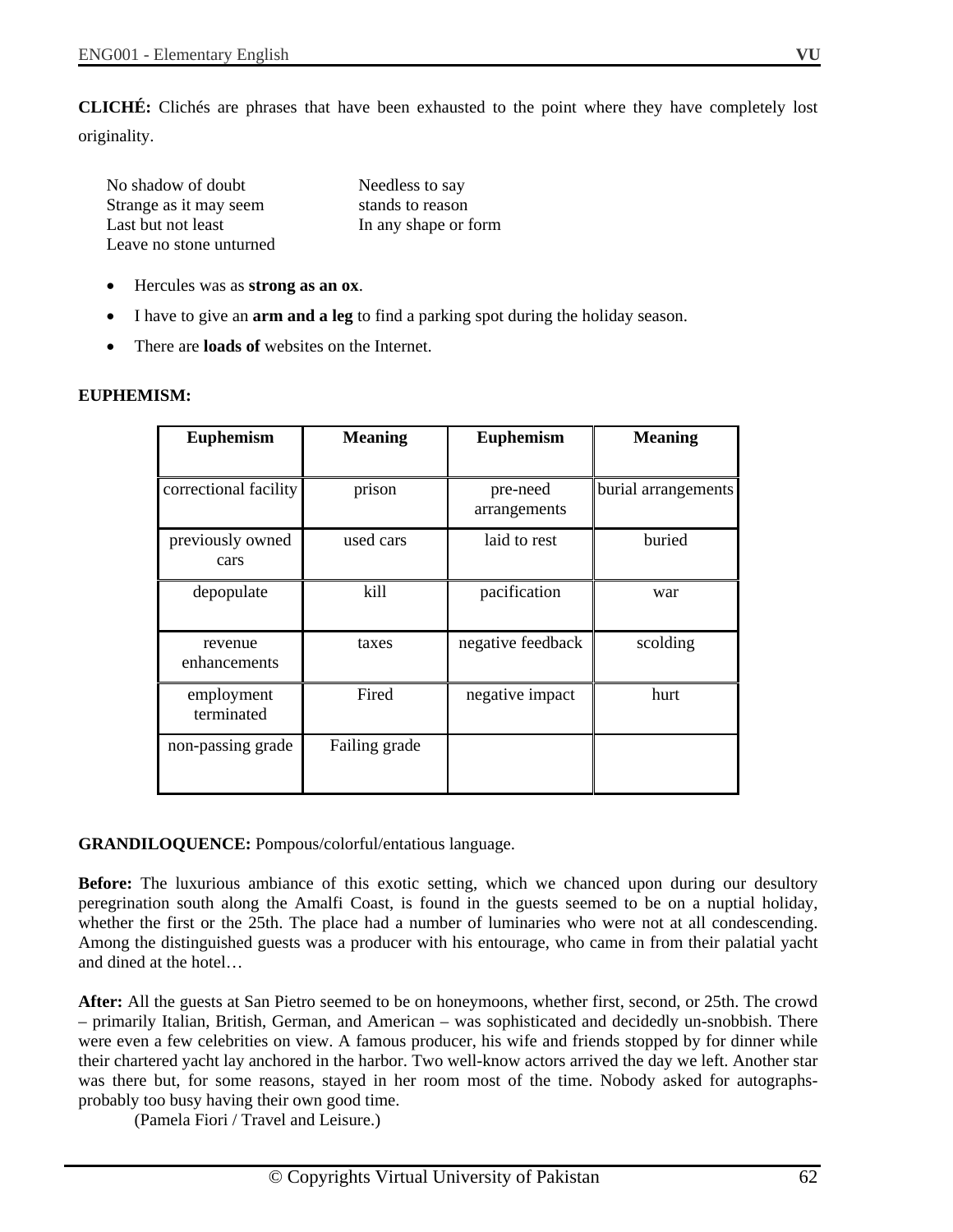## **EXCRESCENCE:** bankrupt and awkward words)

We have received your order for two lawnmowers, and will send same by rail. **Vs.**  We have received your order for two lawnmowers and will send them by rail tomorrow.

We are instituting many meaningful changes in the curriculum. **Vs.**  We are changing the curriculum in many significant ways.

## **INSEPARABLES:**

| chop and change | hook and crook |
|-----------------|----------------|
| betwixt and     | tween          |
| shape or form   | yes and means  |
| each and every  |                |

## **SLANG:**

Saw a pretty corny movie last night. Mary major had a part in it. A tear jerker though Somebody pinched my brolly when it was falling in bucket.

## **VERBIAGE:**

- Give us a fiver. Here you are. Smashing. Ta.
- **Before**: Should the supply of stickers not be sufficient to meet section requirements, application should be made to this office for a supply of additional copies.
- **After:** if you need more stickers, ask for them.

## **THE SUFFIX-WISE:**

Taxwise Moneywise Pricwise Roadwise Weatherwise Salarywise

Businesswise Newswise Disciplinewise Careerwse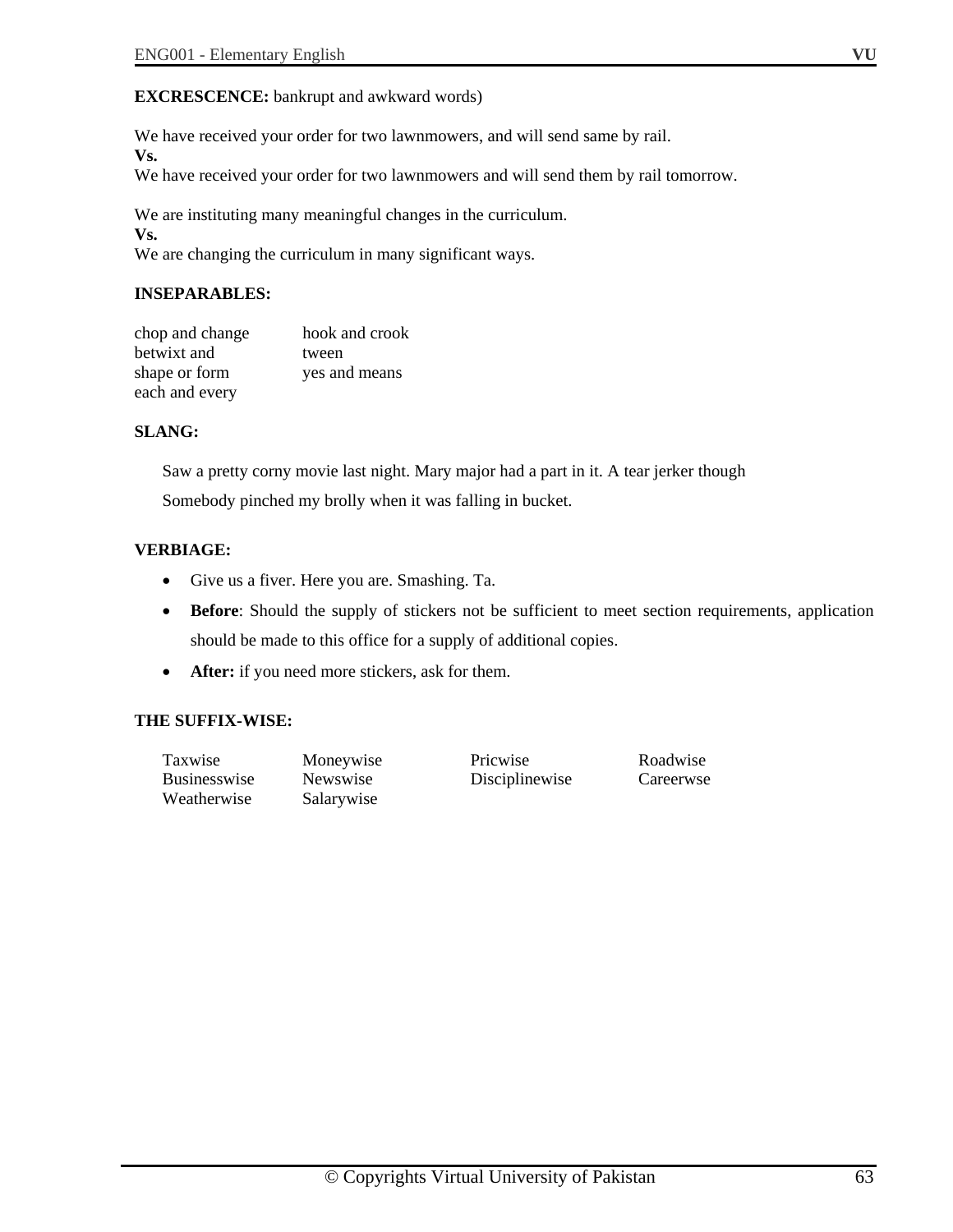# **PARAGRAPH WRITING: TYPES AND TECHNIQUES**

#### **What is a paragraph?**

A paragraph is a collection of related sentences dealing with a single topic. To be as effective as possible, a paragraph should contain each of the following: **Unity, Coherence, A Topic Sentence,** and **Adequate Development.** As you will see, all of these traits overlap. Using and adapting them to your individual purposes will help you construct effective paragraphs.

## **1. Unity:**

The entire paragraph should concern itself with a single focus. If it begins with a one focus or major point of discussion, it should not end with another or wander within different ideas.

## **2. Coherence:**

Coherence is the trait that makes the paragraph easily understandable to a reader. You can help create coherence in your paragraphs by creating logical bridges and verbal bridges.

## **Logical bridges:**

- The same idea of a topic is carried over from sentence to sentence
- Successive sentences can be constructed in parallel form

## **Verbal bridges:**

- Key words can be repeated in several sentences
- Synonymous words can be repeated in several sentences
- Pronouns can refer to nouns in previous sentences
- Transition words can be used to link ideas from different sentences

## **3. A topic sentence:**

A topic sentence is a sentence that indicates in a general way what idea or thesis the paragraph is going to deal with. Although not all paragraphs have clear-cut topic sentences, and despite the fact that topic sentences can occur anywhere in the paragraph (as the first sentence, the last sentence, or somewhere in the middle), an easy way to make sure your reader understands the topic of the paragraph is to put your topic sentence near the beginning of the paragraph. (This is a good general rule for less experienced writers, although it is not the only way to do it).

## **4. Adequate development**

The topic (which is introduced by the topic sentence) should be discussed fully and adequately. Again, this varies from paragraph to paragraph, depending on the author's purpose, but writers should beware of paragraphs that only have two or three sentences. It's a pretty good bet that the paragraph is not fully developed if it is that short.

Some methods to make sure your paragraph is well-developed:

- Use examples and illustrations
- Cite data (facts, statistics, evidence, details, and others)
- Examine testimony (what other people say such as quotes and paraphrases)
- Use an anecdote or story
- Define terms in the paragraph
- Compare and contrast
- Evaluate causes and reasons
- Examine effects and consequences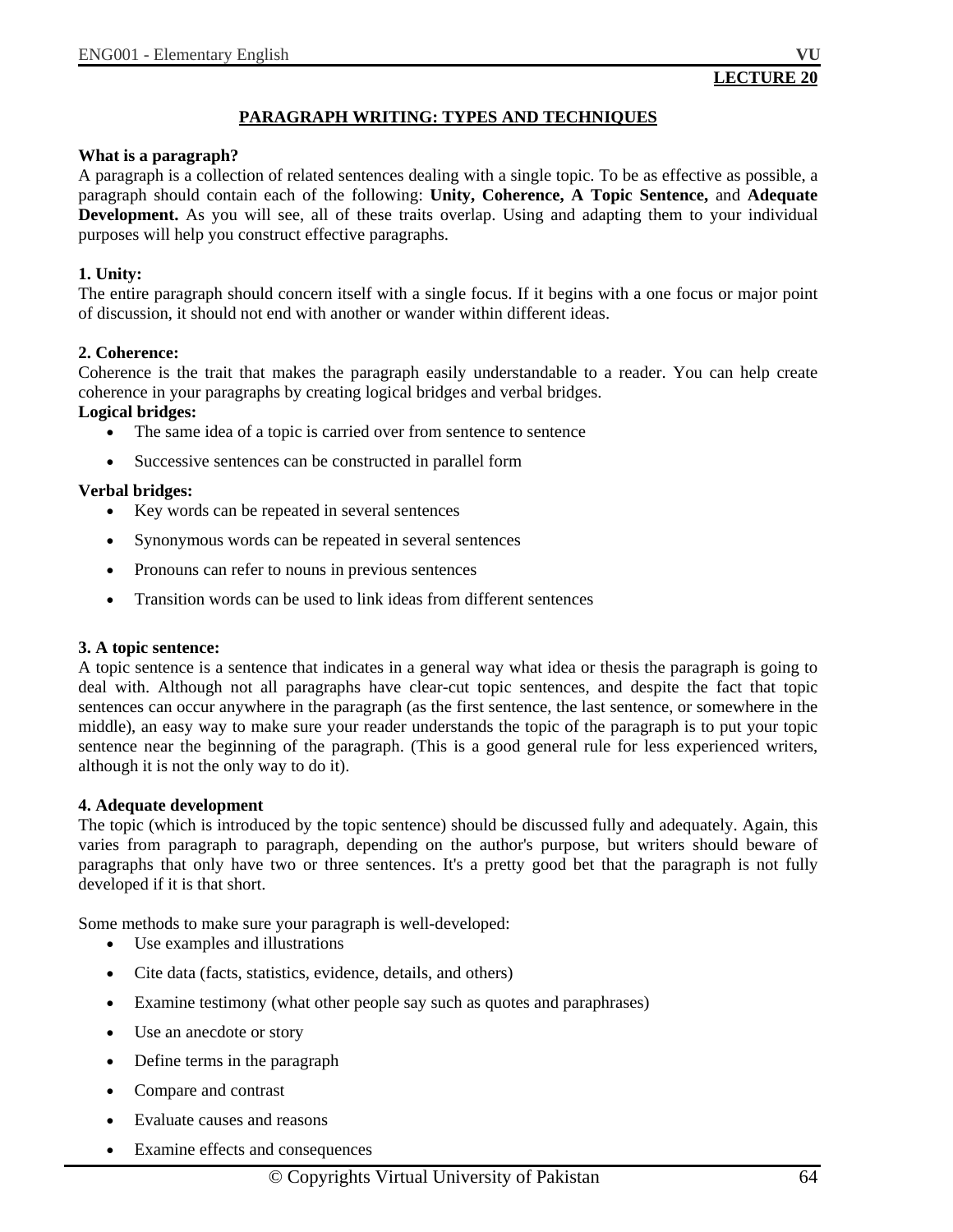- Analyze the topic
- Describe the topic
- Offer a chronology of an event (time segments)

# **TYPES OF PARAGRAHS:**

# **SIMPLE LISTING PARAGRAPHS:**

Structure:

- 1. Topic Sentence (central idea or focus)
- 2. Body
- 3. Conclusion

Example 1:

I need a water bottle for the hike in case I get thirsty. A sweater is useful if it gets cold. A compass will help me go in the right direction. Sandwiches will be an easy to carry snack. I can use a camera to take picture of usual or attractive places.

Example 2:

City has many interesting areas. Chinatown is a neighborhood where you can eat good Chinese food. On Fifth Avenue, you can see many beautiful stores. Greenwich Village has interesting clubs and restaurants. Broadway is the center of American theater. Truly, New York has something for everyone.

## **Simple Listing Paragraphs: Practice**

Write simple listing paragraphs on the followings:

- My courses at university
- My favorite things
- my favorite places in Pakistan
- The people in my family

# **ORDER OF IMPORTANCE PARAGRAPH**

Difference between listing and order of importance paragraphs: In the body.

Compare the following paragraphs. Of course the second one is Order of Importance Paragraph.

- When we choose a car, we must think about many things. It must be big enough for the number of people we want to carry. It must not cost more than we want to spend. It should be fuel efficient. We want a car that looks good. It can be difficult to find the right car.
- When we choose a car, we must think about many things. The most important is that it must be big enough for the number of people we want to carry. The second most important thing is that it must not cost more than we want to spend. Third, it should be fuel efficient. Last, we want a car that looks good. It can be difficult to find the right car.

# **STRUCTURE:**

Topic sentence  $1<sup>st</sup>$  importance +  $2<sup>nd</sup>$  importance +  $3<sup>rd</sup>$  importance Conclusion

# **Example:**

**"What Makes a Good Boss?"**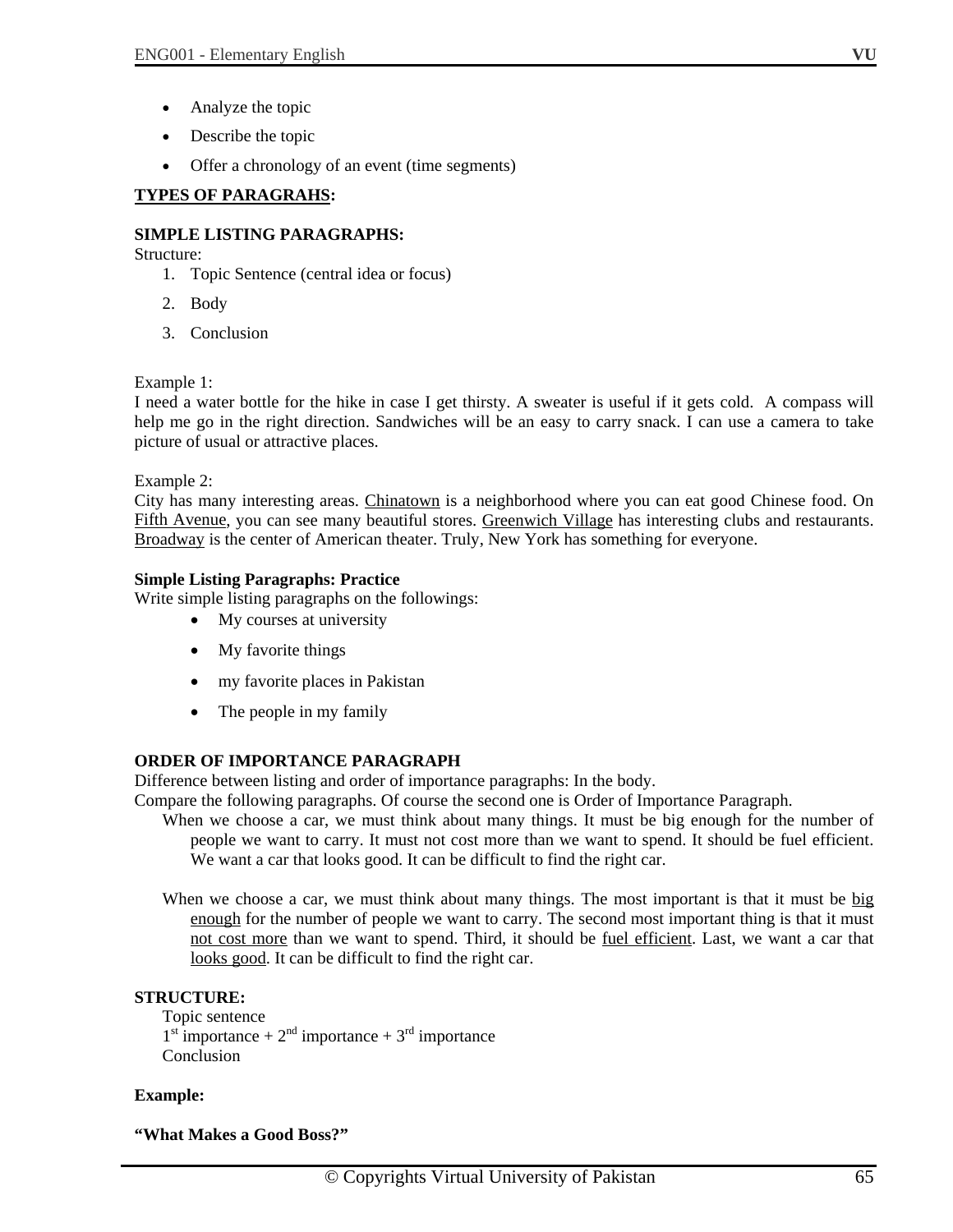**There are three important qualities necessary in a good boss.** The most important is fairness. If the boss is fair, workers can feel that if they do a good job, their work will be appreciated, and their efforts will be rewarded. The second most important quality is leadership. The boss should be an example and a teacher. This allows workers to learn from a boss so that they can increase their job skills and get promoted. The third most important factor is that the boss acts with consistency. That way the workers know what to expect each day. They know how they'll be treated and what their share of the workload will be. **I would hire a boss with these qualities for myself.**

## **Order of Importance Paragraph: Practice**

Write order of importance paragraphs on the following topics:

The three biggest cities in you country The three most important historical places in your country The most interesting places in your hometown

## **Source: Connor. Express Yourself in Written English. Illinois: NTC. 1990**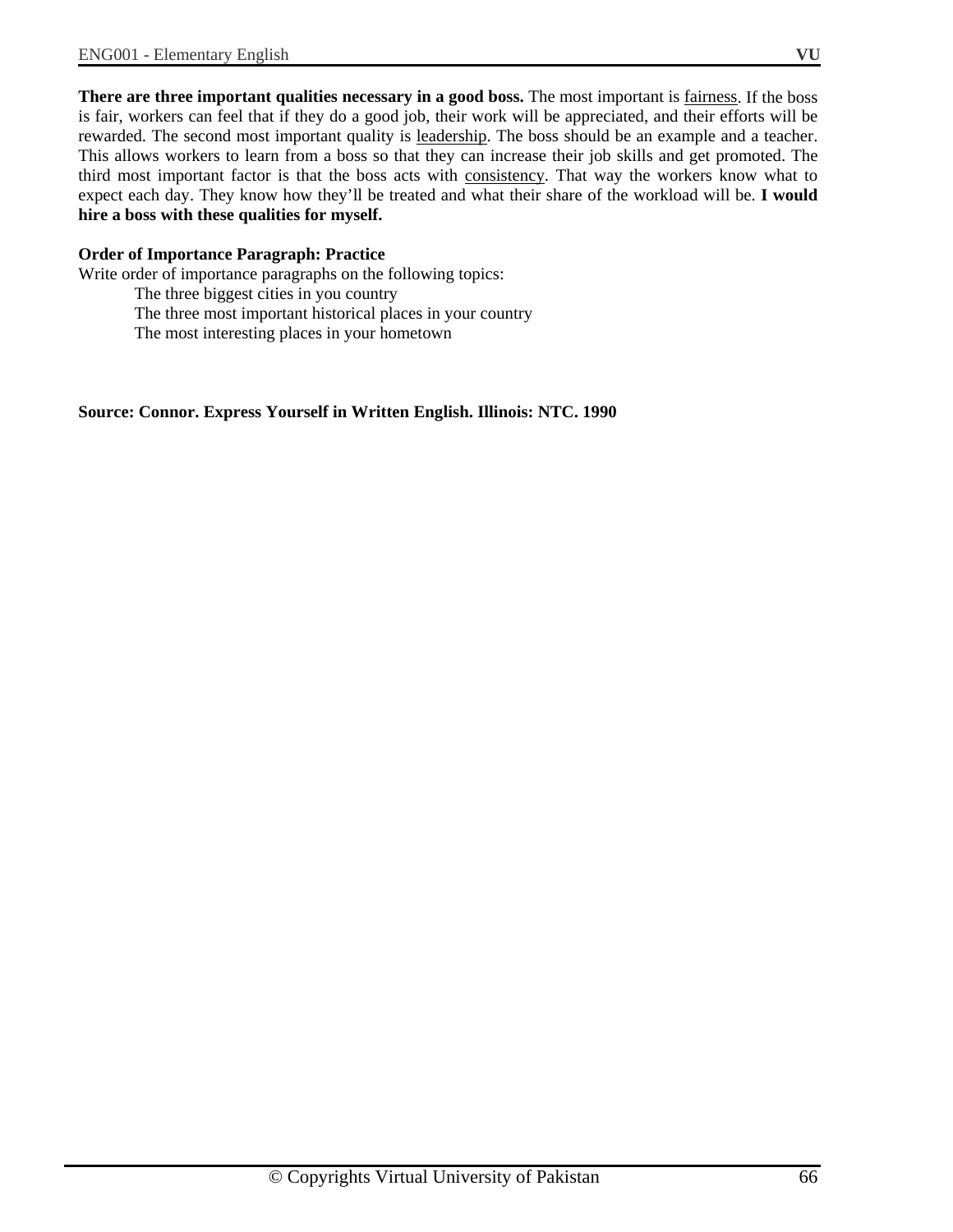## **PARAGRAPH WRITING: TYPES AND TECHNIQUES**

#### **TIME ORDER PARAGRAPHS**

Example 1

My European Holiday

 **Last year** I took a month-long trip to Europe. **First**, I went to London. I stayed there for two weeks. I saw many historical places and went to several shows. **After** London, I flew to Paris, where I went shopping and visited the Louvre. I stayed in Paris for a week. **Then** I went to Rome by train. In Rome I saw the Colosseum, the Pantheon, and Vatican City. **After a week** in Rome, I flew home. It was an educational and enjoyable trip.

#### **STRUCTURE:**

- 1. Topic sentence:
- 2. Body:

 went to London went to Paris went to Rome returned home

3. Conclusion

#### Example 2

## **Putting on Our Play**

**Last weekend we put on our annual drama club play. It was a great success, but it was also hard work.** We began planning two months ago. First, we selected the play. Next, a director was chosen. After that, we began casting the play. The next step was to find people to design and make the costumes and sets. All this while, we were rehearsing. Finally, two weeks ago, we held a dress rehearsal, and, at last, we felt we were ready for opening night. **Because of all our hard work and careful preparations, the play was a big hit.** 

#### **Structural analysis:**

# **Central idea:**

**Body:** 

| <b>Time words</b> | what happened                   |
|-------------------|---------------------------------|
| First             | selected the play               |
| Next              | director was chosen             |
| After that        | began casting the play          |
| The next          | found costume and set designers |
| All this while    | rehearsing                      |
| Finally           | dress rehearsal                 |
| At last           | ready for opening night         |
|                   |                                 |

## **Conclusion:**

## **Time Order Paragraphs: Practice**

Prepare a paragraph in which you tell the story pf a book you have read or a movie you have seen.

**SPATIAL ORDER PARAGRAPHS:** Used to describe spaces.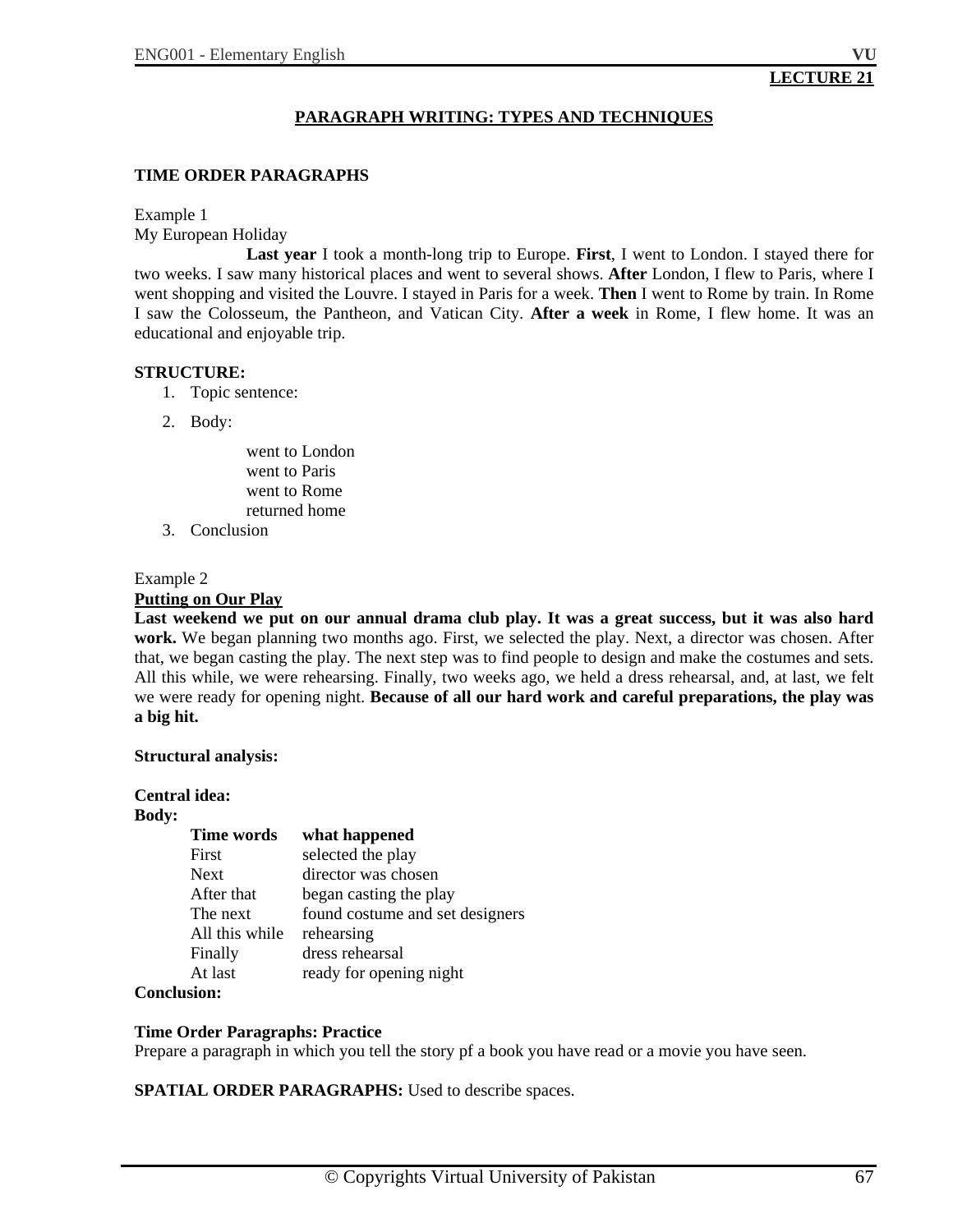# **Example 1**

# **A Comfortable Place**

My favorite room is my living room. It's rectangular with the door on the left side of the south wall. In the wall opposite the door is a picture window. Below the window is a sofa. A rectangular coffee table is in front of the sofa. Facing the sofa are two armchairs. An abstract painting is on the west wall. Along the east wall you will see a long cabinet with a vase of flowers on it. To the right of the cabinet is a small table with a telephone on it. This bright and uncluttered room is my favorite place to relax.

# **Location words:**

Left and right; Front and back; Centre; East and West; North and South; Next to; Above; Below; Behind; In front; Top etc.

# **Spatial Order Paragraphs: Practice**

Picture in your mind a place that you know very well. Now write an outline of a paragraph describing that place without drawing a diagram first.

# **MULTI-PARAGRAPH COMPOSITION:**

Composed of more than one paragraph

## Example 1

# **My Three Closest Friends**

Like everyone else, I know all kinds of people and I'm friendly with most of them. Among all the people I've gotten to know, I have several very close friends.

**First** I'll introduce you to my friend William. We've known one another since the first grade, when he moved in next door and was put in my class. We share secrets and many activities, like playing baseball on the same team. In William, I have a friend with whom I can relax and be myself.

**Another important person** to me is Janet. Janet is three years older than I, and I think of her as a big sister. Janet and I used to ride the same bus to school, and sometimes she and I would sit together. In all the years I've known her, Janet has given me much useful advice and encouragement, particularly about school. Janet is one friend I know I can always depend on during good times and bad times.

**The third person** I think is special is Tom. Tom and I are taking a photography class now, and we spend at least two evenings a week together. He's got a great eye for composition and a terrific sense of humor, and we have a lot of fun. Tom's a great friend to have around when I'm feeling sad.

William, Janet, and Tom--each of them is important to me in a different way. I feel lucky to have such good friends.

## **Structure:**

**Introduction** Central Idea Body *First Paragraph*  Central idea Body Conclusion *Second Paragraph*  Central idea Body Conclusion *Third Paragraph*  Central idea Body Conclusion Conclusion Central idea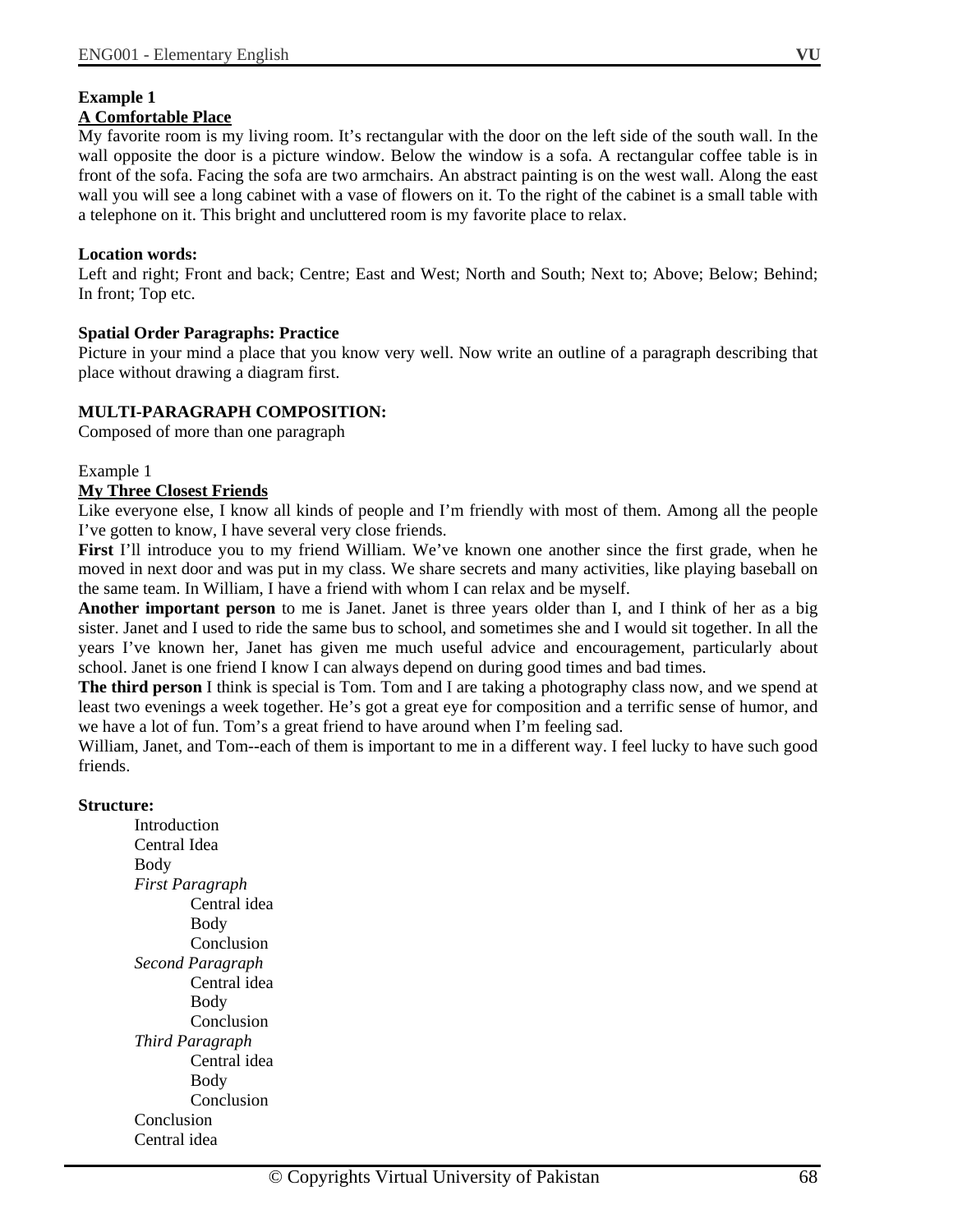## **CONTRASTIVE COMPOSITIONS:**

## **Two Cities**

## **Boston and San Francisco are two of the most visited American cities. Each has its own "personality" and character, which are often appreciated by people who live elsewhere.**

**Boston has the ethnic "flavor" typical of many cities in the East.** This gives Boston the homey character of a city of neighborhoods. One ethnic group whose presence is felt is the Irish, who have become important in the politics of the city and state, of whom President John F. Kennedy is an example. The many universities in and around the city make Boston a leading center for higher education. Boston is also a hightech center, with many white-collar workers in fields related to the computer industry. **Its homey and high-tech sides make Boston a diverse city.** 

**San Francisco lies on the West Coast, a continent away from Boston.** Like Boston, it has ethnic areas, including the world-famous Chinatown. Unlike Boston, however, the city did not follow the typical pattern of growing through a steady influx of immigrants. San Francisco grew dramatically as a result of being near the gold fields, which were the goal of the famous gold rush of 1849. Yet many visitors feel San Francisco is a big city that has kept a small-city feel. Some physical features help make San Francisco unique among American cities. It is built on steep hills, which give many dramatic views. Another famous area of the city that provides a lovely panorama is the wharf, where one can shop or dine on a wide variety of fish. A center of finance in the western United States, San Francisco also boasts a rich cultural life. It was the birthplace of many avant-garde movements, from the Beatniks of the 1950s and the Flower Children of the 1960s to the sexual liberation movements of the 1970s and 1980s. **San Francisco always seems to be ahead of its time.** 

**These cities show the diversity of American urban areas. They prove the variety possible within and between cities.** 

#### **Structure:**

- Para 1: Topic sentence
- Para 2 and 3: Comparison between Boston and San Francisco
- Para 3: Conclusion

## **Contrastive Compositions: Practice**

Now write a contrastive composition that shows the difference between any two people or things you would like to compare.

## **CAUSE & EFFECT COMPOSITIONS:**

## **Choosing My Career**

**My decision to become a nurse was based on several well-thought- out reasons.** Some of my reasons had to do with personal goals. Other reasons had to do with my view of society and where I want to fit into society.

**During my last year in high school, I had several long conversations with my parents about what to do after I graduated.** Through these talks, I was able to clarify my career goals. I wanted a job with good pay and good status. These were not my only goals. I also wanted a job that would help people in a practical way, a job that could make people's lives better.

**Taking these reasons into consideration, I was able to narrow down my choices to two jobs.** The first was teaching. I have always liked children, and I like teaching people to do things. A teacher also makes a decent living and gets a fair amount of respect if he or she does her job well. I would also be able to help people as a teacher. The second choice was nursing. Nursing met all my criteria for a job. In addition, it is a job I could continue to do periodically or part-time if I decided to have children. **Finally, I decided on nursing as a career since it offered me a good-paying, respected position with a lot of flexibility.**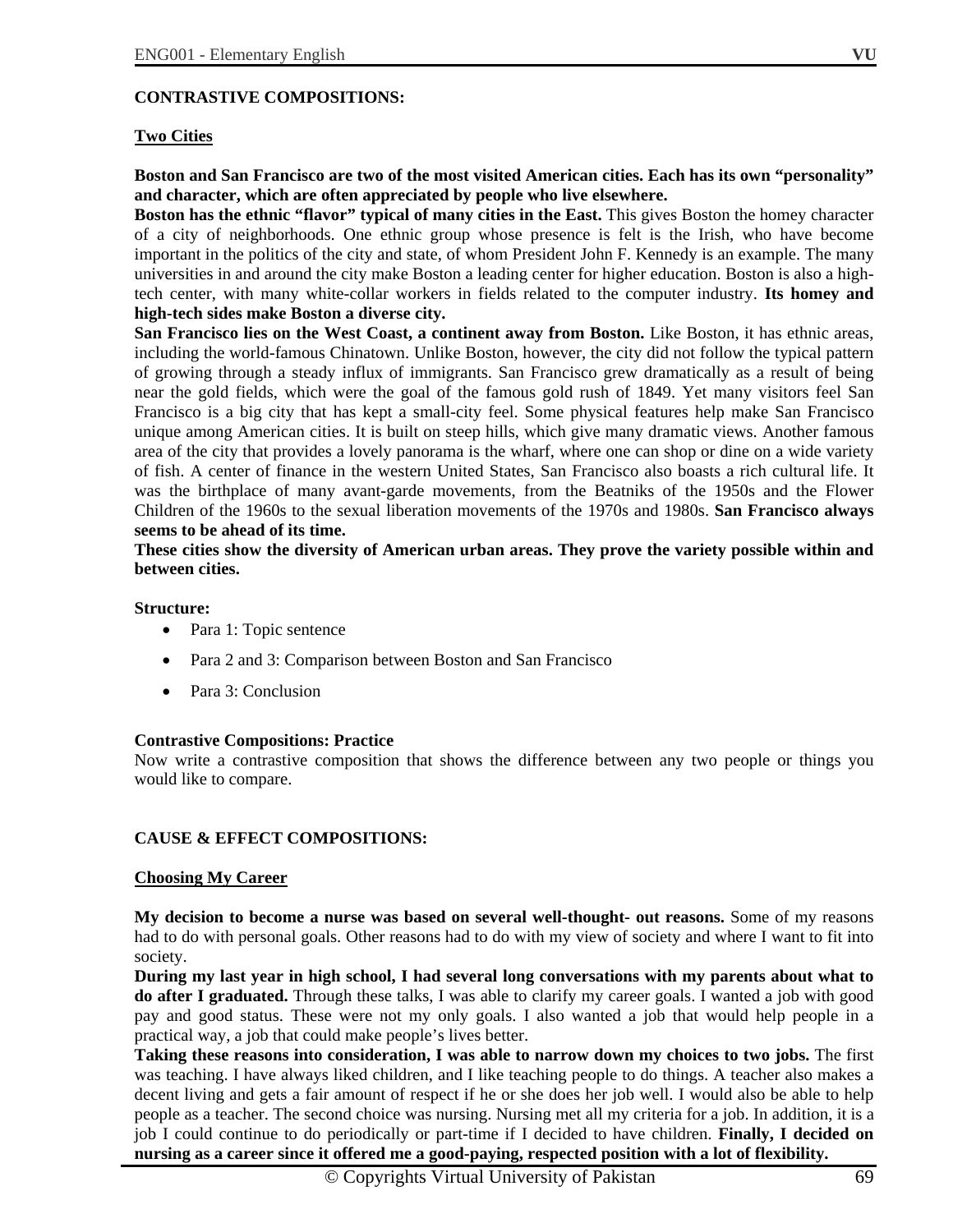**I'm now in my last year of nursing school, and I'm looking forward to starting my professional life. I feel certain I made the right choice.** 

**Cause & Effect Compositions: Structure** 

- **1. Introduction:**
- **2. Body:**

*Cause* 

- Introduction Body Conclusion
- *Effect*  Introduction Body Conclusion
- 3. **Conclusion**

## **Cause & Effect Compositions: Practice**

Now outline your cause and effect composition on one of the following themes.

The steps you took or will take in choosing a place to live

The steps you took or will take in choosing a place to work The steps you took or will take in making any complicated decision

## **Source: Connor. Express Yourself in Written English. Illinois: NTC. 1990**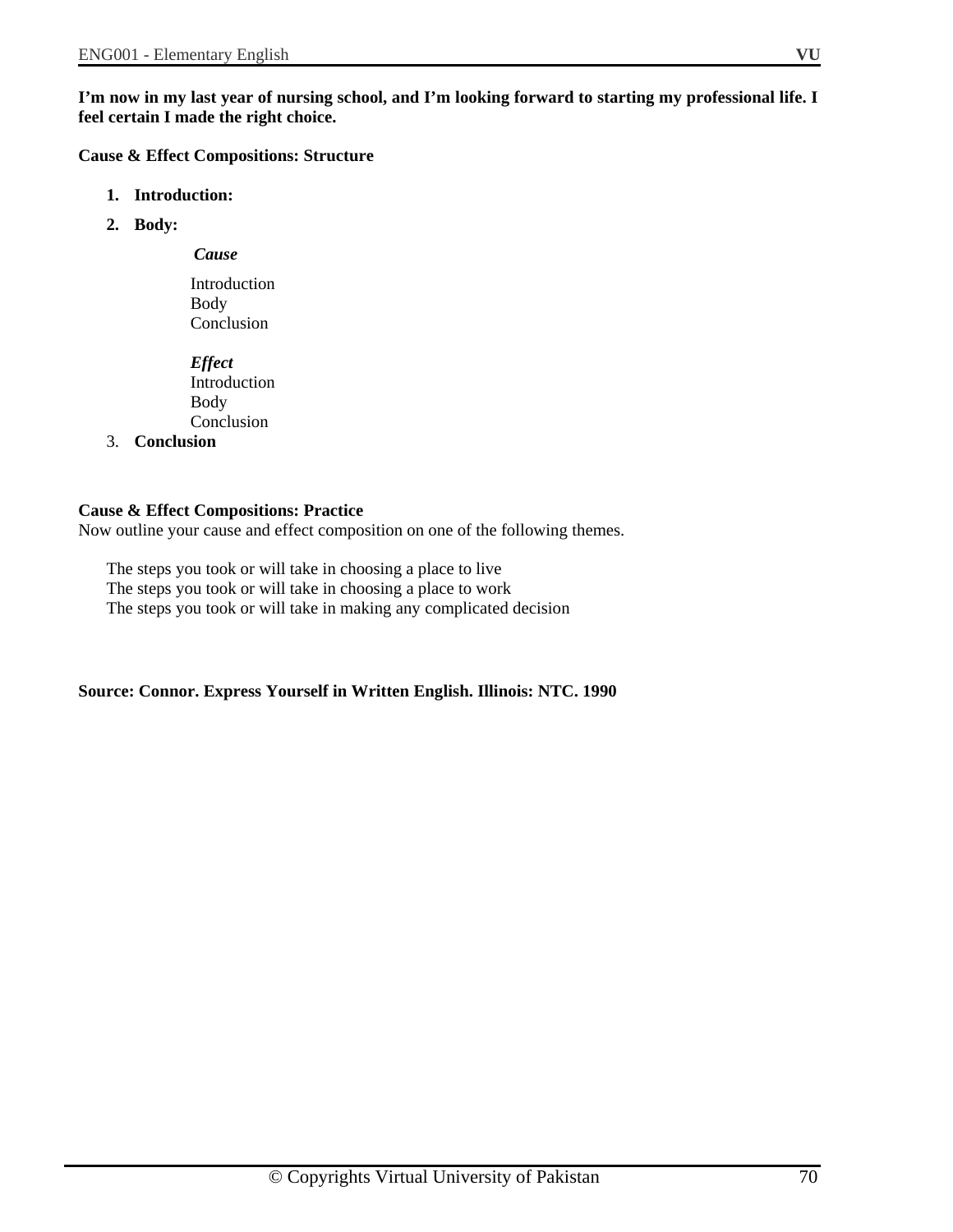### **ESSAY WRITING:**

#### **Anglicizing essay topic:**

#### **1. Analyze Jesus'Sermon on the Mount.**

- o Analyze (strategy)
- o Jesus'Sermon on the Mount. (content)
- o Jesus' Sermon; on the Mount (prompts)
- **Describe the major effects of reconstruction.** 
	- o Describe (strategy)
	- o The major effects of reconstruction. (content)
	- o Major; effects; reconstruction (prompts)

## • **Compare 'The End of History' with the 'Clash of Civilization'.**

- o Compare (strategy)
- o 'End of History' with the 'Clash of Civilization'. (content)
- o Compare; The End of History; 'The Clash of Civilization' (prompts)

#### **What is a well written answer to an essay question?**

#### **It is...**

#### **Well Focused**

Be sure to answer the question completely, that is, answer all parts of the question. Avoid "padding." A lot of rambling and ranting is a sure sign that the writer doesn't really know what the right answer is and hopes that somehow, something in that overgrown jungle of words was the correct answer.

#### **Well Organized**

Don't write in a haphazard "think-as-you-go" manner. Do some planning and be sure that what you write has a clearly marked introduction which both states the point(s) you are going to make and also, if possible, how you are going to proceed. In addition, the essay should have a clearly indicated conclusion which summarizes the material covered and emphasizes your thesis or main point.

#### **Well Supported**

Do not just assert something is true, prove it. What facts, figures, examples, tests, etc. prove your point? In many cases, the difference between an A and a B as a grade is due to the effective use of supporting evidence.

## **Well Packaged**

People who do not use conventions of language are thought of by their readers as less competent and less educated. If you need help with these or other writing skills, come to the Writing Lab!

## **VARIOUS STRATEGIES FOR ESSAYS:**

## ANALYZE:

• Break the subject (an object, event, or concept) down into part, and explain the various parts.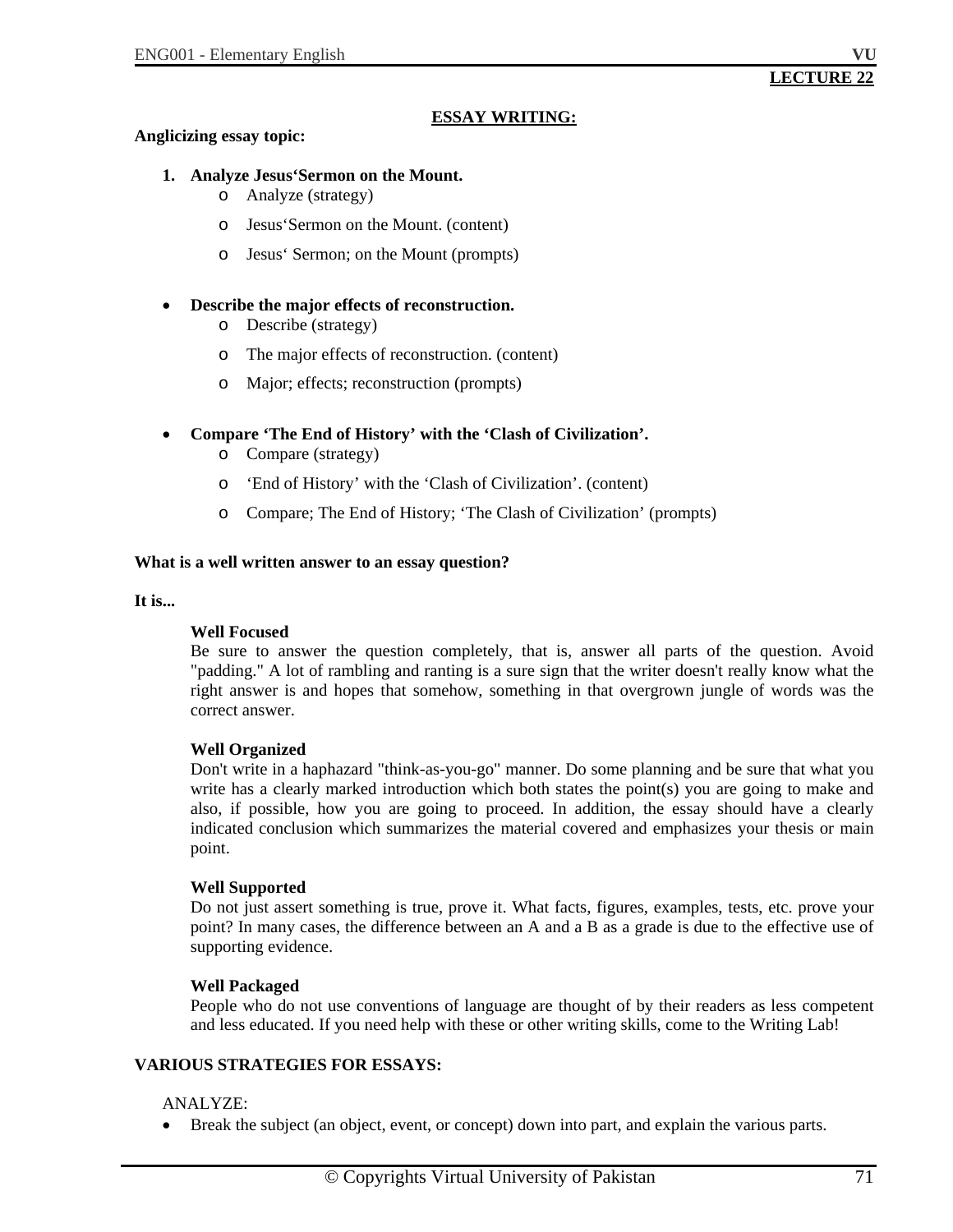## COMPARE:

• Show how two things are similar as well as different; include details or examples.

# CONTRAST:

Show how two things are different; include details or examples.

# CRITIQUE:

• Point out both the good and bad points of something.

# DEFINE:

• Give an accurate meaning of a term with enough detail to show that you really understand it.

# DESCRIBE:

Write about the subject so the reader can easily visualize it; tell how it looks or happened, including how, who, where, why.

# DIAGRAM:

• Make a drawing of something, and label its parts.

# DISCUSS:

• Give a complete and detailed answer, including important characteristics and main points.

# ENUMERATE:

• Write in list or outline form, giving points one by one.

## EVALUATE:

• Give your opinion of the value of the subject; discuss its good and bad points, strengths and weaknesses.

## EXPLAIN:

• Give the meaning of something; give facts and details that make the idea easy to understand

# ILLUSTRATE:

• Make the point or idea clear by giving examples.

## INTERPRET:

• Tell about the importance of the subject. Explain the results of the effects of something.

## JUSTIFY:

Give good reasons that support a decision, action or event.

## OUTLINE:

Make an organized listing of the important points of a subject.

## PRETEND

• Make believe/Imagine you are in a particular situation or that you are a particular person, etc., and describe what this is like.

# PROVE

• Show that something is true by giving facts of logical reasons.

# RELATE

• Show how things are alike or connected.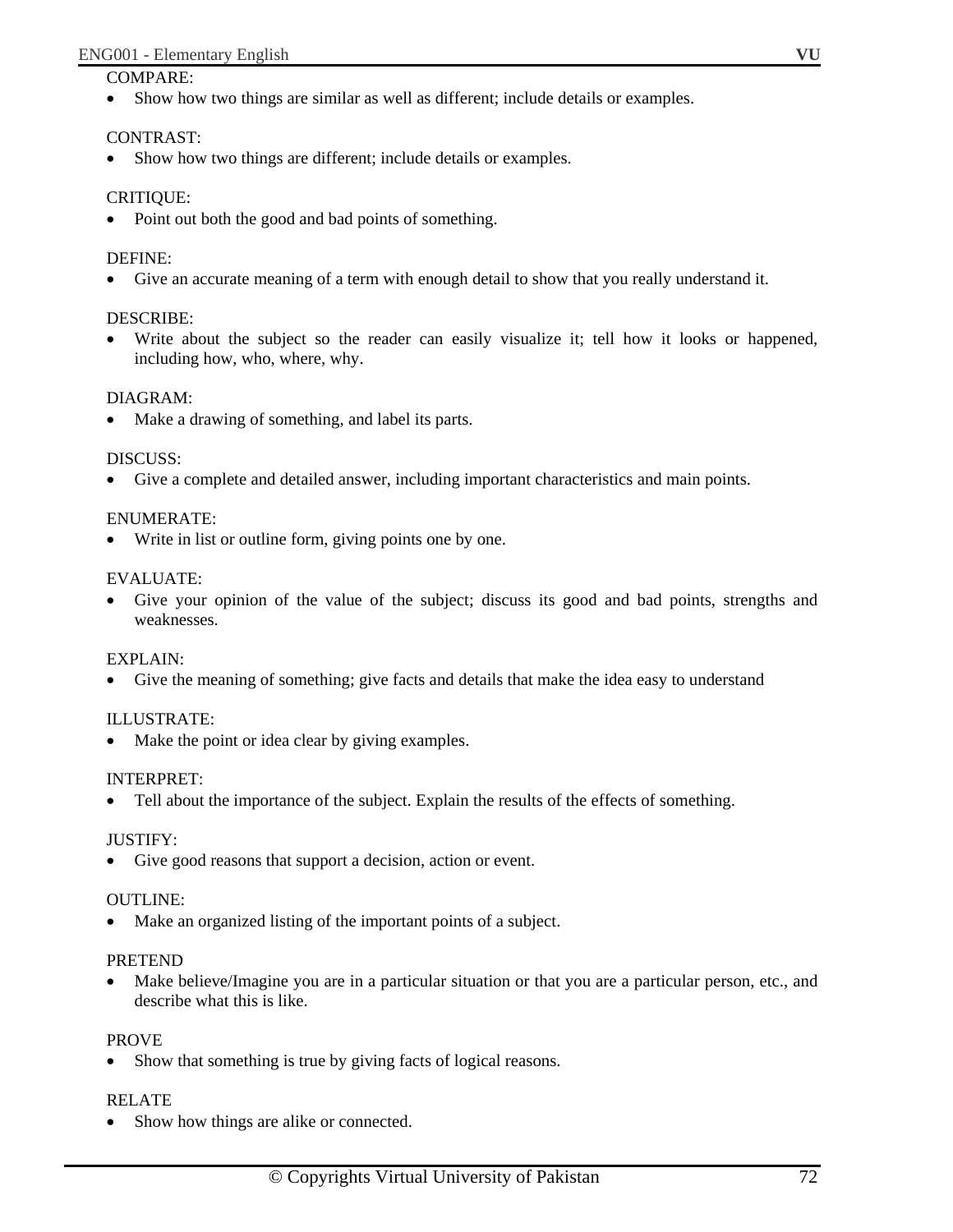# STATE

• Give the main points in brief, clear form.

# SUMMARIZE

Briefly cover the main points; use a paragraph form.

# **TRACE**

• Tell about an event or process in chronological order.

# **PROMPTS:**

 Prompts are the key words of the essay statement or call them terms of a question. The body of the whole essay revolves around these terms. They are the points you are to cover while writing any essay. An essay with any of the prompts missed will be considered an incomplete one. Therefore make sure that you have analyzed the topic statement before you start writing.

# **HIGH IMPACT LANGUAGE:**

- 1. High Impact Words
- 2. High Impact Sentence
- 3. High Impact Appearance

# **HIGH IMPACT LANGUAGE: WORDS**

• **Use Anglo-Saxon**

| Latinate  | Anglo-Saxon |
|-----------|-------------|
| pursuant  | after       |
| ascertain | find out    |
| cognizant | know        |
| objective | goal        |
| advise    | tell        |

# • **Avoid Wordiness:** Seven Ways of Avoiding Wordiness

# **Rule 1** *Avoid ready-made phrases*

Like Frankenstein's monster, "ready-made" writing is stitched together out of cadaver parts.

# **Rule 2** *Avoid repetition*

Many combinations of verbs and prepositions or adverbs are emphatic but redundant; many adjectives and prepositional phrases are equally unnecessary.

# **Rule 3** *Avoid passive and expletive structures*

Passive and expletive structures soften action, hide the actors, and add colourless bulk.

# **Rule 4** *Avoid circumlocution and pomposity*

There is an atmosphere of well-sounding oratory that likes to attach itself to dress clothes. Away with it

# **Rule 5** *Avoid euphemisms*

Euphemisms often protect items from the unfair associations of an unpleasant name; however, they can also hide the nature of unpleasant things under a fair name.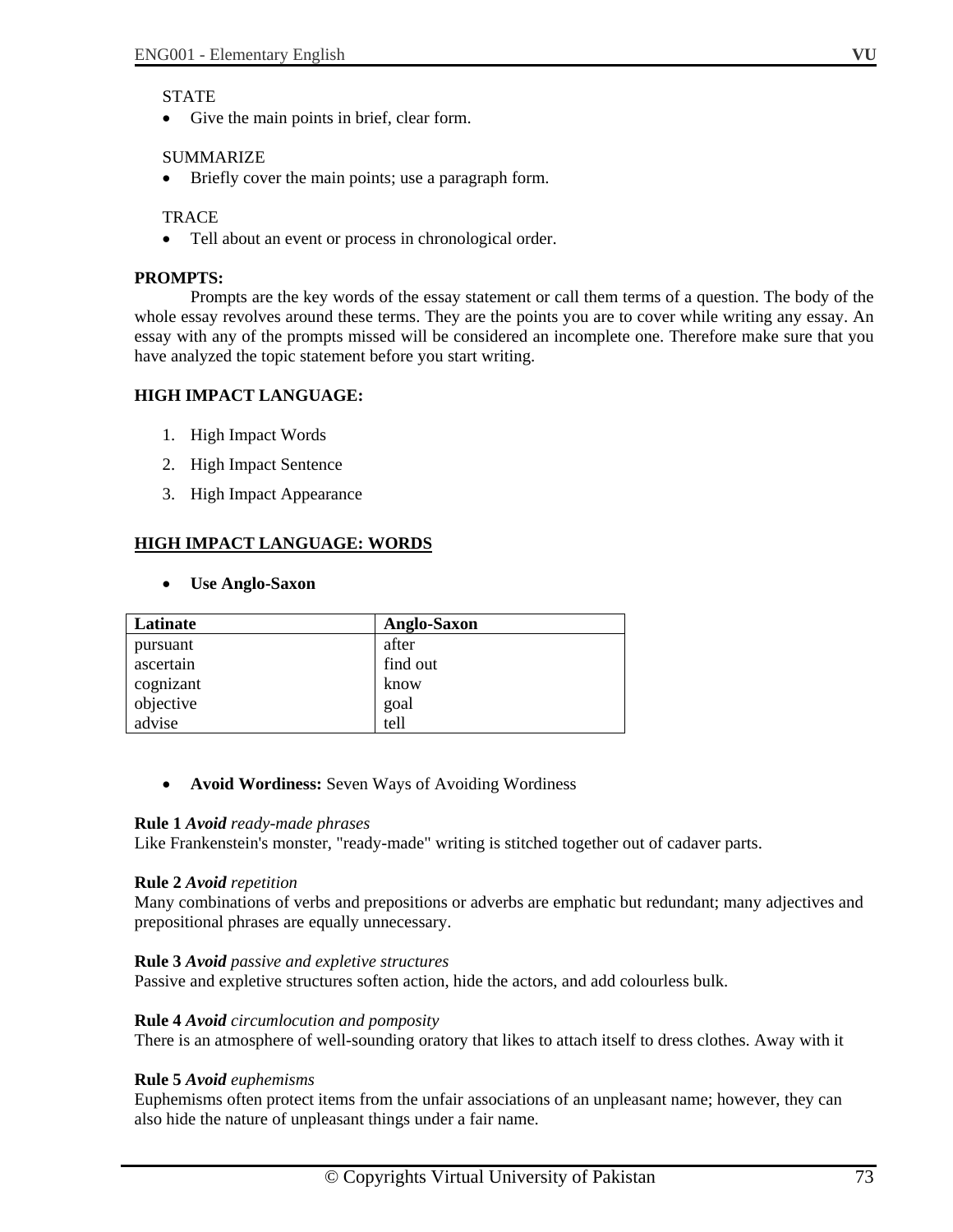## **Rule 6** *Use verbs rather than nouns (avoid the Noun Disease)*

Writers often avoid strong, simple verbs by joining weak verbs to *nominalizations*, verbs transformed into nouns.

## **Rule 7** *Shorten modifiers*

Simple modifiers can usually replace relative clauses.

# **HIGH IMPACT LANGUAGE: STRUCTURE**

- 1. Simple, Compound and Complex
- 2. Put subject first
- 3. Use active voice

# **SIMPLE, COMPOUND AND COMPLEX STRUCTURES**

I ran the meeting. (Simple sentence or maximum impact)

I ran the meeting, and I wrote the minutes. (Compound sentence to lower a message's impact)

After I read the contract, I sent it to headquarters**.**  (Use a combination of complex and simple sentences for variety and high impact.)

## **PUT SUBJECT FIRST**

Assistance in designing a system tailored to a customer's needs provides … The attached checklist provides assistance in designing a system tailored to a customer's needs.

As I consider the discussion topics, the subject matter I am to address, and the divergent interests of the group …

I am concerned that my remarks may not be on target as I consider the discussion topics, the subject matter I am to address, and the divergent interests in the group.

# **USE ACTIVE VOICE**

The secretary will cancel the meeting. The meeting was cancelled by the secretary. The meeting was cancelled. (Note: PASSIVES CAN HIDE THE TRUE SUBJECT)

# **HIGH IMPACT LANGUAGE: APPEARANCE**

- 1. PARAGRAPH SIZE (3 to 4 sentence)
- 2. MULTIPLE IDEAS (indent and itemize)
- 3. WHITE SPACES (a paper with white spaces makes better impression.)
- 4. HEADINGS (headings create pictures in mind.)

Example: Compare these two versions and see which one follows the above principles.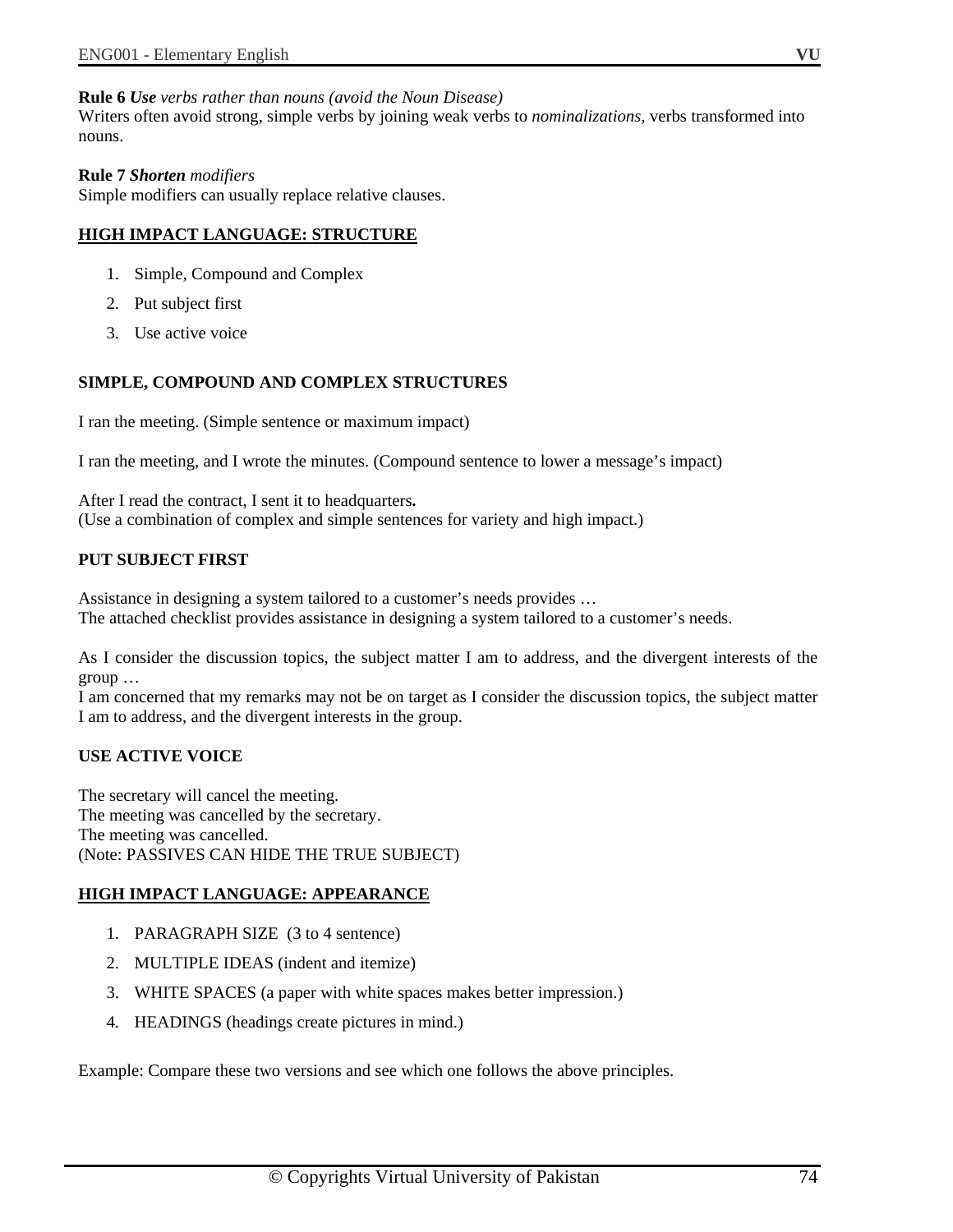# **Version 1:**

During the changeovers from contract guards to security officers, the quality of the existing contract security service must be upgraded through the careful selecting of vendors and implementation of acceptable contractual performance requirements. In those instances where guard services are provided by the landlord as part of the lease, appropriate negotiations must be conducted by Purchase to terminate this service within the specified changeover time period.

# **Version 2:**

During the changeovers from contract guards to security officers, the quality of the existing contract security service must be upgraded through

- 1. The careful selecting of vendors.
- 2. Implementation of acceptable contractual performance requirements.

In those instances where guard services are provided by the landlord as part of the lease, appropriate negotiations must be conducted by Purchase to terminate this service within the specified changeover time period.

# **EXAMPLE:**

Let's put all these impact language principles together to change the following paragraphs into a high impact one.

# • **ORIGINAL**

While interoffice systems have been extant for approximately half a decade, still being generated are the definitions, concepts, and approach to be employed in moving these systems into external markets. Conceptions of how management might alter or alleviate matters on subsequent occasions are held by sources who have been involved with the projects, and availability of interchange of experience from interoffice to external systems has to be improved. Fundamental to our product's success are contemplated to be instability, effortless utilization, and personal comfort of the user. For insurance of fruition, adaptation to the aforementioned thoughts could be considered.

# • **Topic sentence added:**

**A few thoughts could be interchanged on the subject of selling interoffice systems,** for while the systems have been extant for approximately half a decade, still being generated are the definitions, concepts, and approach to be employed in moving these systems into external markets. Conceptions of how management might alter or alleviate matters on subsequent occasions are held by sources who have been involved with the projects, and availability of interchange of experience from interoffice to external systems has to be improved. Fundamental to our product's success are contemplated to be instability, effortless utilization, and personal comfort of the user. For insurance of fruition, adaptation to the aforementioned thoughts could be considered.

# • **Divided into Paragraphs:**

A few thoughts could be interchanged on the subject of selling interoffice systems, for while the systems have been extant for approximately half a decade, still being generated are the definitions, concepts, and approach to be employed in moving these systems into external markets.

Conceptions of how management might alter or alleviate matters on subsequent occasions are held by sources who have been involved with the projects, and availability of interchange of experience from interoffice to external systems has to be improved.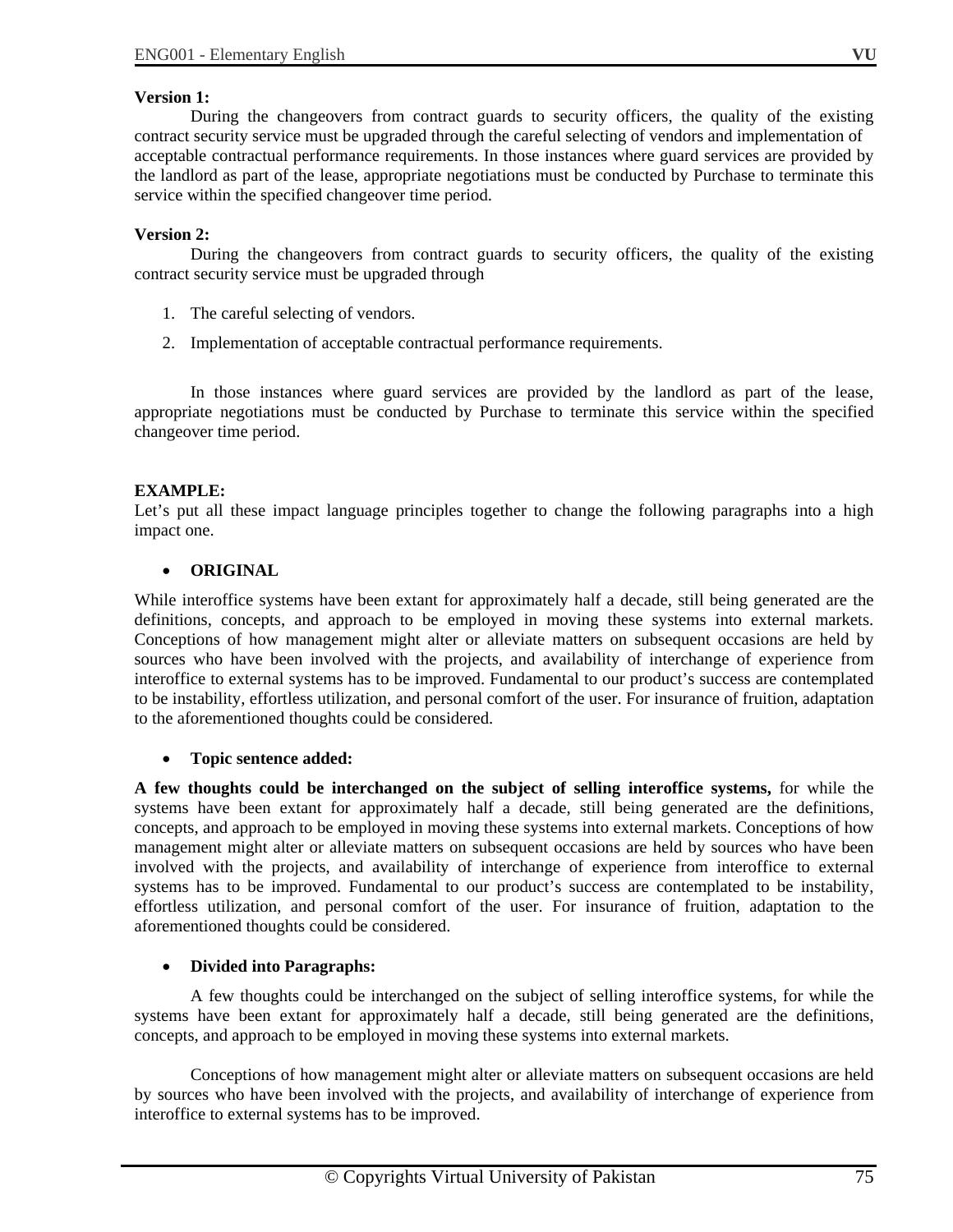Fundamental to our product's success are contemplated to be instability, effortless utilization, and personal comfort of the user.

For insurance of fruition, adaptation to the aforementioned thoughts could be considered.

### • **Word Choice Simplified**

A few thoughts could be **exchanged (interchanged)** on the subject of selling interoffice systems, for while the systems **have been (extant for) around (approximately)** for about **five years (half a**  decade), still being generated are the definitions, concepts, and approach to be employed in selling these systems to **customers (external markets).** 

**Ideas (conceptions)** on how management might **proceed (alter or alleviate)** differently in the **future (subsequent occasions)** are held by people who have been **working (involved)** on the projects, and the experience of those **people who have used interoffice systems (external systems)** has to be **made available (interchange)** to those planning to sell these systems.

**Keys (fundamentals)** to our product's success are **thought (contemplated)** to be **ease of installation (instability), simplicity of use (effortless utilization)**, and careful attention to the personal comfort of the user.

 For **continued success (insurance of fruition)** to be ensured, **these (aforementioned)** thoughts need to be **kept constantly (considered)** in mind.

#### • **Sentence Shortened**

A few thoughts could be exchanged on the subject of selling interoffice systems. The definitions, concepts, and approach to be employed in selling these systems to customers are still being developed, even though the systems have been around for about five years.

 Ideas on how management might proceed differently (or better) in the future are held by people who have been working on the projects. The experience of those people who have used interoffice systems has to be made available to those planning to sell these systems.

 Keys to our product's success are thought to be ease of installation, simplicity of use, and careful attention to the personal comfort of the user.

For continued success to be ensured, these thoughts need to be kept constantly in mind.

#### • **Sentence Made Active**

I would like to exchange a few thoughts with you on the subject of selling interoffice systems. We still have not developed a well thought-out approach to selling these systems to customers, even though the systems have been around for about five years.

 People who have been working on the project have ideas on how management might proceed differently (or better) in the future. Those people who have used interoffice systems must be able to share their experience with those planning to sell these systems.

 The Keys to our product's success are ease of installation, simplicity of use, and careful attention to the personal comfort of the user.

Keep these thoughts in mind, and we will ensure continued success.

#### • **Multiple ideas Itemized**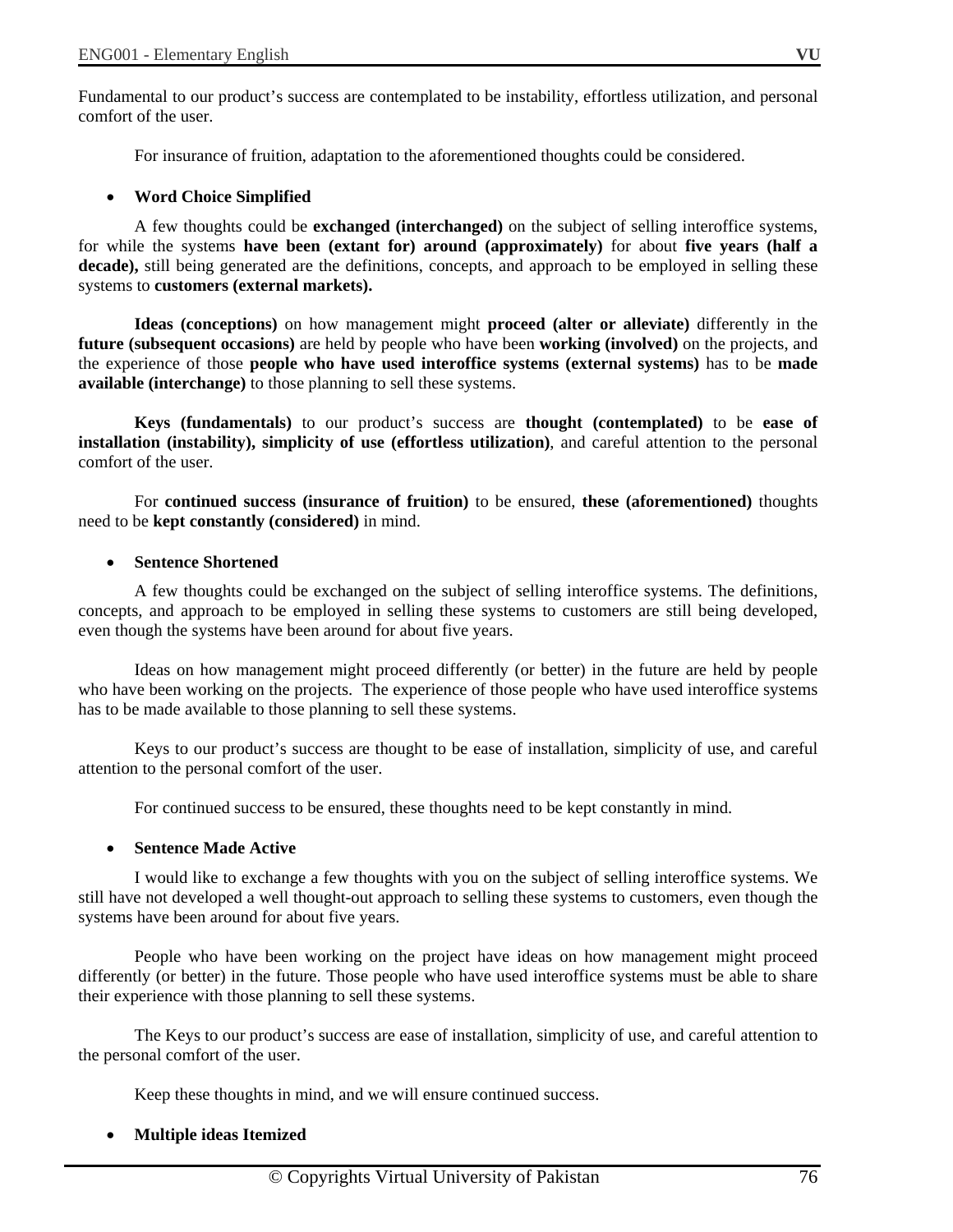I would like to exchange a few thoughts with you on the subject of selling interoffice systems.

1. We still have not developed a well thought-out approach to selling these systems to customers, even though the systems have been around for about five years.

People who have been working on the project have ideas on how management might proceed differently (or better) in the future.

- 2. Those people who have used interoffice systems must be able to share their experience with those planning to sell these systems.
- 3. The Keys to our product's success are ease of installation, simplicity of use, and careful attention to the personal comfort of the user.

Keep these thoughts in mind, we will ensure continued success.

#### **Source: Principles of Business Communication (Apologies: author not known)**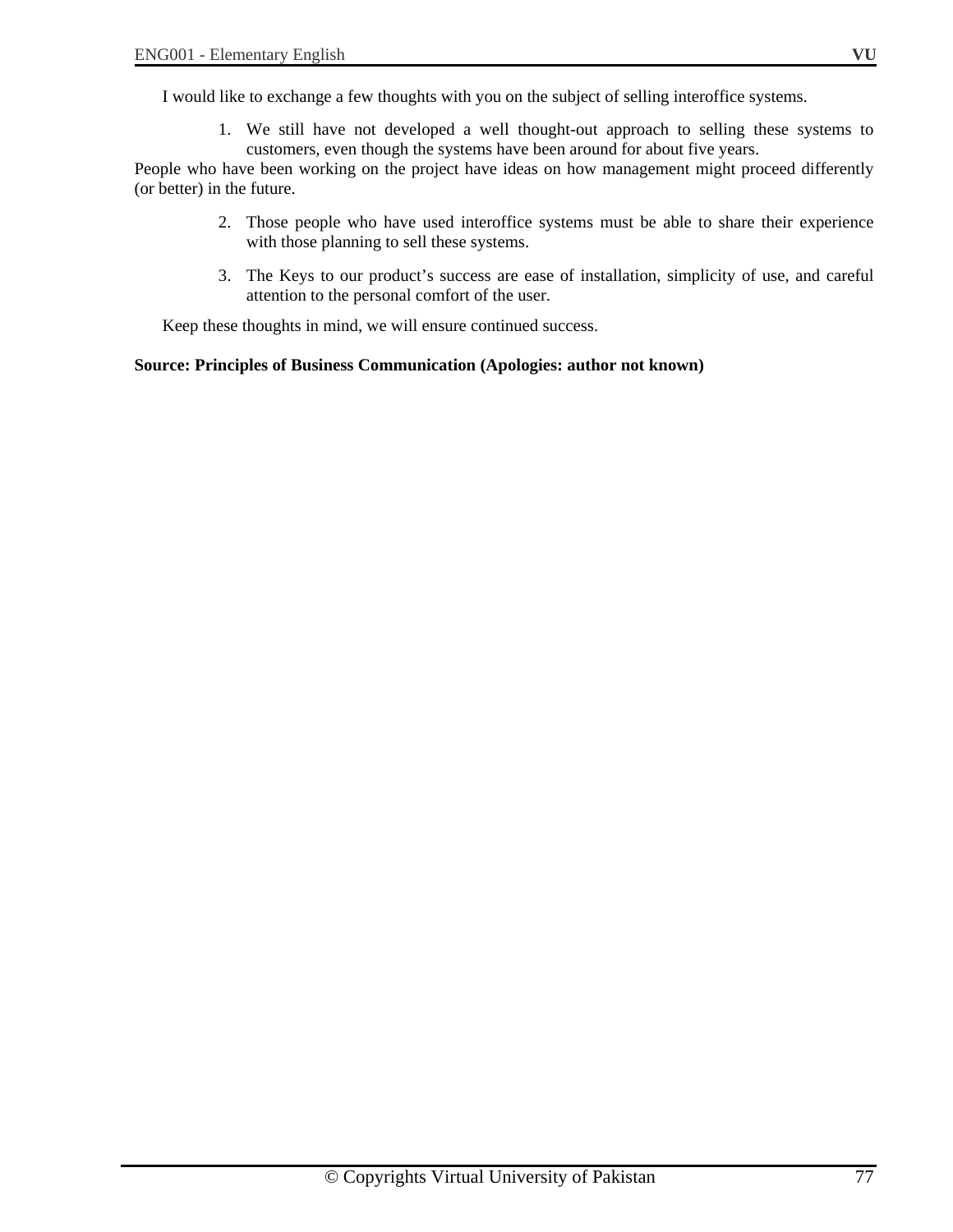## **SIGNAL WORDS**

#### **Compare the following two paragraphs for signal words.**

#### **1. Benefits of Private Vehicles**

Private vehicles play a key role in our lives. They provide independent transport, freedom and many jobs. They cause pollution, traffic jams, noise and death.

 Private transport, especially the car, gives us freedom to move. We no longer need to organize our lives around our bus or train timetables. Many people think that their cars are indispensable machines. They cannot live without them. People who live in rural areas need private vehicles to go to towns for shopping, socializing, taking children to schools, etc. Without a car their lives would be very difficult. They would be forced to rely on infrequent public transport, if it existed at all. Many families who live in the country have one or more cars. They would be cut off from the rest of the world.

For many people a car is a necessity.

## **2. Benefits of Private Vehicles**

 Private vehicles play a key role in our lives**, as** they provide independent transport, freedom and many jobs**; however,** they cause pollution, traffic jams, noise and death.

**Firstly,** Private transport, especially the car, gives us freedom to move**, so** we no longer need to organize our lives around our bus or train timetables. **Secondly,** many people think that their cars are indispensable machines **and** they cannot live without them. **For example,** People who live in rural areas need private vehicles to go to towns for shopping, socializing, taking children to schools, etc. Without a car their lives would be very difficult**; as a result,** they would be forced to rely on infrequent public transport, if it existed at all. **That is why;** many families who live in the country have one or more cars. **Otherwise,**  they would be cut off from the rest of the world.

**From this we see,** for many people a car is a necessity.

To improve your writing you need to make sure that your ideas, both in sentences and paragraphs, stick together or have coherence and that the gap between ideas is bridges smoothly. One way to do this is by using transitions - words or phrases or techniques that help bring two ideas together. Transitional words and phrases represent one way of gaining coherence. Certain words help continue an idea, indicate a shift of though or contrast, or sum up a conclusion.

Check the following list of words to find those that will pull your sentences and paragraphs together.

#### **List of Signal Words:**

|  |  | <b>Continuation Signals</b> (Warning-there are more ideas to come.) |
|--|--|---------------------------------------------------------------------|
|--|--|---------------------------------------------------------------------|

| first of all                 | also                          | more           |
|------------------------------|-------------------------------|----------------|
| secondly                     | likewise                      | one reason     |
| thirdly                      | next                          | similarly      |
| moreover                     | with                          | a final reason |
| furthermore                  | other                         | and finally    |
| what is more<br>and<br>again | too<br>another<br>in addition | last of all    |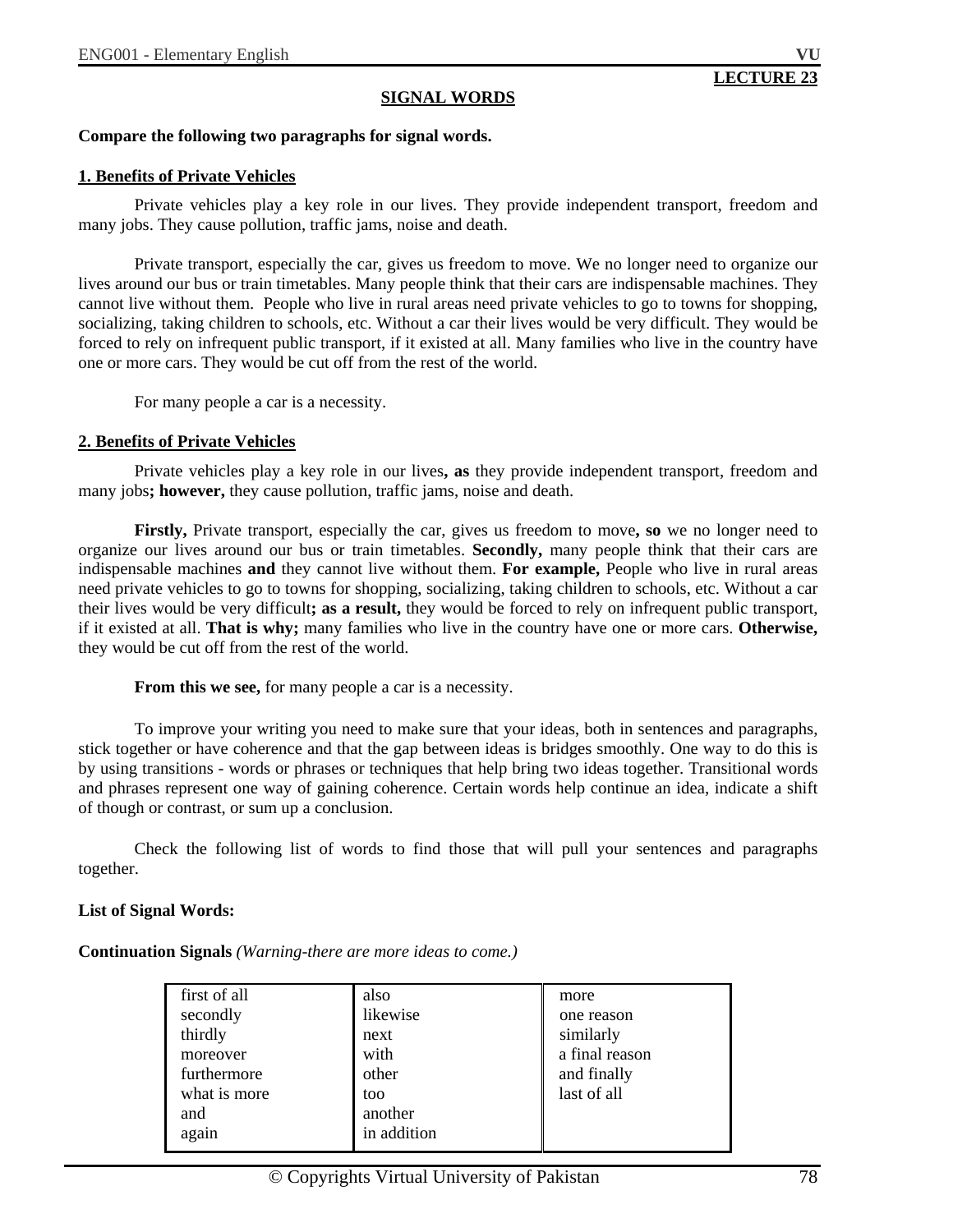| although     | but             | conversely        |
|--------------|-----------------|-------------------|
| despite      | different from  | even though       |
| however      | in contrast     | instead of        |
| in spite of  | nevertheless    | otherwise         |
| the opposite | on the contrary | on the other hand |
| rather       | still           | yet               |
| while        | though          |                   |
|              |                 |                   |

**Sequence Signals** *(There is an order to these ideas.)*

| first, second, third      | A, B, C       |
|---------------------------|---------------|
| in the first place        | for one thing |
| then                      | next          |
| before                    | now           |
| after                     | while         |
| into (far into the night) | until         |
| last                      | during        |
| since                     | always        |
| o'clock                   | on time       |
| later                     | earlier       |
|                           |               |

**Time Signals** *(When is it happening?)*

| When             | immediately | now              |
|------------------|-------------|------------------|
| lately           | already     | little by little |
| at the same time | final       | after awhile     |
| once             | during      |                  |

**Illustration Signals** *(Here's what that principle means in reality.)*

| for example<br>for instance | specifically<br>to illustrate |
|-----------------------------|-------------------------------|
|                             |                               |
| such as                     | much like                     |
| in the same way as          | similar to                    |
|                             |                               |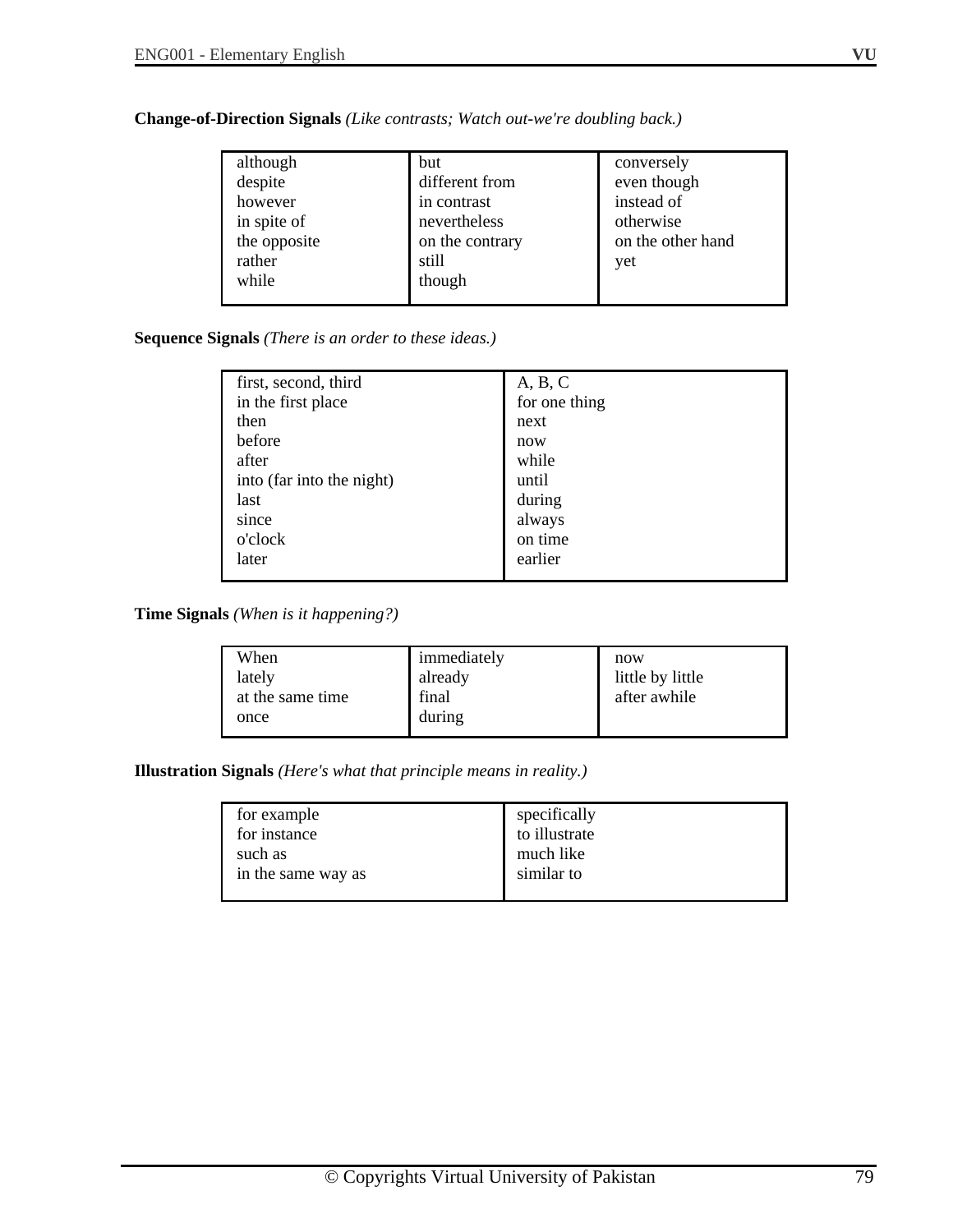| a major development   | it all boils down to        |
|-----------------------|-----------------------------|
| a significant factor  | most of all                 |
| a primary concern     | most noteworthy             |
| a key feature         | more than anything else     |
| a major event         | of course                   |
| a vital force         | pay particular attention to |
| a central issue       | remember that               |
| a distinctive quality | should be noted             |
| above all             | the most substantial issue  |
| by the way            | the main value              |
| especially important  | the basic concept           |
| especially relevant   | the crux of the matter      |
| especially valuable   | the chief outcome           |
| important to note     | the principal item          |
|                       |                             |

**Cause, Condition, or Result Signals** *(Condition or modification is coming up.)*

| because        | if           | of            |
|----------------|--------------|---------------|
| for            | from         | <b>SO</b>     |
| while          | then         | but           |
| that           | until        | since         |
| as             | whether      | in order that |
| so that        | therefore    | unless        |
| yet            | thus         | due to        |
| resulting from | consequently | without       |
|                |              |               |

**Spatial Signals** *(This answers the "where" question.)*

| between | below   | about    | left        | alongside |
|---------|---------|----------|-------------|-----------|
| here    | outside | around   | close to    | far       |
| right   | over    | away     | side        | near      |
| near    | 1n      | into     | beside      |           |
| middle  | next to | beyond   | north       |           |
| east    | on      | opposite | over        |           |
| south   | there   | inside   | in front of |           |
| under   | these   | out      | behind      |           |
| across  | this    | adjacent | above       |           |
| toward  | west    | by       | upon        |           |
|         |         |          |             |           |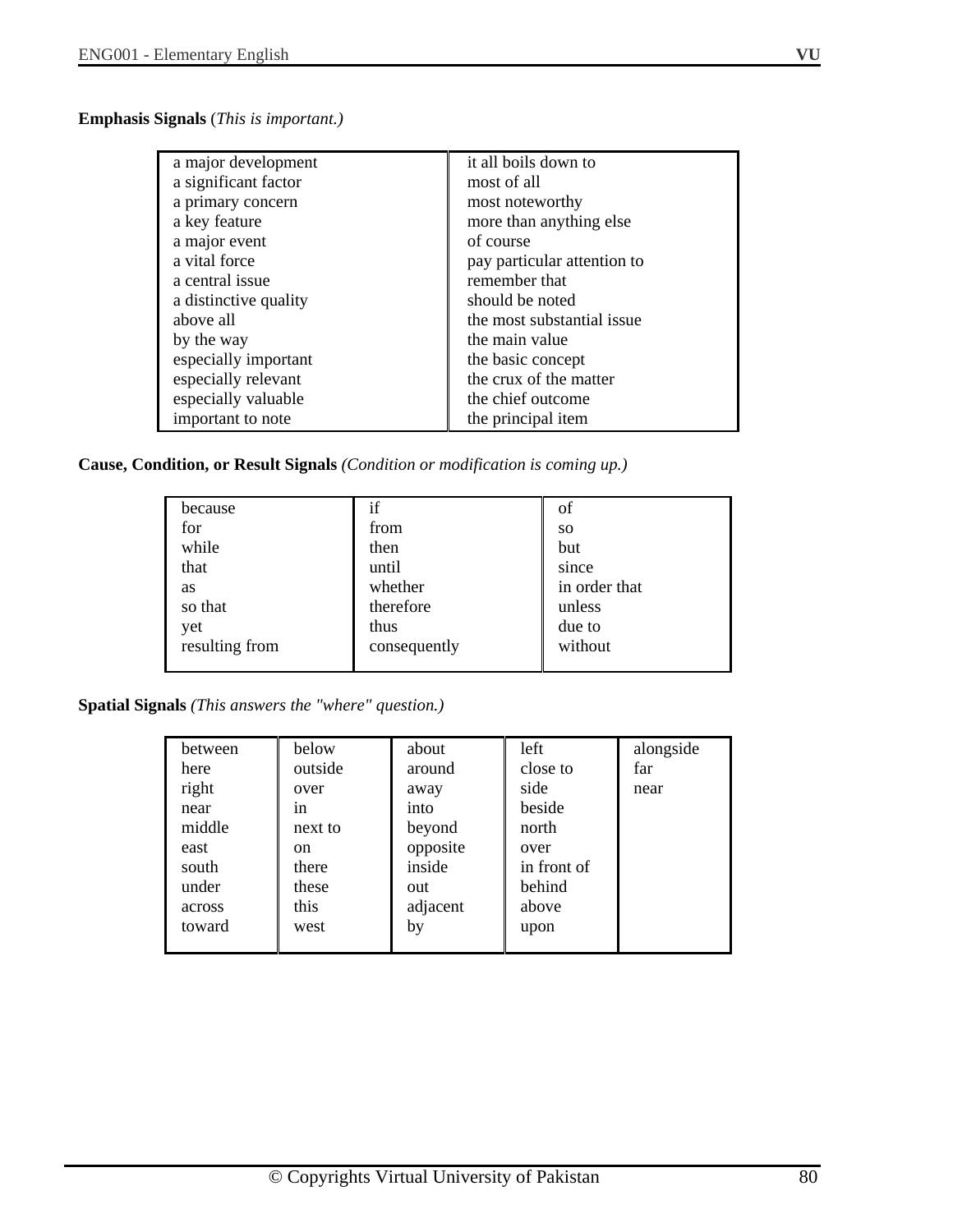**Comparison-Contrast Signals** *(We will now compare idea A with idea B.)*

| and       | <b>or</b>      | also         |
|-----------|----------------|--------------|
| too       | best           | most         |
| either    | less           | less than    |
| more than | same           | better       |
| even      | then           | half         |
| much as   | like           | analogous to |
| but       | different from | still        |
| yet       | however        | although     |
| opposite  | rather         | while        |
| though    |                |              |
|           |                |              |

**Conclusion Signals** *(This ends the discussion and may have special importance.)*

| as a result      | finally    |
|------------------|------------|
| from this we see | in summary |
| hence            | therefore  |
| consequently     |            |
| in conclusion    |            |
| last of all      |            |
|                  |            |

**Fuzz Signals** *(Idea is not exact, or author is not positive and wishes to qualify a statement.)*

| almost     | if           | looks like |
|------------|--------------|------------|
| maybe      | could        | some       |
| except     | should       | alleged    |
| nearly     | might        | reputed    |
| seems like | was reported | purported  |
| sort of    | probably     |            |
|            |              |            |

#### **Non word Emphasis Signals**

- Exclamation point (!)
- underline
- *italics*
- **bold type**
- subheads, like *The Conclusion*
- indentation of paragraph
- graphic illustrations
- numbered points  $(1, 2, 3)$
- Very short sentence: *Stop war.*
- "quotation marks"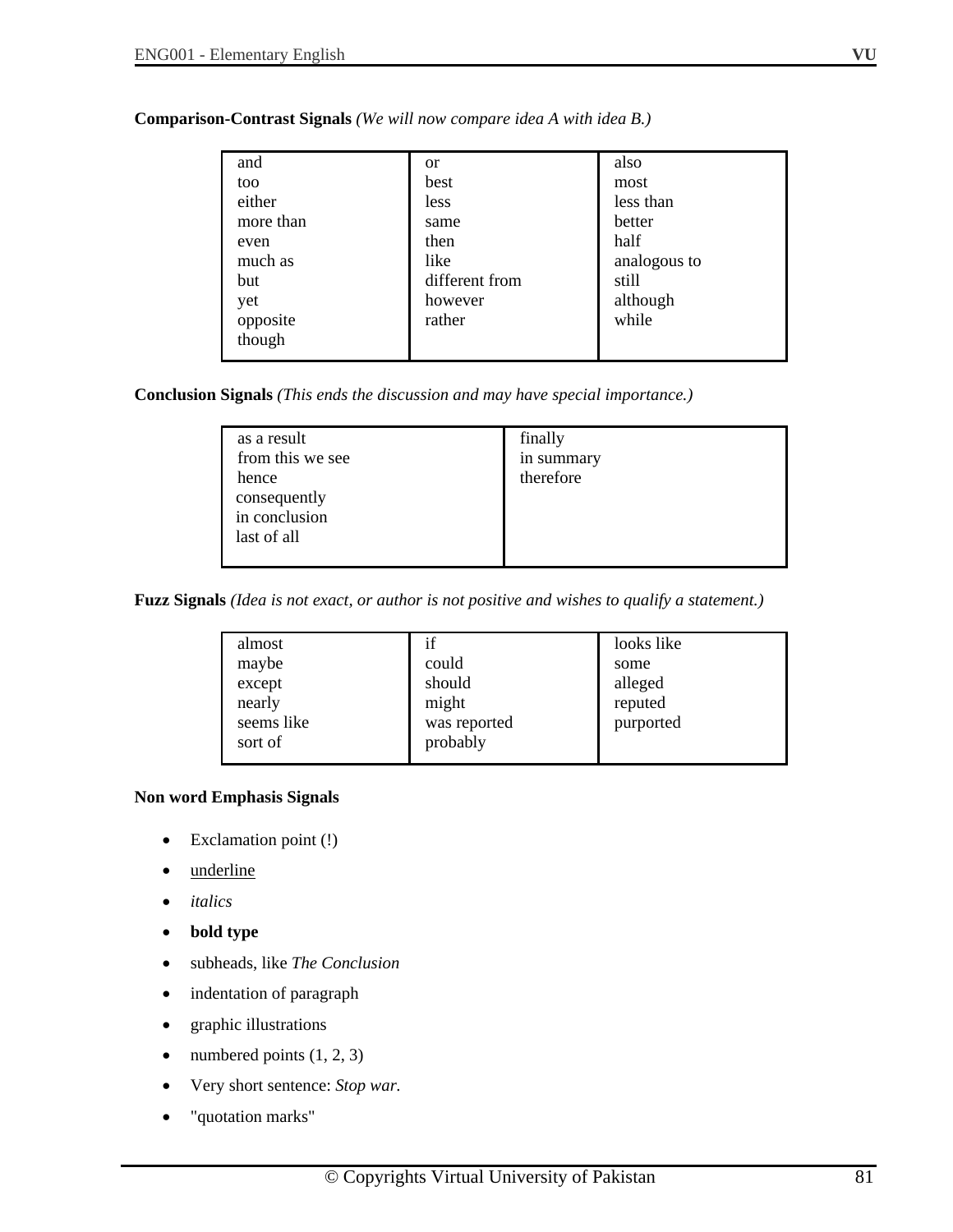# **Practice with signal words:**

# Example 1:

Creative thinking usually involves five **stages (classification)**. **First (sequence),** the problem is defined. **Second (sequence)**, creative thinkers saturate themselves with as much information as they can find. **Then (sequence)** come the incubation stage. **Next (sequence)** problem solving moves to an unconscious level as the mind ponders different possible, or even impossible, solutions. The incubation **stage (classification)** is **followed by (sequence)** illumination. By illumination, **we refer to (definition)** a period of sudden understanding or insight. **Finally (sequence)**, there is the verification stage, when solutions or answers are critically evaluated. **(9 signal words)** 

## Example 2:

If we study a child's handwriting, certain personality **types (classification)** are revealed. **First (sequence)**, if children have handwriting that is slanted only a little to the right or is straight up and down, they have a moderate temperament and use good judgment. This **type (classification)** is usually affectionate and sharing. **Second (sequence)**, if the handwriting slants to the far right, they are usually emotional children who react quickly. Their quick responses are often negative responses. The **third (sequence) type (classification)**, children who write with a backhand slant, are very logical, unemotional, and sometimes very insecure. **Therefore (stop)**, their world seems to revolve around themselves rather than around friends and loved ones. **(7 signal words)** 

## **Exercise on signal words.**

Do as have been asked.

- 1. Make these two sentences into one using the conjunction "because":
	- a) The Harrison's were having a party.
	- b) Their daughter was getting engaged.
- 2. Join these two sentences into one using the transition "therefore":
	- a) The police issued a warning on the radio.
	- b) A dangerous man had escaped from hospital.
- 3. Link these two sentences using the transition "however":
	- a) Marie was worried about the killer.
	- b) Her husband was only worried about the car.
- 4. Link these sentences using the conjunction "so":
	- a) George went to find help.
	- b) The car broke down.
- 5. Link these sentences using the conjunction "since":
	- a) Marie could not walk in the rain.
	- b) Her clothes were not suitable.
- 6. Link these sentences using the conjunction "so that":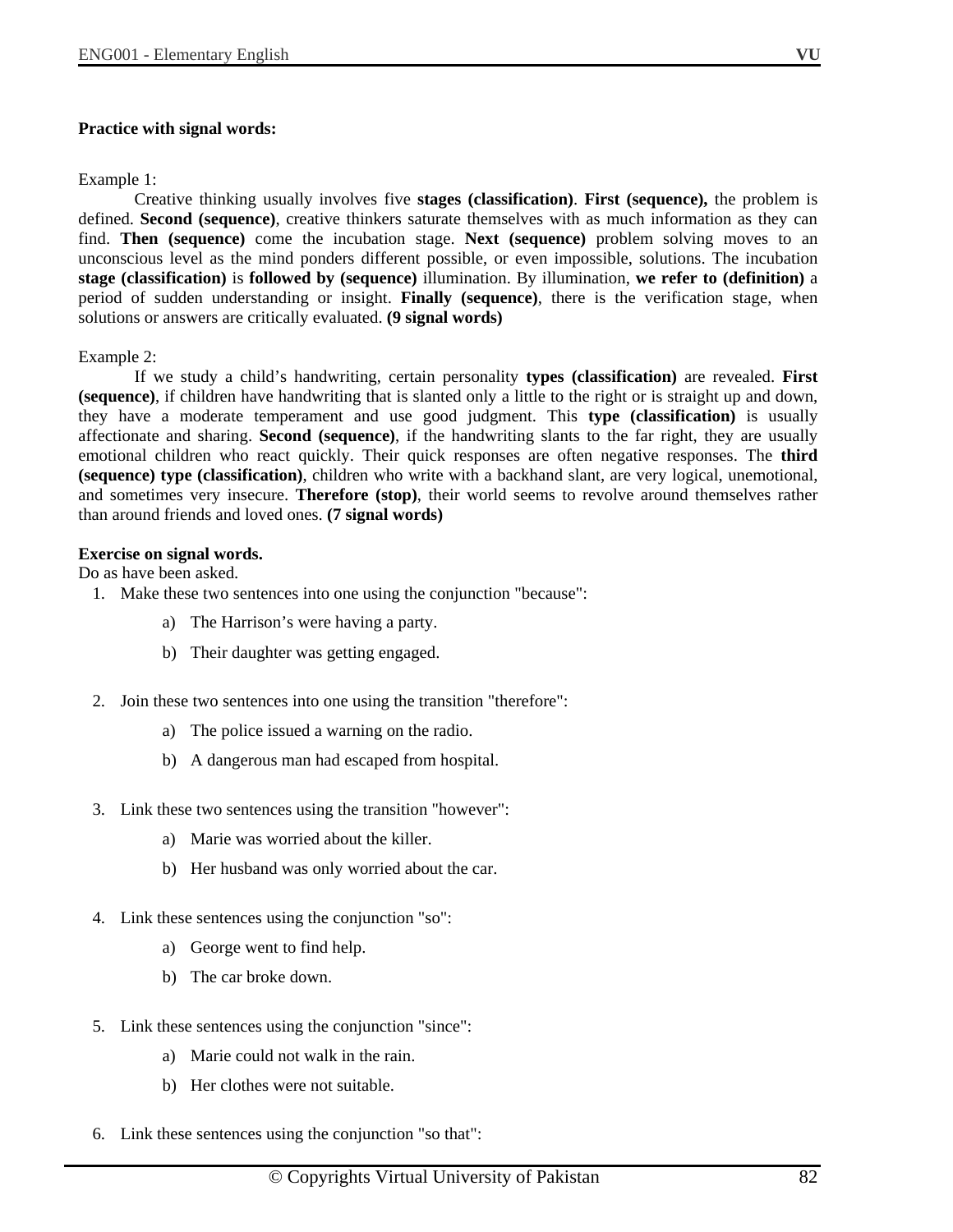- a) No-one could see her.
- b) Marie hid under a blanket.
- 7. Link these sentences using the conjunction "as a result":
	- a) Marie heard a strange sound on the roof.
	- b) She became very frightened.
- 8. Link these sentences using the conjunction "as":
	- a) The knocking continued all night.
	- b) Marie could not sleep.
- 9. Link these sentences using a conjunction:
	- a) Several policemen leapt out.
	- b) One of them rushed towards the car.
- 10. Link these sentences using a conjunction:
	- a) The policeman told Marie not to look back.
	- b) She could not help it

**Source: Fry, Edward Bernard. 'The Reading Teacher's Book of Lists' New York: The Centre for Applied Research Foundation. 1993**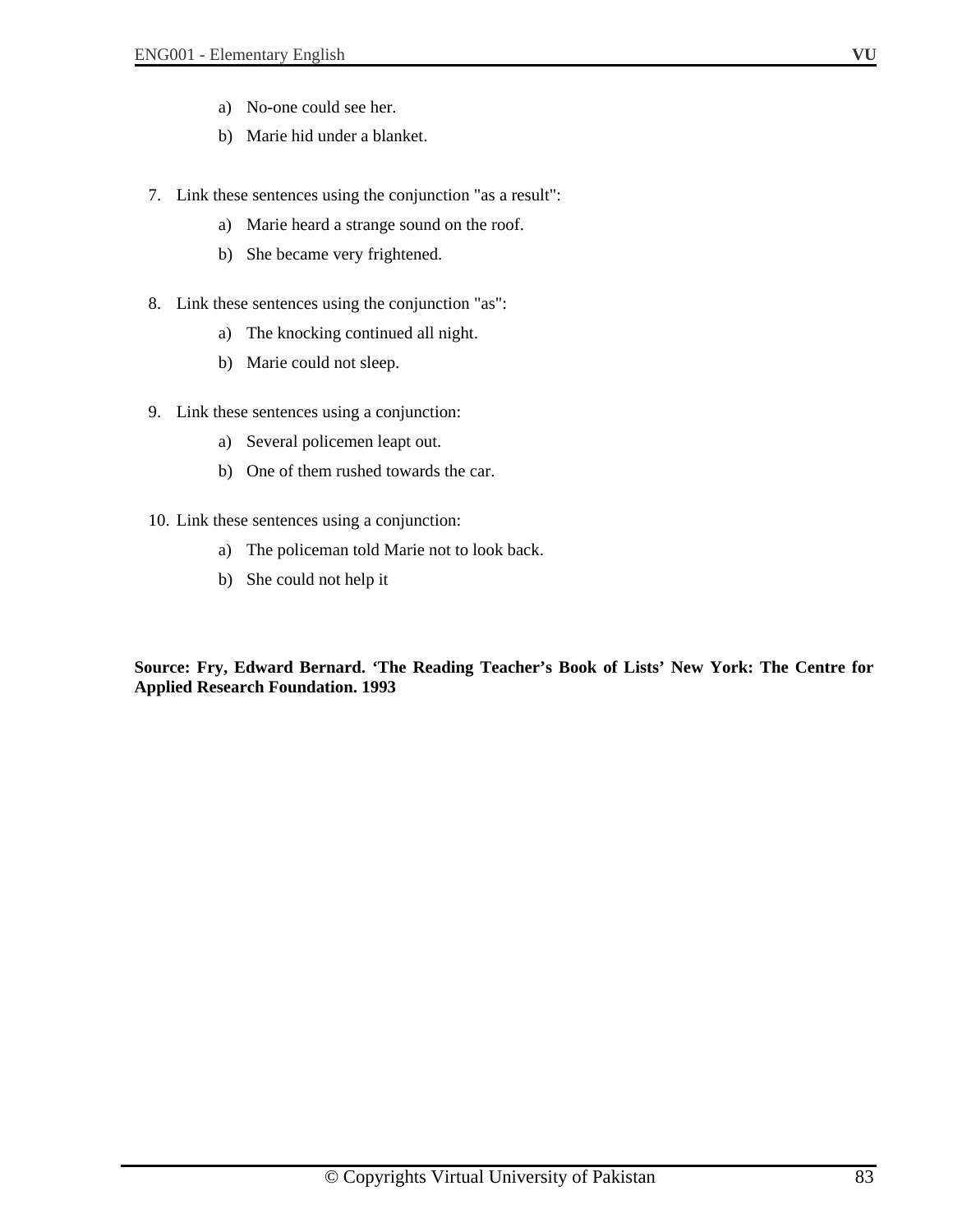# **EXPOSITORY WRITING**

**Expository writing** is a mode of writing in which the purpose of the author is to inform, explain, describe, or define his or her subject to the reader. Expository text is meant to 'expose' information and is the most frequently used type of writing by students in colleges and universities. A well-written exposition remains focused on its topic and provides facts in order to inform its reader. It should be unbiased, accurate, and use a scholarly third person tone. The text needs to encompass all aspects of the subject. Examples of expository writing can be found in magazine and newspaper articles, non-fiction books, travel brochures, business reports, memorandums, professional journal and encyclopedia articles and many other types of informative writing. One of the most familiar and basic forms of expository writing is the five-paragraph essay, which features an introduction with a clear thesis statement, three main body paragraphs and a conclusion.

#### **Some example topics for expository writing:**

|    | Alcohol                   | 9. | Global warming       |
|----|---------------------------|----|----------------------|
|    | 2. Animal experimentation |    | 10. Homosexuality    |
| 3. | Capital punishment        |    | 11. Immigration      |
| 4. | Censorship                |    | 12. Internet Privacy |
| 5. | <b>Endangered species</b> |    | 13. Old homes        |
| 6. | Gambling                  |    | 14. Nuclear weapons  |
| 7. | Biological weapons        |    | 15. Students gangs   |
| 8. | Genetic Engineering       |    | 16. Medical ethics   |
|    |                           |    |                      |

#### **Expository writing is difficult because**

- 1. Some of your arguments may be irrelevant or unreasonable.
- 2. The reader may disagree with you strongly.
- 3. These topics are more difficult than writing, for example, about a person or place you know well.

#### **Expository Writing: Guidelines**

- 1. Keep your temper.
- 2. Don't attack people of a different race or religion.
- 3. Consider both sides of a topic.
- 4. Don't exaggerate.
- 5. Provide proof or examples if you make a claim or a statement.
- 6. Avoid dogmatic words like always, never, only, etc.

#### **Expository writing: Organization**

- 1. Opening
- 2. Discuss the both sides
- 3. Give your opinion
- 4. Conclusion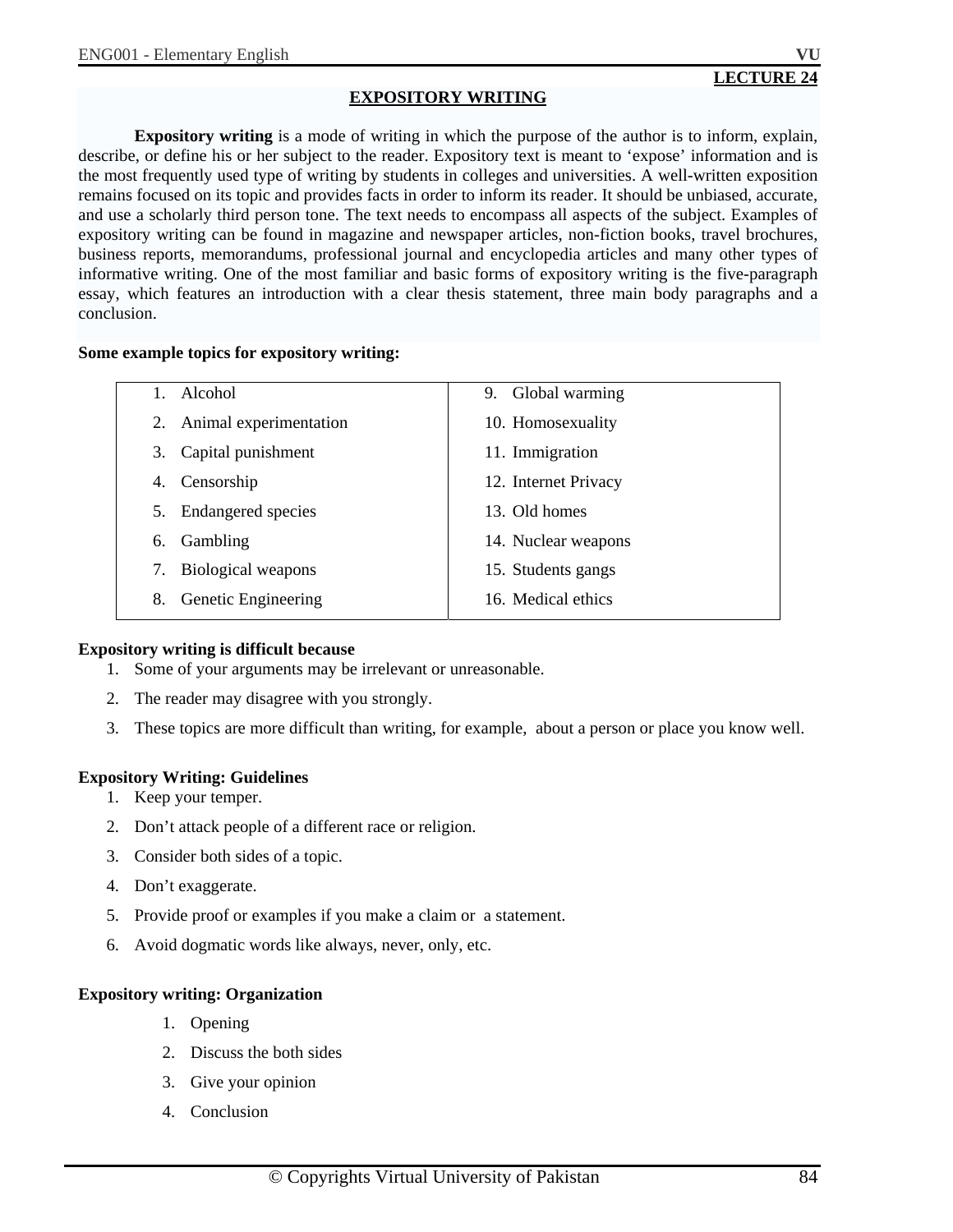| <b>Pattern Name</b>                                                                                                                                                                                                                                                                                                  | Written and Graphic Example of the Pattern                                                                                                                                                                                                                                                                                                                                                                                                                                                                                                                                                                                                                                                                                                                                                                                                           |
|----------------------------------------------------------------------------------------------------------------------------------------------------------------------------------------------------------------------------------------------------------------------------------------------------------------------|------------------------------------------------------------------------------------------------------------------------------------------------------------------------------------------------------------------------------------------------------------------------------------------------------------------------------------------------------------------------------------------------------------------------------------------------------------------------------------------------------------------------------------------------------------------------------------------------------------------------------------------------------------------------------------------------------------------------------------------------------------------------------------------------------------------------------------------------------|
| <b>Description</b><br>The author describes<br>a topic by listing<br>characteristics,<br>features,<br>and<br>examples.<br>It<br>provides<br>details<br>about<br>how<br>something<br>looks,<br>feels, tastes, smells,<br>makes one feel, or<br>sounds<br>Words<br>Cue<br>for<br>example,<br>the characteristics<br>are | <b>Example of Descriptive Writing</b><br>Expository essays are written by students to demonstrate their knowledge and<br>understanding of a particular topic. For example, a student might use a<br>descriptive pattern to emphasize the features and characteristics of a topic.<br>Sequential writing emphasizes the order of events, listing items in numerical or<br>chronological order. A writer might use a comparison or contrast pattern to<br>emphasize the similarities or differences between two topics. A cause and/or<br>effect pattern shows the relationship between events, while a problem/solution<br>pattern shows a different kind of relationship that discusses a problem and<br>suggests solutions. Variations of these patterns are sometimes used, as well as<br>a combination of patterns to create an expository essay. |
| Sequence<br>or<br><b>Process</b><br>The<br>author<br>lists<br>items or events in<br>numerical<br><b>or</b><br>chronological order.                                                                                                                                                                                   | 1.)<br>2.)<br>3.1<br>5.)                                                                                                                                                                                                                                                                                                                                                                                                                                                                                                                                                                                                                                                                                                                                                                                                                             |
| Words<br>Cue<br>first, second, third;<br>next; then; finally                                                                                                                                                                                                                                                         | <b>Example of Sequential Writing</b><br>Expository writing is intended to convey the writer's knowledge about a topic.<br>While different patterns may be employed to create the essay, every essay<br>contains the same features: the introduction, the thesis, the body paragraphs,<br>and the conclusion. The introduction is the first paragraph in the essay. The<br>introduction contains the thesis statement, one sentence that summarizes the<br>main idea of the essay. The body paragraphs follow the introduction and<br>explain the main topics. Lastly, the conclusion is the final paragraph that<br>restates the main topics and the thesis. Every expository essay contains these<br>features, in this order.                                                                                                                       |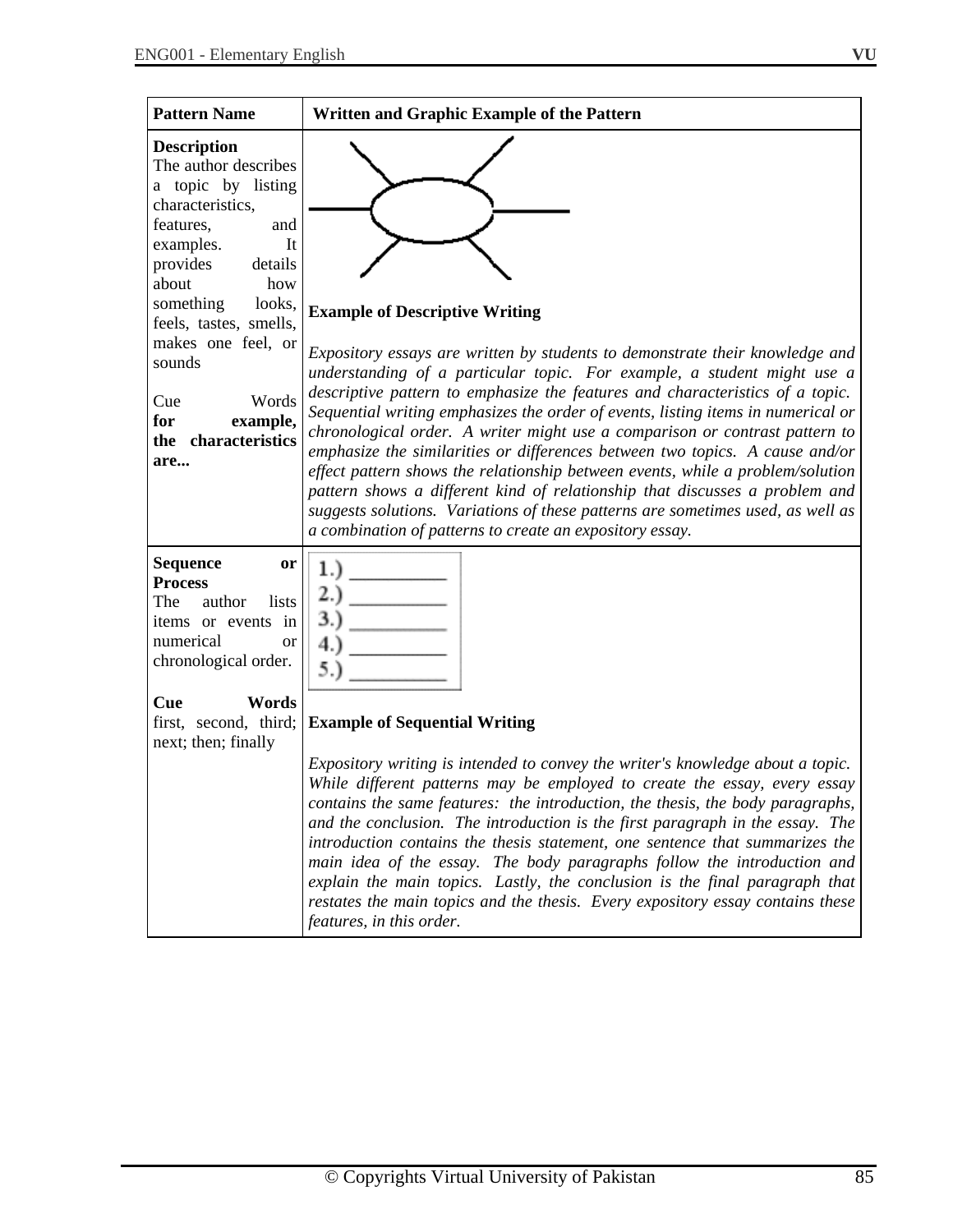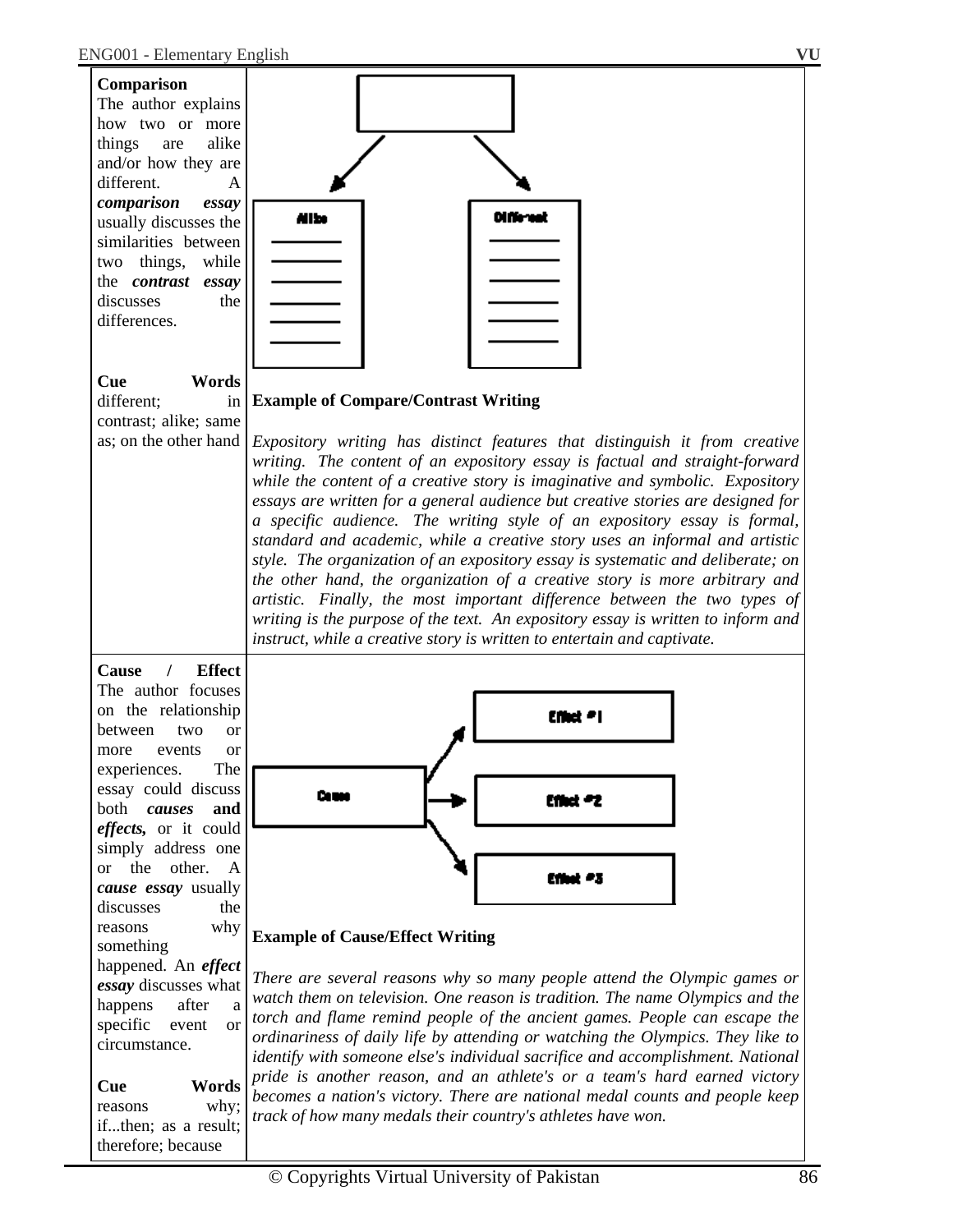| <b>Problem / Solution</b><br>The author states a  |                                                                                  |  |  |  |
|---------------------------------------------------|----------------------------------------------------------------------------------|--|--|--|
| problem and lists<br>one<br><sub>or</sub><br>more |                                                                                  |  |  |  |
| solutions for the                                 |                                                                                  |  |  |  |
| problem. A variation                              |                                                                                  |  |  |  |
| of this pattern is the                            | <b>Example of Problem/Solution Writing</b>                                       |  |  |  |
| question-<br>and-                                 |                                                                                  |  |  |  |
| answer format in                                  | One problem with the modern Olympics is that it has become very big and          |  |  |  |
| which<br>author<br>the                            | expensive to operate. The city or country that hosts the games often loses a lot |  |  |  |
| poses a question and                              | of money. A stadium, pools, and playing fields must be built for the athletic    |  |  |  |
| then answers it.                                  | events and housing is needed for the athletes who come from around the world.    |  |  |  |
|                                                   | And all of these facilities are used for only 2 weeks! In 1984, Los Angeles      |  |  |  |
| Words<br>Cue                                      | solved these problems by charging a fee for companies who wanted to be           |  |  |  |
| the problem is; the                               | official sponsors of the games. Companies like McDonald's paid a lot of money    |  |  |  |
| dilemma is; puzzle                                | to be part of the Olympics. Many buildings that were already built in the Los    |  |  |  |
| is solved; question                               | Angeles area were also used. The Coliseum where the 1932 games were held         |  |  |  |
| answer                                            | was used again and many colleges and universities in the area became playing     |  |  |  |
|                                                   | and living sites.                                                                |  |  |  |

# **LOGICAL FALLACIES:**

Strong, logical arguments are essential in writing. However, the use of faulty logic or reasoning to reach conclusions discredits arguments and shows lack of support and reasoning. This handout lists some of these logical errors—called **logical fallacies**—that are most commonly encountered in everyday communication.

**APPEAL TO AUTHORITY:** Accepting someone's argument because of his or her authority in a field unrelated to the argument, rather than evaluating the person's argument on its own merits. (Also called *Argumentum ad Verecundiam* or "argument from modesty")

EXAMPLE: My dentist says she's voting for the conservative candidate, so I will too.

**APPEAL TO EMOTION:** Exploiting the audience's feelings to convert them to a particular viewpoint. Appeals to fear, flattery, ridicule, pity, or spite are among the most common forms this fallacy takes. In some circumstances, appealing to emotion may be appropriate, but writers should avoid appeals to emotion when reason and logic are expected or needed.

EXAMPLE: I'm sure someone with your vast experience can see that plan B is better. (Appeal to flattery)

**APPEAL TO IGNORANCE:** Basing a conclusion solely on the absence of knowledge. (Also called *Argumentum ad Ignoratiam*)

EXAMPLE: I've never seen an alien, so they must not exist.

**APPEAL TO POPULAR OPINION:** Claiming that a position is true because most people believe it is. (Also called *Argumentum ad Populum*)

EXAMPLE: Everyone cheats on their income taxes, so it must be all right.

**ATTACKING THE PERSON:** Discrediting an argument by attacking the person who makes it, rather than the argument itself (Also called Poisoning the Well or *Argumentum ad Hominem—*literally, "argument against the man")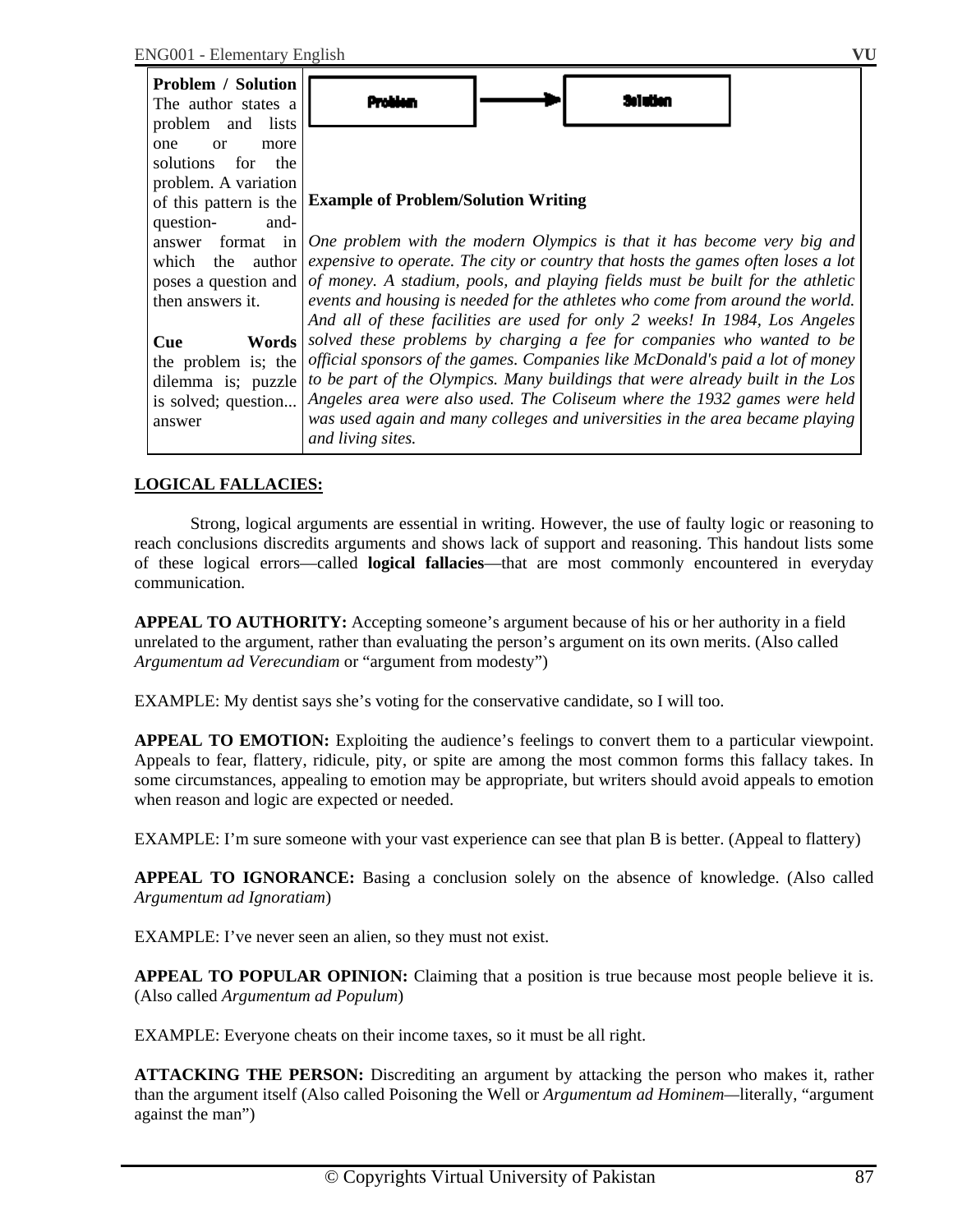EXAMPLE: Don't listen to Becky's opinion on welfare; she just opposes it because she's from a rich family.

**BEGGING THE QUESTION:** Using a premise to prove a conclusion when the premise itself assumes the conclusion is true (Also called Circular Argument, *Circulus in Probando,* and *Petitio Principii*)

EXAMPLE: I know I can trust Janine because she says that I can.

**COMPLEX QUESTION:** Combining two questions or issues as if they were one, when really they should be answered or discussed separately. Often involves one question that assumes the answer to another.

EXAMPLE: Why did you steal the CD? (Assumes you did steal the CD.)

**COMPOSITION:** Assuming that because parts have certain properties, the whole does as well. (The reverse of Division)

EXAMPLE: All the parts of the engine were lightweight, so the engine should have been lightweight.

**CORRELATION IMPLIES CAUSATION:** Concluding that because two things occur at the same time, one has caused the other. (Also called *Cum Hoc Ergo Propter Hoc*—literally "with this, therefore because of this.")

EXAMPLE: There was a full moon the night I had my car accident, so I'm never driving again under a full moon.

**DIVISION:** Assuming that because a large body has certain properties, its parts do as well. (The reverse of Composition)

EXAMPLE: Europe has great museums, so every country in Europe must have great museums.

**EQUIVOCATION:** Applying the same term but using differing meanings.

EXAMPLE: The sign by the pond said, "Fine for swimming," so I dove right in.

**FALSE CAUSE AND EFFECT:** Claiming that because one event occurred before a second, it caused the second. (Also called Coincidental Correlation and *Post-Hoc Ergo Propter Hoc—*literally "after this, therefore because of this.")

EXAMPLE: Yesterday I ate broccoli and then failed my test. I'm never eating broccoli before a test again.

**FALSE DILEMMA:** Suggesting only two solutions to a problem when other options are also available. (Also called Bifurcation)

EXAMPLE: America—loves it or leaves it!

**HASTY GENERALIZATIONS:** When a writer arrives at a conclusion based on inadequate evidence or a sample that is too small.

EXAMPLE: I liked the last Chinese restaurant I went to, so I will like every Chinese restaurant in the world.

**IGNORING THE ISSUE:** Shifting the reader's attention from the real issue to a different argument that might be valid, but is unrelated to the first (Also called Arguing beside the Point and *Ignoratio Elenchi.*)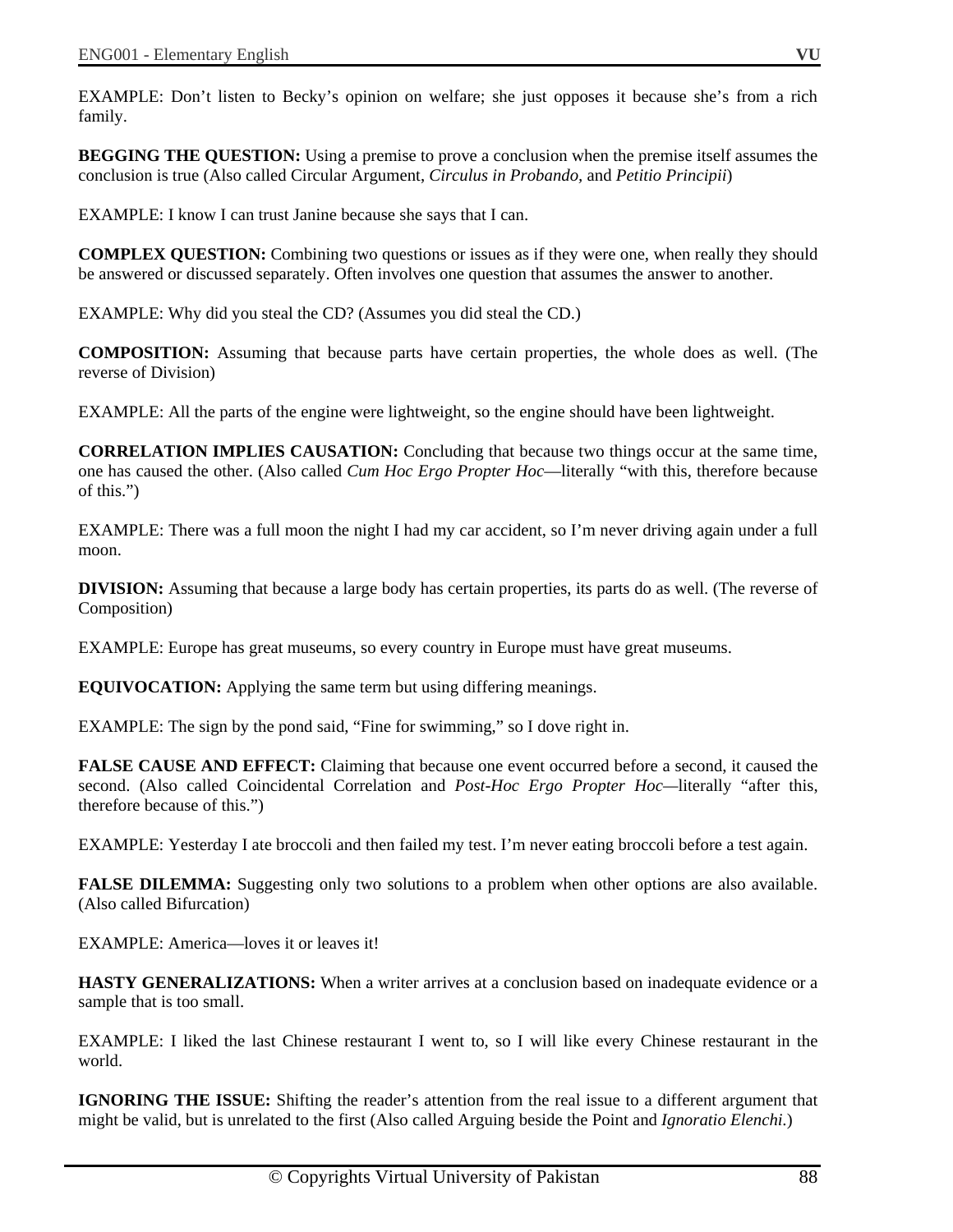EXAMPLE: No, the criminal won't say where he was on the night of the crime, but he does remember being abused repeatedly as an innocent child.

**RED HERRING:** Introducing an unrelated or invalid point to distract the reader from the actual argument. Appeal to Emotion, Attacking the Person, Ignoring the Issue, and Straw Man are a few examples of Red Herring fallacies.

**SLIPPERY SLOPE:** Assuming a chain of cause-effect relationships with very suspect connections.

EXAMPLE: If I give you a free ticket, then I'll have to give everyone a free ticket. Then my boss will get mad and fire me, and I will become homeless. So giving you a free ticket will make me homeless.

**STACKING THE DECK:** When a writer tries to prove a point by focusing on only one side of the argument while ignoring the other

EXAMPLE: Obviously the United States and China should have a free trade agreement, since it would reduce prices, increase efficiency, and pave the way to greater cultural exchange.

**STRAW MAN:** Attacking one of the opposition's unimportant or small arguments, while ignoring the opposition's best argument.

EXAMPLE People from Quebec want to secede from Canada to get their own currency. Don't they realize money isn't everything?

**Source: Utah Valley State College Writing Center**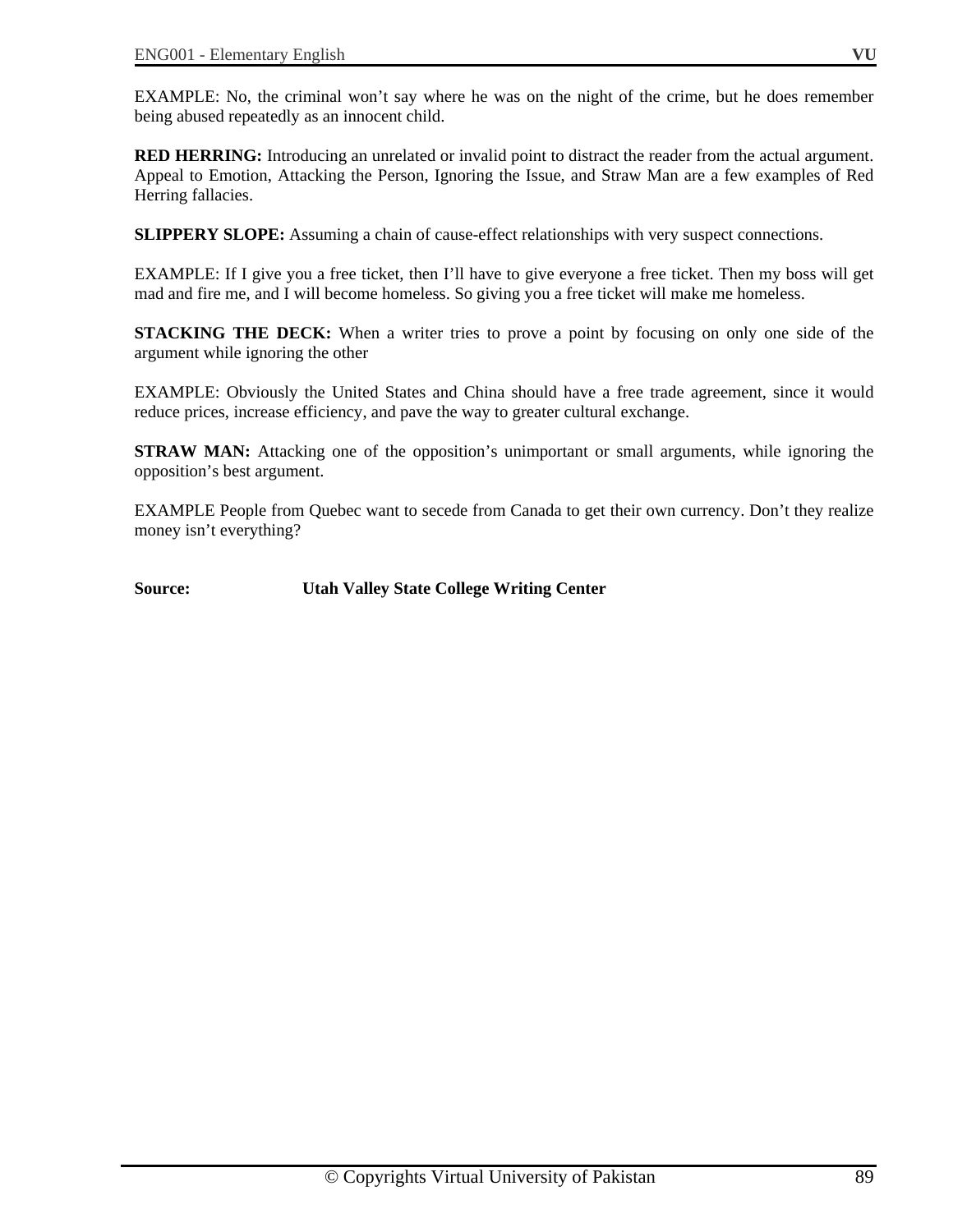# **THE WRITING STYLES: REPORT and NARRATIVE WRITING**

#### **REPORT WRITING:**

**Reports are orderly and objective communication of factual information that serves some specific purpose.** 

### **1. MANUSCRIPT FORMAT**

The manuscript format **must** be presented in the following order:

- 1. Flap
- 2. Title page
- 3. Abstract
- 4. Acknowledgement
- 5. Table of contents
- 6. Table of illustration
- 7. Introduction
- 8. Findings
- 9. Conclusion
- 10. Recommendations
- 11. Appendices
- 12. References or Bibliography
- 13. Footnotes
- 14. Index

# **SHORT REPORTS:**

These are two types: Memo and Letter type. Actual difference lies in the body of this document.

#### **Body of short report:**

- 1. Terms of reference
- 2. Procedures
- 3. Findings
- 4. Conclusion
- 5. Recommendations

Do not use the automatic formatting features of your word processor such as endnotes, footnotes, headers, footers, boxes etc.

Provide appropriate headings and subheadings as in the journal. We use the following hierarchy: **BOLD CAPS**, **bold lower case**, Plain Text, Italics.

Cite illustrations in numerical order (fig 1, fig 2 etc) as they are first mentioned in the text. Tables **must** be embedded where cited in the text.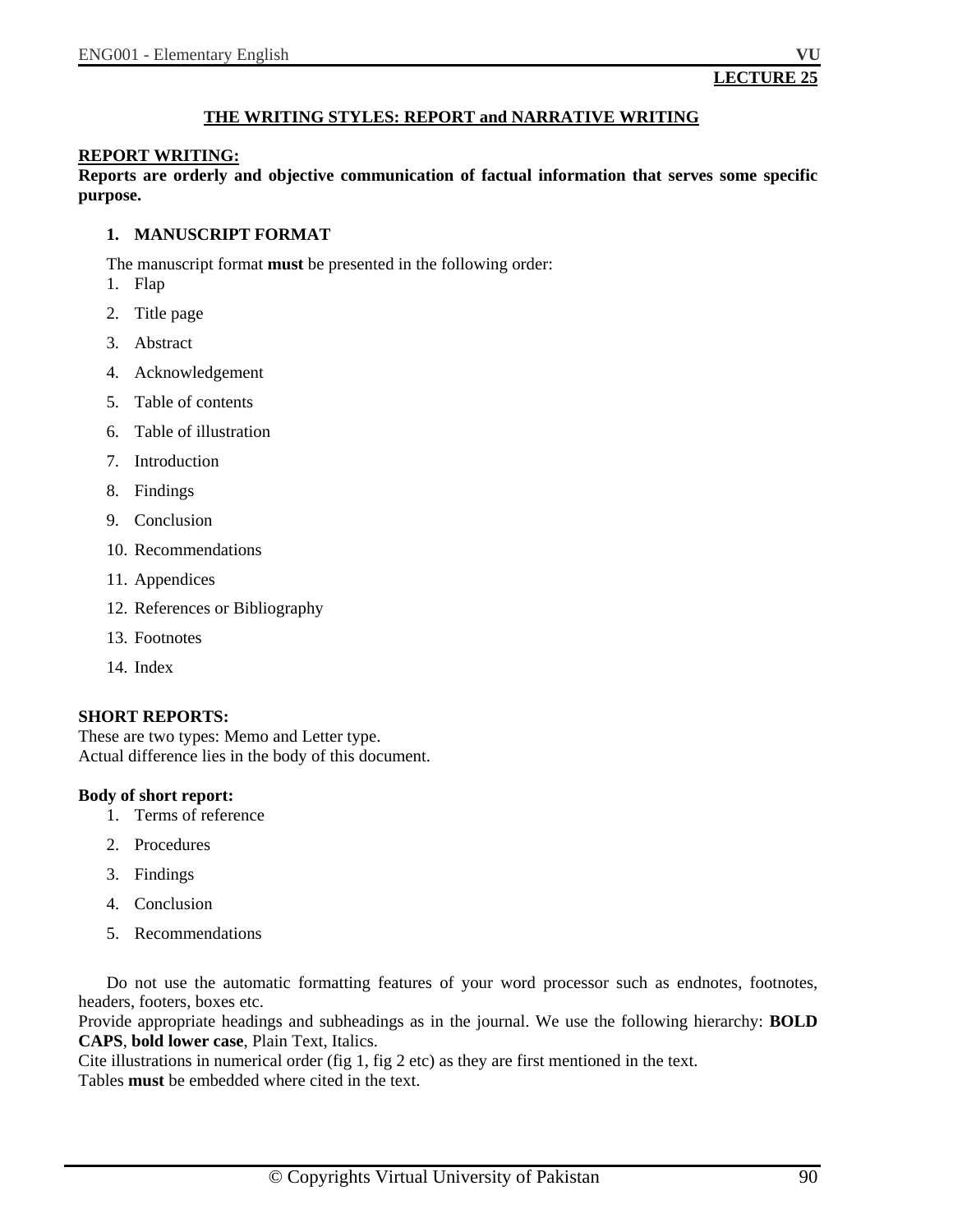# NARRATIVE WRITING:

Narrative writing tells a story. In essays the narrative writing could also be considered reflection or an exploration of the author's values told as a story. The author may remember his or her past, or a memorable person or event from that past, or even observe the present.

When you're writing a narrative essay, loosen up. After all, you're basically just telling a story to someone, something you probably do every day in casual conversation. Use first person and talk it through first. You might even want to either tape record your story as if you were telling it to someone for the first time or actually tell it to a friend.

Once you get the basic story down, then you can begin turning it into an essay. If you feel that you lack life experience, then you may choose to write about someone else or write about an observation you've made about a recent event. You could write about your children, your parents, or your favorite sport or hobby. The important aspect to remember is that you should have a story. **In a successful narrative essay, the author usually makes a point.**

## **Features**

- 1. The story should have an introduction that clearly indicates what kind of narrative essay it is (an event or recurring activity, a personal experience, or an observation), and it should have a conclusion that makes a point.
- 2. The essay should include anecdotes. The author should describe the person, the scene, or the event in some detail. It's okay to include dialogue as long as you know how to punctuate it correctly and as long as you avoid using too much.
- 3. The occasion or person described must be suggestive in that your description and thoughts lead the reader to reflect on the human experience. For instance, I read an excellent student essay that told the story of a young woman forced to shoot several wolves that were attacking her cattle. She told her story and included the inner struggle she faced as she made the choice of saving the cattle or saving the wolves. She shot the wolves, but learned that whatever her choice had been, she would not have been comfortable with it. One of life's lessons is that sometimes there is no right choice, and that was the point of the essay.
- 4. The point of view in narrative essays is usually first person. The use of "I" invites your readers into an intimate discussion.
- 5. The writing in your essay should be lively and show some style. Try to describe ideas and events in new and different ways. Avoid using clichés. Again, get the basic story down, get it organized, and in your final editing process, work on word choice.

Source: **www.rscc.cc.tn.us. www.purdue.edu**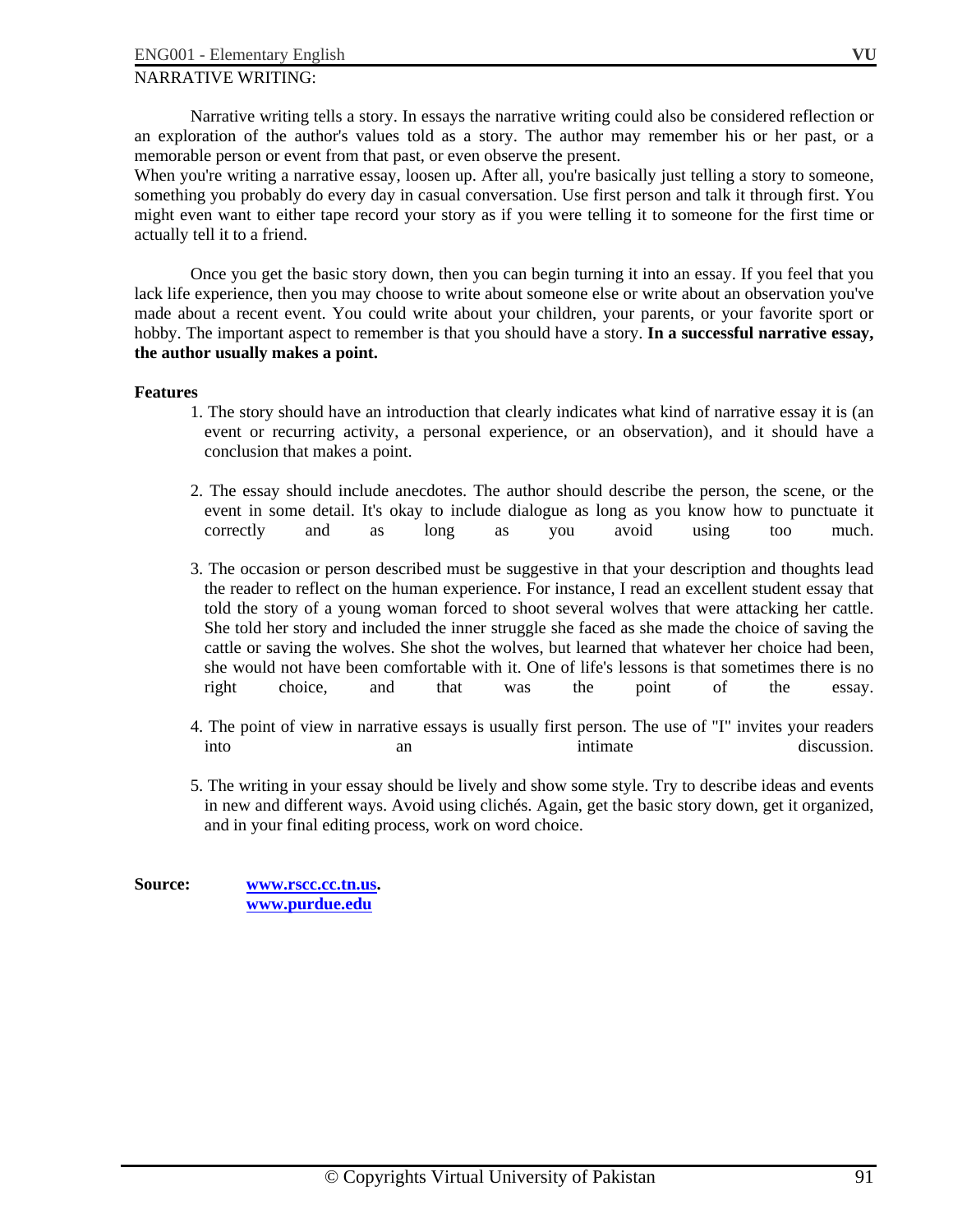### **THE WRITING STYLES: DESCRIPTIVE AND PERSUASIVE WRITINGS**

#### **DESCRIPTIVE WRITING:**

A good example of descriptive writing in modern literature is the Hobbit series by J. R. R. Tolkien.

#### **What is descriptive writing?**

Descriptive writing is the act of -- or art of -- writing to describe. Writers often seek to describe places, people, objects, sounds, tastes, smells -- or anything, really--which they feel can be captured in words. The descriptive writes are painters. The way a painter plays with numerous colours to disperse details on his canvas, exactly the same way a descriptive writer plays with his words especially with the colourful adjective and adverbs to render description so precisely that the reader sees (or hears or smells or tastes or touches) the object of the description in exactly the way that the writer intends or he experienced. I mean, the writer does not tell the reader that the flower is beautiful; it shows them the flower is beautiful. The reader feels like he/she is a part of the writer's experience of the subject.

If you were going to describe biting into an apple, you would not simply say: "He bit into the apple and it tasted good". Descriptive writing would convey the same sentence as follows: "He slowly closed his teeth on the ripe, succulent, ruby colour apple. The crunch of his teeth piercing the apple's skin was deafening and the sweet juices of the apple ran down his chin. The taste of the meat was as sweet as candy and he felt euphoric."

A good example of descriptive writing in modern literature is the Hobbit series by J. R. R. Tolkien.

#### **Examples of descriptive writing:**

Descriptive writing is used in all modes of writing (Expository, Narrative, and Persuasive) to create a vivid and lasting impression of the person, place or thing. For example: Stories, Poems, Essays and Reports

#### **Characteristics of Good Descriptive Writing**

1. Good descriptive writing includes many vivid sensory details that paint a picture and appeals to all of the reader's senses of sight, hearing, touch, smell and taste when appropriate. Descriptive writing

may also paint pictures of the feelings the person, place or thing invokes in the writer.

- 2. Good descriptive writing often makes use of figurative language such as analogies, similes and metaphors to help paint the picture in the reader's mind.
- 3. Good descriptive writing uses precise language. General adjectives, nouns, and passive verbs do not have a place in good descriptive writing. Use specific adjectives and nouns and strong action verbs to give life to the picture you are painting in the reader's mind.
- 4. Good descriptive writing is organized. Some ways to organize descriptive writing include: chronological (time), spatial (location), and order of importance. When describing a person, you might begin with a physical description, followed by how that person thinks, feels and acts.

#### **DOS' AND DON'TS OF DESCRIPTION**

#### **Dominant Impression**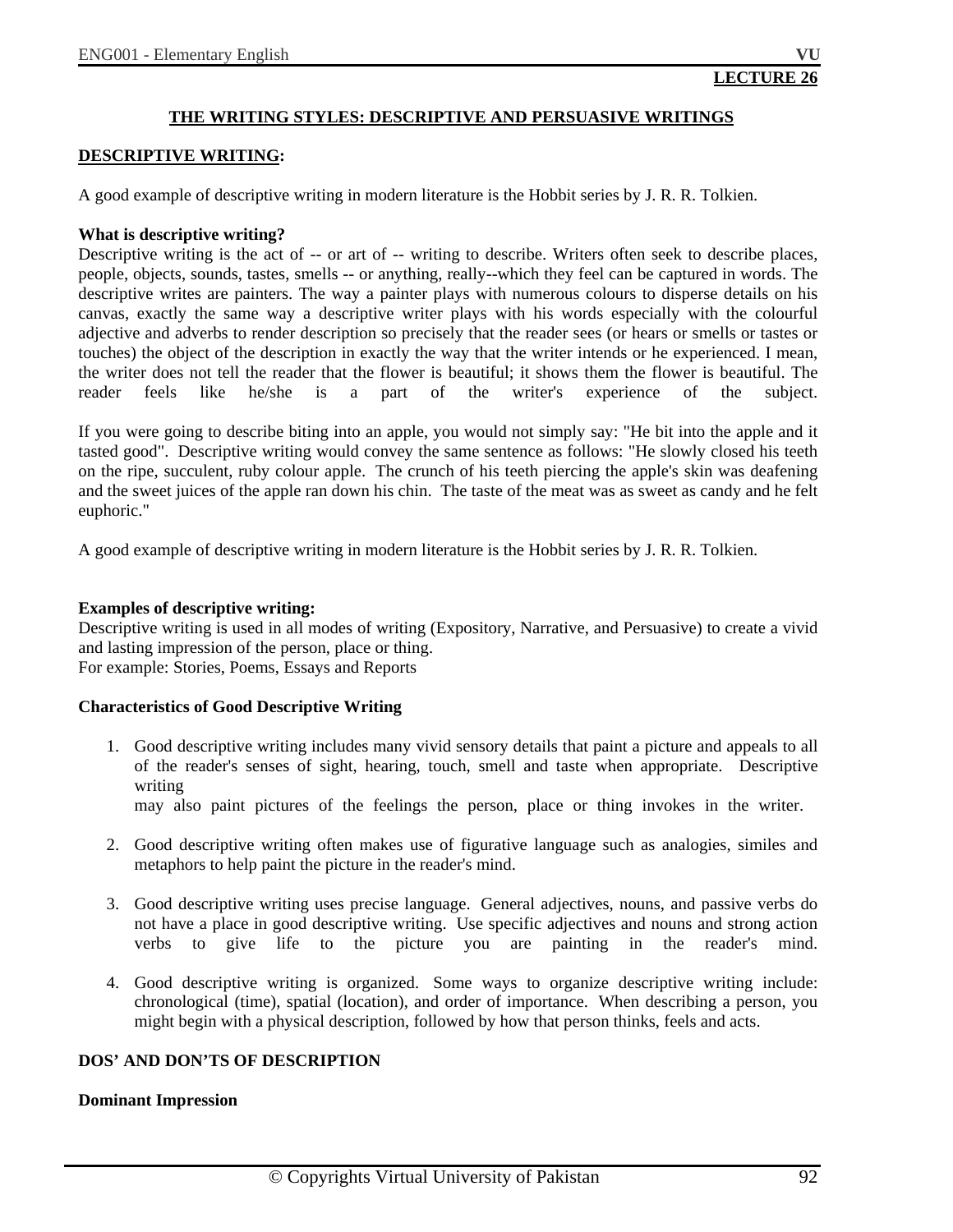The key element in writing a memorable description is the point of view of the writer (or speaker) of the passage. The dominant impression can be thought of as the way the writer feels about the object of the description; for instance, a writer may regard a place as hospitable and inviting, or as cold and forbidding. Likewise, a writer may regard a person as warm and friendly, or aloof and reserved. In conveying the chosen dominant impression, the writer must both select details carefully, and presents them with the impression in mind. All good descriptions are crafted with steady attention to the dominant impression.

# **"Show, Don't Tell"**

There's a simple reason that this is perhaps the most commonly used phrase where descriptive writing is concerned (and that you may well have heard it plenty of times already): this is truly the fundamental principle of descriptive writing. When it comes to describing something, 'telling' the reader about it comes off as flat, vague, and not particularly memorable; 'showing' the reader the object -- describing it in such a way as to paint it in words, and bring it to life in the reader's eye -- renders the object far more vivid, visible, and active.

But what exactly, are "telling" and "showing?"

Telling is another way of saying 'summarizing.' Here's a writer 'telling' readers about a room: "It was a nice room, a warm room. It was a happy place to be."

The reader reads this and says to her or himself, "okay, but why? What did the room look like? Why was it a happy place to be? Was it warm, or hot? Or does the writer mean warm in terms of temperature? I can't really see or feel this room; I wish I'd been given more details." These two sentences may represent exactly how the writer feels about the room, but to the reader they aren't vivid enough to register this room as any different from any other room. More importantly, the reader is unable to experience the qualities of this room that the writer intends; because the reader has only been 'told' about the room (and told in very vague terms), the room itself remains fuzzy and unclear (essentially invisible), and the qualities of niceness, warmth, and happiness are merely the writer's impressions of the room, nothing the reader can connect to.

Far more vivid and communicative is to show the reader the room (with emphasis on the aspects of the room which provoke in the writer the feelings she or he receives). Here's a brief passage which attempts to 'show' that the room is 'warm':

> "Sunlight pours through the window, pooling on the down comforter which lies across the bed. A block of light also angles across the wall opposite the bed, highlighting the pale orange color of the room. A thick red carpet sprawls over the floor, a corner of it lit too by a sunbeam; the room's windows admit the sun along two walls, and tiny dust motes hover in the bright streaks which glaze the room."

Here the writer never says "warm," but attempts to present a series of details which demonstrate this quality of the room. Perhaps just the first sentence of this description conveys this quality; however, the writer has decided to continue describing the room in order to render a clear picture (and feeling) of the room for the reader. Each reader will respond differently to this description; however, it's fairly clear in its presentation of this room as a warm and comfortable place, and the writer is well on the way to describing it in such a way as to make this room unique.

# **Observation**

It isn't possible to create a unique description of an object without first taking time to observe it. But to observe something means more than just to look at it -- the writer seeks not only the general details which comprise the basic profile of this object (the apple is red, roundish, and large for an apple), but the specific details which make the object unique:

"The apple has two leaves still attached to the stem; it doesn't stand straight when resting on a tabletop, on its left side a streak of yellow shines underneath the red, a small bruise hangs just below the apple's crown on its back side."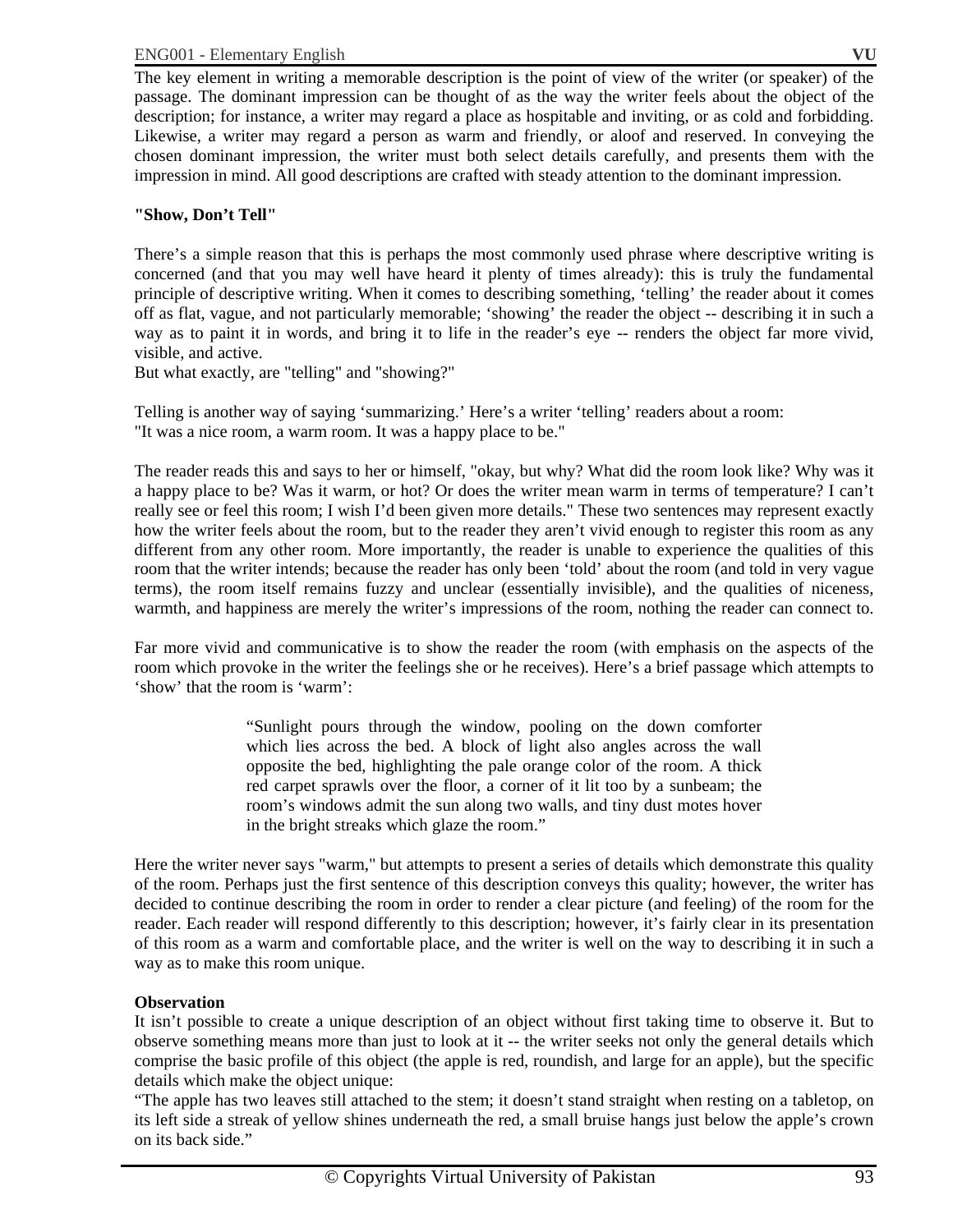As a writer, one must ask why this object is not any object; what details about it make it unlike any other - and specifically, unlike any other of its kind (in the case of the apple, the writer seeks the details which make this apple not just another red apple; the writer seeks to write such a precise description that the reader could pick this apple out of a bowl of six other apples).

# **Using All Five Senses**

Up to here, most of the emphasis has been placed on visual details; there's little doubt that in describing most things, visual properties form the dominant portions of our descriptions. This is because for most of us, our sight is the sense which is the primary -- and dominant -- sense through which we perceive our world. What something looks like is extraordinarily important in our ability to perceive it, particularly when we are trying to perceive something solely through a written description.

However, the best descriptive writing evokes objects through the use of more than just sight. The more a writer can capture an object through senses such as sound, smell, touch, and even taste, the more vivid and unique the writer's description becomes. If, in describing the apple above, the writer includes the aroma of the apple (if it had one), or a sense of what the apple's skin might feel like, or even if the writer imagines the possible taste of an apple like this, the description of the apple becomes even more specific and memorable. In observing an object one aims to describe, the goal is always to try to see past the obvious - and this most certainly includes observing not only the visual qualities of something, but attempting to perceive it through all five senses.

# **Strong Verbs**

Good descriptive writing also employs the use of strong, specific verbs. Central in choosing verbs is -- as always -- the avoidance of the verb 'to be.' To say a thing 'is,' or 'was,' is not nearly as active -- and therefore specific -- as choosing a sharper verb. Consider these two versions of the same sentence:

The sunlight was on the propane tank. The sunlight stretched over the propane tank.

Clearly the second sentence is more interesting; here the sunlight becomes active. In the first sentence, there's nothing interesting about the sun's presence -- it's simply there. Here are a few more examples of active verbs in action (taken from writing teacher Natalie Goldberg):

The fiddles boiled the air with their music. The lilacs sliced the sky into purple. Her husband's snores sawed her sleep in half.

A good rule of thumb is that the more unexpected the verb (as in 'boiled' in describing how fiddles sound, or 'sliced' in describing flowers), the more specific and memorable a sentence will be.

However, it's also important to remember that active verbs can't be used in every sentence; and sometimes, more general verbs like 'run,' 'see,' 'go,' 'said,' etc., are exactly what you need in a given sentence. The goal, as a writer, is to make your choice a conscious one -- choose the verb you want, not the verb that comes to you most easily. Push yourself to use specific, active verbs whenever possible, and to choose your verbs (and all your words) carefully and deliberately all the time.

Example: "We had a really nice dinner" could become, "We enjoyed a tasty meal"

Have a look at these examples and see if you can spot the improvements:

- The street was empty and full of shadows. The street lay empty, full of shadows.
- The children had a great time at the circus. The children shared a thrilling night at the circus.

# **More on:**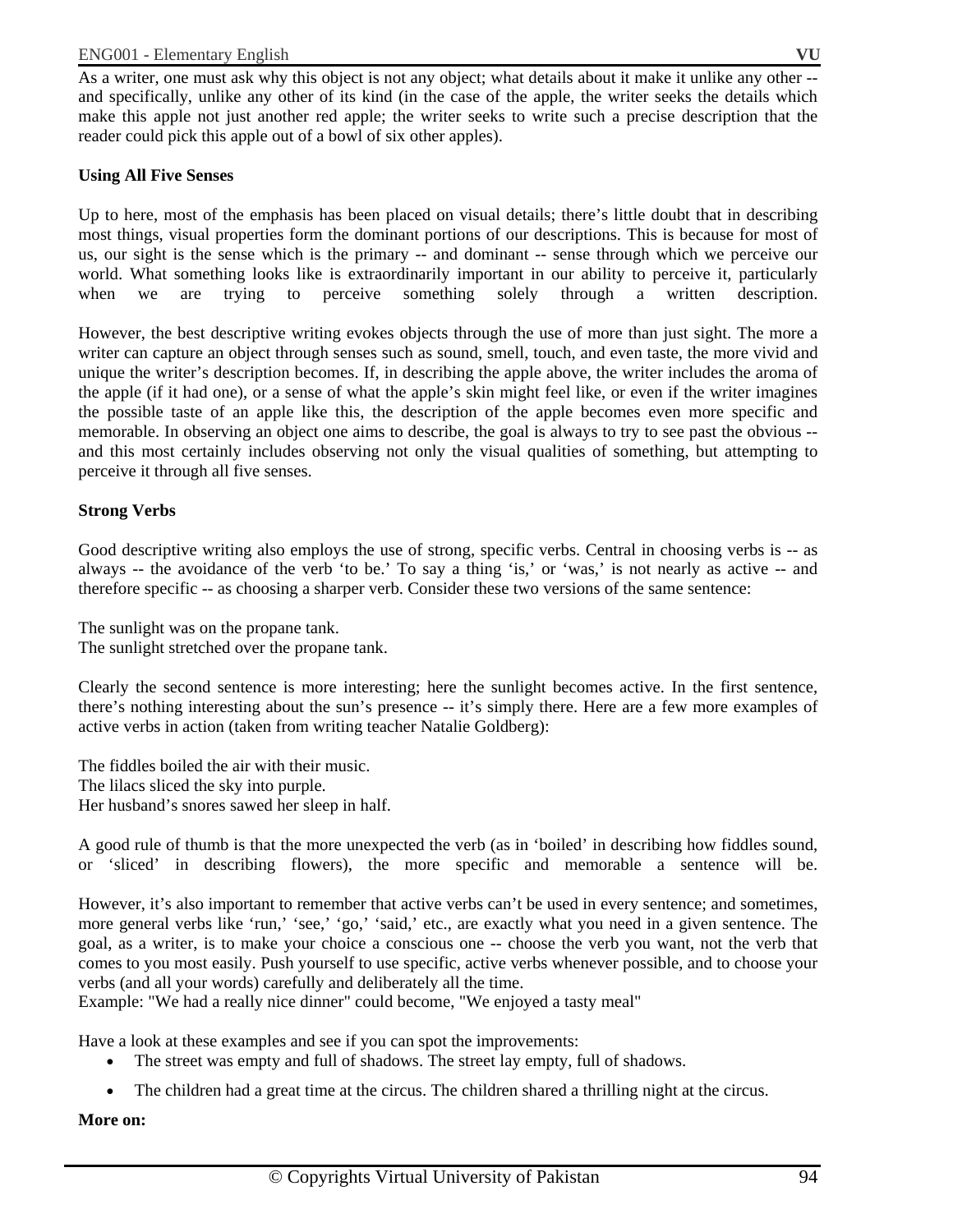## **Place Description**

Once a writer has become skilled at precise observation, and good at capturing the details which make for unique description, the next goal is to be able to describe pointedly. This means, simply, to be able to offer the reader the portrait of the object -- in this case a place -- which evokes the dominant impression the writer wishes the description to evoke. If a writer wants the reader to 'see' a sunset over the Golden Gate Bridge as beautiful and inspiring, he or she will attempt to present the description of this scene in just this way; similarly, a writer may intend this same sunset to register as a sad moment, and will then present the details of this scene in such a way as to evoke those emotions. Writers, when they describe, are usually aiming to do more than merely render a clear portrait of a place; usually the intent is to render a portrait which also evokes a feeling (as above, the description of the room was intended to capture its warmth).

#### **Descriptions** of People **People**

As with descriptions of place, descriptions of people aim not only to portray the basic essential features of a person, but also to offer some presentation of the character's personality. Again, this is done through the details the writer chooses to focus on, rather than through telling. The writer never says "he was quite uptight," or "she was lazy," but attempts to array her or his details to convey this impression of the person being described.

## **A Master at Work**

The following passage describes a pivotal scene from George Orwell's famous essay "Shooting an Elephant." Orwell, the pen name of Eric Blair (1903-1950) is famous not only for his grim novels Animal Farm (1945) and 1984 (1948), but also for his passionate defence of the integrity of the English language. "Shooting an Elephant" focuses on the use and abuse of power. Notice how Orwell draws on the sense of touch and hearing as well as sight:

"When I pulled the trigger I did not hear the bang or feel the kick—one never does when a shot goes home—but I heard the devilish roar of glee that went up from the crowd. In that instant, in too short a time, one would have thought, even for the bullet to get there, a mysterious, terrible change had come over the elephant. He neither stirred nor fell, but every line of his body had altered. He looked suddenly stricken, shrunken, immensely old, as though the frightful impact of the bullet had paralyzed him without knocking him down. At last, after what seemed a long time—it might have been five seconds, I dare say—he sagged flabbily to his knees. His mouth slobbered …."

# **PERSUASIVE WRITING**

#### **WHAT IS PERSUASION?**

The art of persuasion is the art of finding the best available means of moving a specific audience in a specific situation to a specific decision.

Persuasive writing analyzes the various sides of an issue while arguing a viewpoint. It may serve to clarify your own beliefs as you persuade others to accept a particular perspective.

# **CREATING A THESIS**

The foundation of a persuasive paper is the thesis (often called a claim). To create an effective thesis, you must select an appropriate topic and decide on your position.

# **SELECT A TOPIC**

Persuasive writing addresses topics that are somehow controversial or stimulate discussion because of their complexity. To select a topic, first consider your own opinions. Ask yourself these questions: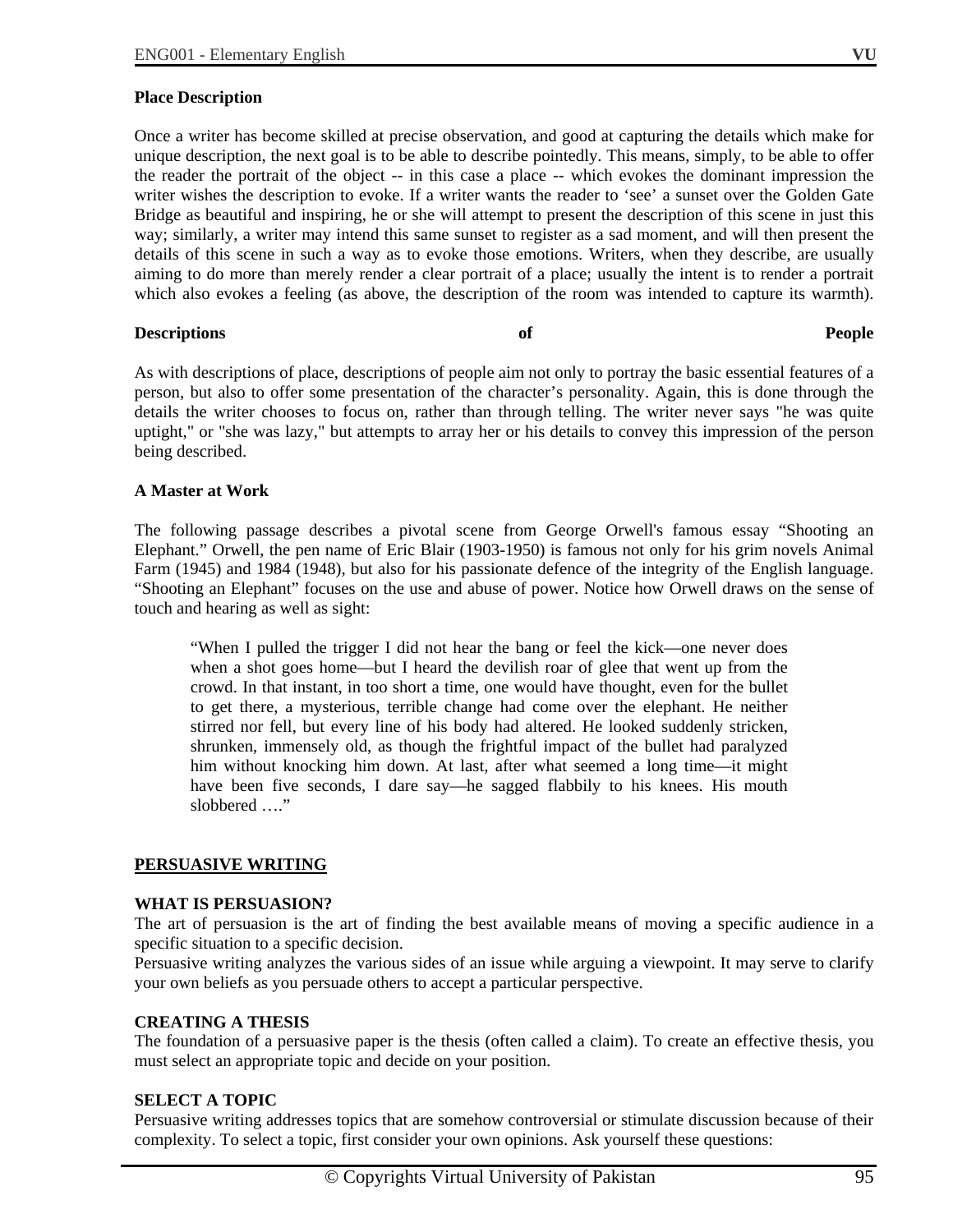- What issues do I feel strongly about?
- What topic would I like to learn more about?

Once you have selected a topic, take time to write down everything you know about it. You probably will not use all the ideas you jot down, but this will get you thinking. From here, research the issue thoroughly; become an expert on the topic, and understand *all* sides of the issue. Through research, you will be prepared to decide on a position.

# **DECIDE ON A POSITION**

The position you decide upon becomes your thesis statement or claim—what you want to argue or persuade. This claim will set limits on your topic and allude to the organization of your paper. When deciding on a position, be sure that your thesis is arguable. Avoid arguing about the following:

**Indisputable facts** For example, there is no point in trying to argue that heart disease is deadly. Everyone knows that, so a better argument would revolve around how to stop the rise of heart disease within current American society.

**Preferences** Opinions can be changed, but some people just prefer one thing over another. For example, some people do not like to scuba dive. You cannot convince them to enjoy something they simply do not.

**Religion and other deep-rooted beliefs** Such issues are beyond empirical analysis and are therefore very difficult to argue. Take an angle that does not directly argue these issues. For example, you would not want to try arguing that Christianity is false. This would only incite anger in the people who hold Christianity as a core value.

### **SUPPORTING YOUR THESIS**

After deciding on a claim or thesis, you will need to identify proofs—or premises—to support the thesis. These premises will be stated in your thesis statement in the same order they will be addressed in the paper. Use the persuasive techniques of logos, ethos, and pathos to support your viewpoint and address alternate perspectives.

# **DEVELOP PREMISES**

Premises are the evidence that supports your thesis, and they make up the bulk of your paper. For example, if you are arguing that the United States should not trade with countries that commit human rights violations, your premises might be

- (1) Trading with violating countries philosophically encourages further violations.
- (2) US industries would also end up exploiting people.
- (3) The violating country will be harmed by lack of trade and thereby stop exploiting workers.

The body of your paper will address each of these premises in detail, so you will need sufficient evidence to support each one.

NOTE: Sometimes premises have unstated assumptions. If your reader might disagree with these assumptions, then you have the added task of proving the assumption. For example, by arguing that the US should not trade with countries that commit human rights violations, you are assuming that your reader believes it is wrong to abuse the working class.

#### **THE TACTICS OF RHETORIC**

To be persuasive, your argument must be solid and reasonable. In order to be convincing, you should appropriately apply the persuasive techniques of **logos**, **ethos**, and **pathos**.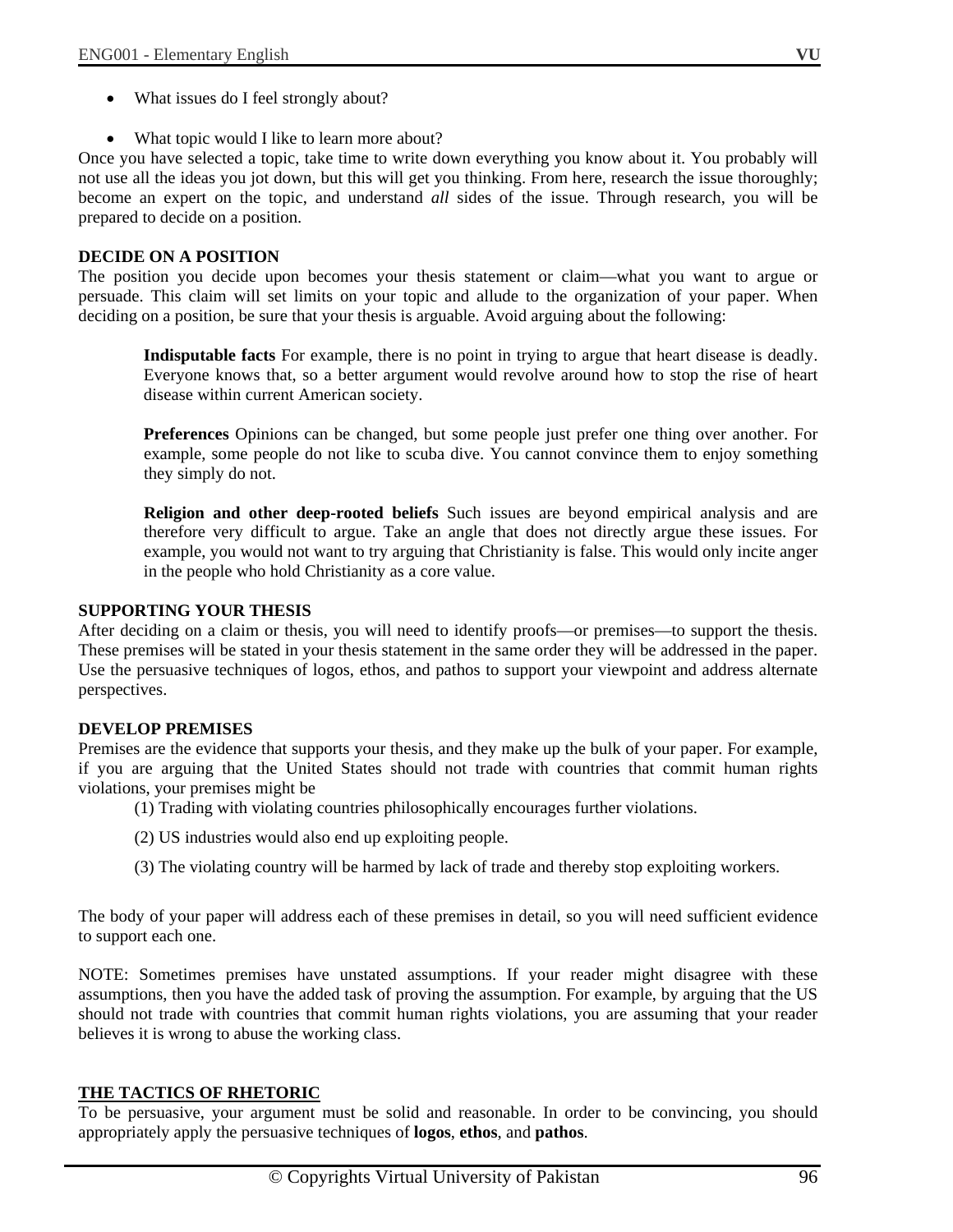**Logos:** Appeal to reason by using facts, statistics, research, logical arguments, etc. This is the most convincing technique in academic writing.

 **Ethos**: Appeal to the credibility or character of the author or of the people quoted. Use credible sources, and prove your own credibility with good academic writing and tone.

**Pathos:** Appeal to emotion, values, and beliefs to support your own feelings or passion about the issue. Include personal stories from yourself or others, and use appropriate word choice to emphasize emotion. In academic writing, this technique should be used with care.

# **Pathos Principle 1:**

#### **Know your Audience.**

They are concerned about local issues and local people

• Make local arguments

They make decisions with both their minds and hearts

• Appeal to both

They feel financially pressured

• Show how your programs save money or bring new money into the community

# **Pathos Principle 2:**

#### **Know what moves your Audience.**

Ask yourself:

What do they all commonly want?

- What have you done for me lately?
- What are your program's results?

And give it to me straight!

- Since I have lots of competition for my attention, give it to me short and simple
- Tell me the facts & figures that prove your program helps
- Show me how people were helped

# **Ethos Principle 1:**

**Write like a Professional**

- To trust you, your readers must believe you are a competent person, a professional
- Make sure you get the information down correctly:
	- The data
	- The names
	- The spelling
	- The grammar

#### **Ethos Principle 2:**

#### **Write like a Person**

- Never talk down to or over the heads of your audience
- Tell your story simply
- Aim for a 10th grade level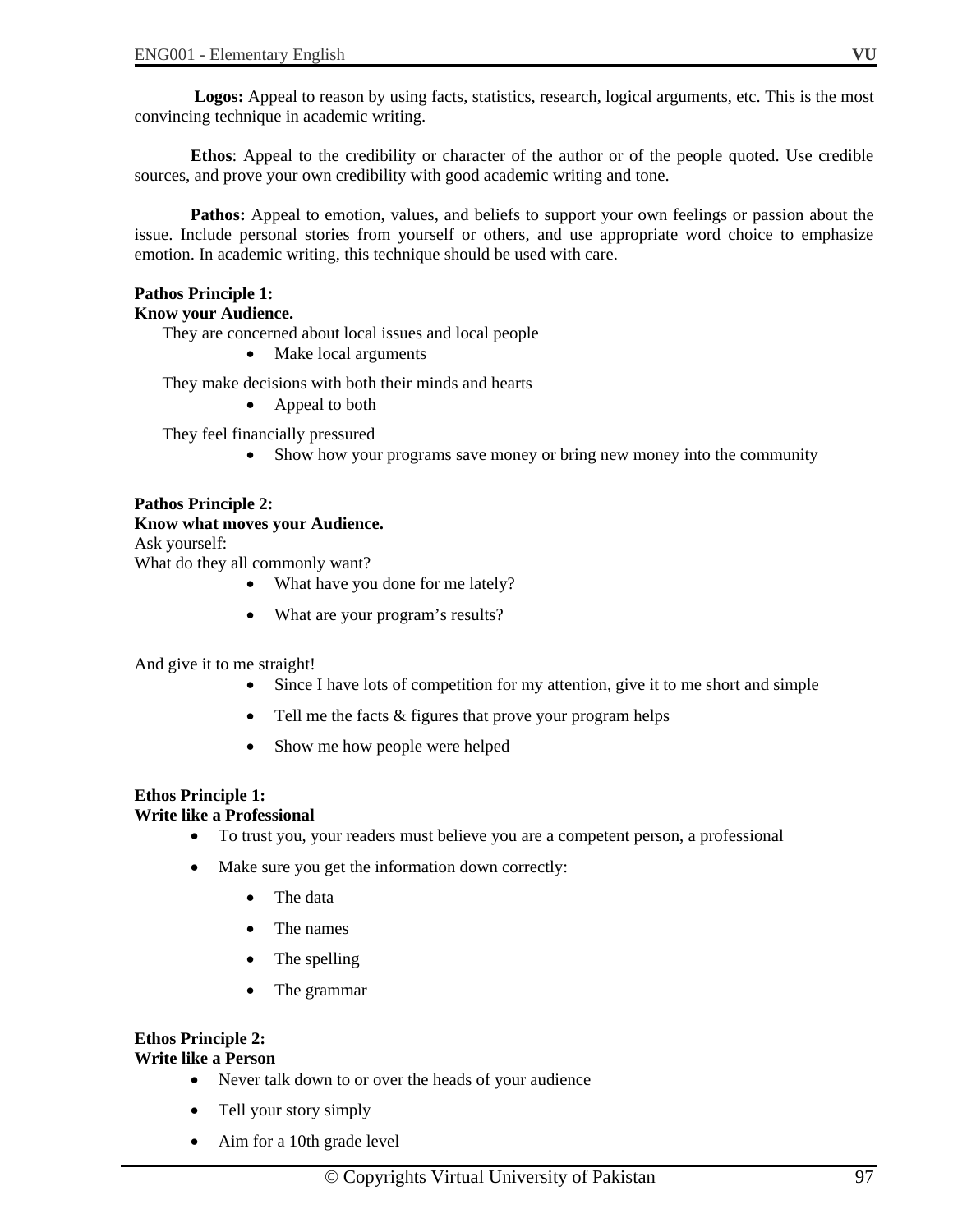- Use simple familiar words
- Avoid jargon and acronyms
- Use short simple sentences
- Show rather than tell

# **Logos Principle 1:**

# **Make your argument clear.**

Don't forget: An argument involves the process of establishing a claim and then proving it with the use of logical reasoning, examples, and research.

- Answer the basic questions (5W's & 1H)
- State your activities and results plainly
- Choose clear words
	- Choose a common vocabulary
	- Choose active verbs
	- Choose concrete nouns, adjectives, & adverbs

# **Logos Principle 2:**

Organize your argument. An organized argument:

- Guides an audience through your reasoning process
- Offers a clear explanation of each argued point
- Demonstrates the credibility of the writer

# **UNDERSTANDING YOUR AUDIENCE**

Supporting only your own viewpoint is not sufficient for writing a persuasive paper. You must also understand your audience, so you can find ways to support your thesis in a manner convincing to them.

Ask yourself the following questions to help you identify and persuade your audience more effectively:

What is the audience's knowledge level about your topic?

What is their attitude towards the topic?

What are the audience's values and beliefs?

These questions will help you identify the character of your audience and establish a tone for your paper that is both professional and reasonable. Assume your audience is intelligent—never sound condescending or know-it-all—but be sure to thoroughly explain concepts. Knowing your audience will also help you determine areas to research in order to effectively address counterarguments.

# **LOOK AT ALTERNATIVE PERSPECTIVES**

A large part of understanding your audience is addressing alternative perspectives. This can be done just after the introduction, just before the conclusion, or throughout the paper. Addressing other viewpoints can be intimidating, yet it is essential. Alternative perspectives should be treated fairly— think about what others believe and why they believe so, and focus on the most common arguments. From there, you can either refute or concede. Conceding means that you agree with the argument and acknowledge the issue is complex; follow with a discussion of your next strong point. When refuting arguments, show why your view is more reasonable or stronger. Always build on common ground.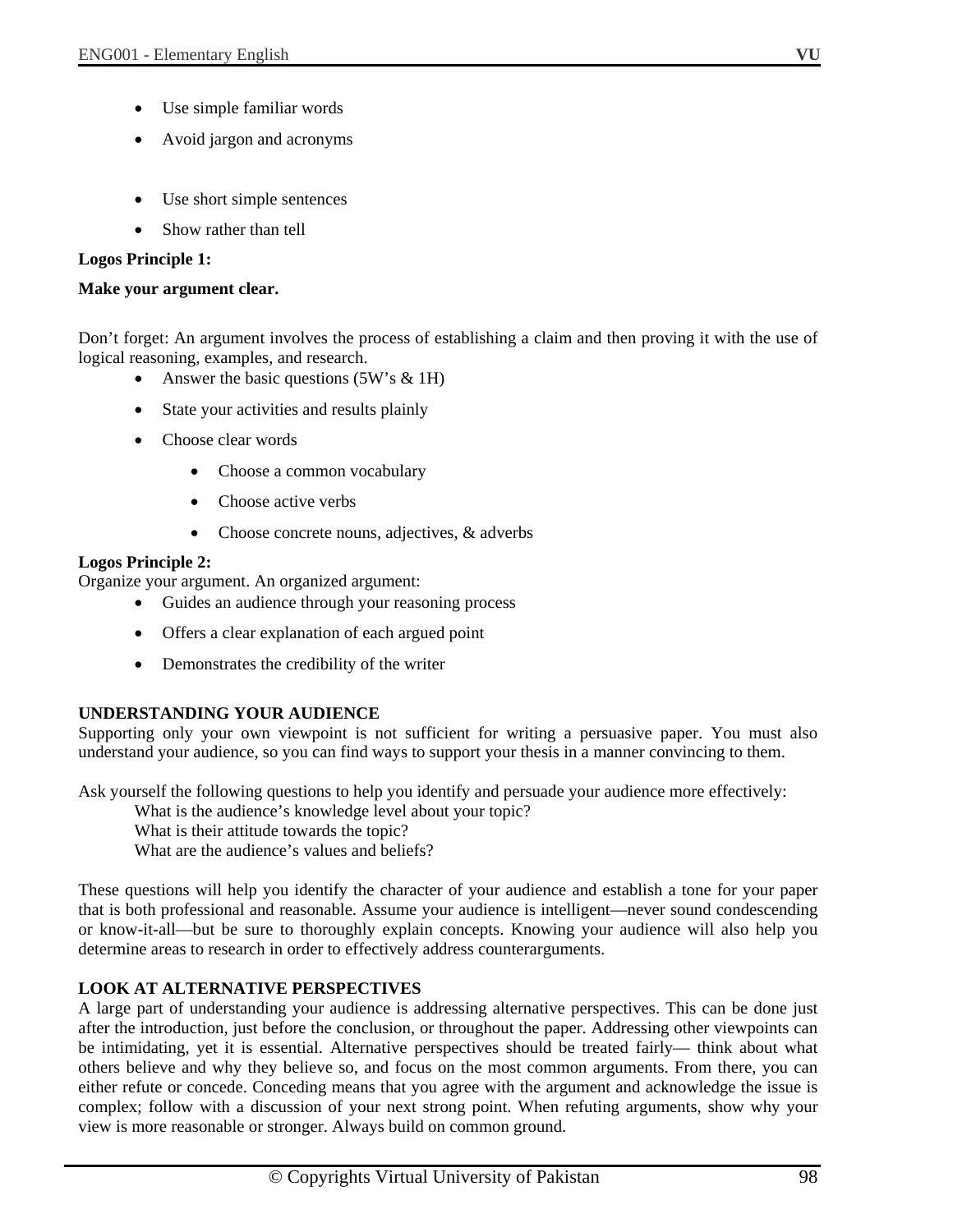#### **TIPS**

- Use third person rather than first or second person point-of-view.
- Use examples and vivid descriptions rather than telling your reader what to feel.
- Avoid absolutes and hasty generalizations such as *always*, *never*, or *all people*. See the Writing Center's *Logical Fallacies* handout for other examples of improper logic.
- Use evidence that is recent, relevant, and impartial. Have sufficient evidence to justify each point.
- Follow basic essay format with an introduction, body paragraphs, and a conclusion.
- Make sure to include proper in-text citations and a *Works Cited*/*Bibliography*/*References* page.
- While this handout provides basic guidelines for persuasive writing, always tailor your paper to your audience and the specific assignment.

#### **TRADITIONAL STRUCTURE IN PERSUASIVE WRITING**

Here is a list of the traditional parts that can be used to strengthen an argument presented in persuasive writing. While these do not have to be followed exactly or in this order, they are helpful in forming the structure in persuasive writing.

- Exordium, or introduction
- Narration, or background statement of the facts
- Partition, or forecast of the topics to be presented
- Conformation or the confirmation of the piece. In contemporary English classes, this would be called the body of the text.
- Refutation, or discussion of alternatives
- Peroration or a conclusion. It's often helpful to tie the conclusion back to the introduction in order to strengthen your claim.

#### **COMMON TECHNIQUES**

- 1. Emphasizing benefits while ignoring drawbacks
- 2. Writing in active voice rather than passive voice
- 3. Writing in short sentences and shorter words
- 4. Creating a list of 'For and Against' points
- 5. Capturing the reader's interest from the first sentence
- 6. Using connectives e.g. Furthermore, Moreover and Therefore
- 7. Making opposing facts seem like problems
- 8. Using a lively anecdote to persuade your reader
- 9. Asking rhetorical questions
- 10. Using "in fact" and "indeed" to strengthen your viewpoint
- 11. Using "however" to offer a contrasting viewpoint

© Copyrights Virtual University of Pakistan 99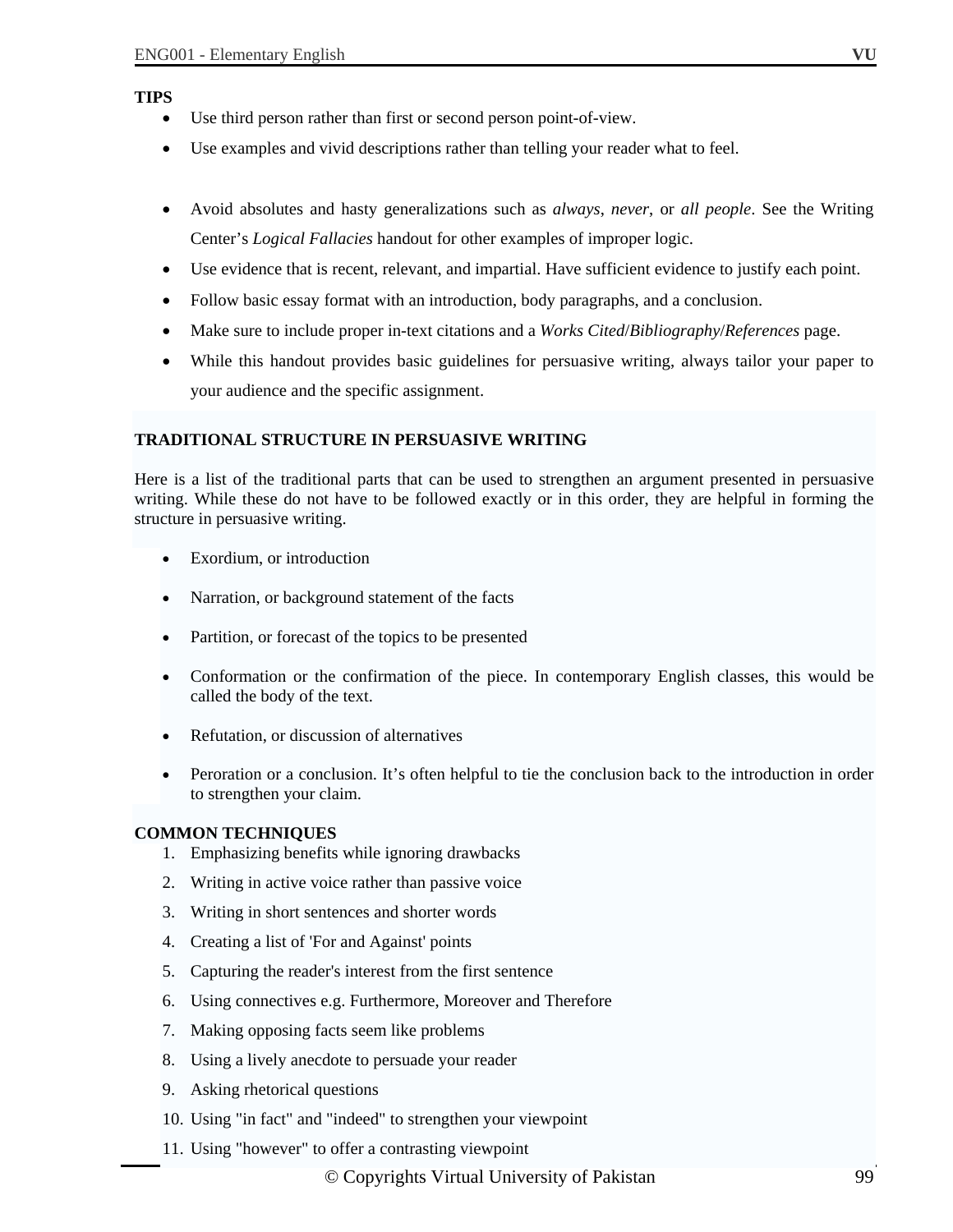12. Ending with a positive and interesting statement

#### **Visual Appeals**

Visual appeals can add to the effectiveness of the written word alone. Using complementing visuals can help strengthen arguments. This improves the visual rhetoric by making the page more appealing and allowing the reader more access to the page.

#### **FOUR RHETORICAL DEVICES**

### **1. PARALLEL STRUCTURE**

Example:

Churchill's speech to the House of Common, 4 June 1940:

"We shall not flag or fail. We shall go on to the end. We shall fight in France. We shall fight on the seas and oceans. We shall fight with growing confidence and growing strength in the air. We shall defend our island, whatever the cost may be. We shall fight on the beaches. We shall fight on the landing grounds. We shall fight in the streets and in the fields. We shall fight in the hills; we shall never surrender."

#### **2. TRIADS**

Martin Luther King's Famous "I Have a Dream"

"When we let freedom ring, when we let it ring from every village and every hamlet, from every state and every city, we will be able to speed up that day when all of God's children, black men and white men, Jews and Gentiles, Protestants and Catholics, will be able to join hands and sing in the words of the old Negro spiritual, Free at last! Free at last! Thank God Almighty, we are free at last!"

#### **3. ANTITHESIS**

Motto of the state of New Hampshire: Live Free or Die.

President Kennedy's Inaugural Address in January 1961:

"And so, my fellow Americans, ask not what your country can do for you; ask what you can do for your country."

#### **4. RHETORICAL QUESTIONS**

Patrick Henry's speech in March 1775 on American Revolution:

"Gentlemen may cry, "Peace! Peace!" but there is no peace. The war has actually begun! The next gale that sweeps from the north will bring to our ears the clash of resounding arms! Our brethren are already in the field! Why stand we here idle! Is life so dear, or peace so sweet, as to be purchased at the price of chains and slavery? Forbid it, Almighty God! I know not what course others may take, but as for me, give me liberty, or give me death!"

#### **Source: Utah Valley State College Writing Center**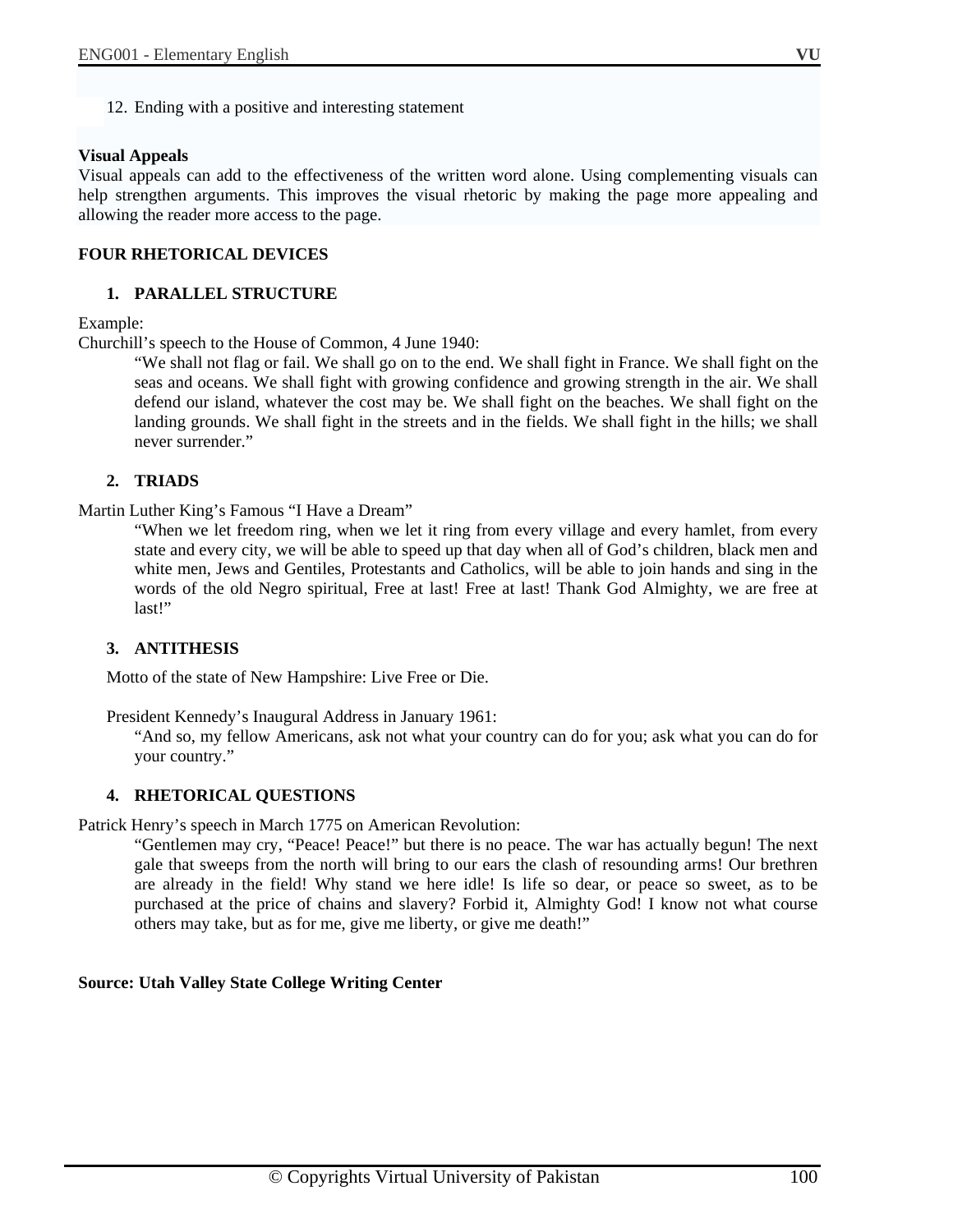#### **RESEARCH WRITING AND DOCUMNETING SOURCES**

#### **Research writing steps:**

- 1. **Select** a topic.
- 2. **Frame** a central research question and set of sub-questions.
- 3. **Survey** the topic.
- 4. **Locate** materials.
- 5. **Re-evaluate** your topic and research strategy.
- 6. **Evaluate** your sources.
- 7. **Work** with your sources.
- 8. **Develop** your thesis and supporting argument.
- 9. **Use sources** fairly and accurately by integrating and citing your sources.
- 10. **Revise**
- 11. **Edit and Proofread**

#### **Why Use Global Format (APA, MLA etc.)?**

#### • **Allows readers to cross-reference your sources easily:**

This cross-referencing system allows readers to locate the publication information of source material. This is of great value for researchers who may want to locate your sources for their own research projects.

#### • **Provides consistent format within a discipline:**

Using standard APA or MLA properly will allow you to communicate more effectively with other researchers who also use these formats. When a style is used consistently, others can easily find where you've listed your resources.

#### • **Gives you credibility as a writer:**

The proper use of global format shows the credibility of writers; such writers show accountability to their source material.

#### • **Protects yourself from plagiarism**

Plagiarism is a serious offense not only in the university system but also in the professional and intellectual circles, and may result in punishments.

# **APA Style: Two Main Concerns**

- Reference Page
- Parenthetical Citations

#### **Reference Page**

Most citations should contain the following basic information:

- Author's name
- Title of work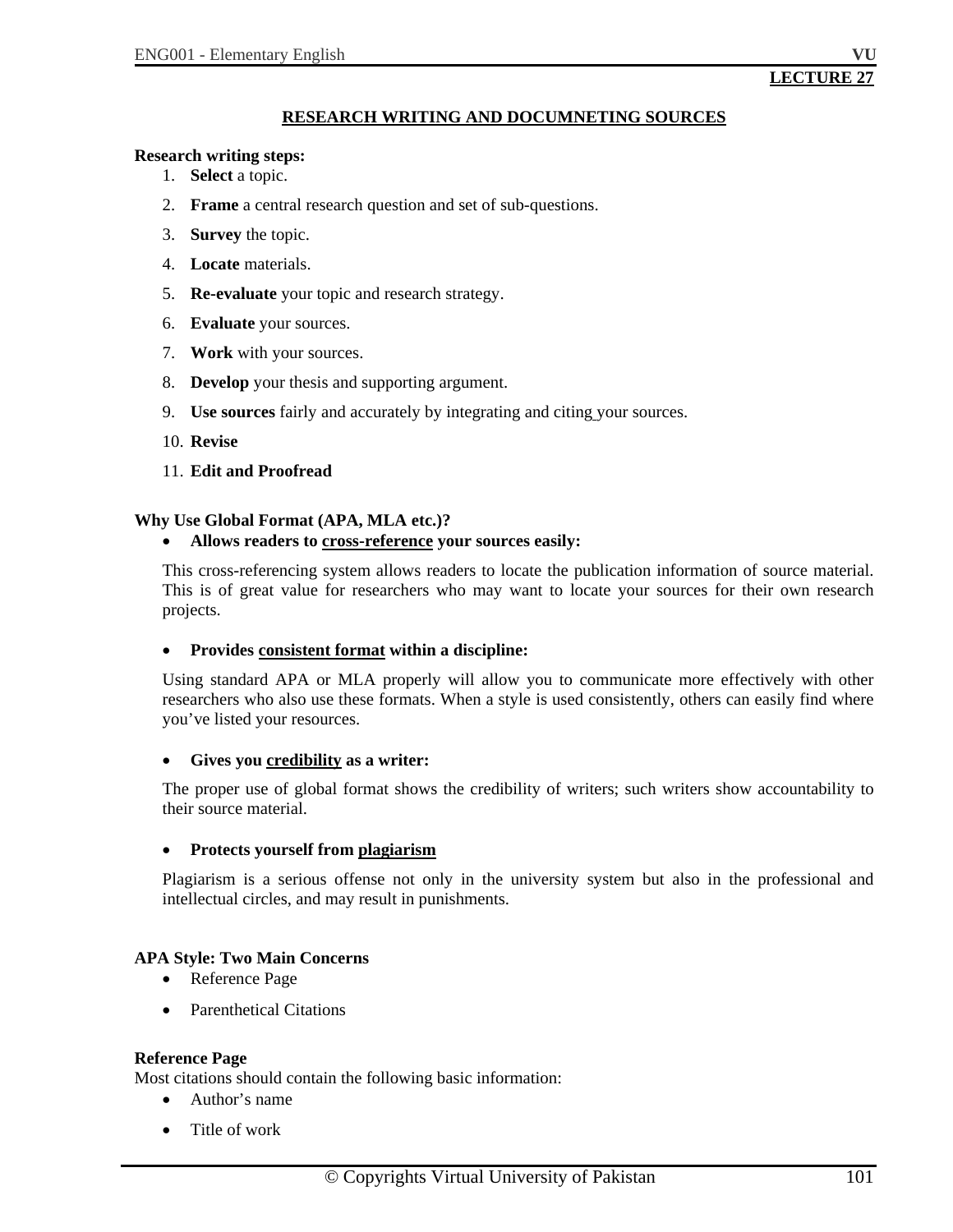# **Example:**

O'Connor. (1990). *Express Yourself in Written English*. Illinois: NTS

# **References: Some Examples**

Book

Shay, J. (1994). *Achilles in Vietnam: Combat trauma and the undoing of character*. New York: Touchstone.

| Article |                                                                    | Magazine |
|---------|--------------------------------------------------------------------|----------|
|         | Klein, J. (1998, October 5). Dizzy days The New Yorker pages 40-45 |          |

Web page Poland, D. (1998, October 26). The hot button *Roughcut* Retrieved October 28, 1998 from http://www.roughcut.com

A newspaper article article Tommasini, A. (1998, October 27). Master teachers whose artistry glows in private *New York Times* page B2

A source with no known author Cigarette sales fall 30% as California tax rises. (1999, September 14). *New York Times page* A17

#### **When Should You Use Parenthetical Citations?**

• When **quoting** any words that are not your own

Quoting means to repeat another source word for word, using quotation marks

• When **summarizing** facts and ideas from a source

Summarizing means to take ideas from a large passage of another source and condense them, using your own words

• When **paraphrasing** a source

Paraphrasing means to use the ideas from another source but change the phrasing into your own words

# **Keys to Parenthetical Citations**

Most citations should contain the following basic information:

- Author's name
- **Publication**
- Page

Example:

"Seek first to understand, then to be understood." (Covey, 1992, p.45)

# **Handling Quotes in Your Text**

• Author's last name, publication year, and page number(s) of quote must appear in the text

## **Caruth (1996) states that a traumatic response frequently entails a "delayed, uncontrolled repetitive appearance of hallucinations and other intrusive phenomena" (p.11)**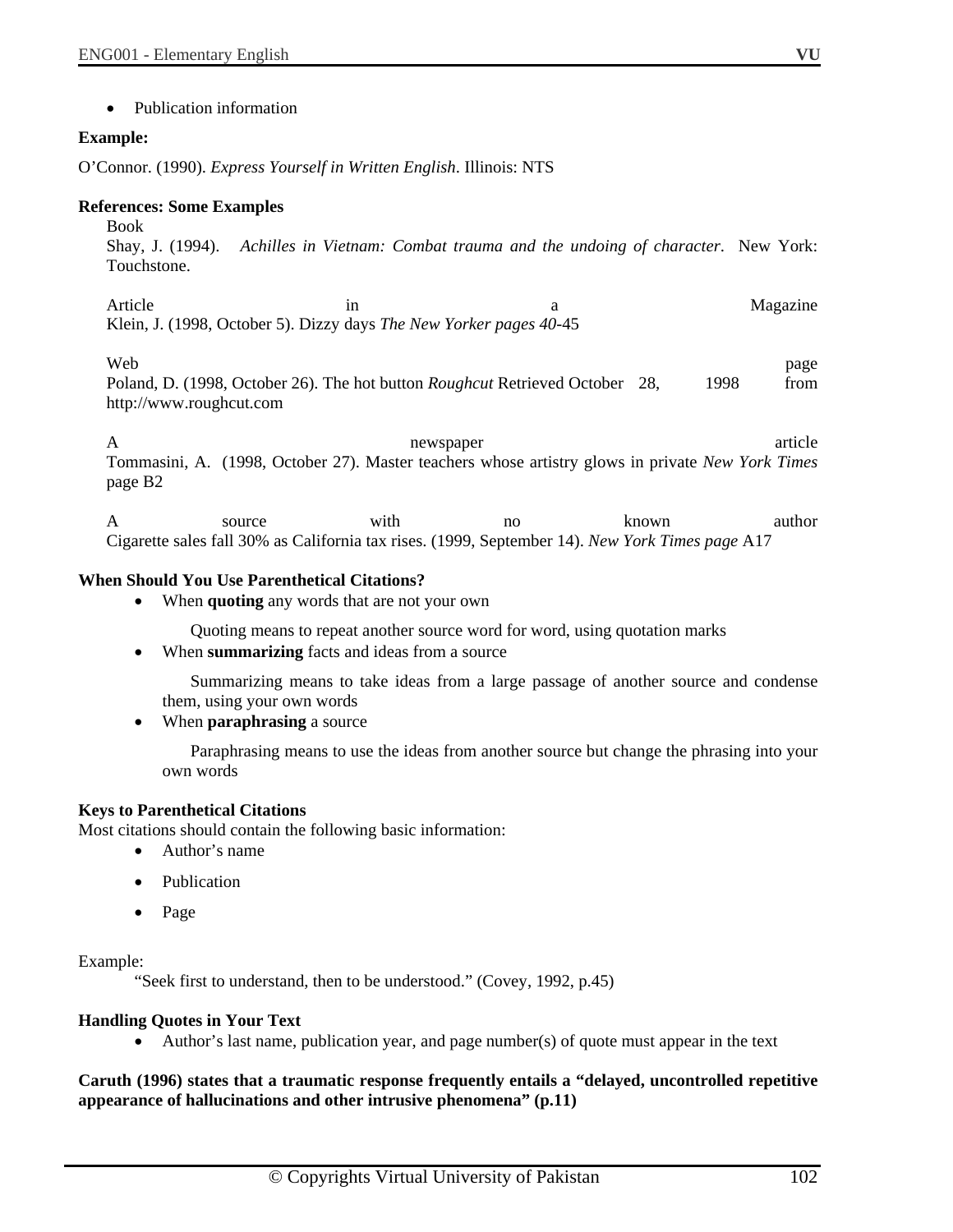# **Handling Parenthetical Citations**

Sometimes additional information is necessary . . .

1. More than one author with the same last name

 **(H. James, 1878); (W. James, 1880)** 

2. Two or more works in the same parentheses

 **(Caruth, 1996; Fussell, 1975; Showalter, 1997)** 

3. Work with six or more authors

 **(Smith et al, 1998)** 

4. Specific part of a source

 **(Jones, 1995, chap. 2)** 

5. If the source has no known author, then use an abbreviated version of the title:

 Full Title: "California Cigarette Tax Deters Smokers"  **Citation: ("California," 1999)** 

6. A reference to a personal communication:

 Source: email message from C. Everett Koop  **Citation: (C. E. Koop, personal communication, May 16, 1998)** 

7. A general reference to a web site

Source: Bartleby Resources

#### **Citation: (http://www.bartleby.com)**

Recently, the history of warfare has been significantly revised by Higonnet et al (1987), Marcus (1989), and Raitt and Tate (1997) to include women's personal and cultural responses to battle and its resultant traumatic effects. Feminist researchers now concur that "It is no longer true to claim that women's responses to the war have been ignored" (Raitt  $\&$  Tate, p. 2). Though these studies focus solely on women's experiences, they err by collectively perpetuating the masculine-centered impressions originating in Fussell (1975) and Bergonzi (1996).

However, Tylee (1990) further criticizes Fussell, arguing that his study "treated memory and culture as if they belonged to a sphere beyond the existence of individuals or the control of institutions" (p. 6).

#### **CROSS-REFERENCING: USING MLA FORMAT**

#### **MLA Style: Two Parts**

- Works Cited Page
- Parenthetical Citations

#### **Works Cited**

Most citations should contain the following basic information:

- Author's name
- Title of work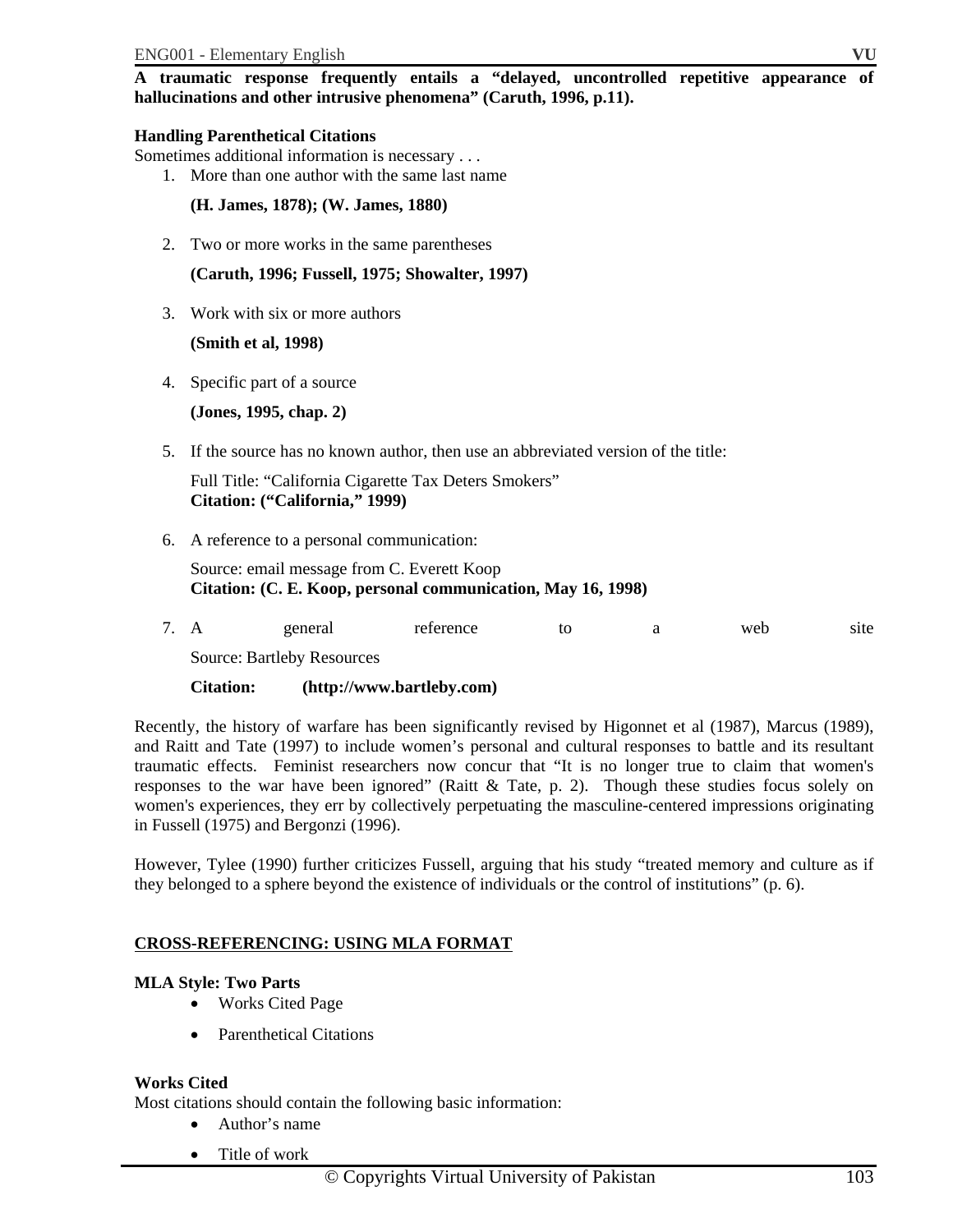• Publication information

# **Works Cited: Some Examples**

Book

Byatt, A. S. *Babel Tower*. New York: Random House, 1996.

Article in a Magazine Klein, Joe. "Dizzy Days" *The New Yorker* 5 Oct. 1998: 40-45.

Web page

Poland, Dave. "The Hot Button" *Roughcut* 26 Oct. 1998. Turner Network Television 28 Oct. 1998 <www.roughcut.com>.

A newspaper article

Tommasini, Anthony. "Master Teachers Whose Artistry Glows in Private" New *York Times* 27 Oct. 1998: B2.

A source with no known author "Cigarette Sales Fall 30% as California Tax Rises." *New York Times* 14 Sept. 1999: A17.

A TV interview McGwire, Mark. Interview with Matt Lauer, the *Today Show* NBC WTHR, Indianapolis 22 Oct. 1998

A personal interview Mellencamp, John. Personal interview 27 Oct. 1998

# **Keys to Parenthetical Citations**

Most citations should contain the following basic information:

- Author's name
- Page

#### **Example:**

"Seek first to understand, then to be understood" (Covey, p.45). Romantic poetry is characterized by the "spontaneous overflow of powerful feelings" (Wordsworth 263).

**Wordsworth stated that Romantic poetry was marked by a "spontaneous overflow of powerful feelings" (263).**

**Handling Parenthetical Citations:** *Sometimes more information is necessary*

More than one author with the same last name  **(W. Wordsworth 23); (D. Wordsworth 224)** 

More than one work by the same author  **(Joyce,** *Portrait* **121); (Joyce,** *Ulysses* **556)** 

Different volumes of a multivolume work  **(1: 336)** 

Citing indirect sources  **(Johnson qtd. in Boswell 2:450)**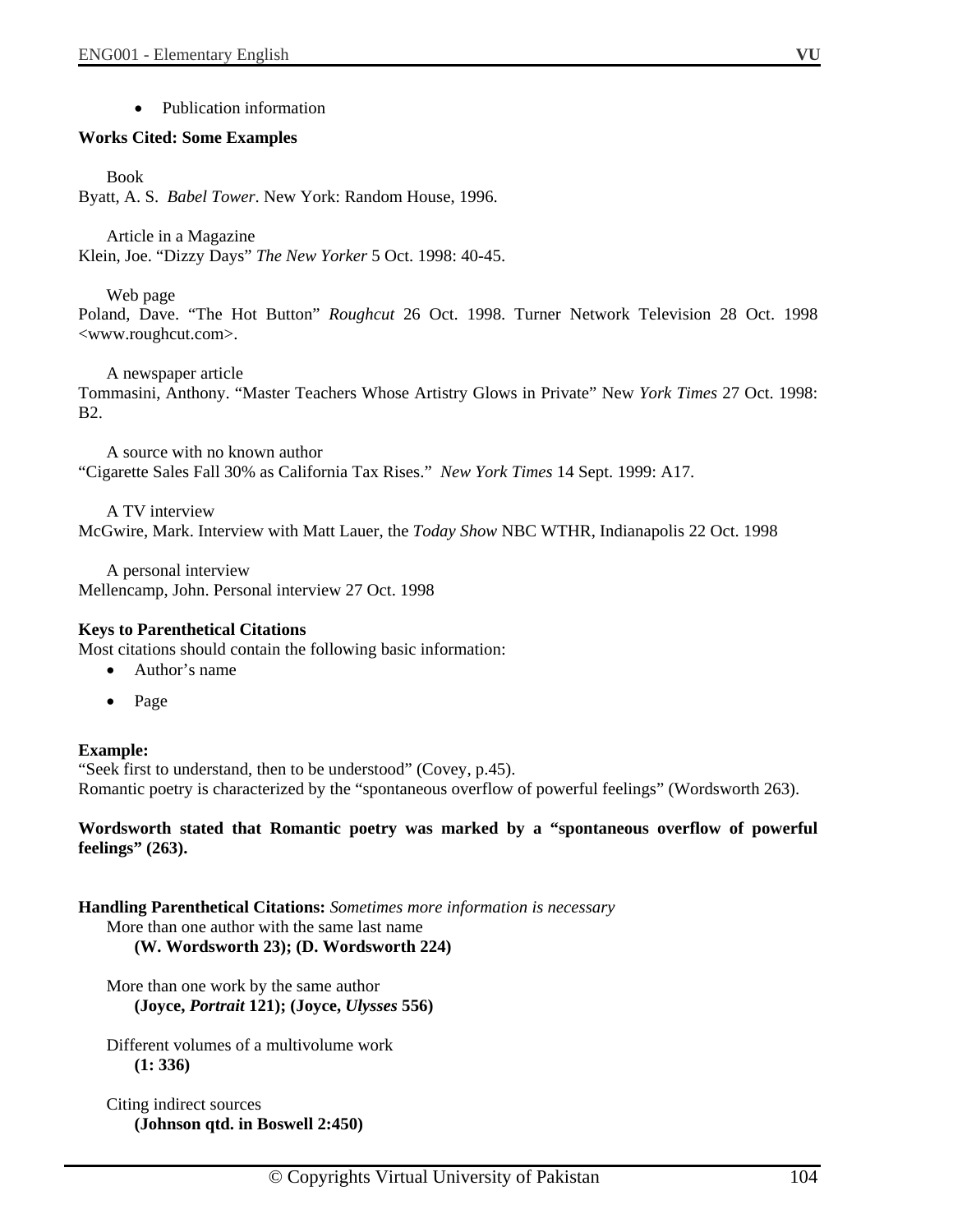If the source has no known author, then use an abbreviated version of the title: Full Title: "California Cigarette Tax Deters Smokers"  **Citation: ("California" A14)** 

If the source is only one page in length or is a web page with no apparent pagination: Source: Dave Poland's "Hot Button" web column  **Citation: (Poland)** 

# **Handling Long Quotations**

David becomes identified and defined by James Steerforth, a young man with whom David is acquainted from his days at Salem House. Before meeting Steerforth, David accepts Steerforth's name as an authoritative power:

 There was an old door in this playground, on which the boys had a custom of carving their names. . . . In my dread of the end of the vacation and their coming back, I could not read a boy's name, without inquiring in what tone and with what emphasis he would read, "Take care of him. He bites." There was one boy—a certain J. Steerforth—who cut his name very deep and very often, who I conceived, would read it in a rather strong voice, and afterwards pull my hair. (Dickens 68)

 For Steerforth, naming becomes an act of possession, as well as exploitation. Steerforth names David for his fresh look and innocence, but also uses the name Daisy to exploit David's romantic tendencies (Dyson 122).

**Source: http://www.apastyle.org http://www.mla.org/ Purdue University Sources**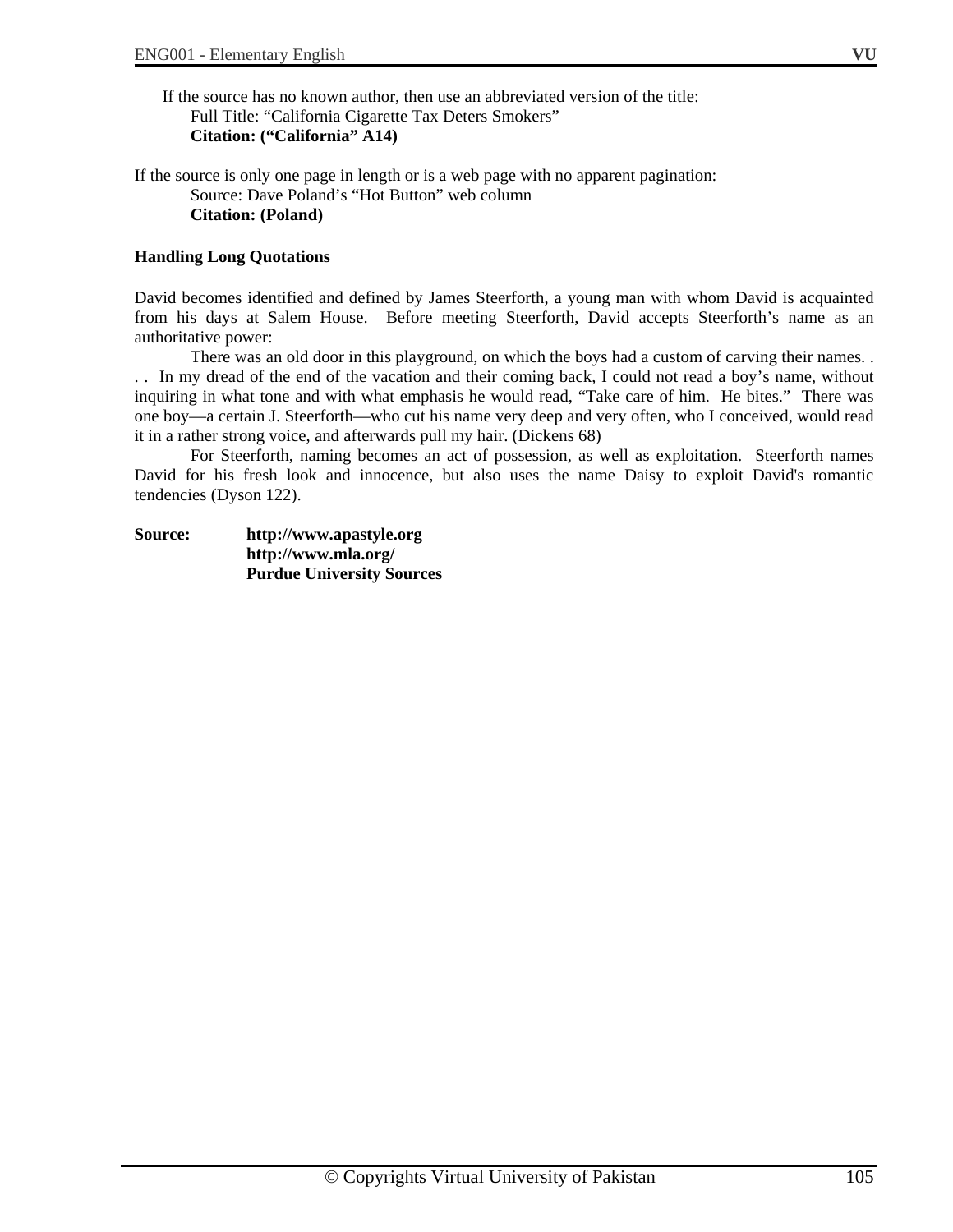#### **Summary and Précis Writing**



**A summary** is an abridgement expressing the main ideas of a text passage through reported speech. A successful summary is not an exposition of the writer's own opinions, but a distillation of the essential points in an an original text. Three points should be kept in mind:

(1) summaries are shorter than original texts,

- (2) they contain the main ideas of a text, and
- (3) They are in reported speech.

**A paraphrase** attempts to express the same ideas of an original text in different words. Different wordings naturally result in slightly different shades of meaning. However, successful paraphrases achieve nearly the same meaning as an original text. No attempt at brevity is made in paraphrasing. Indeed, if extensive circumlocution is used, a paraphrase may be longer than its original text.

**An interpretative critique** evaluates some (or all) of the issues raised in a text. Successful interpretative critiques offer new critical perspectives regarding some (or all) of the ideas stated in an original passage by introducing information outside of the original text passage.

| Genre                        | <b>Information</b><br>outside or original<br>text? | <b>Reported Speech?</b>         | Length?                       |
|------------------------------|----------------------------------------------------|---------------------------------|-------------------------------|
| 1. Summary                   | No                                                 | Yes                             | Shorter than original<br>text |
| 2. Paraphrasing              | Yes                                                | No (unless in<br>original text) | Yes and No (both<br>possible) |
| 3.Interpretative<br>critique | Yes                                                | No                              | Any length possible           |

*Figure 2* **- A cloze diagram contrasting three writing genres**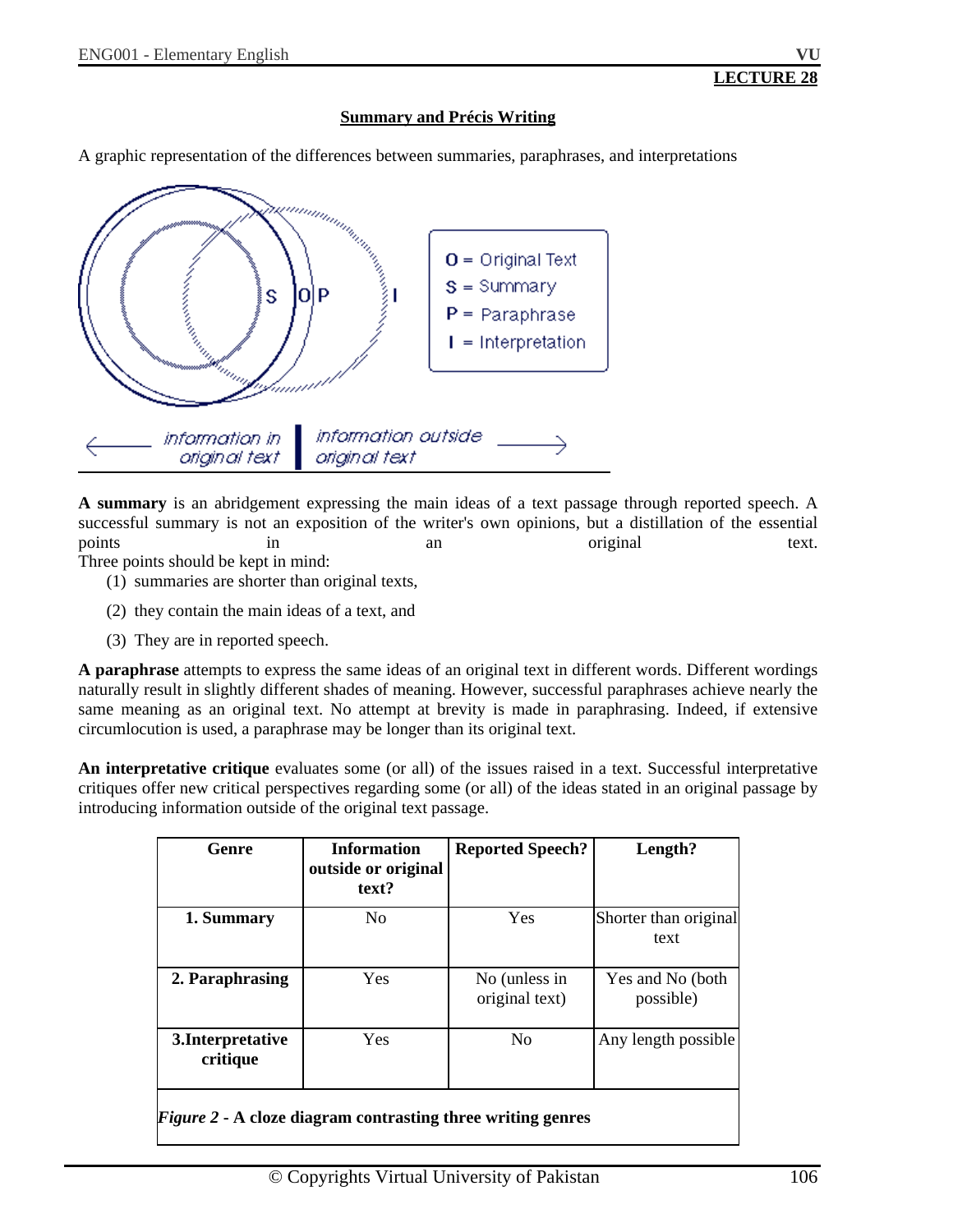# **For Example:**

# *Original Text*

I am a Taiwanese man, but I have lived in Canada for several years now. I am surprised at how Canadian society respects the rights of women, both at work and home. Personally I believe women in Canada are better off than women in Taiwan. However, some of my female friends in Canada miss the good old days when women were treated in a different ways. You see, in the past, gentlemen followed different rules of behavior. They would open the doors for ladies, pull out chairs for ladies to sit down, stand up when a lady left the table, and offer to pay the bill at restaurants. Now, however, most Canadian believes that men and women should be considered equal. For example, women now generally have to pay for their own meals. [*133 words From Ming Chuan University* PE5 Examination, autumn 2000 Day Version]

# **Summary**

This text describes the experience of a Taiwanese man who has lived in Canada for several years. He considers Canadian women better off than Taiwanese. However, he notes some Canadian women feel nostalgic about the days when they received special courtesies. For example, formerly men opened doors for women or paid for their meals. At this time, most Canadians endeavor to treat men and women equally. Women today therefore are expected to cover the cost of their own meals. *[78 words]*

# **Paraphrase**

I'm Taiwanese and have lived in Canada for several years. The way Canadians respect women's rights, both at work and home, is surprising. My opinion is that Canadian women are better off than Taiwanese. Some women in Canada whom I know miss the days when they were treated differently. Behavior standards differed in the past. At one time, men opened doors for women, pulled out chairs for them, and offered to pay their bills when dining out. Now, however, most Canadians believe men and women should be regarded as equals. As a result, women now must generally pay for their own meals. *[103 words]* 

# **Interpretative Critique**

I think that men and women should be treated equally. In Taiwan this is rarely the case, so in many ways Canadian women are luckier than Taiwanese. Though men often pay for women's meals in Taiwan, they also earn more than women, which is unfair. Most women appreciate courtesies such as having doors opened for them. However, a more pressing need is gender equality - especially in the workplace. Men and women doing the same work should get the same pay. In the future, I hope Taiwanese women will have the same rights as Canadian women. *[95 words]* 

# **CHARACTERISTICS OF GOOD SUMMARY:**

Source: **http://www.sdc.uwo.ca/writing/handouts/Summary%20Writing.pdf**

A good summary has the following characteristics:

**Proper Citation:** The summary begins by citing the title, author, source, and, in the case of a magazine or journal article, the date of publication and the text.

**Thesis Statement:** The overall thesis of the text selection is the author's central theme. There are several aspects to an effective thesis statement:

- It comprises two parts:
	- a) The topic or general subject matter of the text, and
	- b) The author's major assertion, comment, or position on the topic.
- This central theme is summarized clearly and accurately in a one sentence thesis statement
- The thesis statement does not contain specific details discussed in the text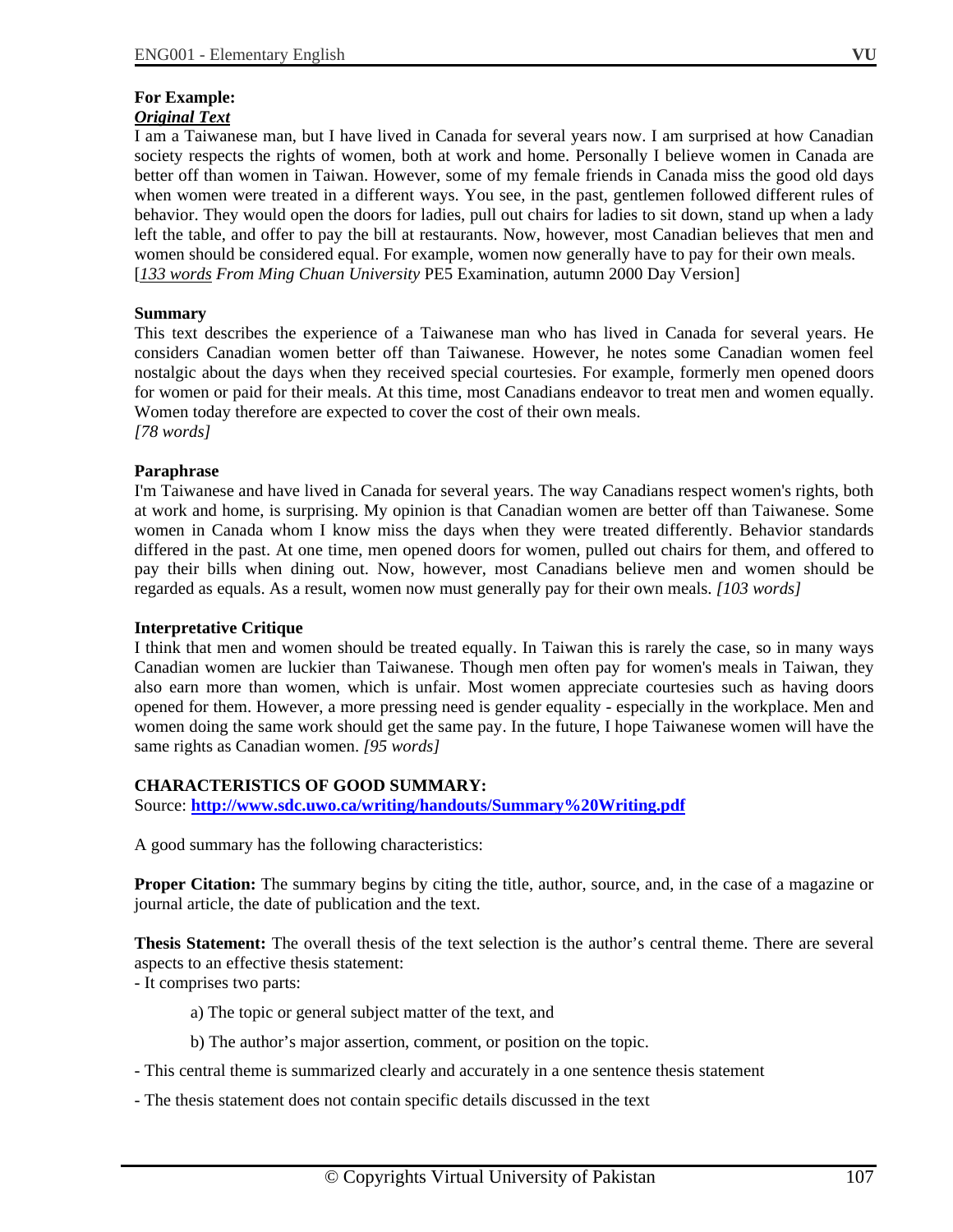**Supporting Ideas:** The author supports his/her thesis with supporting ideas. Use the following basic guidelines when summarising supporting ideas:

- Cover all of the author's major supporting ideas.
- Show the relationships among these ideas.
- Omit specifics, such as illustrations, descriptions, and detailed explanations.
- Indicate the author's purpose in writing: to inform, to persuade, or to entertain. If the passage is a persuasive piece, report the author's bias or position on the issue.
- Omit all personal opinions, ideas, and inferences. Let the reader know that you are reporting the author's ideas.

**Grammar and the Mechanics of Writing:** Grammar and related concerns ensure that, as a writer, you communicate clearly to your reader. The following are particularly important:

- Restate the ideas in your own words as much as possible. Avoid direct quotations.
- Use transitional words for a smooth and logical flow of ideas.
- Edit and re-write your work.
- Check your grammar, punctuation, and spelling

Length: The length of a summary depends on how long the original document is.

## **STEPS IN WRITING A SUMMARY:**

Initially, summary writing can seem like a challenging task. It requires careful reading and reflective thinking about the article. Most of us, however, tend to skim read without focused reflection, but with time and effort, the steps listed here can help you become an effective summary writer.

# **Read the article**

## **Reread the Article.**

- Divide the article into segments or sections of ideas. Each segment deals with one aspect of the central theme. A segment can comprise one or more paragraphs. Note: news magazine articles tend to begin with an anecdote. This is the writer's lead into the article, but does not contain the thesis or supporting ideas.

Typically, a feature lead does not constitute a segment of thought.

- Label each segment. Use a general phrase that captures the subject matter of the segment. Write the label in the margin next to the segment.
- Highlight or underline the main points and key phrases.

#### **Write One-Sentence summaries.**

- Write a one-sentence summary for each segment of thought on a separate sheet of paper.

#### **Formulate the Thesis Statement.**

- Formulate a central theme that weaves the one-sentence segment summaries together. This is your thesis

statement.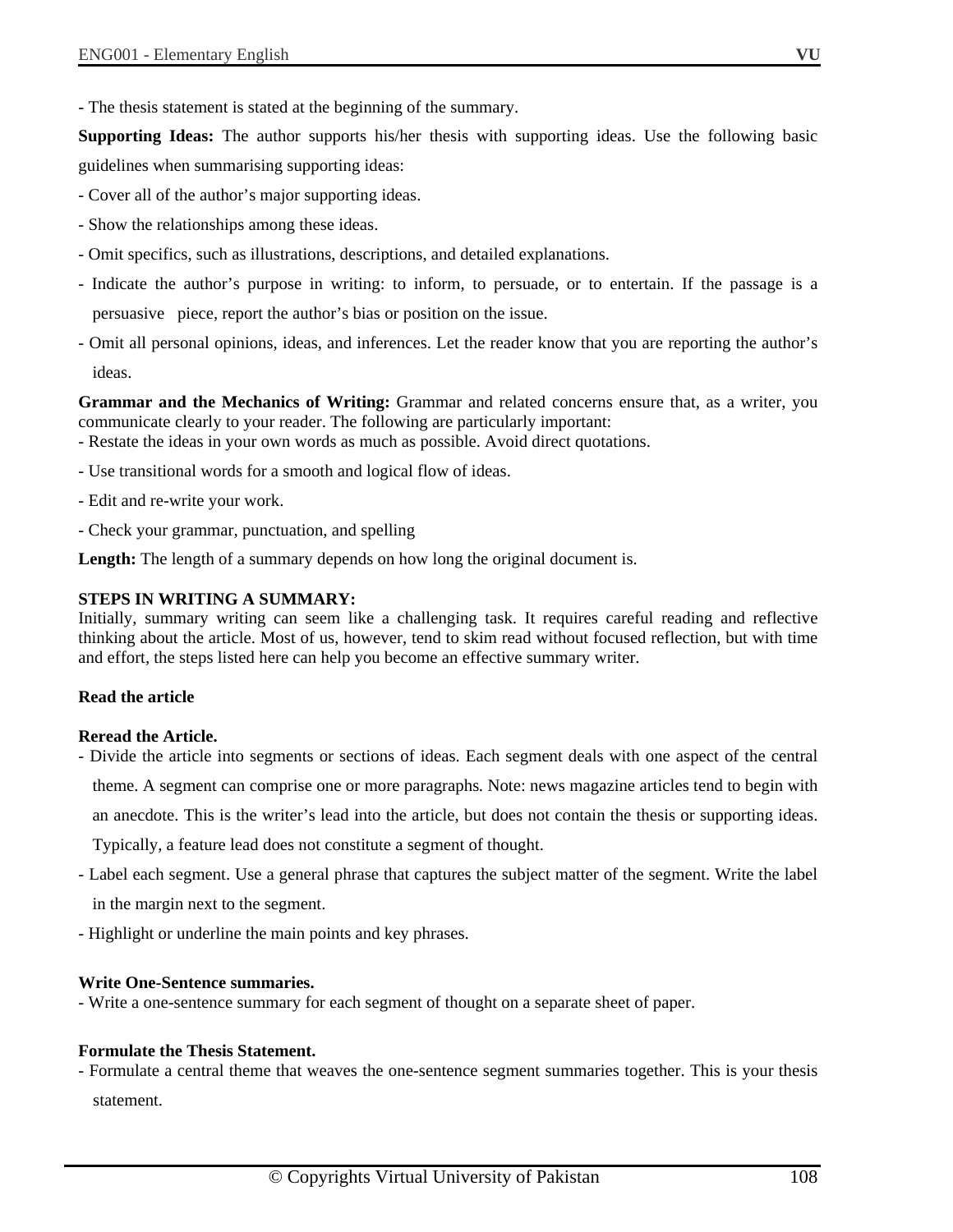- In many articles, the author will state this directly. You may wish to take his direct statement of the thesis and restate it in your own words. Note: In news magazine articles, the thesis is often suggested through the article's title and sub-title.

- In other articles, you may have to write your own one-sentence thesis statement that summarizes this central theme.

### **Write Your First Draft**.

- Begin with a proper citation of the title, author, source, and date of publication of the article summarised.
- Combine the thesis statement and your one-sentence segment summaries into a one-to-two-paragraph summary.
- Eliminate all unnecessary words and repetitions.
- Eliminate all personal ideas and inferences.
- Use transitions for a smooth and logical flow of ideas.
- Conclude with a "summing up" sentence by stating what can be learned from reading the article.

**Edit Your Draft.** Check your summary by asking the following questions:

- Have I answered who, what, when, why, and how questions?
- Is my grammar, punctuation, and spelling correct?
- Have I left out my personal views and ideas?
- Does my summary "hang together"? Does it flow when I read it aloud?
- Have someone else read it. Does the summary give them the central ideas of the article?

#### **Write Your Final Draft.**

#### **Example:**

#### **Original Passage I:**

Height connotes status in many parts of the world. Executive offices are usually on the top floors; the underlings work below. Even being tall can help a person succeed. Studies have shown that employers are more willing to hire men over 6 feet tall than shorter men with the same credentials. Studies of real-world executives and graduates have shown that taller men make more money. In one study, every extra inch of height brought in an extra \$1,300 a year. But being too big can be a disadvantage. A tall, brawny football player complained that people found him intimidating off the field and assumed he "had the brains of a Twinkie." (p. 301)

---Locker, K. O. (2003). *Business and administrative communication* (6th Ed) St. Louis, MO: Irwin/McGraw-Hill.

#### **Let's first identify the main points in the original passage.**

*Topic sentence:* "Height connotes status in many parts of the world." *Main point:* "Even being tall can help a person succeed." *Main point:* "Executive offices are usually on the top" *Main point:* "being too big can be a disadvantage"

For this example, we'll look at multiple summaries. As you read the sample summaries below determine if the main points were included and if the unimportant points were discarded.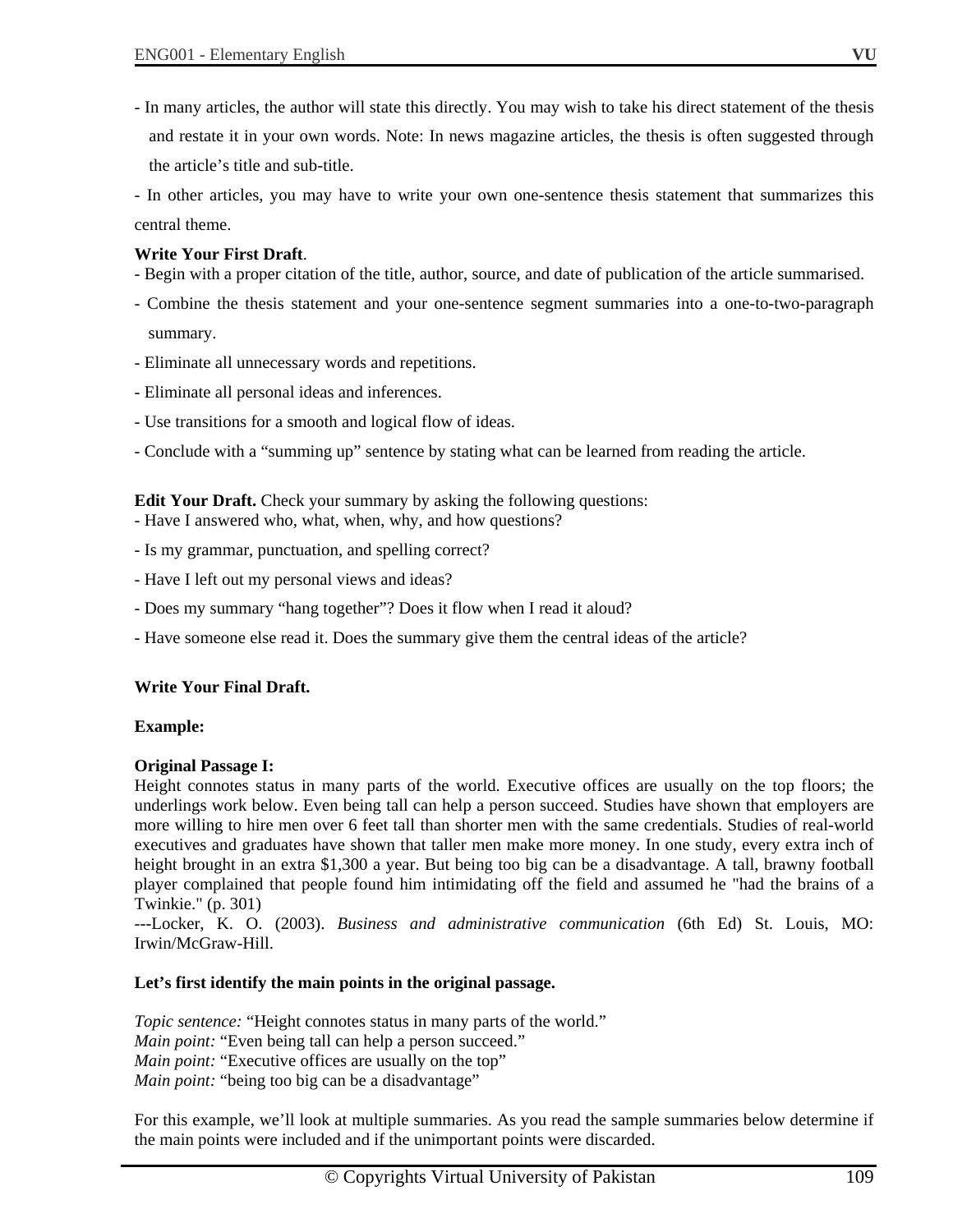## **Summary A:**

Throughout the world, being tall will lead to professional success. In fact, research shows that employers are more likely to hire taller men and to pay them more, as compared to shorter men with the same qualifications (Locker, 2003).

[This summary is too brief. Further, it changes the meaning slightly, giving the impression that being tall guarantees success.]

## **Summary B:**

In most countries, height suggests status. For instance, higher executives normally use top floors of office buildings. Further, research shows that men over six feet tall are more likely to be hired than those shorter than them but with the same qualifications. Taller men also receive greater incomes, possibly as much as \$1,300 a year more than that only one inch shorter than them. However, as a tall and muscular football player points out, a disadvantage to being tall is that some individuals may perceive you as threatening or even dumb (Locker, 2003).

[This summary is too long. Instead of focusing on the main points, it includes all of the details that are in the original passage.]

## **Summary C:**

Though height may connote slowness to some people, in the business world, it is almost universally associated with success. For example, taller men are more likely to be hired and to have greater salaries. Further, those in top positions within a company are more likely to work on the top floors of office buildings (Locker, 2003).

[This summary is the most effective. In addition to including all of the main points, it leaves out the unimportant details.]

Source: http://www.sdc.uwo.ca/writing/handouts/Summary%20Writing.pdf *ELJ Journal*, Vol. 2, No. 2. Fall 2001 (p. 1)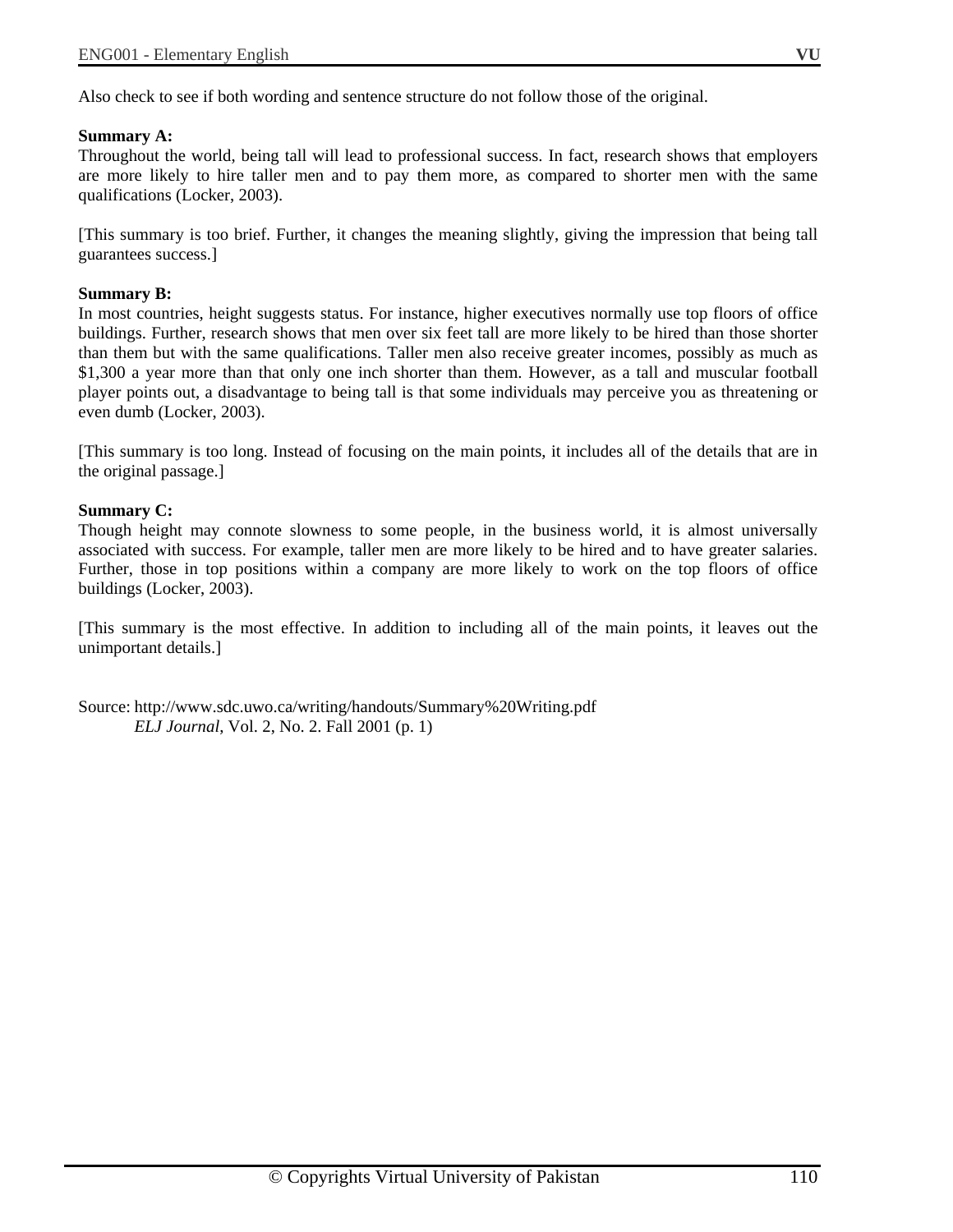# **Punctuation**

 Punctuation in English writing is like traffic lights and traffic signs. It helps the reader understand what you are writing. The punctuation marks used most commonly in English are:

| <b>Period</b> (.)             | <b>Question Mark</b> $(?)$           |
|-------------------------------|--------------------------------------|
| $\blacksquare$ Comma (,)      | $\blacksquare$ Exclamation point (!) |
| Semicolon $($ ; $)$           | $\blacksquare$ Quotation mark (")    |
| Colon $\left( \cdot \right)$  | $\blacksquare$ Parenthesis ()        |
| Apostrophe $($ <sup>'</sup> ) | $\blacksquare$ Dash (-)              |
|                               |                                      |

### **THE PERIOD:**

The period is a red light or stop sign. So use a period to end a sentence.

■ Bill asked whether our class will be cancelled tomorrow.

#### **Use a period to improve the flow of writing.**

Sometimes, there are too many ideas packed into one sentence. Use periods and shorter sentences as follows to improve the flow and understanding.

- 1. For temperatures above 1100K, the four fuels had about the same ignition delay when the ignition delay was defined as the time to recover the pressure loss from fuel evaporation, in spite of the large variations in ignition delay among the four fuels at lower temperatures.
- 2. Ignition delay is the time required to recover the pressure loss from fuel evaporation. Despite the large variations in ignition delay at lower temperatures, the four fuels had about the same ignition delay for temperatures above 1100K.

#### **Use a period in conventional abbreviations.**

| $Mr.$ (mister);        | Mrs. (misses)                |
|------------------------|------------------------------|
| $Dr.$ (doctor);        | Ph.D. (Doctor of Philosophy) |
| e.g. (exempli gratia); | etc. (et cetera)             |
| i.e. $(id est)$ ;      | p.s. (post scriptum)         |

|  | Sometimes the period is omitted in an abbreviation using capital letters: |  |
|--|---------------------------------------------------------------------------|--|
|  |                                                                           |  |

| AM        | <b>PM</b> |
|-----------|-----------|
| <b>BA</b> | МA        |

**Do not use a period in abbreviating names of organizations.** 

| UN         | <b>USA</b> | <b>WHO</b> |
|------------|------------|------------|
| <b>IBM</b> | <b>FAO</b> | H O        |

## **THE COMMA:**

**Use a comma before a coordinating conjunction (and, but, or, nor, for, so, yet) when it is used to join independent clauses.** 

■ She looks very young, *but* she is already in her 30's.

#### **If the two independent clauses are short and not likely to be misread, no comma is needed.**

■ The plane took off and we were on our way.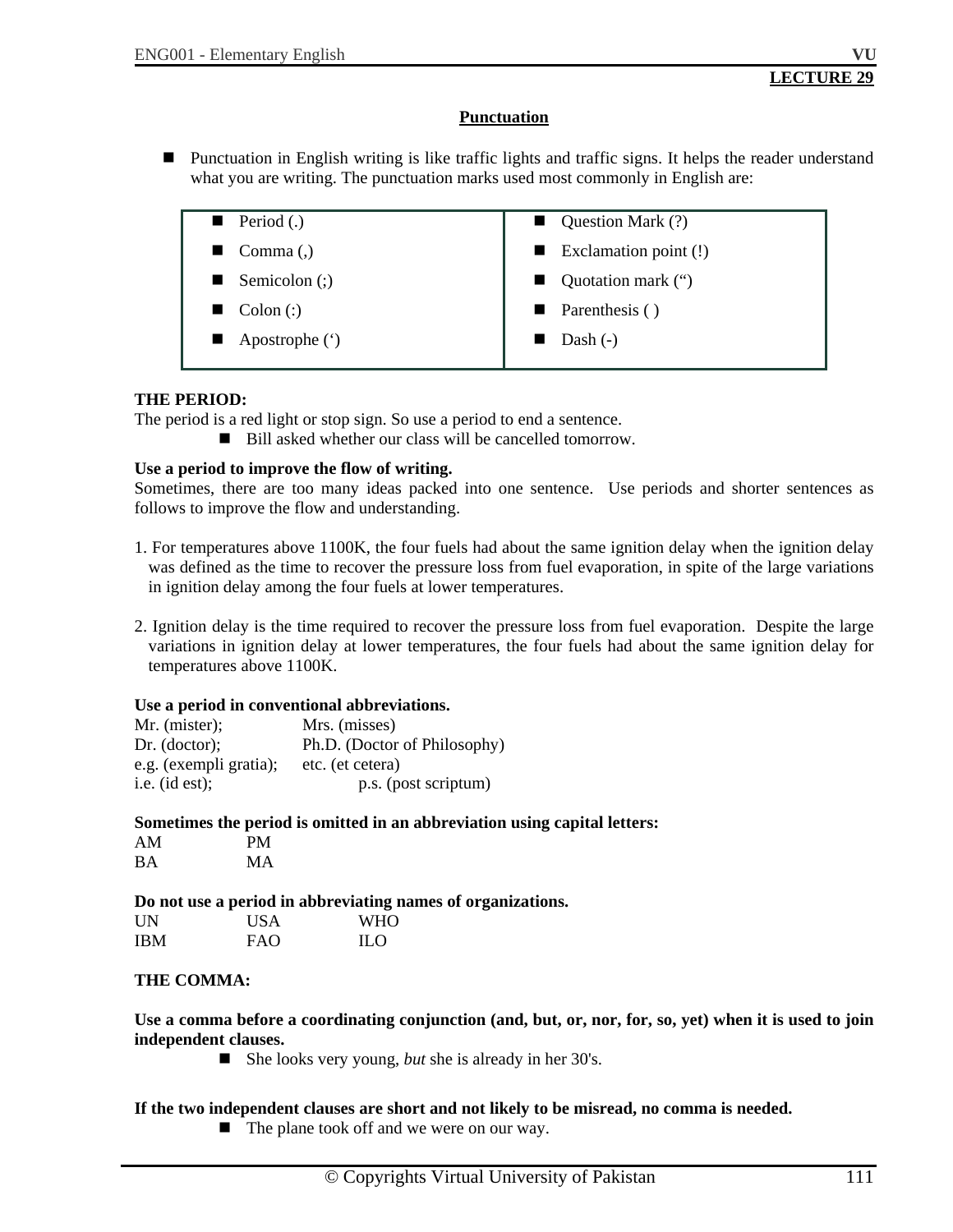### **Use a comma after an introductory clause or phrase.**

When Sam looked in the path near the school building, he found his lost book.

**Use a comma after an introductory participial phrase that describes the noun or pronoun that follows.** 

- Struggling with large amounts of homework, the class feared the exam.
- Having seen pictures of the beach, the children eagerly looked forward to summer.

### **Use 'a' in semi-parenthetical clause**

- Bill, the tall one, is here.
- Jinnah, the founding father of Pakistan, was a lawyer by profession.

#### **Use a comma between all items in a series**

- I brought my books, papers, and computer to the classroom.
- We will prepare the specimens, conduct the tests, and record the data.

### **Use a comma between multiple adjectives.**

- Same has become a strong, confident, independent man.
- The laboratory is a small, windowless, poorly lighted room.

## **Do not use a comma between cumulative adjectives.**

■ Three large gray trucks tooled down the street.

## **Use a comma in a dialogue**

■ She said, "Hello."

## **Dates**

December 25, 2006

## **Titles**

■ Joe Smith, Ph.D.

## **Informal letter salutation**

Dear Aroma,

## **Letter closing**

■ Yours truly,

## **Inverted names**

Smith, Joe

## **Use comma to set off numbers**

 $\blacksquare$ 

 $\blacksquare$  The total price is Rs 23,456.

## **Use commas to set off contrasting elements.**

- **Sharp contrasts begin with words such as** *not***,** *never***, and** *unlike***.** 
	- Unlike Robert, Viola loved speech contests.
	- We use alcohol, never water, to sterilize the instruments.

## **Use commas to set off transitional expressions.**

## *However, therefore, moreover, for example, as a matter of fact, in other words*

- $\blacksquare$  As a matter of fact, many of the musicians have hearing problems
- **Therefore, they frequently need hearing assistance.**

### **If a transitional expression is between independent clauses, precede it with a semicolon (;) and follow it with a comma.**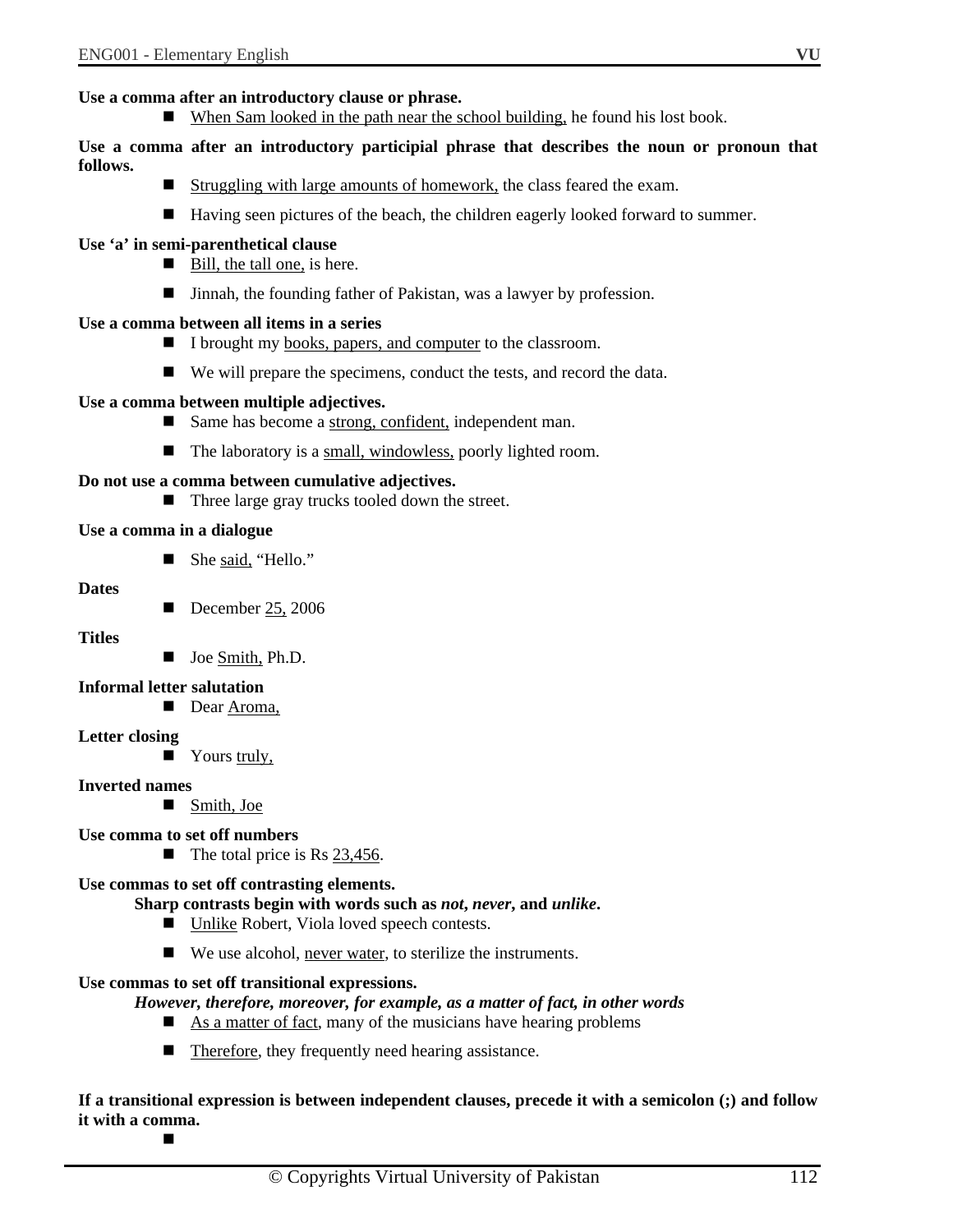Natural foods are not always salt free; for examples, celery contains more salt than most people would imagine.

### **Use commas to set off direct address, question tags, and interjections.**

- Forgive us, *Professor*, for being late in sending our homework.
- *<u>Yes</u>*, but don't do it again.
- This is the third time you have been late, *isn't it*?
- *Well*, we sometimes have lots of other homework to do.

#### **Use commas to avoid confusion.**

■ To err is human; to forgive, divine.

#### **THE SEMICOLON (;)**

#### **Let's begin with a simple sentence:**

Grandma stays up too late.

#### **Now let's expand on that a bit:**

Grandma stays up too late. She's afraid she's going to miss something.

#### **What if we try to combine the two ideas?**

Grandma stays up too late, she's afraid she's going to miss something.

### **We could insert a coordinating conjunction:**

Grandma stays up too late, as she is afraid she'll miss something.

### **We could also try subordinating one of these ideas**

Grandma stays up too late because she's afraid she's going to miss something.

#### **Let's try using a semicolon in this sentence**

Grandma stays up too late; she's afraid she's going to miss something.

#### **Stronger than a comma**

**Peace is difficult: war is hell.** 

#### **To set off conjunctive adverb**

He was tired; therefore, he quit.

#### **Use semi-colons to connect information groups in a sentence**

 The committee included Dr Val, Professor of Linguistics, from Nottingham; Virginia Villa, Professor of English, from Manchester; Paul Anderson, Director of Rad-Tech, from Reading; and Joan Leach, Professor of Nursing, from Edinburgh.

## **THE COLON (:)**

#### **Introduce a series**

■ He has three things: money, brains, charm.

#### **Separate sub-titles/sub-heads**

- The book: How To Read It.
- **Punctuation: the colon**

#### **Set of a clause**

 $\blacksquare$  The rule is this: Keep it simple.

## **Letter salutation like Dear Sir:**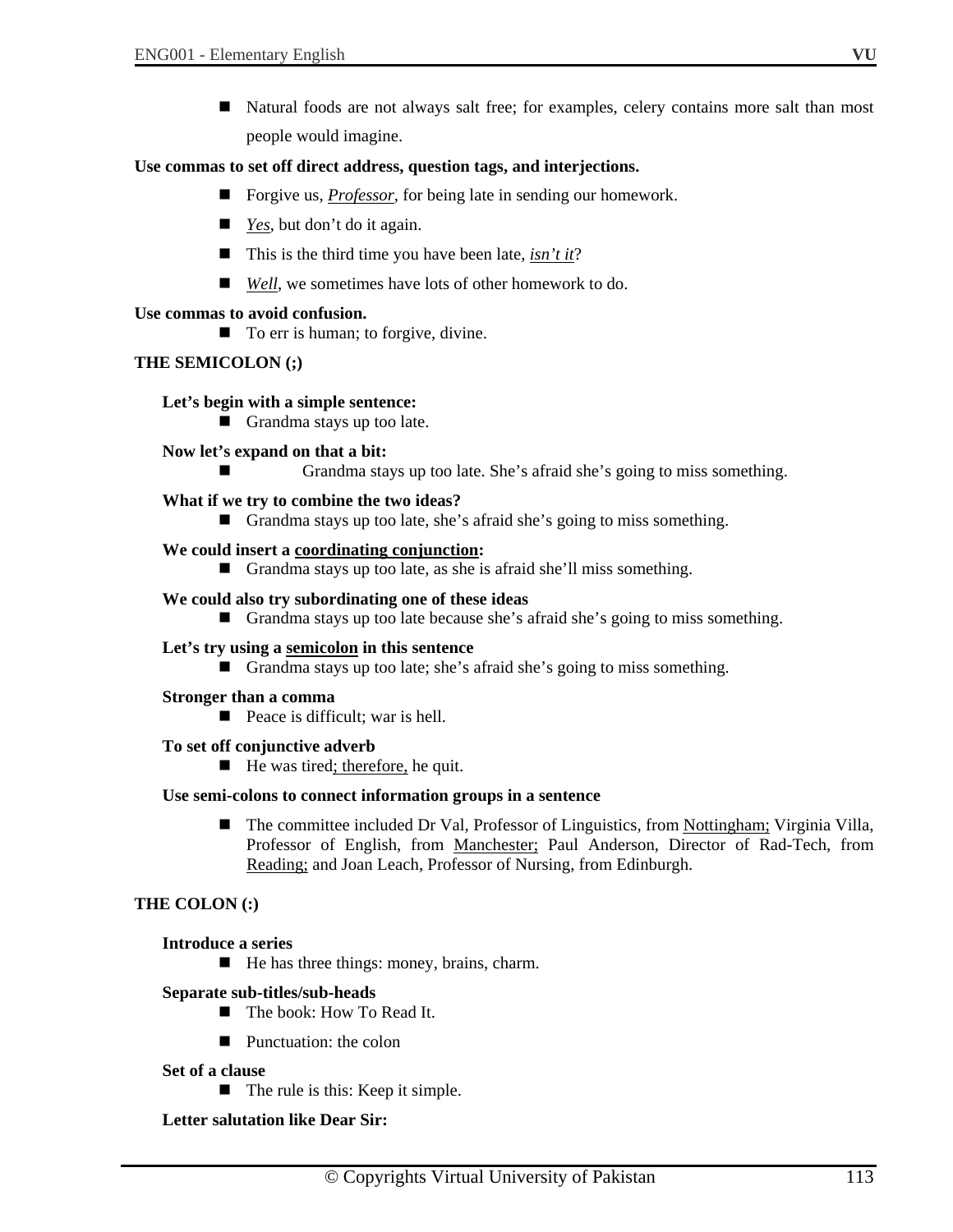**Times and ratios** 

 $\blacksquare$  7:45 A.M, Mix it 3:1

#### **To form possessive**

Bill's bike.

### **Contractions**

 $\blacksquare$  Isn't

**Plurals of symbols** 

 $\blacksquare$  1960's, two A's

### **THE QUESTION MARK (?)**

#### **At the end of question**

■ Who is he?

#### **To express doubt**

 $\blacksquare$  He weighs 250 (?) pounds.

#### **THE EXCLAMATION MARKS (!)**

#### **Show strong emotions**

- Aroma is the best!
- Wow!

#### **THE QUOTATION MARK (")**

#### **Direct quote**

■ He said, "Hello."

### **Titles**

■ He read, "King Lear."

#### **Special words or slang**

He is "nuts."

#### **THE PARENTHESIS ( )**

# **Supplementary material**

 $\blacksquare$  The map (see illustration) is good.

#### **Stronger than commas**

■ Joe (the bad boy) is dead.

#### **Enclose numbers**

Her car is (1) a Ford, (2) too slow.

#### **THE DASH**

#### **Show duration**

■ 1947-2007, Lahore-Pakistan

### **Parenthetical material**

 $\blacksquare$  The girl-the pretty one-is here.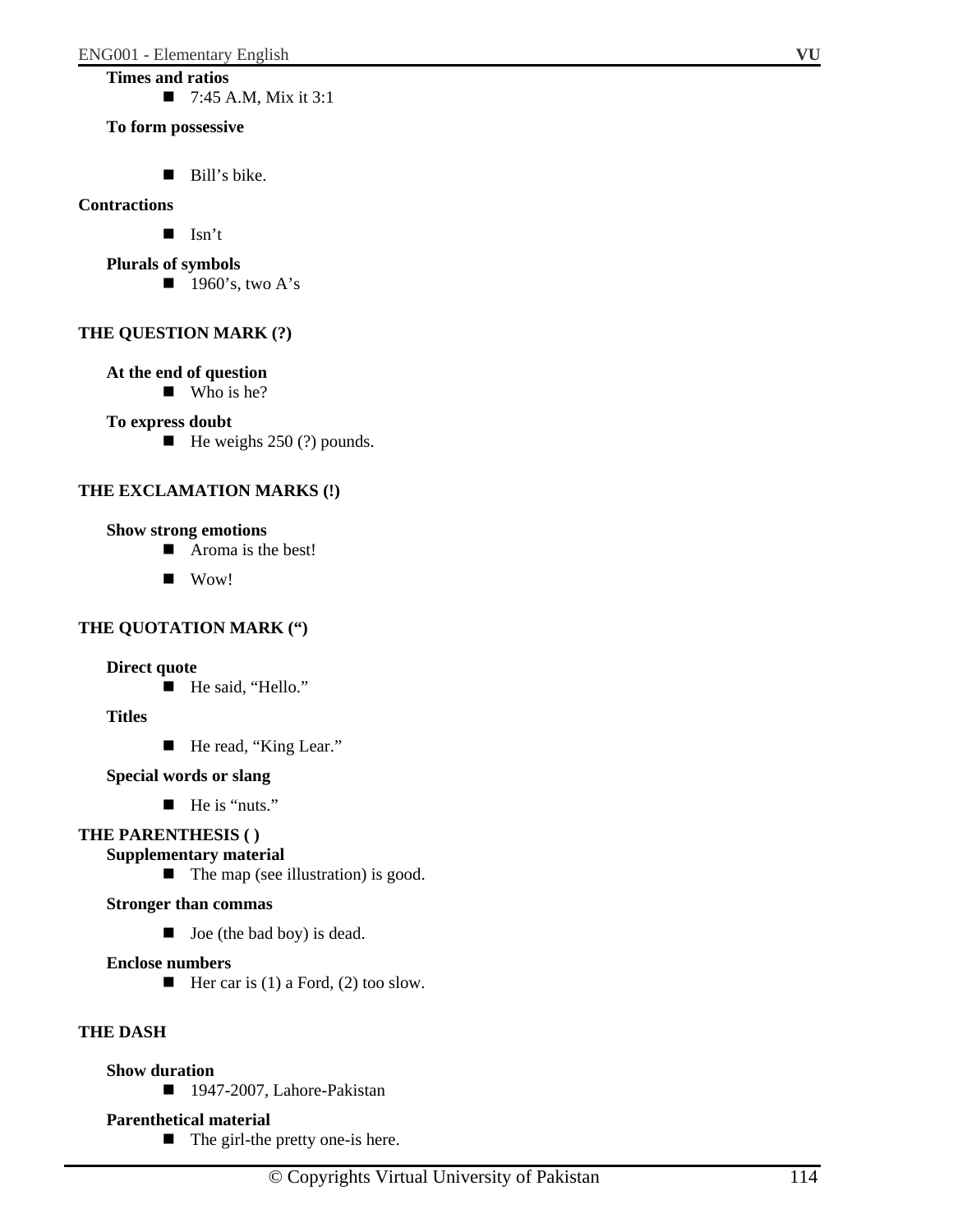**Two show omissions**  ■ She called him a ---.

**Source: Hacker, Dianna. A Writer's Reference Boston: St. Martin's Press. 1992.**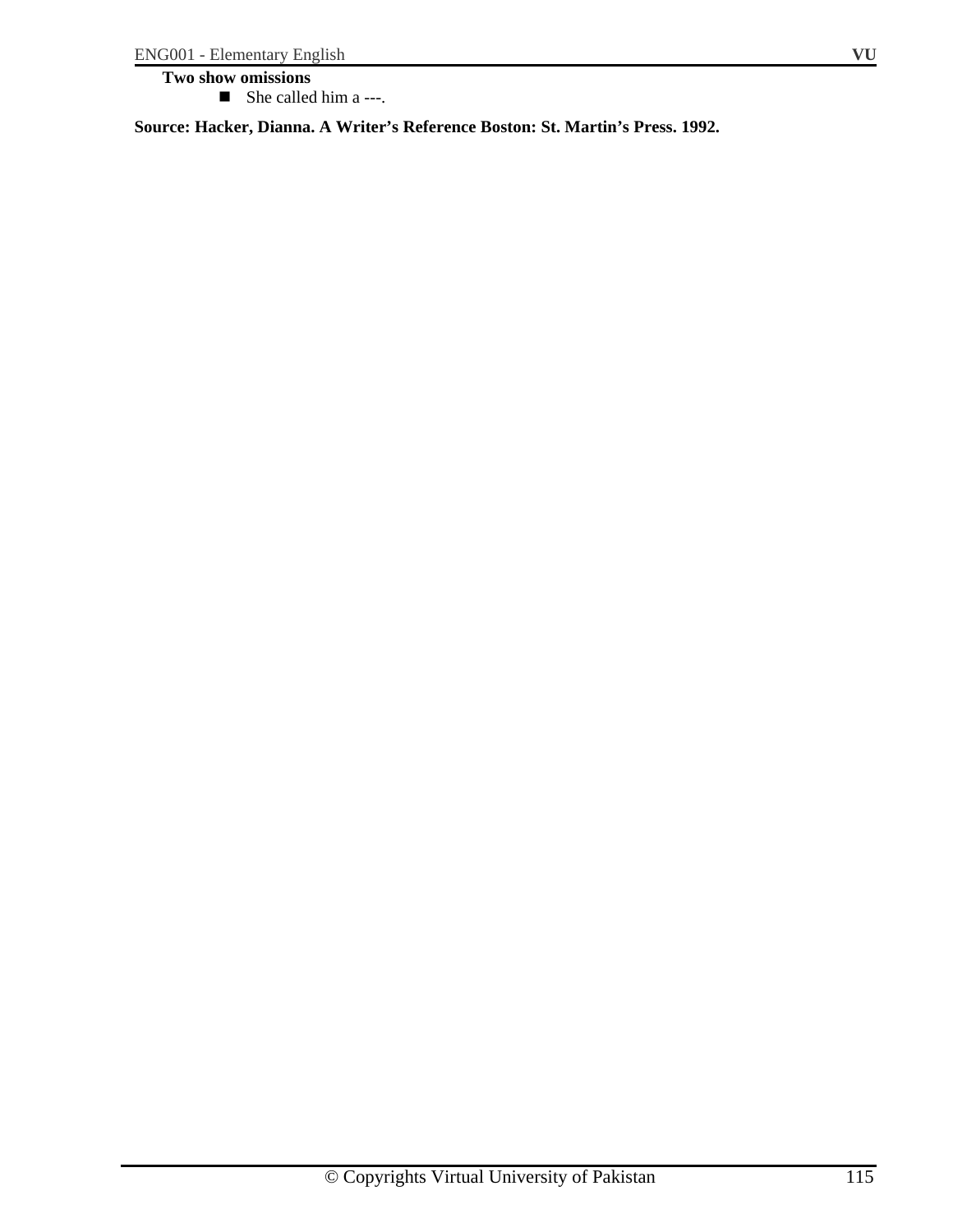## **MECHANICS**

### **ABBREVIATIONS**

**Use standard abbreviations for titles immediately before and after proper names.** 

| <b>TITLES BEFORE</b> | <b>TITLES AFTER</b>    |
|----------------------|------------------------|
| <b>PROPER NAMES</b>  | <b>PROPER NAMES</b>    |
| Mr. Rafael Zabala    | William Albert, Sr.    |
| Ms. Nancy Linehan    | Thomas Hines, Jr.      |
| Mrs. Edward Horn     | Anita Lor, Ph.D.       |
| Dr. Margaret Simmons | Robert Simkowski, M.D. |
| The Rev. John Stone  | Margaret Chin, LL.D.   |
| Prof. James Russo    | Polly Stein, D.D. S.   |

• My history prof. was an expert on America's use of the atomic bomb in Work War II.

#### **Use abbreviations only when you are sure your readers will understand them.**

| <b>CIA</b> | <b>FBI</b> | AFL-CIO         | <b>NAACP</b>  |
|------------|------------|-----------------|---------------|
| <b>NBA</b> | UPI        | <b>NEA</b>      | <b>CD-ROM</b> |
| YMCA       | <b>CBS</b> | USE (for U.S.A) | <b>ESL</b>    |

#### **Use B.C., A.D., A.M., No., and \$ only with specific dates, times, numbers, and amounts.**

| 40 B.C. (or B.C.E) | 4:00 A.M. (or am)   | No. $12$ (or no. $12$ ) |
|--------------------|---------------------|-------------------------|
| A.D. 44 (or C.E.)  | $6:00$ P.M. (or pm) | \$150                   |

• We set off for the late early in the A.M. (morning)

#### **Be sparing in your use of Latin abbreviations.**

cf. (Latin *confer,* "compare" e.g. (Latin *exempli gratia,* for example") et al. (Latin et *alii*, "and others") etc. (Latin *et cetera*, "and so forth") i.e. (Latin *id est,* "that is") N.B. (Latin *nota bene,* "(note well")

#### **Avoid inappropriate abbreviations.**

**PERSONAL NAME** Charles (Not chase)

**UNITS OF MEASUREMENT** pound (not lb.)

**DAYS OF THE WEEK** Monday (not Mon)

**HOLIDAYS** Christmas (not Xmas)

**MONTHS** January, February, March, (Not Jan., Feb., Mar)

**COURSES OF STUDY** political science (not poli Sci)

**DIVISIONS OF WRITTEN WORKS** Chapter, page (not ch, p)

**STATES AND COUNTRIES** Massachusetts (not MA or Mass)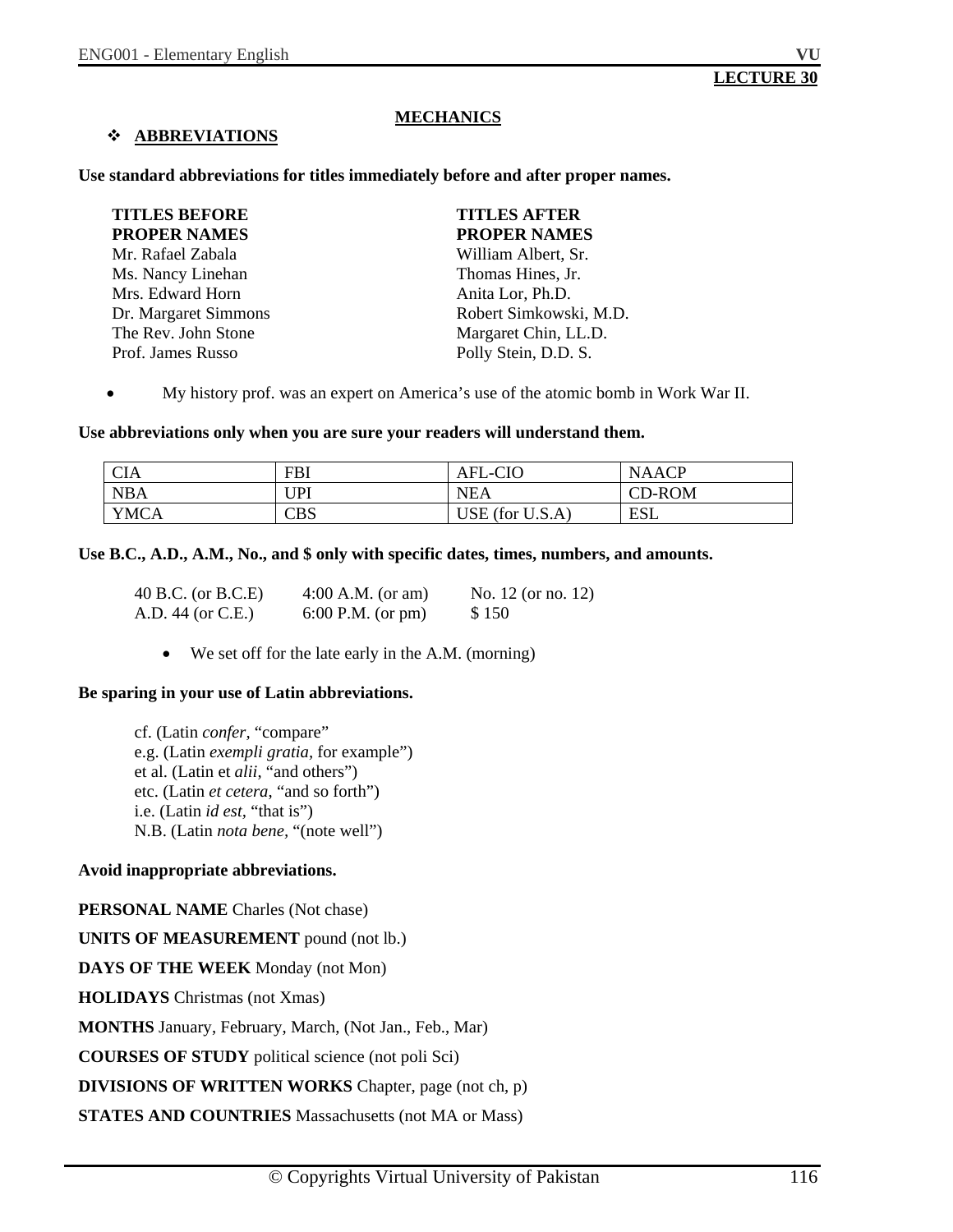**PARTS OF A BUSINESS NAME** Adams Lighting Company (not Adams Lighting Co.); Kim and Brothers, Inc. (not Kim and Bros., Inc)

• Eliza promised to buy me one lb. of Govida chocolate for my birthday, which was last Fri.

# **NUMBERS**

## **Spell out numbers of one or two words or those that begin a sentence. Use figures for numbers that require more than two words to spell out.**

- Now, some 8 (eight) years later, Muffin is still with us.
- I counted one hundred seventy six (176) CD's on the shelf.
- (One hundred and fifty) 150 children in our program need expensive dental treatment.

## **Generally figures are acceptable for**

- 1. **Dates:** May 20, 2007
- 2. Addresses: 20 The Mall Road, Lahore 54000
- 3. **Parentages:** 55 percent (or 55%)
- 4. Fractions, Decimals: ½, 0.047
- 5. **Scores:** 7 to 3, 21-18
- 6. Statistics: average age 37, weight 180
- 7. **Survey:** 4 out of 5
- 8. Exact amount of money: Rs. 10,000
- 9. **Divisions of books:** volume 3, chapter 4, page 189
- 10. Division of plays: act 3, scene 3
- 11. **Time of day:** 4:00 P.M.

## **ITALICS (UNDERLINING)**

#### **Underline or italicize the titles of works according to convention.**

**Titles of books** The Great Gatsby, A Distant Mirror **MAGAZINES** Time, Scientific American **NEWSPAPERS** the St. Louis Post-Dispatch **PAMPHLETS** Common Sense, Facts about Marijuana **LONG POEMS** the Waste Land, Paradise Lost **PLAYS** King Lear, A Raisin in the Sun **FILMS** Casablanca, Independence Day **TELEVISION PROGRAMS** Friends, 60 Minutes **RADIO PROGRAMS** All Things Considered

**Underline or italicize the names of spacecraft, aircraft, ships, and trains.**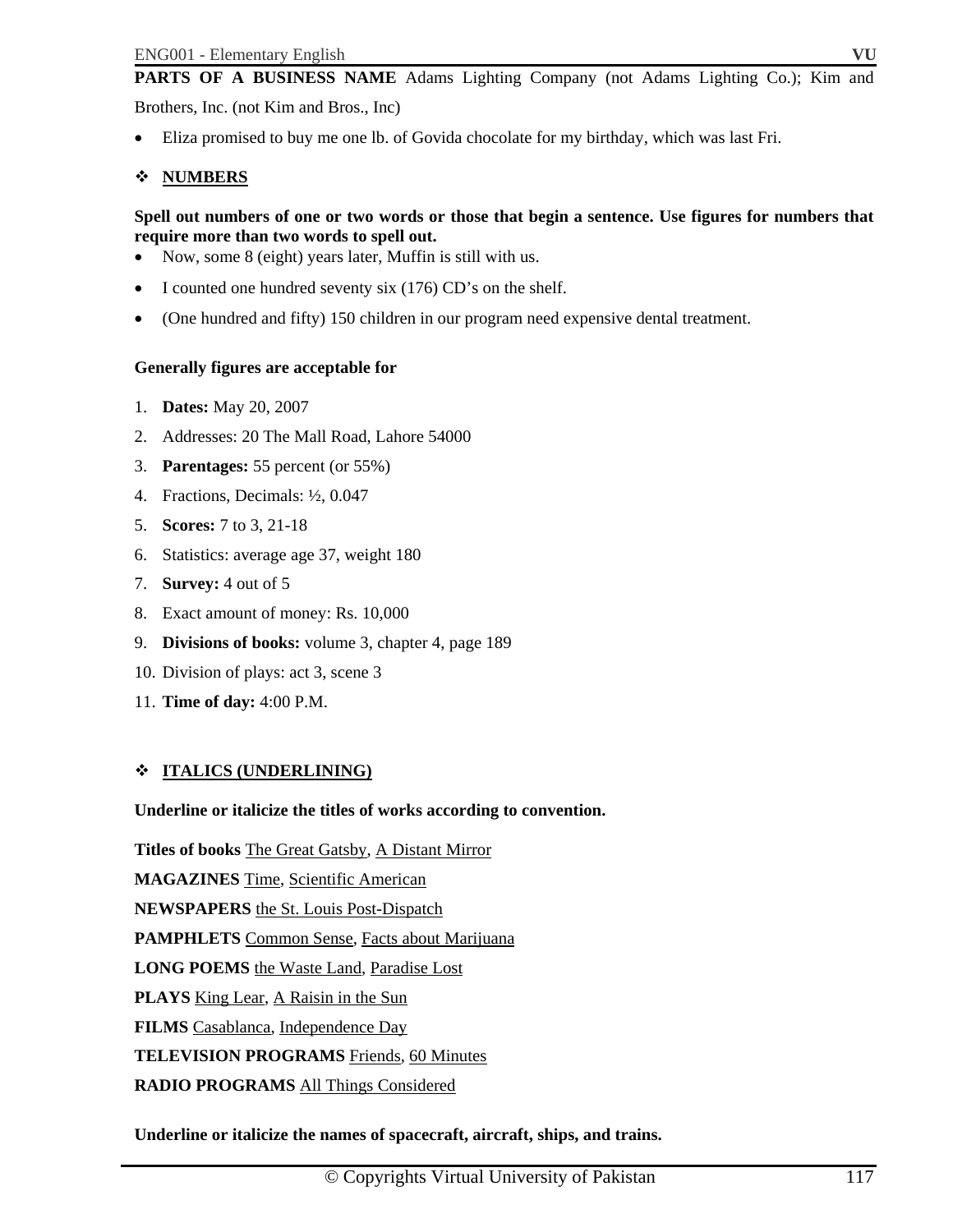The success of the Soviets Sputnik galvanized the U.S. space program.

### **Underline or italicize foreign words used in an English sentence.**

Although Joe's method seemed to be successful, I decided to establish my own modus operandi.

### **Underline or italicize words mentioned as words, letter mentioned as letters, and numbers mentioned as numbers.**

- Tim assured us that the howling probably came from his bloodhound, Hill Billy, but his probably stuck in our minds.
- Sarah called her farther by his given name, Johnny, but she was unable to pronounce J.

### **Avoid excessive underlining or italics for emphasis.**

• In line skating is a sport that has become an <u>addiction</u>.

## **SPELLING**

#### **Become familiar with your dictionary.**

| n.    | noun              | adj.    | adjective    |
|-------|-------------------|---------|--------------|
| pl.   | plural            | adv.    | adverb       |
| Sing. | singular          | pron    | pronoun      |
| v.    | verb              | prep    | pronoun      |
| tr.   | transitive verb   | conj.   | preposition  |
| intr. | intransitive verb | interj. | interjection |

## **Discriminate between words that sound alike but have different meanings.**

Affect (verb: "to exert an influence") Effect (verb: "to accomplish": noun: "result")

Its (possessive pronoun: "of or belonging to it") It's (contraction for "it is")

Loose (adjective: "free, not securely attached") Lose (verb: "to fail to keep, to be deprived of")

Principal (adjective: "most important"; noun: "head of a school") Principal (noun: "a general or fundamental truth")

Their (possessive pronoun: "belonging to them") They're (contraction for "they are") There (adverb: "that place or position")

Who's (contraction for "who") Whose (possessive form of "who")

Your (possessive form of "you") You're (contraction of "you are")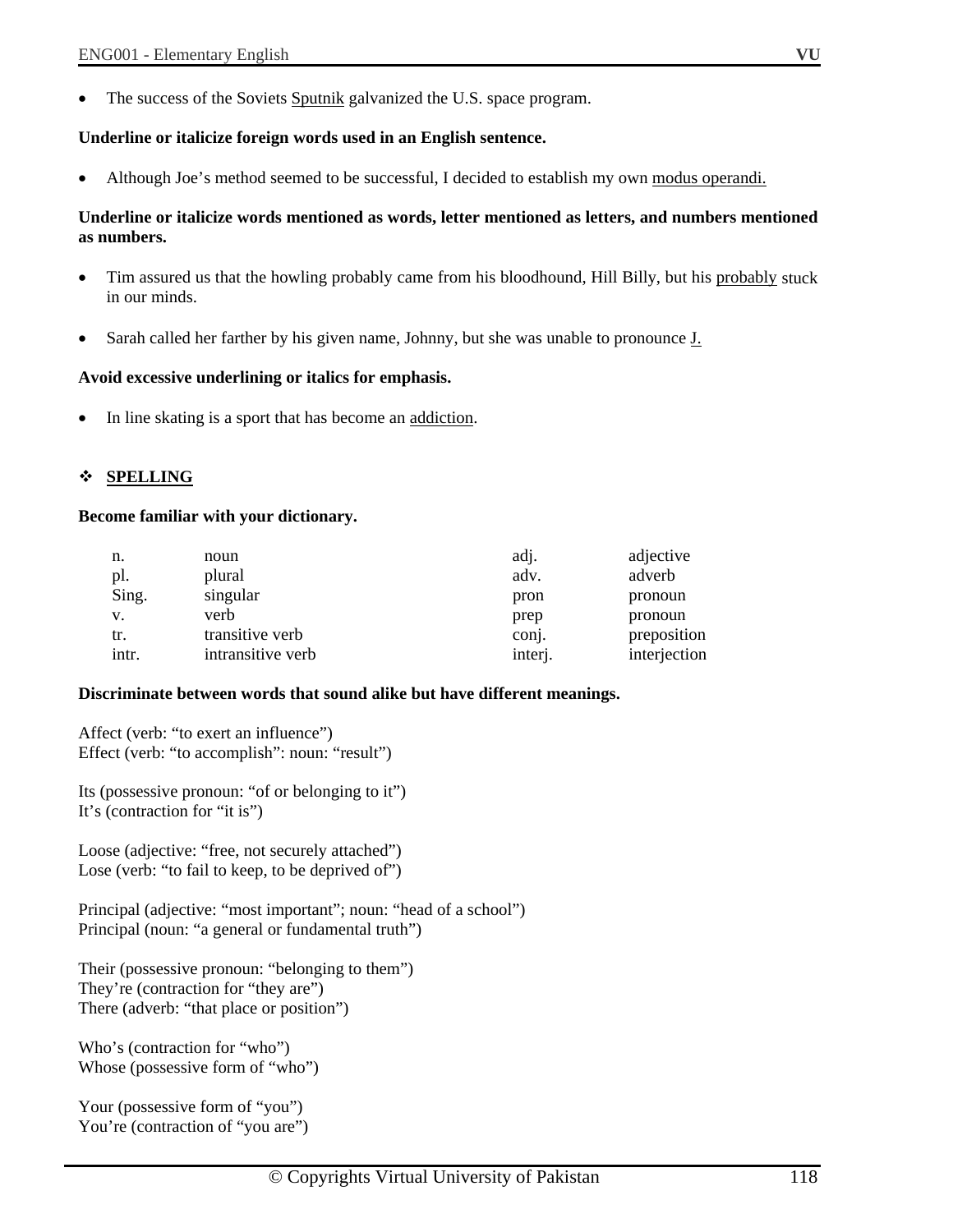**i BEFORE e** relieve, believe, sieve, frieze, **e before i** receive, deceive, sleigh, freight, eight

**EXCEPTIONS** seize, either, weird, height, foreign, leisure

#### **Generally, drop a final silent e when adding a suffix that begins with a vowel. Keep the final e if the suffix begins with a consonant.**

Desire, desiring, remove, removable Achieve, achievement, care, careful

When adding –s or –d to words ending in –y, ordinary change the –y to –ie when the y is preceded by a consonant but not when it is preceded by a vowel.

Comedy, comedies, dries, dried Monkey, monkeys, play, played

If a final consonant is preceded by a single vowel and the consonant ends a one syllable word or a stressed syllable, double the consonant when adding a suffix beginning with a vowel.

Bet, betting, commit, committed, occur, occurrence,

Add –s to form the plural of most nouns, add –es to singular nouns ending in –s, -sh, -ch, and –x Table, tables, paper, papers Church, churches, dish, dishes

| <b>AMERICAN</b>        | <b>BRITISH</b>        |
|------------------------|-----------------------|
| Canceled, traveled     | Cancelled, travelled, |
| Color, humor           | Colour, humour        |
| Judgment               | Judgement             |
| Check                  | Cheque                |
| Realize, apologize,    | Realise, apologise    |
| Defense                | Defence               |
| Anemia, anesthetic     | Anaemia, anaesthetic  |
| Theater, center        | Theatre, centre       |
| Fetus                  | Foetus                |
| Mold, smolder          | Mould, smoulder       |
| Civilization           | Civillisation         |
| Connection, Inflection | Connexion, inflexion  |
| Licorice               | Liquorice             |

## **THE HYPHEN**

**Consult the dictionary to determine how to treat a compound word.** 

- The prosecutor chose not to cross examine any witnesses.
- Grandma kept a small note book (notebook) in her apron pocket.

#### **Use a hyphen to connect two or more words functioning together as an adjective before a noun.**

• Mrs. Douglas gave Toshiko a seashell and some newspaper-wrapped fish to take home to her mother.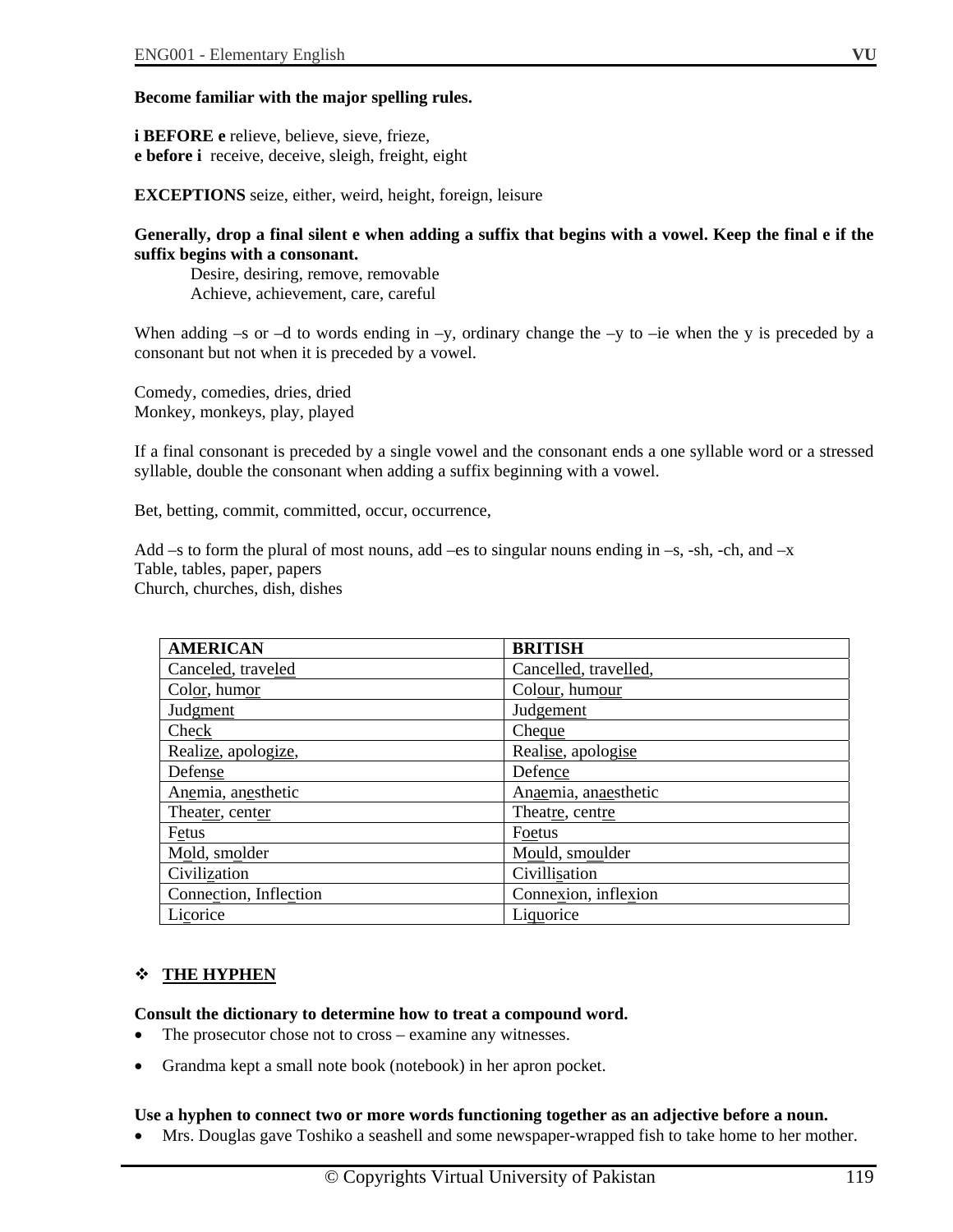- Pricilla hood is not yet a well –known candidate.
- After our television campaign, Priscilla Hood will be well-known.

### **Hyphenate the written form of fractions and of compound numbers from twenty one to ninety nine.**

• One fourth of my income goes to pay off the national debt.

### **If a word must be divided at the end of a line, divide it correctly.**

• When I returned from overseas, I didn't recog-

-nize one face on the magazine covers.

# **CAPITAL LETTERS**

**Capitalize proper nouns and words derived from them; do not capitalize common nouns.** 

| <b>Proper Nouns</b>             | <b>Common Nouns</b> |
|---------------------------------|---------------------|
| God                             | god                 |
| <b>Pakistan</b>                 | a country           |
| <b>Journalistic Writing</b>     | a language course   |
| <b>Virtual University</b>       | a good university   |
| <b>Environmental Protection</b> | a federal agency    |
| Dr. A J Smith                   | a researcher        |

**Capitalize titles of persons when used as part of a proper name but usually not when used alone.** 

- Professor Margaret Barnes; Dr. Harold Stevens; John Scott Williams, Jr.; Anne Tilton, LL.D
- District Attorney Marshal was reprimanded for badgering the witness.
- The district attorney was elected for a two years term.

# **Capitalize the first, last, and all major words in titles and subtitles or works such as books, articles songs, and online documents.**

The Impossible Theater: A Manifesto The F Plan Diet "Fire and Ice" "I Want to Hold Your Hand"

#### **Capitalize the first word of a sentence**

When lighting struck the house, the chimney collapses.

#### **Capitalize the first word of a quoted sentence but not a quoted phrase.**

- In *Time* magazine Robert Hughes writes, "There are only about sixty Watteau paintings on whose authenticity all experts agree."
- Russell Baker has written that in our country sports are "the opiate of the masses."

### **Do not capitalize the first word after a colon unless it begins in independent clause, in which case capitalization is optional.**

• Most of the bar's patrons can be divided into two groups: the occasional after work socializes and the nothing to go home to regulars.

•